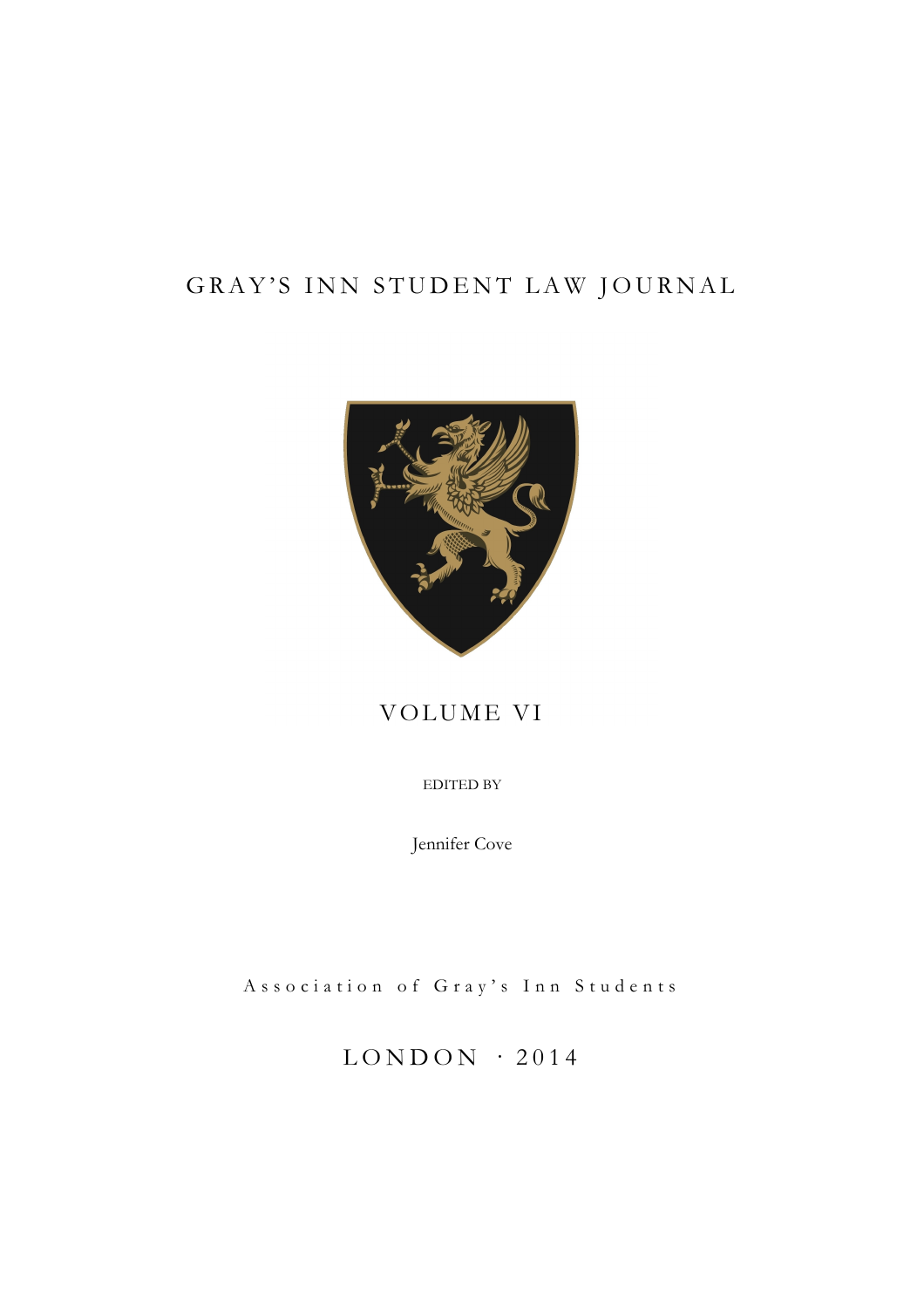# **CONTENTS**

| Crossing the Rubicon by Transporting Secret Justice across to Europe: Closed<br>Material Procedure in the UK and EU Courts<br>J.R. Williams | $\mathfrak{Z}$ |
|---------------------------------------------------------------------------------------------------------------------------------------------|----------------|
| Muslim Marriage in Britain: Case of KC & Anor v City of Westminster<br>Menaal Munshey                                                       | 32             |
| Extending non-delegable duties of care: Liability without fault<br>John Goss                                                                | 38             |
| The Cayman Islands' Offshore Model: Historical Happenstance, Shifting Norms,<br>and the Ongoing Realignment of Interests<br>Adrian Davey    | 45             |
| Whose Castle Is It Now?<br>A Review On The Law Of Squatters' Rights In Light Of Article 8<br>Marie Thomas                                   | 57             |
| At the limits of available law<br>Christopher Petch                                                                                         | 62             |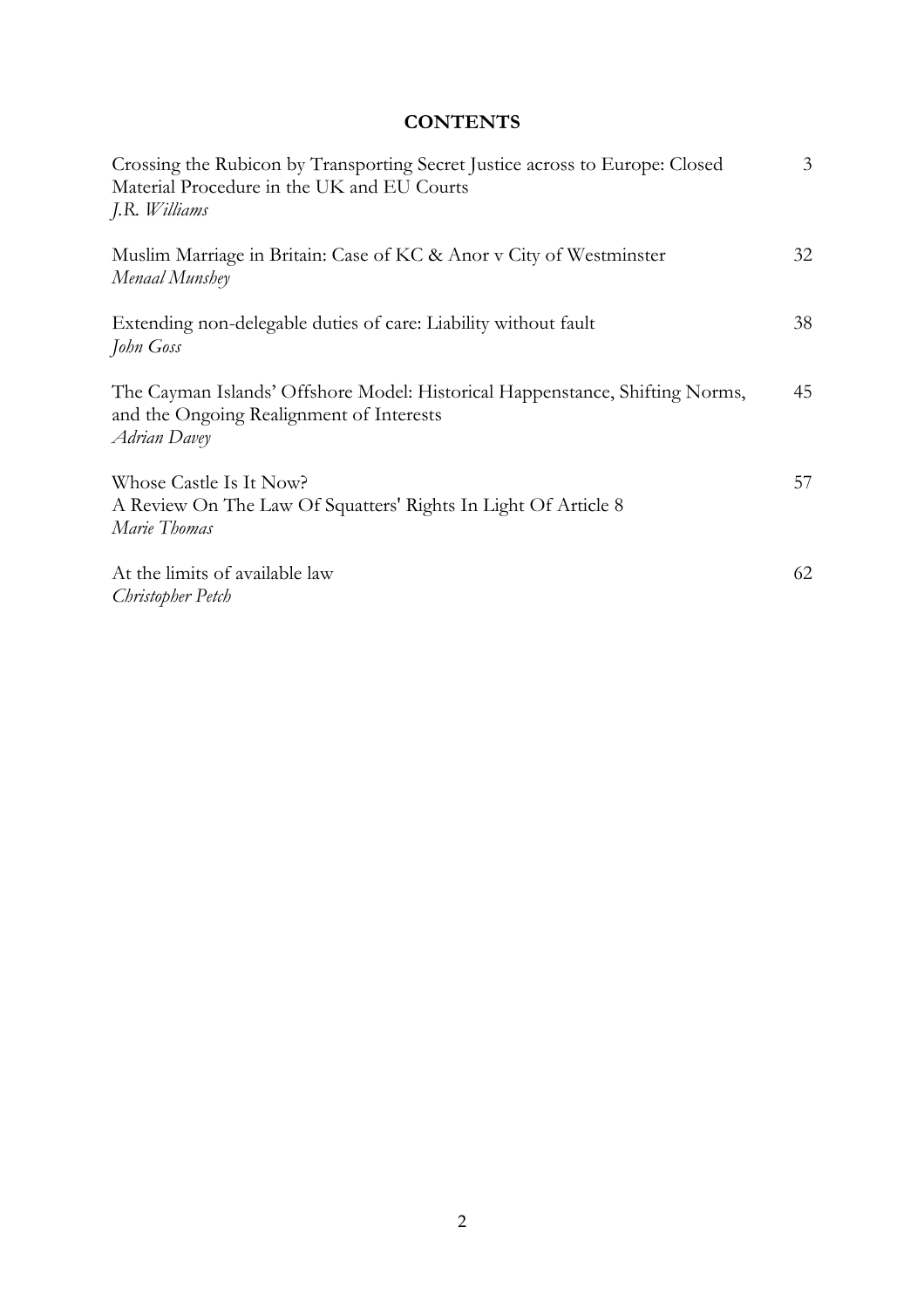# **Crossing the Rubicon by Transporting Secret Justice across to Europe: Closed Material Procedure in the UK and EU Courts**

J.R. Williams

#### **INTRODUCTION**

<u> 1989 - Jan Samuel Barbara, margaret e</u>

The European Court of Justice ('ECJ') is currently considering a proposal from the General Court ('GC') to permit, for the first time, the use of classified and sensitive evidence in actions for annulment at the Luxembourg Court. President Skouris has confirmed that the Court intends to 'propose a series of amendments to the Rules of Procedure of the General Court in the near future', but that 'the precise amendments to be proposed is still a matter of internal discussion within the Institution and that no decisions have yet been taken'.1 These proposals are yet to be enunciated, published, or publicly consulted on. They have, though, reportedly been discussed with Member States, the European Council and the Commission. The need for specific procedures has been anticipated by the GC and ECJ for some time, with Advocate General Sharpston in 2011 discussing both the need for a scheme and the possible introduction of a UK-style Closed Material Procedure ('CMP') at the European Courts.2

The dilemma is easy to state. A claimant either wishes to bring a claim in damages against the executive<sup>3</sup> or judicially review its actions. The executive seeks to defend these claims, but fears that in doing so it would have to disclose sensitive material which would threaten national security (usually related in some way to the risk of terrorism) and thus deems it contrary to the public interest to do so. Does the executive withdraw from the case and settle, or proceed regardless and potentially

<sup>1</sup> Letter from President Skouris to Maura McGowan QC, Chairman of Bar Council of England of Wales, dated 18 June 2013.

<sup>2</sup> C-27/09 P *French Republic v People's Mojahedin Organisation of Iran*, Opinion of Advocate General Sharpston of 14 July 2011, at [171] ff. The ECJ declined to discuss the matter in its judgment, C-27/09 P *French Republic v People's Mojahedin Organisation of Iran* Judgment of 21 December 2011, as the issue had become moot after the Council had delisted the People's Mujahedin Organisation of Iran (OMPI) after the General Court ruling.

<sup>&</sup>lt;sup>3</sup> E.g. the Government and its agencies in the United Kingdom, and the Council and Commission in the European Union.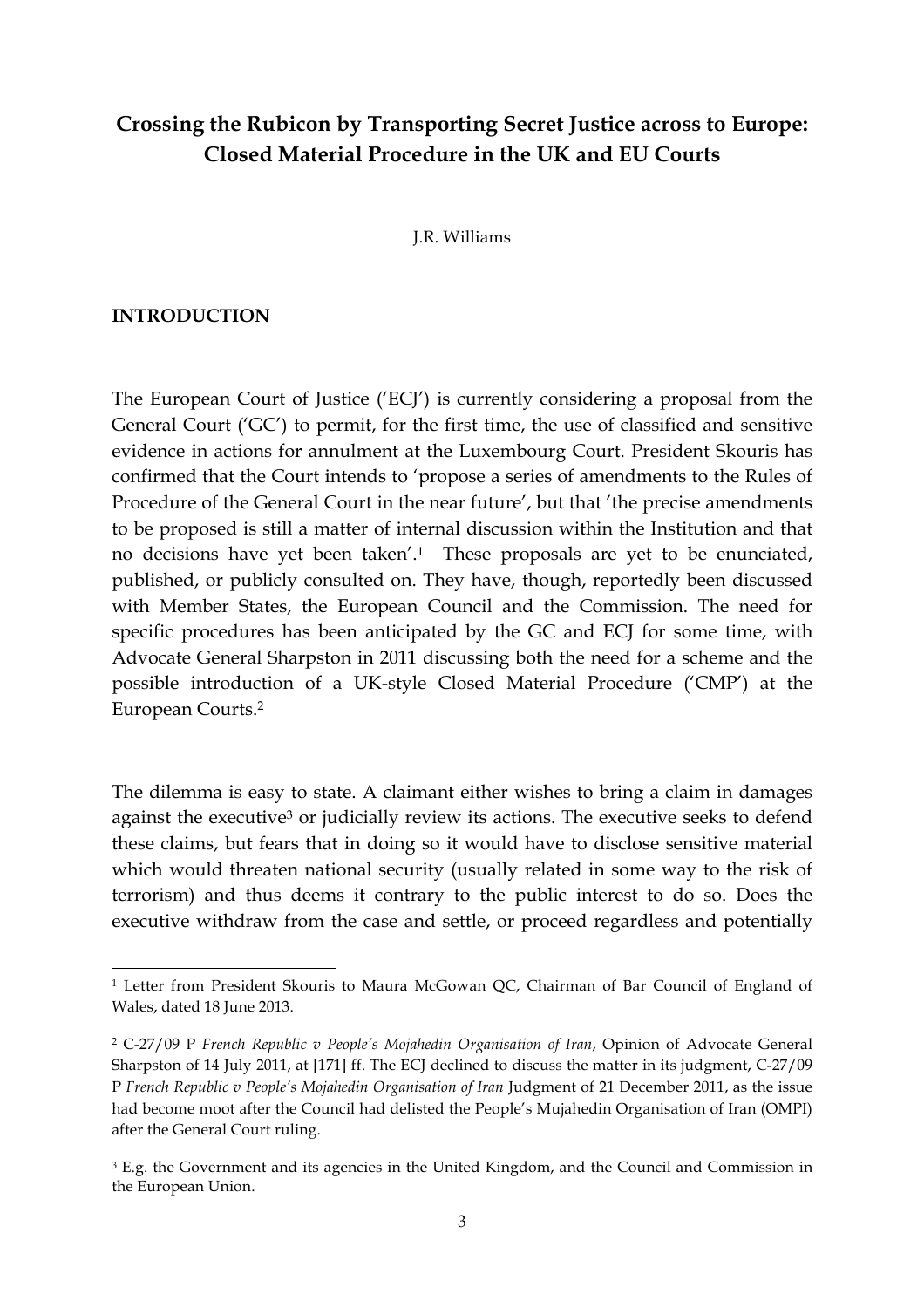endanger public safety? Or is a *via media* possible, whereby the Court can see all the (sensitive) evidence, but that evidence is not disclosed to the applicant who is excluded from seeing and challenging it? Enter the CMP and its Special Advocate system whereby an advocate is appointed to represent the interests of the excluded party, but cannot communicate with that party once they have seen the sensitive material. However, proceedings *in camera* are, to say the least, highly controversial. A CMP requires,

… the court not only to sit in private, but to sit in a closed hearing (i.e. a hearing at which the court considers the material and hears submissions about it without one of the parties to the appeal seeing the material be being present) and to contemplate giving a party closed judgment (i.e. a judgment part of which will not be seen by one of the parties).<sup>4</sup>

Thus, a CMP involves one party not being informed of their opponent's allegations, not being allowed to see the evidence advanced, not being able to challenge the evidence except through a Special Advocate who represents their interests but with whom they are not able to communicate once proceedings have begun, and not being shown judgment to the extent it deals with protected information. In sum a CMP potentially, at best, erodes and, at worst, extinguishes every due process right imaginable. Thus 'anybody concerned about the dispensation of justice must regard the prospect of a closed material procedure, whenever it is mooted and however understandable the reasons it is proposed, with distaste and concern'.5 It is for this reason that it is both useful and desirable for a critical analysis of the use of CMPs in the United Kingdom – a system endorsed and implicitly recommended for the EU by Advocate General Sharpston in her Opinion<sup>6</sup> – where the Justice and Security Act 2013 has made CMPs generally available in any civil trial. It is hoped that a number of lessons will be learnt from examining the UK system so that the European Court can implement a procedure which better protects due process rights.

This article is structured as follows. First, the process of CMPs in the United Kingdom will be summarily set out. Second, this system will be critically evaluated according to the extent that it accords with: (1) instrumental and non-instrumental rationales for procedural protection; (2) established common law fundamental rights, namely open and natural justice; (3) European Convention on Human Rights and Fundamental Freedoms ('ECHR') case law; (4) EU case law; and (5) the UK Government's own rationale for introducing CMPs as set out in the Green Paper.7 Third, the EU's current procedures and case law relating to disclosure of evidence, trials and giving reasons will be outlined. This will provide context and explain why

<u> 1989 - Jan Samuel Barbara, margaret e</u>

<sup>4</sup> *Bank Mellat v Her Majesty's Treasury (No. 1)* [2013] UKSC 39 per Lord Neuberger at [51]

<sup>5</sup> *Ibid*. 6 Fn. 2

<sup>7</sup> Green Paper, 'Justice and Security', October 2011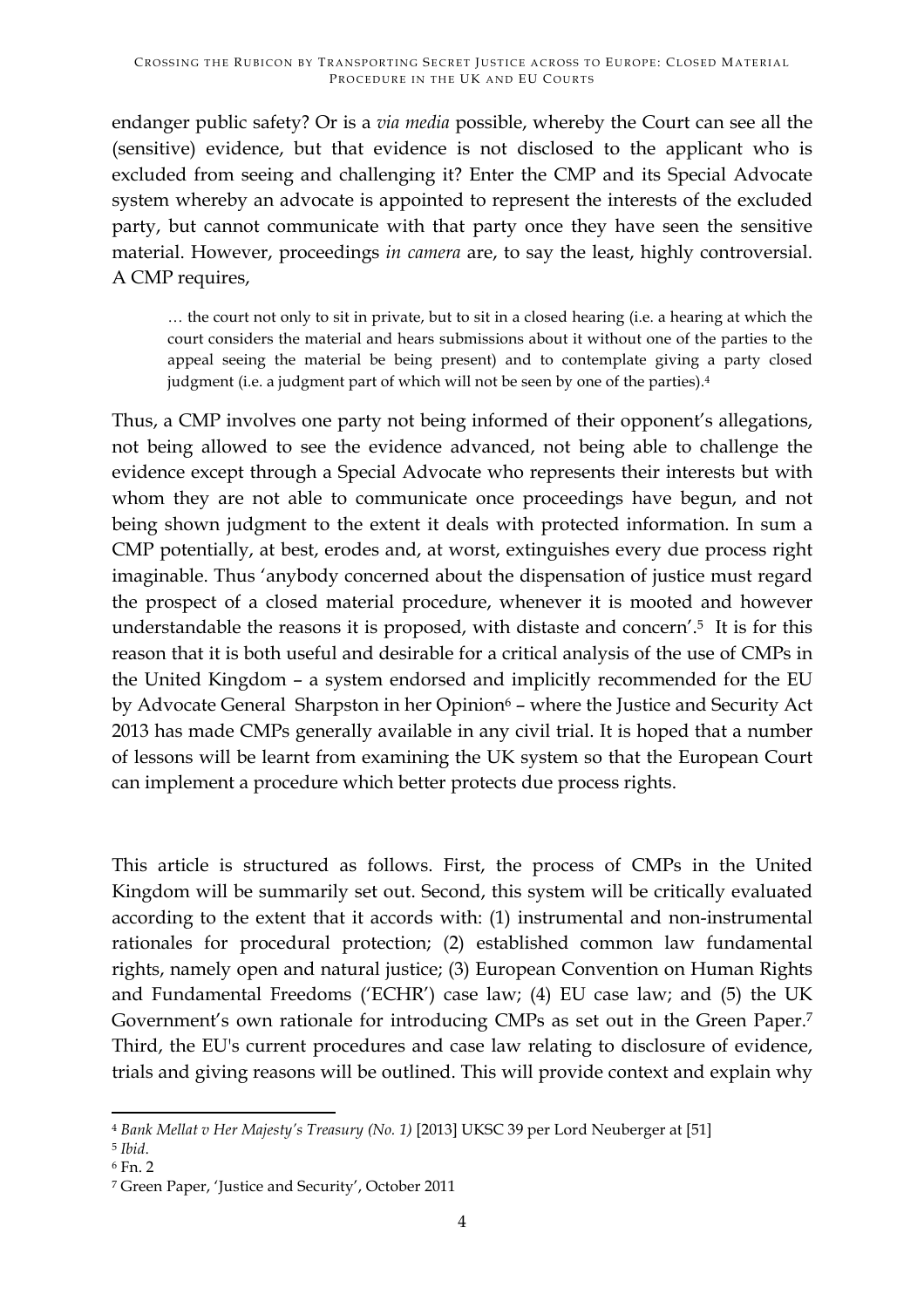CMPs are being suggested at the European Courts. Finally, lessons will be drawn from the UK jurisprudence and applied to the EU context; possible options for the introduction of the procedures dealing with sensitive information are outlined and improvements and solutions suggested.

#### **THE UNITED KINGDOM**

#### **A. Summary of the position under the Justice and Security Act 2013**

CMPs are not new – at least twenty different statutory and procedural schemes have previously existed in the UK.8 The spread over the past ten years has been alarming. Whilst 'originally intended for a mere handful of deportation cases each year',<sup>9</sup> they grew to be applicable in proceedings concerning a wide range of situations including immigration, control orders, employment tribunals, the Parole Board and counter terrorist investigations. Even prior to 2013 CMPs were therefore already 'a more routine part of the legal system'.10 However, CMPs were not universally available in civil trials. This, the Supreme Court held, by majority (Lord Hope, Lord Brown, Lord Kerr and Lord Dyson), in *Al Rawi v The Security Service11* was not possible to be achieved by the courts in the absence of statutory authorisation. Whilst the Civil Procedure Rules ('CPR') provided exceptions to the general right of access to evidence, in matters relating to national security for example, $12$  none of these narrow exceptions, noted the Supreme Court, related to statements of case, disclosure, inspection of witness statements, or evidence and argument in court. Lord Dyson therefore stated that the court's inherent power to regulate its own procedures could not be exercised other than 'in a way which respects [the principles of open justice and respect for the principles of natural justice] which are integral to the common law right to a fair trial'13 which he, and the other Justices, deemed CMPs did not satisfy.

<u> 1989 - Jan Samuel Barbara, margaret e</u>

<sup>8</sup> See, for example, s.10 Employment Tribunals Act 1996; s.6 of the Special Immigration Appeals Commission Act 1997; s.91(7) of the Northern Ireland Act 1998; para.3 of Sch.8 to the Employment Relations Act 1999; s.5 of the Terrorism Act 2000; s.70 of the Anti-Terrorism, Crime and Security Act 2001; r.8(1) Parole Board Rules 2001; para.7 of the Schedule to the Prevention of Terrorism Act 2005; ss67 and 68 Counter Terrorism Act 2008; Sch. 4 Terrorist Prevention and Investigation Measures Act 2011; CPR rr 79 and 80. For a full list of CMP that exist in the UK see Annex A to the HM Government Response to the House of Lords Select Committee on the Constitution 3rd Report of Session 2012 – 13: The Justice and Security Act 2013.

<sup>9</sup> Metcalfe, 'Representative but not responsible' (2004) 2 JUSTICE Journal 11, 33

<sup>10</sup> Ip, 'The rise and spread of the special advocate' (2008) Public Law 717

<sup>11</sup> [2011] UKSC 34, [2012] 1 AC 531

<sup>12</sup> CPR 39.2(3)(b)

<sup>13</sup> [2011] UKSC 34, [2012] 1 AC 531 at [22]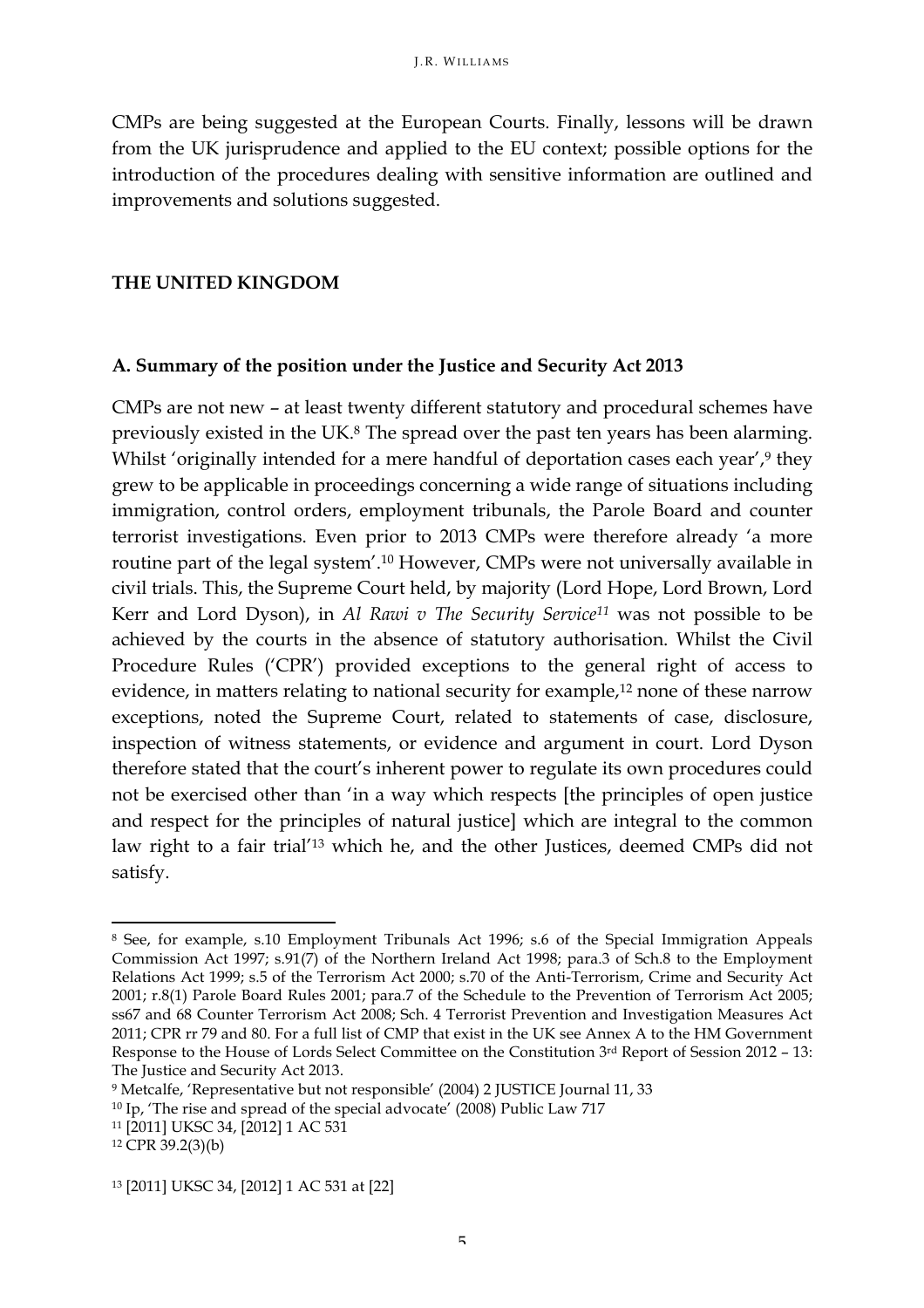Despise some forceful concerns and reticence expressed by the Supreme Court Justices in *Al-Rawi*, the UK legislature enacted the Justice and Security Act 2013 thereby achieving what the Court itself could not do:14 extend the possibility of CMPs to all civil proceedings. This legislation authorised the making of rules of court for the conduct of CMP, found in CPR 82.

The CMP process involves two steps.15 The first step is obtaining a court declaration under s. 6 that the proceedings are ones in which a closed material application may be made to the court. For this declaration to be made, first, sensitive material (s.6(11)) would be required to be disclosed in the course of the proceedings; second, the court must be satisfied that it is in the interests of the fair and effective administration of justice in the proceedings to make a declaration (s.6(5)); and third, these previous two requirements must be met in relation to any material that would be required to be disclosed in the course of the proceedings (s.6(6)). The second step is the making of a closed material application that would allow material to be screened from one or more of the parties to the proceedings (CPR 82.13). A special advocate must be appointed to represent the interests of the excluded party (s.9 and CPR 82.9). Where granted, the sensitive evidence will not be disclosed to the other party and there will be a hearing in private dealing with closed material will be attended only by the Government's legal team and a special advocate (CPR 82.6) who is not responsible to the party to the proceedings whose interests the advocate is appointed to represent (s.9(4)). The special advocate has the following functions (CPR 82.10):

(b) adducing evidence and cross-examining witnesses at any such hearing or part of a hearing;

(c) making applications to the court or seeking directions from the court where necessary; and (d) making written submissions to the court.

<sup>(</sup>a) making submissions to the court at any hearing or part of a hearing from which the specially represented party and the specially represented party's legal representatives are excluded;

<sup>&</sup>lt;u> 1989 - Jan Samuel Barbara, margaret e</u> <sup>14</sup> Though see *Bank Mellat v Her Majesty's Treasury (No. 1*) [2013] UKSC 38 where the Supreme Court held, despite *Al-Rawi*, that the Supreme Court could imply a right to sit in closed hearing without an explicit statutory provision (S. 73 of the Counter-Terrorism Act 2008 made no provision for a closed material procedure in the Supreme Court) where an appeal was coming from lower courts which had sat in closed material procedure. This statutory warrant to hold a closed material procedure was implied from s.40(2) and (5) Constitutional Reform Act; the majority reasoned that since this provided that an appeal lies to the Supreme Court against 'any' judgment of the Court of Appeal and that it had to 'determine any question necessary...for the purposes of doing justice', then justice would not be able to be done in cases if the Supreme Court could not considered or examine the closed material itself (Lord Neuberger at [37]).<br><sup>15</sup> See more generally A. Zuckerman, Civil Procedure: Principles of Practice (Third Edition) (2013)

<sup>(</sup>Sweet and Maxwell), 938 - 943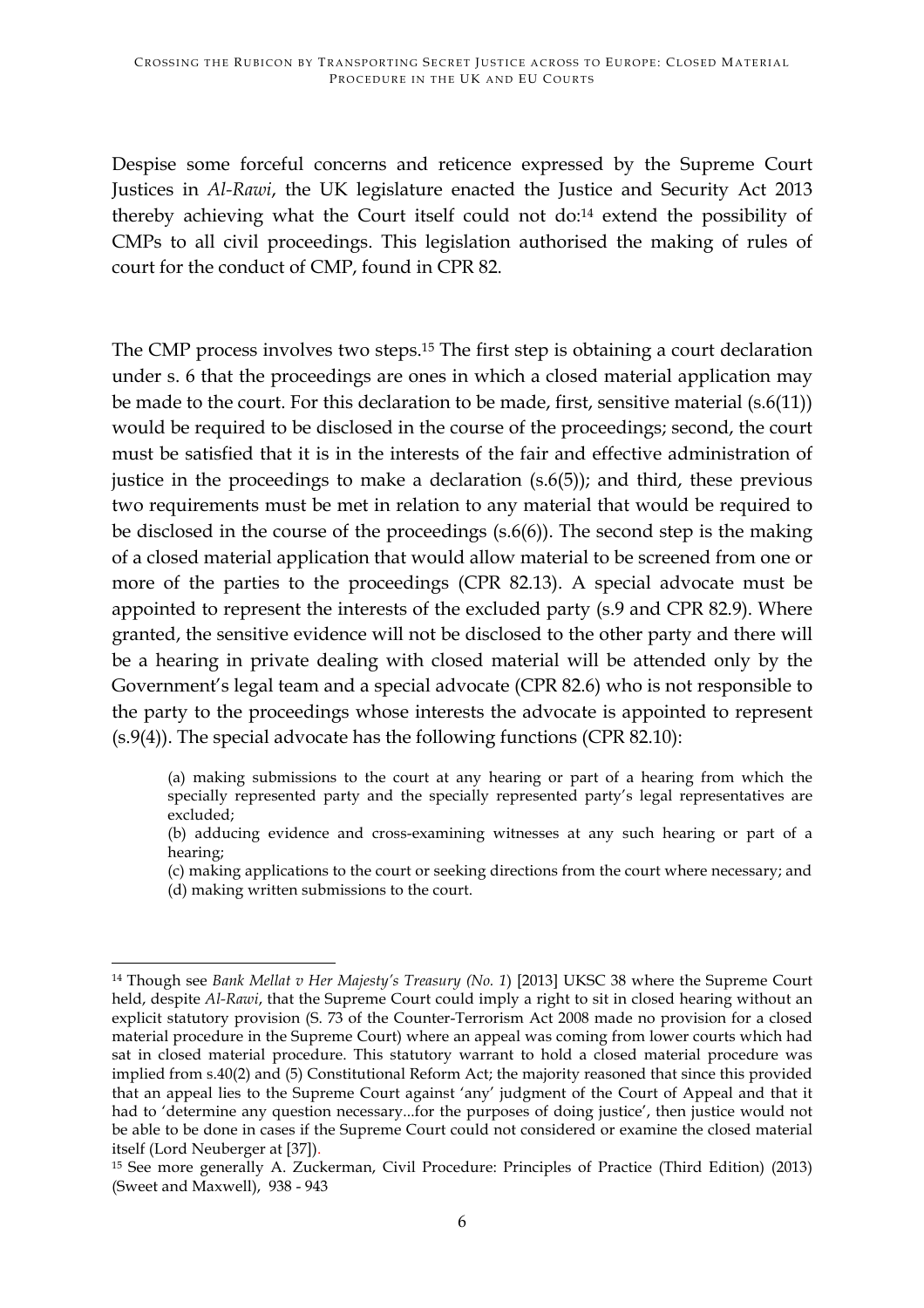The Special Advocate is not allowed to contact or liaise with the excluded party whose interests they represent once the hearing has begun (CPR 82.11(3)), although they may seek court directions to communicate with them, though serious restrictions will be placed on these communications and other parties are notified and may object (CPR 82.11(4)-(5)). Notice of the hearing must be given to every party whether or not they are entitled to attend (CPR 82.7). The hearing is, obviously, also barred from public viewing. Where the Court gives judgment in CMP, it may withhold its reasons, or any part of them, to the extent that it is impossible to give those reasons without disclosing sensitive information which would damage national security (CPR 82.16).

#### **B. Critical evaluation**

<u> 1989 - Jan Samuel Barbara, margaret e</u>

#### *Closed Material Procedure compared with Public Interest Immunity*

In order to evaluate CMP, it is first appropriate to distinguish it from the alternative possible procedure available where the Government seeks not to disclose sensitive material to the opposing party: Public Interest Immunity ('PII') under CPR 19 and 31. PII works as follows.16 Claims are normally made by a Government minister who provides a PII certificate listing documents that they do not wish to disclose to the other party and the reasons for request. The court may allow parties to withhold disclosure of documents if it considers that the harm that disclosure would do to the public interest outweighs the harm that non-disclosure would do to the administration of justice. It is for the court itself to determine whether a minister's claim that disclosure would be injurious to public interest is weighty enough. In doing this the court must, on the one hand, weigh the injury that would be done to the public interest by the disclosure of the material (e.g. the threat to public safety) and, on the other hand, the harm that would be done to the administration of justice if disclosure were refused (the so-called '*Wiley* balance'). This later part includes assessing the court's ability to ascertain the truth and the ability of the party seeking disclosure to prove its case.<sup>17</sup> The court can request to examine the actual material to judge the evidence for itself.<sup>18</sup> Where the claim for PII is accepted, the documents shall not be disclosed. Neither, however, can they be relied on by the party claiming the immunity, nor can the court consider them in adjudicating on the substance of the case. Whilst Special Advocates may be utilised in the proceedings deciding whether PII should be granted in the first place, there are therefore no closed and

<sup>16</sup> See A. Zuckerman, Civil Procedure: Principles of Practice (2013) (Sweet and Maxwell), 913 – 933 for a detailed analysis

<sup>17</sup> See *Conway v Rimmer* [1968] AC 910 HL and *R v Chief Constable of the West Midlands Police Ex parte Wiley* [1995] AC 274 for enunciation of these principles and their interplay.

<sup>18</sup> *Air Canada v Secretary of State for Trade (No. 2)* [1983] 2 AC 394, [1983] 1 All ER 910.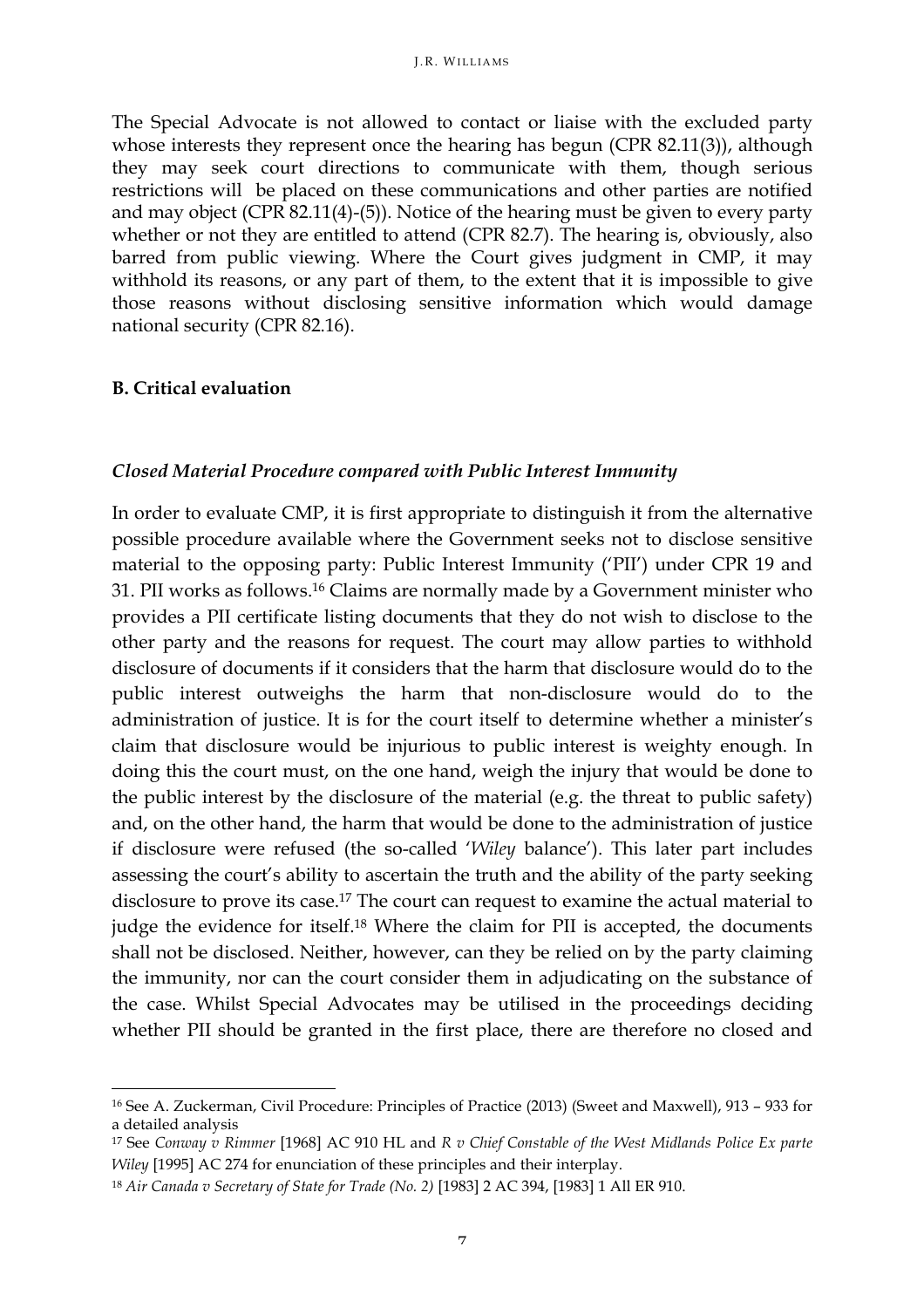private hearings for substantive consideration of evidence which the other party has not seen and cannot challenge. There is also no possibility of a redacted judgment.

The Government's justifications for enacting the Justice and Security Act 2013 allowing CMPs in any civil proceeding were premised on this PII procedure not being sufficient. It was argued in a Government Green Paper<sup>19</sup> that the PII principles can lead to the exclusion of most of the evidence of which the Government would otherwise rely on, leaving the Government to face the all-or-nothing choice of having to either disclose sensitive material which could threaten national security and the public interest, or having to settle what it deems to be a bad case in circumstances were it would otherwise wish to put forward a defence but feels it cannot without threatening public safety. Second, it was argued that the application of PII principles could lead to the striking out of the claim as in *Carnduff*. <sup>20</sup> Instead, the Government premised its proposals on seeking to maximise 'the amount of relevant material that is considered by the court while at the same time ensuring that, where the material is sensitive, it is protected from potential harmful disclosure' on the assumption is that it is 'fairer in terms of outcome to seek to include relevant material rather than to exclude it from consideration altogether'.21 Thus, in the Government's view, extending CMPs into ordinary civil proceedings would in this way be fairer than the existing PII system because, by excluding material, the PII procedure 'means that the case cannot always be contested fairly for both sides'.22 All relevant material would be reviewable by the court, regardless of security classification, unlike under the PII system. Third, a more sinister rationale is also detectable. Following the Court of Appeal decision in *Al Rawi*, the Government decided to settle the claim rather than undertake a PII procedure. Its explanation for this was that the PII exercise was expensive due to the large number of documents which would have to be sifted through by the Minister or Government department in order to decide whether PII should be claimed.

These justifications are, in the main, misguided and fundamentally flawed. There are significant and essential differences between the CMP and PII procedures which decisively affect the 'fairness' balance which the Green Paper argues CMPs strike. This is so for four reasons.

*First*, resting a case for use of CMPs on grounds of administrative convenience is not smart. The administrative convenience hand is 'over-played' as it will still be

<u> 1989 - Jan Samuel Barbara, margaret e</u>

<sup>19</sup> Green Paper, 'Justice and Security', October 2011.

<sup>20</sup> [2001] EWCA Civ 680; [2001] 1 W.L.R. 1786

<sup>21</sup> *Ibid*. at [2.2]

<sup>22</sup> *Ibid*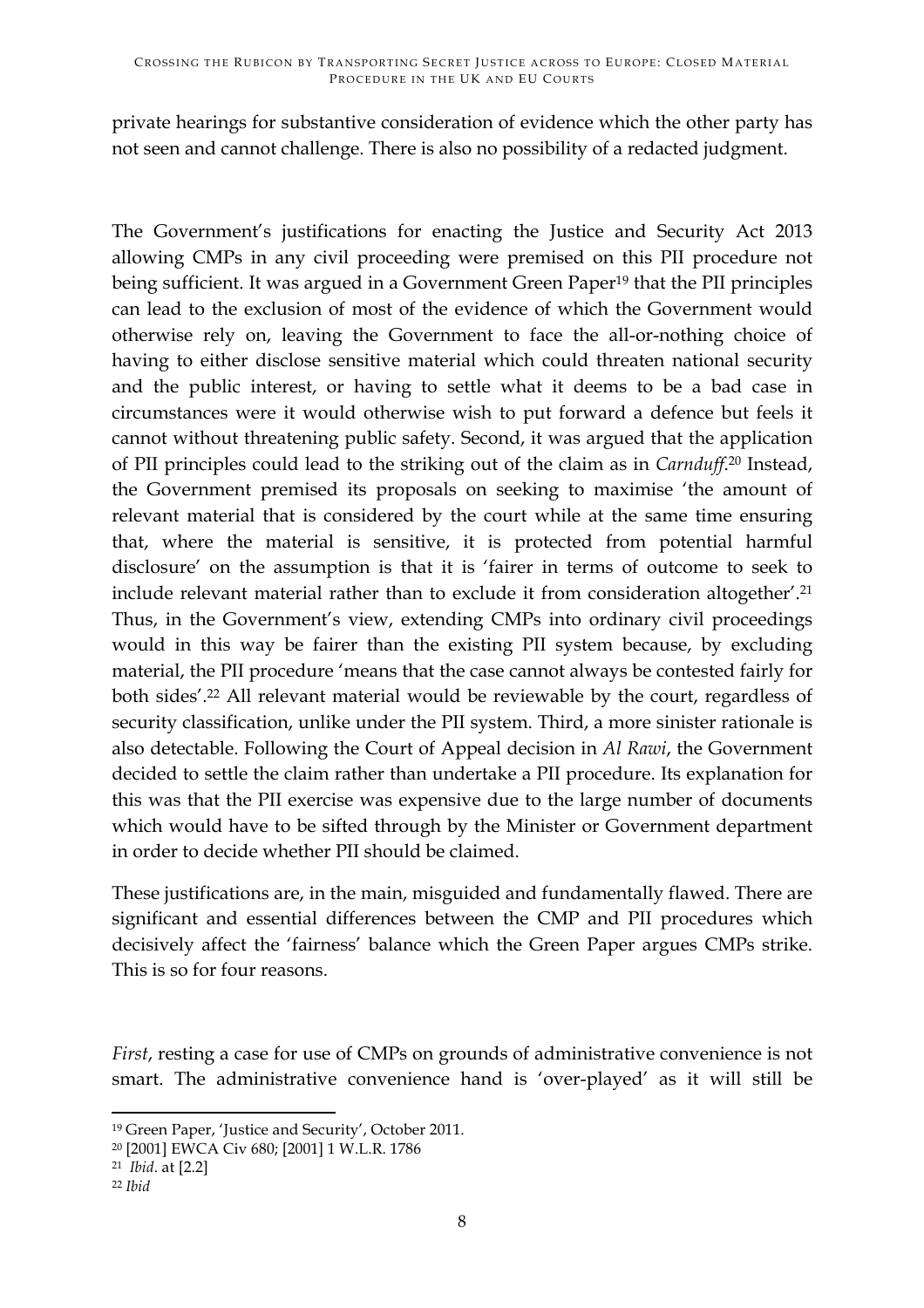necessary for the laborious process of document review and redaction to be undertaken when a CMP is used.<sup>23</sup> Further, if personal review of every document truly is impossible (which is doubted), this is not a reason in itself to introduce CMPs rather than modify the PII process.

*Second*, it is quite simply not at all possible to claim that the CMP process is necessarily fairer because it 'allows the court to consider all the relevant material. A judgment based on the full facts is more likely to secure justice than a judgment based only on a proportion of relevant material'.24 This is for two reasons. First, the PII system works in an inherently fairer manner. PII was developed from the common law out of principles of fairness and the concept of equality of arms – either all the material is disclosed or otherwise the sensitive material simply cannot be used at all. No party is excluded from participation in any way, whereas in a CMP the Government may rely on and use closed material notwithstanding that the other party and advisor have not seen it or able to challenge it. Second, there are issues with the explanation proffered that the process is more likely to lead to the correct or more accurate outcome. This takes a result-orientated, instrumental approach to procedural justice that procedure is best assessed by its ability to determine true facts. However, it is not at all clear that the CMP system achieves this. The fallacy of the argument that the more evidence seen by the court, the more justice is done was pointed out by Lord Kerr in *Al-Rawi*:

... the central fallacy of the argument, however, lies in the unspoken assumption that, because the judge sees everything, he is bound to be in a better position to reach a fair result. That assumption is misplaced. To be truly valuable, evidence must be capable of withstanding challenge. I go further. Evidence which has been insulated from challenge may positively mislead. It is precisely because of this that the right to know the case that one's opponent makes and to have the opportunity to challenge it occupies such a central place in the concept of fair trial. However astute and assiduous the judge, the proposed procedure hands over to one party considerable control over the production of relevant material and the manner in which it is to be presented. The peril that such a procedure presents to the fair trial of contentious litigation is both obvious and undeniable.25

<u> 1989 - Jan Samuel Barbara, margaret e</u>

<sup>23</sup> T. Hickman 'Turning out the lights? The Justice and Security Act 2013′, UK Const. L. Blog (11th June 2013) (available at http://ukconstitutionallaw.org)

<sup>24</sup> Green Paper, Justice and Security, October 2011 at [2.3]

<sup>25</sup> [2011] UKSC 34, [2012] 1 AC 531 at [93].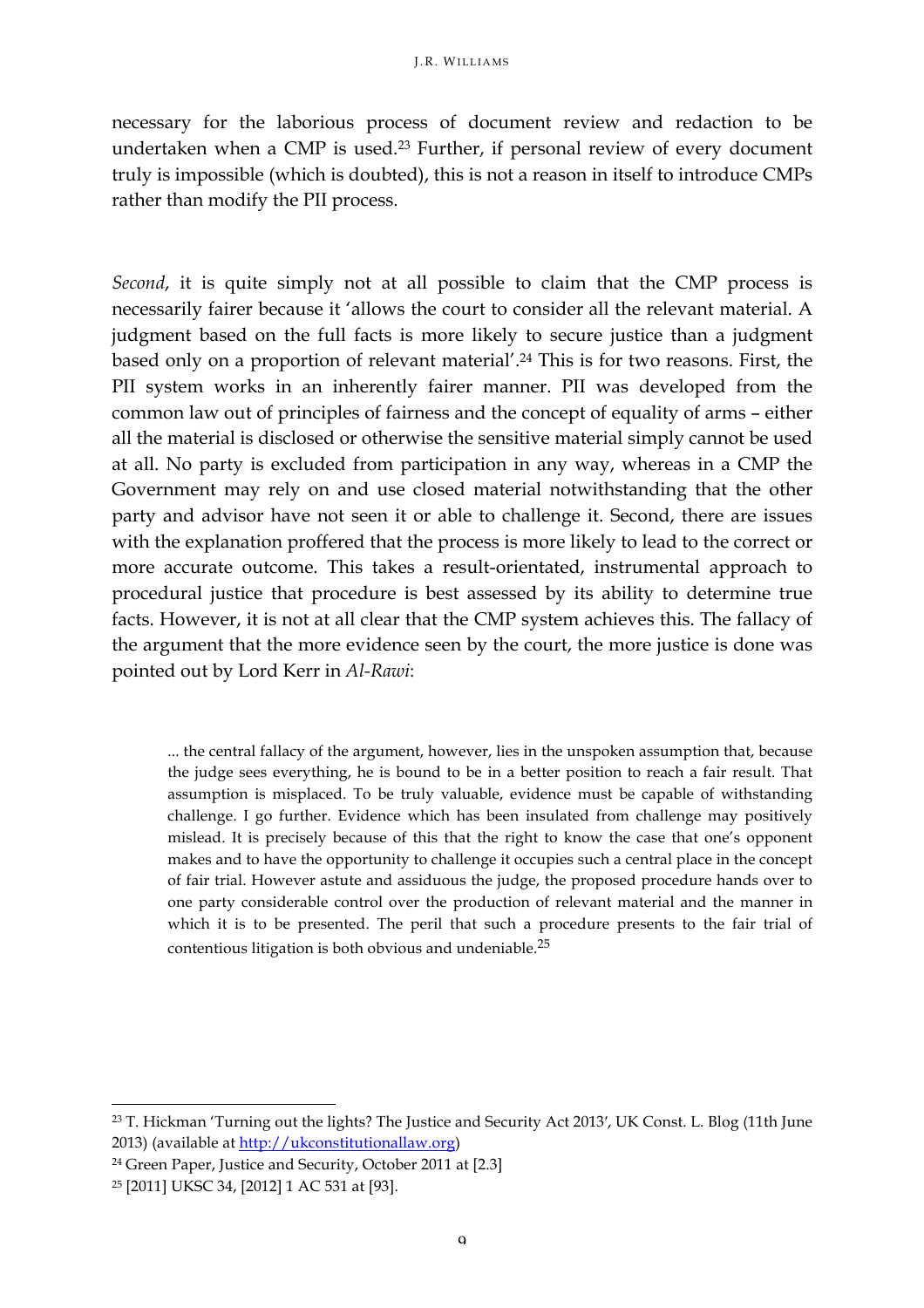Furthermore, a powerful dictum of Sedley LJ in *AF (No. 3*) at the Court of Appeal level points out the central problems with a judge relying only on one side's interpretation or analysis of disclosed evidence:

[I]t is in my respectful view seductively easy to conclude that there can be no answer to a case of which you have only heard one side. There can be few practising lawyers who have not had the experience of resuming their seat in a state of hubristic satisfaction, having called a respectable witness to give apparently cast-iron evidence, only to see it reduced to wreckage by ten minutes of well-informed cross-examination or convincingly explained away by the other side's testimony. Some have appeared in cases in which everybody was sure of the defendant's guilt, only for fresh evidence to emerge which makes it clear that they were wrong. […] In a system which recruits its judges from practioners, judges need to carry this kind of sobering experience to the bench. It reminds them that you cannot be sure of anything until all the evidence has been heard, and that even then you may be wrong. It may be, for these reasons, that the answer to Baroness Hale's question – what difference might disclosure have made? – is that you can never know.26

These concerns are especially pertinent in CMPs when one imagines the type of evidence which will usually be in question. As the noted in the Supreme Court in *AF (No. 3)*, often the closed material 'is comprised of a mosaic of information drawn in various combinations, depending on the particular case, from a variety of sources, such as  $(1)$  intercept evidence,  $(2)$  covert surveillance and  $(3)$  agent reporting'.<sup>27</sup> As will be seen later, Special Advocates are hampered by their inability to test or rebut the validity of this 'mosaic' evidence as they the lack fundamental requirement necessary for representing the excluded party properly – the ability to communicate with them. The instrumental rationale proffered for CMPs that it helps the court to get closer to the truth is thus unfounded.

*Third*, material in CMPs can be withheld without conducting the *Wiley* balancing which, crucially, it is for the Court, not the executive officials, to conduct in PII. This provides a powerful reason why CMP should be last resort. As noted by Lord Kerr in *Al-Rawi*, the Government has different incentives under PII and CMP:

At the moment with PII, the state faces what might be described as a healthy dilemma. It will want to produce as much material as it can in order to defend the claim and therefore will not be too quick to have resort to PII. Under the closed material procedure, all the material goes before the judge and a claim that all of it involves national security or some other vital public interest will be very tempting to make.28

In PII claims it is explicitly for the Court to decide whether disclosure should be granted. However, a close analysis of s.6 Justice and Security Act 2013 shows that the

<sup>&</sup>lt;u> 1989 - Jan Samuel Barbara, margaret e</u> <sup>26</sup> *Secretary of State for the Home Department v AF (No. 3)* [2009] 2 WLR 423 CA (Civ Div) at [113]

<sup>27</sup> [2009] UKHL 28; [2010] 2 A.C. 269 at [104]

<sup>28</sup> [2011] UKSC 34, [2012] 1 AC 531 at [96]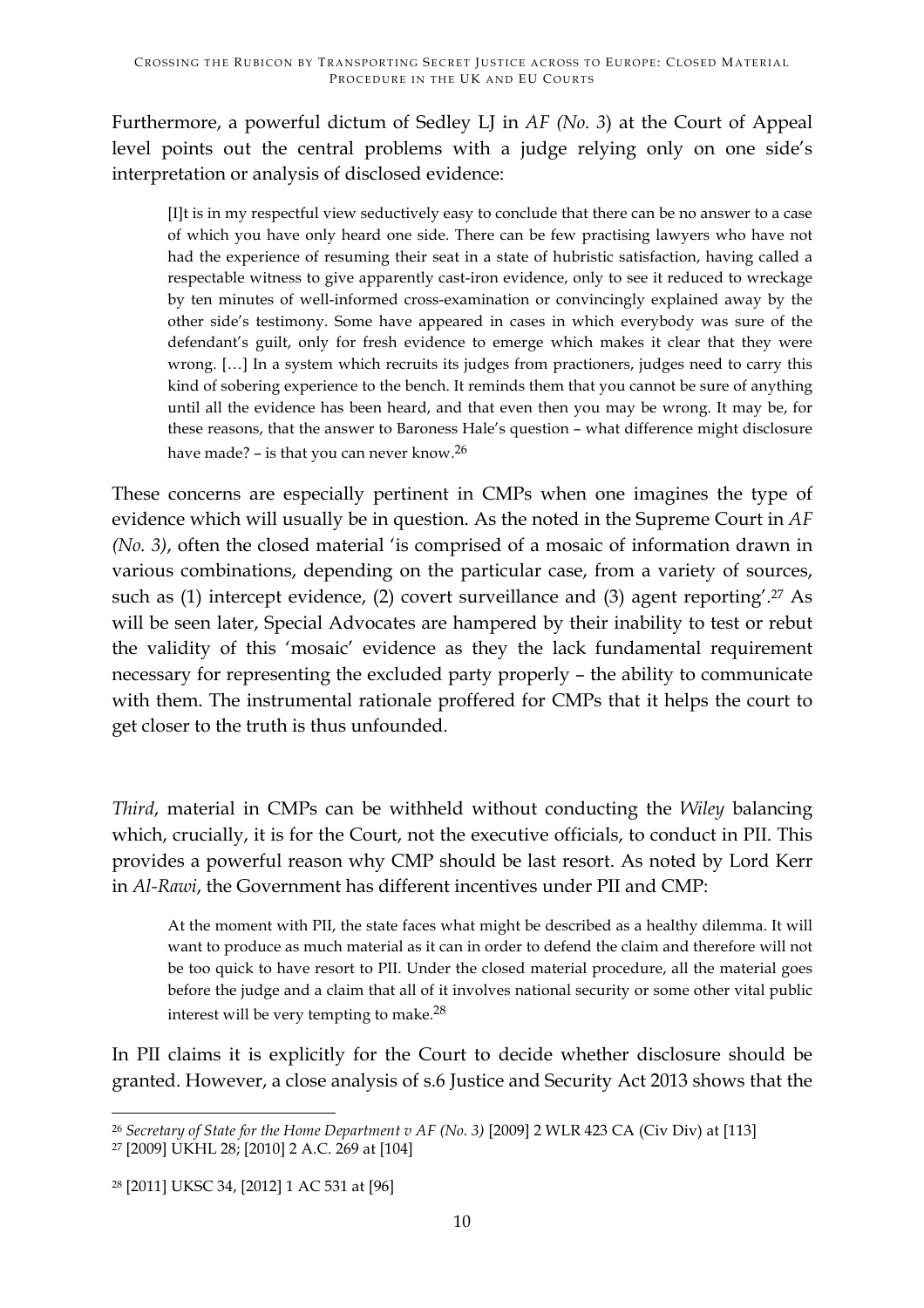notion of judicial discretion is in practice 'so fettered to be meaningless'.29 This is a significant change. As explained, the first step in CMP is the court to declare, under s.6(1) that the proceedings are proceedings in which CMP can be used. It has a discretion whether to do this or not: the court can weigh the interests of justice and it decide whether CMP would further the fair and effective administration of justice  $(s.6(5))$ . However, once a  $s.6(1)$  declaration has been made s.  $8(1)(c)$  provides that rules of court 'must secure' that if the Government applies to withhold material from a party and to adduce it by way of CMP (the second step), the court 'is required to give permission for material not to be disclosed if it considers that the disclosure of the material would be damaging to the interests of national security'. Therefore, as Hickman rightly states, 'once the CMP trigger has been pulled, the court loses its power to order disclosure of sensitive material where this is required in the interests of natural justice or openness'. <sup>30</sup> Once the section 6(1) declaration is made, the court can bring no balance of interests to bear in an application for material to be considered in a CMP and is required to approve the withholding of such material from the excluded party.

The stark difference between the CMPs and the PII system, and the important role of the *Wiley* balance in protecting open justice, is illustrated by *R*(*Binyam Mohamed) v The Secretary of State for Foreign and Commonwealth Affairs.*<sup>31</sup> Mohamed brought legal proceedings against the UK Government to seek some redress for mistreatment he had experienced at the hands of American agents in foreign prisons where his genitals were mutilated, he was held in stress positions for days, and was threatened and psychologically abused. He alleged that the UK security services were complicity in this mistreatment. In this case, pre the Justice and Security Act 2013, a CMP was used with the consent of the parties, but, unlike in the statutory contexts in which CMP was used, PII principles (including the *Wiley* balance) were applied. The Court of Appeal held that information revealing how much UK intelligence officials knew about the mistreatment whilst detained in Pakistan should be revealed. Additionally, because the Government had applied the *Wiley* balance to all sensitive material and judged that there was, on balance, a public interest in disclosure of a considerable amount of it, the Government had disclosed important information about the activities of the Intelligence Services and CIA's. The disclosures made would not have been made if CMP under the Justice and Security Act had been in force. This saga reminds one of the 'sorry story of the dirtier side of government' like in the Matrix Churchill saga, $32$  and evidences the problems of going back to a similar situation to a *Duncan v Cammell Laird & Co*<sup>33</sup> situation where Crown immunity

<u> 1989 - Jan Samuel Barbara, margaret e</u>

<sup>29</sup> Lord MacDonald of River Glaven: The 37th annual FA Mann lecture: 'Security in Justice – can it ever be fair?', 2013

<sup>30</sup> T. Hickman 'Turning out the lights? The Justice and Security Act 2013′, UK Const. L. Blog (11th June 2013) (available at http://ukconstitutionallaw.org)

<sup>31</sup> [2011] QB 218

<sup>32</sup> Adam Tomkins, 'Public Interest immunity after Matrix Churchill', Public Law 1963, 650

<sup>33</sup> [1942] 1 All R 587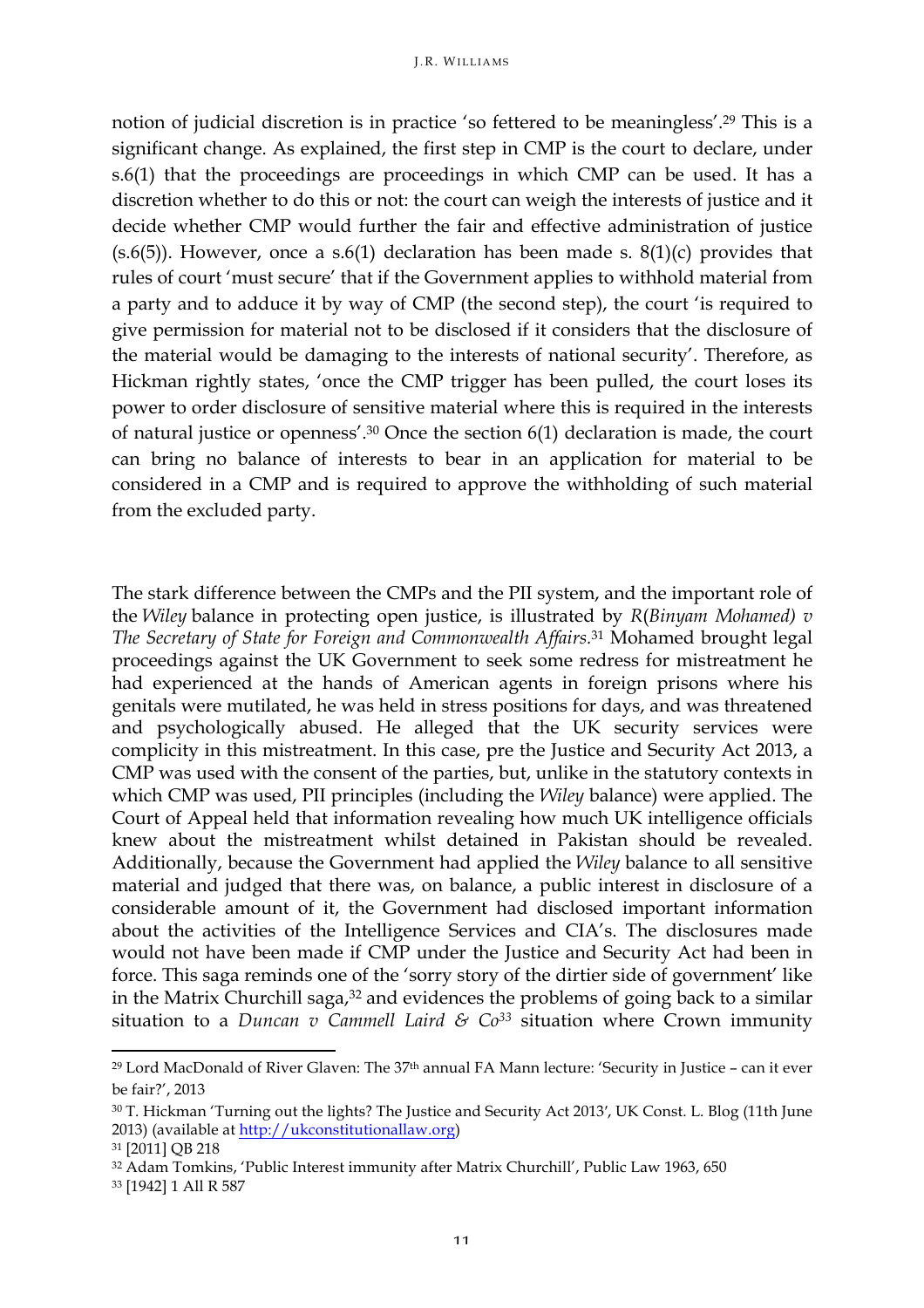certificates were deferentially accepted without challenge by the Courts. The executive should not have a free hand: public knowledge of the sorts of illicit activities by the Security Services in *R*(*Binyam Mohamed)* is absolutely vital for proper accountability by both the public and Parliament. CMPs close the door on these sorts of revelations of serious wrongdoing being exposed. There is one potential saving grace, however. S.7 Justice and Security Act 2013 enables the courts to exit CMP, at any time, when it is no longer in the interests of the fair and effective administration of justice. This could open up the possibility of serious wrongdoing being revealed, but whether this will happen depends very much on how 'fair and effective administration of justice' in both s.6(5) (the trigger provision) and s.7(2) (the exit provision) will be interpreted.

*Fourth,* the Government's fears that cases under PII risk having to be settled or struck out, thus necessitating the introduction of CMPs, rest on 'flimsy evidentiary foundations'.34 If a substantial number of cases were being struck out because of PII, then that might provide a reason for legislative reform, but there is only one example of a case that was struck out as a result of the exclusion of material under PII.35 This one case is *Carnduff Rock.36* There, the Court of Appeal struck out the claim by a police informer for the money said to be due under an alleged contract to supply information; the court held that deciding the matter would disclose sensitive information which should remain confidential. A number of justices in the Supreme Court in *Al-Rawi* appear to have therefore assumed that this case means that there may be cases where the application of PII leads to the claim being struck out. For example Lord Mance stated that there if a successful PII claim makes an issue untriable 'the court will simply refuse to adjudicate upon the case'.<sup>37</sup> However, this is wrong for two reasons: 'no such course is open; the court cannot refuse to adjudicate'.38 First, Lord Dyson in the same case rejected Lord Mance's reasoning:

the problem cannot be looked at so narrowly and in any event it seems that cases such as Carnduff are a rarity. They do not pose a problem on a scale which provides any justification (let alone any compelling justification) for making a fundamental change to the way in which litigation is conducted in our jurisdiction ... 39

More importantly, secondly, the majority's reasoning in *Carnduff* 'is open to doubt'.40 Laws LJ considered it unjust to place the police in a position where it had to pay up or alternatively risk harm to the public interest. However, the *Carnduff* decision

<sup>&</sup>lt;u> 1989 - Jan Samuel Barbara, margaret e</u> <sup>34</sup> Amnesty, Left in the Dark: the use of secret evidence in the United Kingdom, 2012.

<sup>35</sup> Chamberlain, The Justice and Security Bill, (2012) 31(4) CJQ 424

<sup>36</sup> [2001] EWCA Civ 680; [2001] 1 W.L.R. 1786

<sup>37</sup> [2011] UKSC 34, [2012] 1 AC 531 at [108]

<sup>38</sup> Zuckerman, Editor's Note: Closed Material Procedure – Denial of Natural Justice (2011) 30(4) CJQ 345

<sup>39 [2011]</sup> UKSC 34, [2012] 1 AC 531 at [50]

<sup>40</sup> Zuckerman, Editor's Note: Closed Material Procedure – Denial of Natural Justice (2011) 30(4) CJQ 345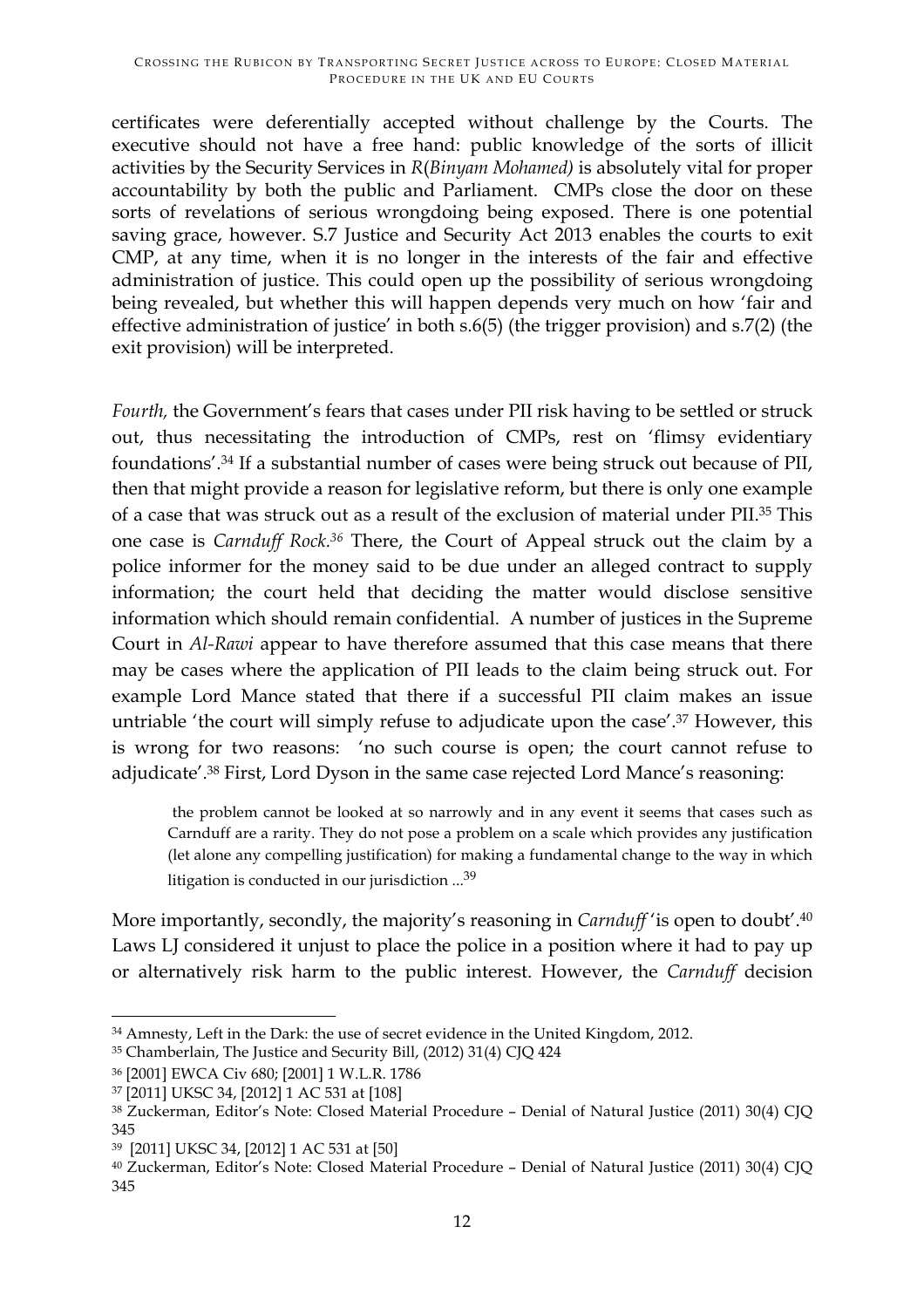provides weak support for the proposition that in a hard choice case (where disclosure would cause substantial harm to public interest, and yet also without disclosure the court cannot determine the issues in dispute) the court may sanction non-disclosure on grounds of public interest even if it means that the affected party is thereby deprived of a fair trial of his claim or defence. The result of the case is better explicable by the fact, acknowledged by all members of the court, that it was highly unlikely that the claimant would have been able to make out his extraordinary claim even if the case had gone forward.<sup>41</sup> *Carnduff* had more in common with an action founded on an illegal contract as it is hard to see how the contract alleged by the informer could be valid. As this is the only case where the court has come down in favour of suppressing evidence despite the fact it has condemned the claimant to losing, it does not provide a strong precedent. 42

For these four reasons it is deeply regrettable that the Government did not insert a clause into the Justice and Security Act 2013 that a CMP could only be used if a fair determination of the case could not be reached by any other means. It is also equally deeply regrettable that a clause was not inserted to the effect that it is necessary for a PII claim to be made first (and accepted) before an application for a CMP could be made. Whilst, under the Act, the court must be satisfied that the Secretary of State has considered whether to make a claim for public interest immunity in relation to the material on which the application is based  $(s.6(7))$ ,  $s.6(3)$  stipulates that in deciding whether a party would be required to disclose material, the court must ignore the fact that there would be no requirement to disclose if the material were withheld on grounds of PII. *CF v Security Service and others43* has accepted this: whilst Irwin J said that the co-existence of the Act and PII was 'uneasy' as the two process are 'antithetical', he accepted that the court could make a CMP declaration and adopt a CMP before disclosure had been given and without a PII claim having been made or determined. This is a grave shame. Unless the PII system is gone through first it will not be possible to tell whether a closed material procedure is the only possible way of ensuring that the issues in the case are judicially determined. Further, there is 'nothing logically inconsistent' in the PII and CMP processes co-

<u> 1989 - Jan Samuel Barbara, margaret e</u>

<sup>41</sup> Zuckerman, Editor's Note: Closed Material Procedure – Denial of Natural Justice (2011) 30(4) CJQ 345,

<sup>42</sup> See the more relevant guidance in criminal cases such as *R v H* [2004] UKHL 3; [2004] 1 All ER 1269, and *R v Davis (Ian)* [2008] UKHL 36 which suggest that in a hard choice case, the court would not allow the compromising of the right of an accused to defend himself.

<sup>43 [2013]</sup> EWHC 3402 (QB)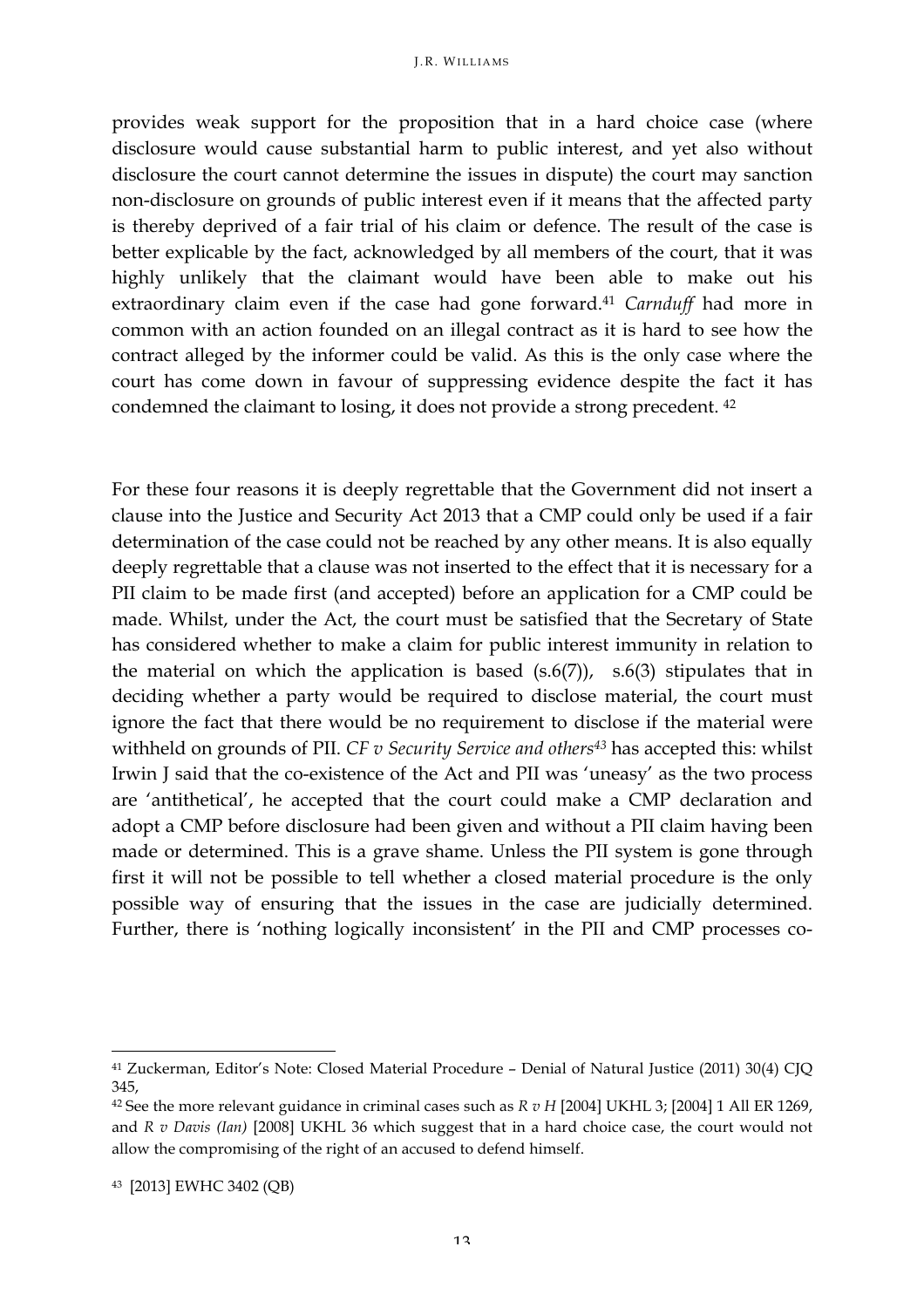existing with the former an initial step.<sup>44</sup> The political reality is, however, that the Government envisages that CMPs will lead to a 'much reduced role for PII'.45

### *Closed material procedure contrary to due process rights*

CMP represents 'a major inroad into not just one, but into all the common law principles of fair trial',46 namely due notice, open (public) justice, and the duty to give reasons. The effect of the general applicability of CMPs means that claims concerning allegations of complicity, torture and the like by UK Intelligence Services abroad will be heard in proceedings from which the claimants are excluded, with secret defences they cannot see, secret evidence they cannot challenge and secret judgments withheld from them and from the public for all time.<sup>47</sup> CMPs therefore inflict on the dignity of the excluded party by not treating them like rational human beings deserving of an opportunity to participate and contribute. Non-instrumental rationales for procedural protection recognise that even if the procedures would make no difference to the outcome, there is worth in them for intrinsic reasons related to protecting human dignity and autonomy by ensuring that the individual is fairly treated. It is an integral part of treating an applicant with the respect which his dignity as a citizen demands. Process rights enable litigants to understand and participate in decision-making which allows them to more readily accept the legitimacy of a decision: by addressing a citizen as a rational agent the connection between authority and legitimacy is enhanced. CMPs offend these principles in three ways.

*First*, the principle of due notice is offended by CMPs. Where the court gives permission to the relevant person to withhold sensitive material, it must consider whether to direct the relevant person to serve a summary of that material on the represented party (CPR 82.14(7)). It is, however, under no obligation to do so. There will thus be many cases in which the excluded party does not know either what the case and allegations against him are or what evidence is being used to support that. Sometimes even 'gisting' is not given.48 The excluded party is given no opportunity to see, comment on, or rebut this evidence. *In camera* proceedings like this are therefore an exception to the usual rule that:

<sup>47</sup> Ibid, Lord Brown

<u> 1989 - Jan Samuel Barbara, margaret e</u>

<sup>44</sup> Craig, Administrative Law (Seventh Edition) (2012) (Sweet and Maxwell) at 406.

<sup>45</sup> Green Paper, 'Justice and Security', October 2011, at [2.82].

<sup>46</sup> A. Zuckerman, Civil Procedure: Principles of Practice (Third Edition) (2013) (Sweet and Maxwell). See also Lord Dyson in *Al-Rawi v The Security Service* [2011] UKSC 34.

<sup>48</sup> *Home Office v Tariq* [2011] UKSC 35.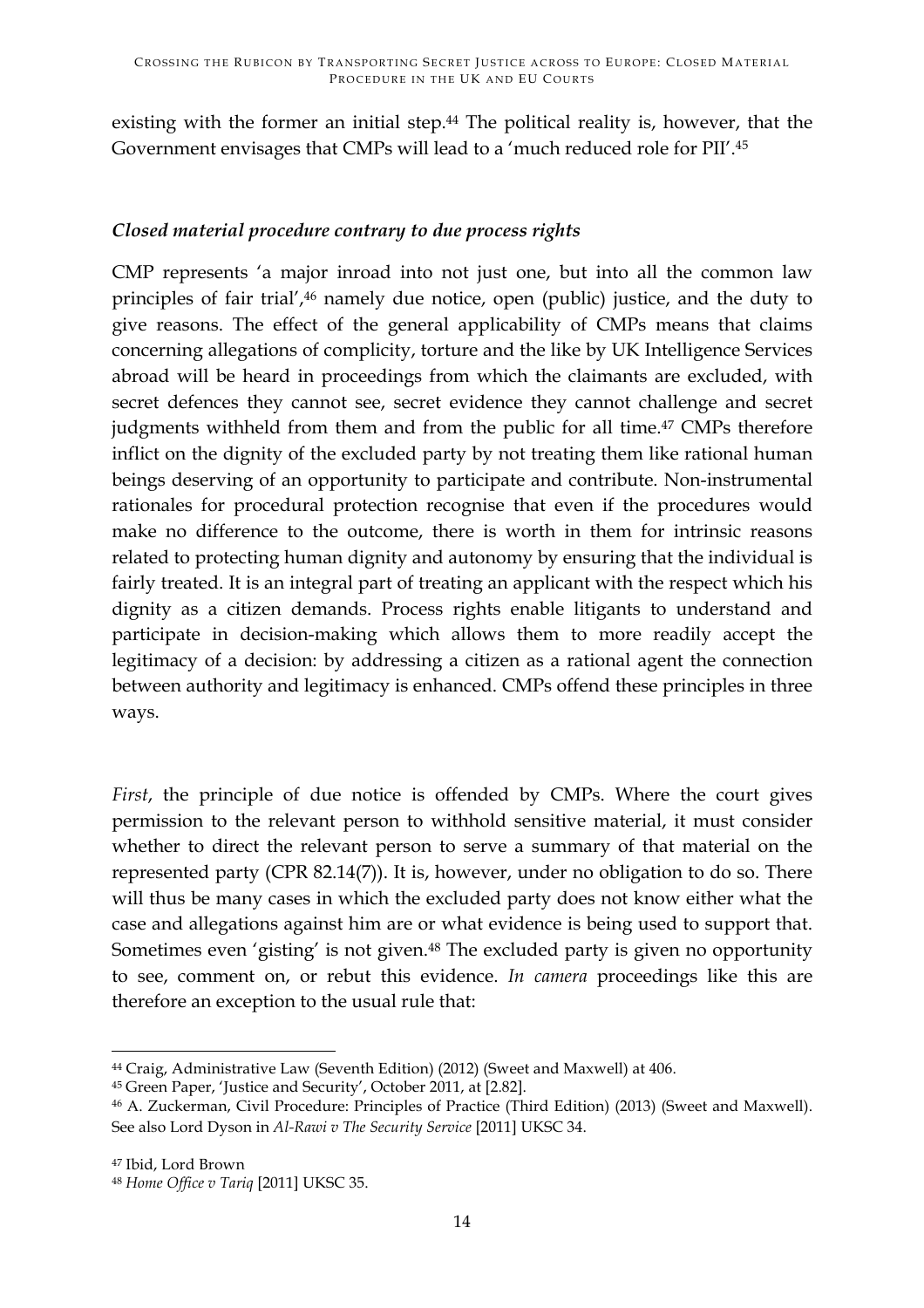a person or other properly interested party must have the right to see all the information put before the judge, to comment on it, to challenge it and if needs be to combat it, and to try to establish by contrary evidence that it is wrong. It cannot be withheld from him in whole or in party.49

This, in effect, leads to what has aptly been called 'trial by stealth'.50 The excluded party's lack of knowing the case against him is contrary to the very notion of a fair trial. Indeed notice is a 'fundamental and constitutional principle of our legal system'.51 As Lord Denning said in *Kanda v Government of Malaya*: 52

If the right to be heard is to be a real right which is worthy of anything, it must carry with it a right in the accused man to know the case which is made against him. He must know what evidence has been given and what statements have been made affecting him; and then he must be given a fair opportunity to correct or contradict them.

*Second*, the duty of publicity (or open justice) is curtailed by CMPs. It is a well known idiom of justice in the UK that it is 'of fundamental importance that justice should not only be done, but should manifestly and undoubtedly be seen to be done'.53 This publicity principle is expressed in s. 67 of the Senior Courts Act 1981 ('Business in the High Court shall be heard and disposed of in open court except in so far as it may, under rules of court or in accordance with the practice of court, be dealt with in chambers') and CPR 39.2(1) (it is the 'general rule is that a hearing is to be in public'). The public's right to know what happens in court proceedings is also protected under the ECHR.54 There are good reasons for open justice. As Bentham remarked: 'publicity is the very soul of justice. It is the keenest spur to exertion and the surest of all guards against improbity. It keeps the judge himself while trying under trial'55. In this way, the courts cannot be hidden from the public gaze which 'provides a safeguard against judicial arbitrariness or idiosyncrasy and maintains the public confidence in the administration of justice'.56 However, the purpose is also wider that deterring impropriety or sloppiness by the judge, as it also enables the public to

<sup>49</sup> *Official Solicitor v K* [1963] Ch. 381; [1962] 3 WLR 1517 at 405, per Upjohn LJ. See also *D v National Society for the Prevention of Cruelty to Children* [1978] AC 171 at 243 per Lord Edmunds-Davies.

<sup>&</sup>lt;sup>50</sup> Zuckerman, 'Common law repelling super injunctions, limiting anonymity and banning trial by stealth' (2011) CJQ

<sup>51</sup> *R(Anufrijeva) V Secretary of State for the Home Department* [2004] 1 AC 604 HL, per Lord Steyn.

<sup>52</sup> [1962] AC 322 PC (Fed. Malay States), 337

<sup>53</sup> *R v Sussex Justices Ex p McCarthy* [1924] 1 KB 256 and 259.

<sup>54</sup> Article 6 – right to a fair trial: 'everyone is entitled to a fair and public hearing... Judgment shall be pronounced publicly'. Article 10(1) also protects the public's right to know what happens in court proceedings as the Court of Appeal recognised in *R(Mohamed) v Secretary of State for Foreign and Commonwealth Affairs* [2010] EWCA Civ 65 at [180].

<sup>55</sup> Quoted by Lord Diplock in *Home Office v Harman* [1982] 1 All ER 523 at 537.

<sup>56</sup> *A-G v Leveller Magazine Ltd* [1979] AC 440 at 450 per Lord Diplock. See also *Axen v Germany* B/57 December 14, 1981 Com Rep (European Commission Report) (EComHR).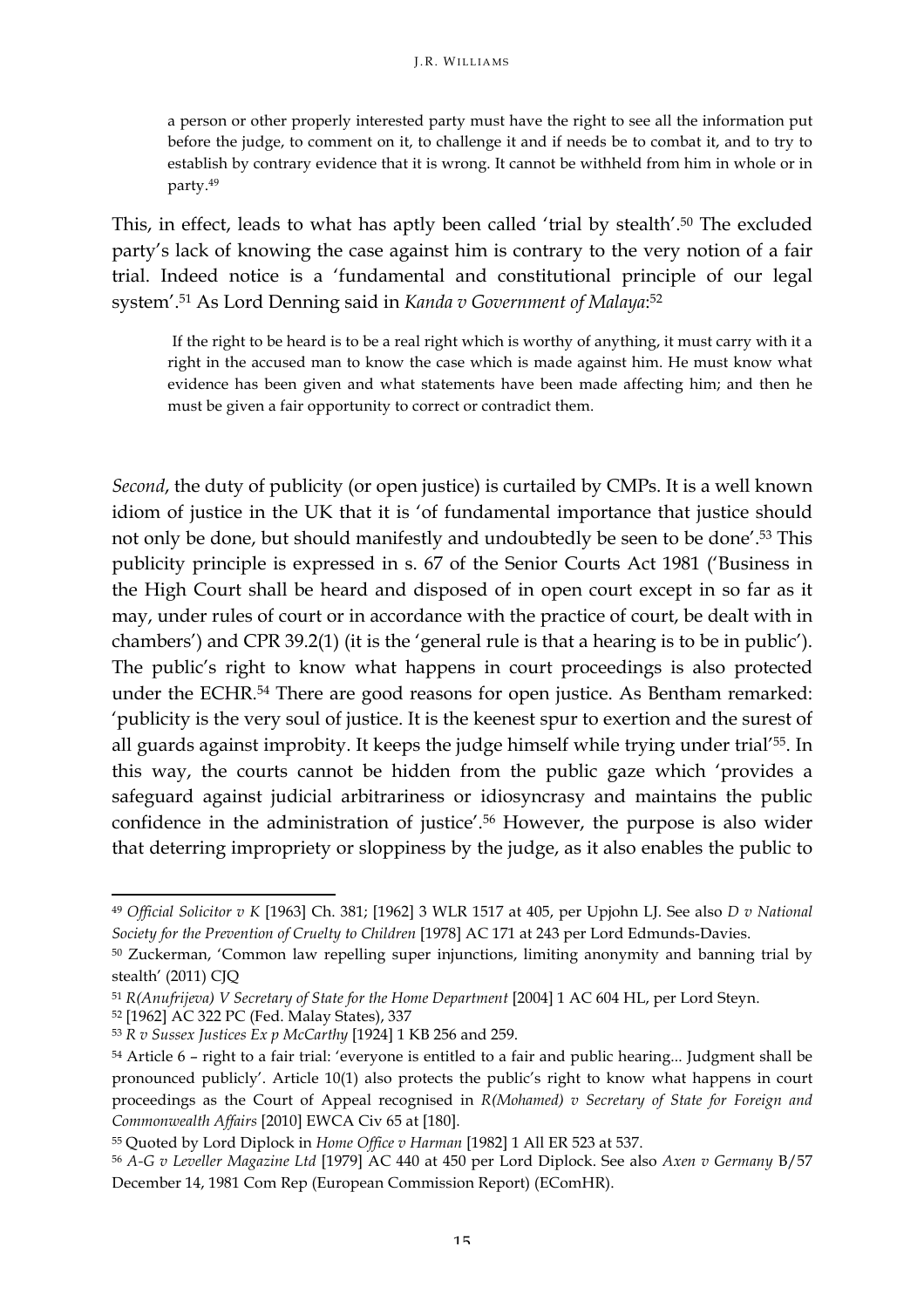understand and scrutinise the justice system $57$  along with the executive branch of government and its agencies. Lord MacDonald therefore rightly warns that CMPs 'will inevitably weaken democratic control [of security agencies], because they will have a tendency to keep from the public and from the great mass of parliamentarians, material which the public, which Parliament may need' in order to come to informed conclusions about aspects of the security and intelligence agencies' performance.58 This is starkly evidenced by the Binyad Mohamed already discussed.

It also leads to fears that the separation of powers is seriously curtailed in cases of national security. As seen, CMPs have to be utilised when 'national security' concerns are in play which fetters judicial discretion to a large extent (s.8 of the Justice and Security Act 2013). As Lord Radcliffe in 1956 prophetically warned: 'the interests of government, for which the Minister should speak with full authority, do not exhaust the public interest'59 however. The courts must therefore remain guarded about the relationship between the executive being based solely on trust.<sup>60</sup> The courts must be prepared to full assess the closed evidence and ready to implement its powers under s.7 of the Justice and Security Act to withdraw from closed proceedings. The lessons from the Binyad Mohamed saga must be kept in mind, as well as the fact that ministers are not necessarily reliable in their assessment of evidence as a threat to national security e.g. *R(on the application of Al-Sweady) v Secretary of State for Defence61* where the court found that a PII certificate was partly false since part of the material covered by the certificate had in fact been disclosed in earlier proceedings; this must or should have been known within the Ministry of Defence at the time when the secretary of state signed the certificate.

Third, the duty to give reasons can be abrogated in CMPs. CPR 82.16 provides that a court's judgment can exclude any of its reasons to the extent that it is not possible to give those reasons without disclosing information which might potentially be damaging to the interests of national security. This veils the secrecy and makes appraisal of the decision impossible. The whole culture of legality is affected by this. The party will know the outcome only, but not any of the reasons why this decision has been reached or based on what evidence. The excluded party will not be able to

 

<sup>57</sup> See Toulson LJ in *R(in the application of Guardian News and Media Ltd) v City of Westminster Magistrate's Courts* [2012] EWCA Civ 420 at [79]

<sup>58</sup> Lord MacDonald of River Glaven: The 37<sup>th</sup> annual FA Mann lecture: Security in Justice - can it ever be fair? 2013

<sup>59</sup> *Glasgow Corporation v Central Land Board* 1956 SC (HL) 1, 18.

<sup>60</sup> See, for example, the suggestion *M v Home Office* trust' [1980] AC 1090 1134F.

<sup>61</sup> [2009] EQHC 1687 (Admin)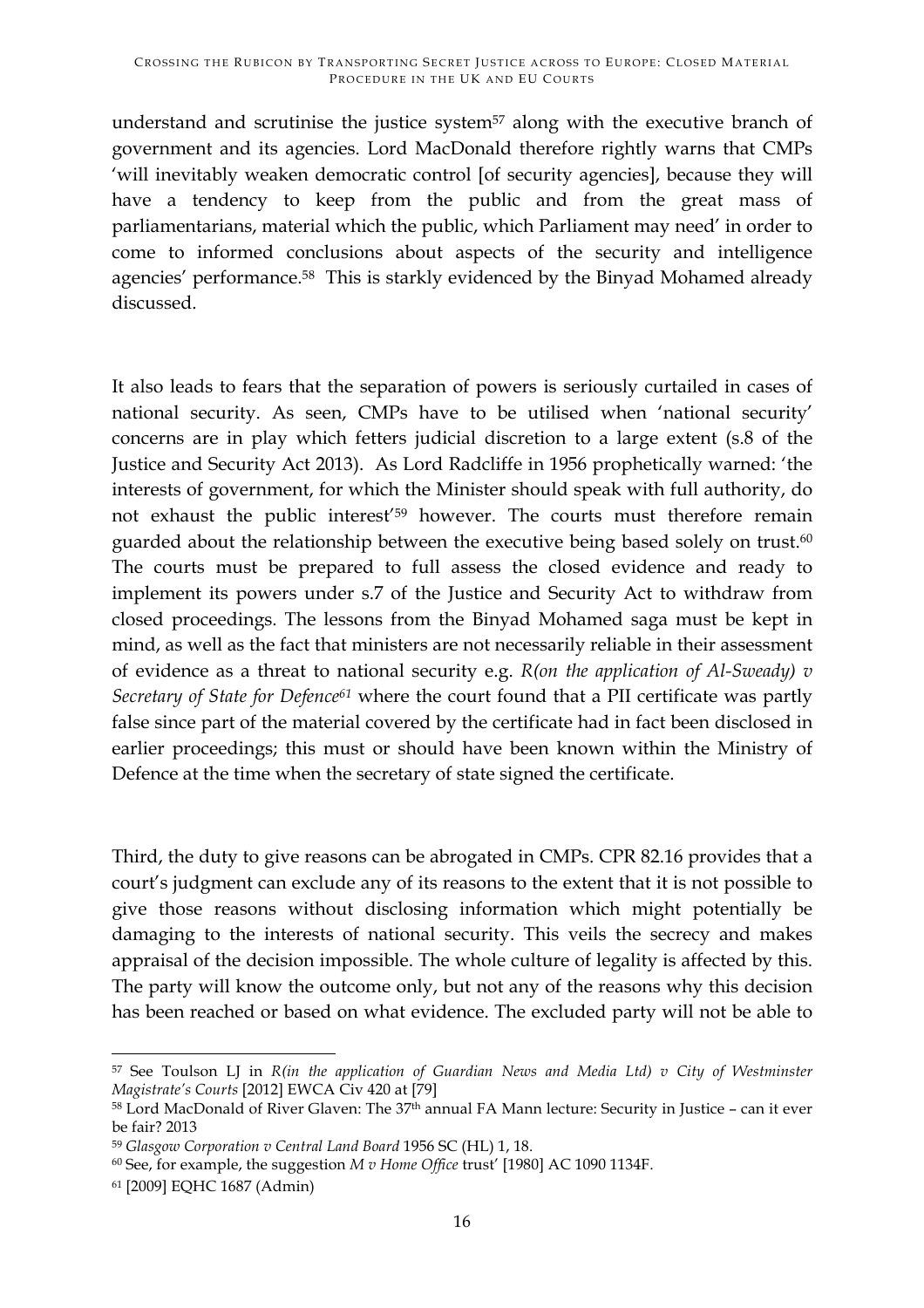know whether the decision is sound or otherwise, and his legal team will be unable to advise whether an appeal is worthwhile. This offends against every noninstrumental and dignitarian rationale of process rights: the party is not treated fairly or like a rationale being, deserving of the information or reasons why they have lost their case. The mental effects of this on the individual must be profound: feelings of resentment, confusion, anger, rejection and helplessness surely abound. This truly is the stuff of Franz Kafka's nightmare story, *The Trial*.

#### *The fig-leaf of the Special Advocate*

The rise and spread of the use of Special Advocates is well documented.62 Whether or not CMPs comply with the ECHR, EU and domestic common law rights jurisprudence is centred around on the effectiveness of these Special Advocates to allay and reduce the aforementioned concerns regarding the effects of CMPs on due process rights. If the Special Advocate can effectively represent the excluded party's interests and properly 'fight their corner' on their behalf then the core of due process might be afforded. The case law suggests that both the domestic $63$  and international $64$ courts believe that the special advocate procedure does sufficiently safeguard the excluded party against significant injustice and thus renders the process as a whole palatable. Everything hinges on whether this is true and to what, if any, extent.

Article 6 ECHR requires that litigants are afforded equality of arms.<sup>65</sup> However, the entitlement to disclosure of evidence as part of the rights of the defence in ECHR law is not an absolute right.<sup>66</sup> National security may justify the exclusion of the complainant and the general public from proceedings where adequate procedural safeguards exist and the right is restricted for a proportionate and legitimate purpose.67 An exception must be founded on paramount considerations of justice and must be kept to the bare minimum<sup>68</sup> in order that the 'the very essence of the right' to a fair trial is not impaired.69 In order to ensure that the excluded party receives a fair trial, any difficulties caused to the party by a limitation on their rights

<sup>62</sup> Ip, 'The rise and spread of the special advocate' (2008) Public Law 717

<sup>63</sup> See, for example, Lord Brown in *MB v Secretary of State for the Home Department* [2007] UKHL 46; [2008] 1 AC 440 at [90].

<sup>64</sup> Boon and Nash, 'Special Advocacy', (2006) 9 Legal Ethics 101 suggest at 102 that the ECtHR has, at the very least, 'tacitly endorsed' the special advocate system.

<sup>65</sup> *Neumeister v Austria* (1968) 1 EHRR 91 (ECtHR).

<sup>66</sup> *Doorson v. the Netherlands*, *Reports of Judgments and Decisions* 1996-II, at [70]

<sup>67</sup> *Kennedy v UK* (2011) 52 EHRR 4

<sup>68</sup> *Roe and Davis v United Kingdom* (2000) 30 EHRR 1, ECtHR

<sup>69</sup> *Tinnelly & Sons Ltd v United Kingdom* (20390/92) (1999) EHRR 249 ECtHR at [72].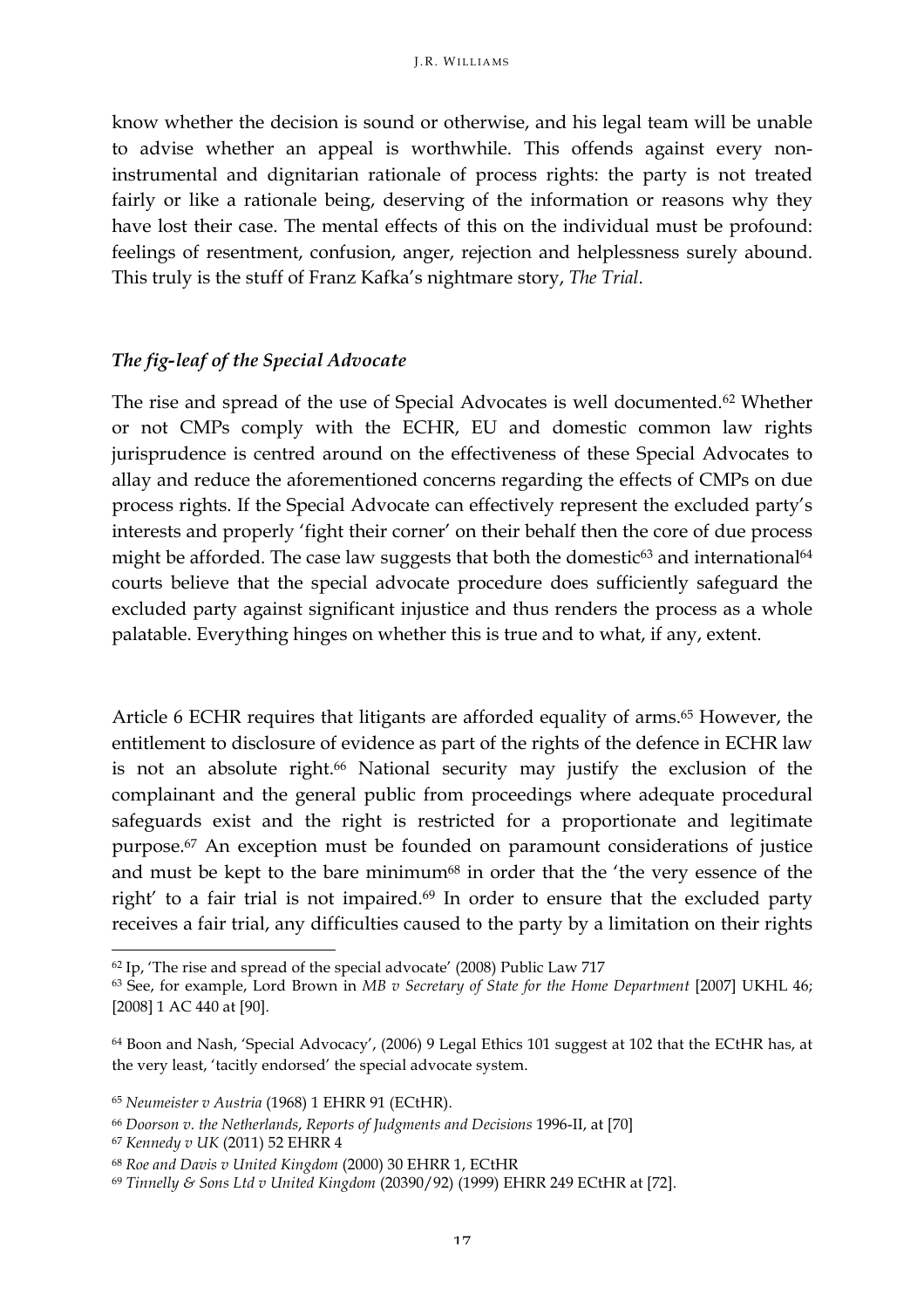must be sufficiently counterbalanced by the procedures followed by the judicial authorities.70 These procedural safeguards must be sufficient to secure fair trial.71 The extent to which Special Advocates and CMP are capable of providing the 'substantial measure of procedural justice' is the criterion which the Strasbourg court will use.72 The Strasbourg Court evaluated the UK's CMP most recently in *A. and Others v. the United Kingdom73* and decided that judicial review of certificates under the Anti-Terrorism, Crime and Security Act 2001 satisfied these criteria. It ruled that, in order for the requirements of the Convention to be satisfied, it is necessary that as much information about the allegations and evidence against each applicant be disclosed as is possible without compromising national security or the safety of others, that the party concerned be 'provided with sufficient information about the allegations against him to enable him to give effective instructions to the special advocate', and that 'any difficulties caused to the defendant by a limitation on his rights [be] sufficiently counterbalanced by the procedures followed by the judicial authorities'74.

This has been followed by the domestic jurisprudence on Article 6 ECHR. In *Secretary of State for the Home Department v AF (No. 3)75* the House of Lords affirmed the existence of a core minimum of natural justice and held that the CMP and Special Advocate provisions in Prevention of Terrorism Act 2005 complied with the Convention jurisprudence. Nevertheless, as a core right, some sort of notice (i.e. 'gisting') was held to be required to render the whole process compliant. However, it is not clear when this right to gisting applies. The Supreme Court in *Tariq,76* in holding that the CMP was compatible with Article 6 ECHR, held that providing the claimant with the gist of the case against him is not required in a case of security vetting and may only be mandatory where the liberty of a subject is at stake. The safeguards in the CMP and Special Advocate scheme were held to make up for this and lead to the overall process being compliant with the Convention.

The EU jurisprudence is similar, though less explicit, in its endorsement: the CMP process is implicitly held to have sufficient safeguards with the use of Special Advocates implicitly protecting the overall essence of the right to a fair trial. This is gleamed from the recent case of *ZZ v Secretary of State for the Home Department* (Case

<sup>71</sup> *Edwards and Lewis v UK* (2005) 40 EHRR 24, ECtHR at [53].

74 *Ibid*. at [205[ and [220]

 

<sup>70</sup> *Jasper v. the United Kingdom*, [GC], no. 27052/95 at [52]

<sup>72</sup> *Chahal v United Kingdom* (1996) 23 EHRR 413 at [131]

<sup>73</sup> *A v United Kingdom* No. 3455/05, February 19, 2009

<sup>75</sup> [2009] UKHL 28; [2010] 2 AC 269 (HL)

<sup>76</sup> [2011] UKSC 35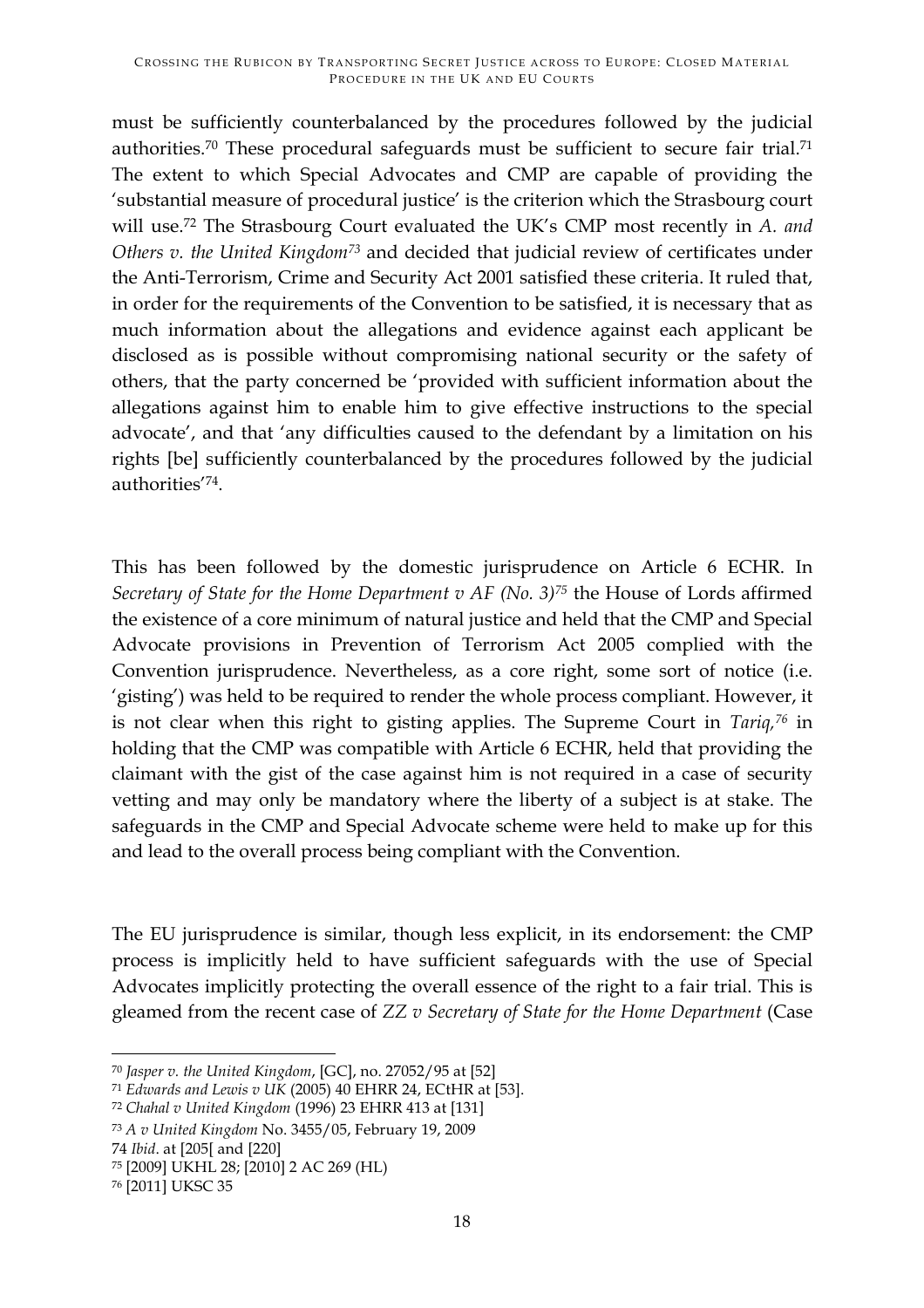C-300/11) where the Court of Appeal, in a preliminary reference, asked whether, in a case concerning the exclusion of an EU citizen from a Member State on national security grounds, EU law requires that the individual:

… is informed of the essence of the grounds against him, notwithstanding the fact that the authorities of the Member State and the relevant domestic courts, after consideration of the totality of the evidence the European Union citizen relied upon by the authorities of the Member State, conclude that the disclosure of the essence of the grounds against him would be contrary to the interests of state security?

Like the ECtHR, the ECJ held that 'to the greatest possible extent' the 'essence' (or gist) of the grounds should be given to the excluded party.77 However, the ECJ held that 'in exceptional cases' where a national authority opposes precise and full disclosure to the person concerned by invoking reasons of State security, the court 'must have at its disposal and apply techniques and rules of procedural law which accommodate, on the one hand, legitimate State security considerations regarding the nature and sources of the information taken into account in the adoption of such a decision and, on the other hand, the need to ensure sufficient compliance with the person's procedural rights, such as the right to be heard and the adversarial principle'.78 For this the Court must carry out an 'independent examination' to be satisfied that security would in fact be compromised<sup>79</sup> and there must be no presumption that the reasons invoked by a national authority existed and were valid. The Court held that it was for domestic authority to ensure this under the national procedural rules. The Court therefore refused an opportunity to actively denounce a CMP procedure, but set out some necessary criteria which it seems that the CMP and Special Advocate system will have to comply with.

However, Chamberlain, himself a Special Advocate in the UK, disputes the effectiveness of the Special Advocate system to provide the effectiveness required.80 He lucidly argues that the view that the current system is sufficient is based on a 'series of misunderstandings and partial understandings' about the way in which Special Advocates perform their function. Each of these assumptions is, according to Chamberlain, 'at best questionable and at worst mistaken'.81 These problems persist under the Justice and Security Act 2013.

<sup>77</sup> *ZZ v Secretary of State for the Home Department* (Case C-300/11) at [65].

<sup>78</sup> *Ibid*.

<sup>79</sup> *Ibid* at [61-62]

<sup>80</sup> Chamberlain, 'Special Advocates and procedural fairness in closed proceedings', (2009) 28 CJQ 314

<sup>81</sup> *Ibid*.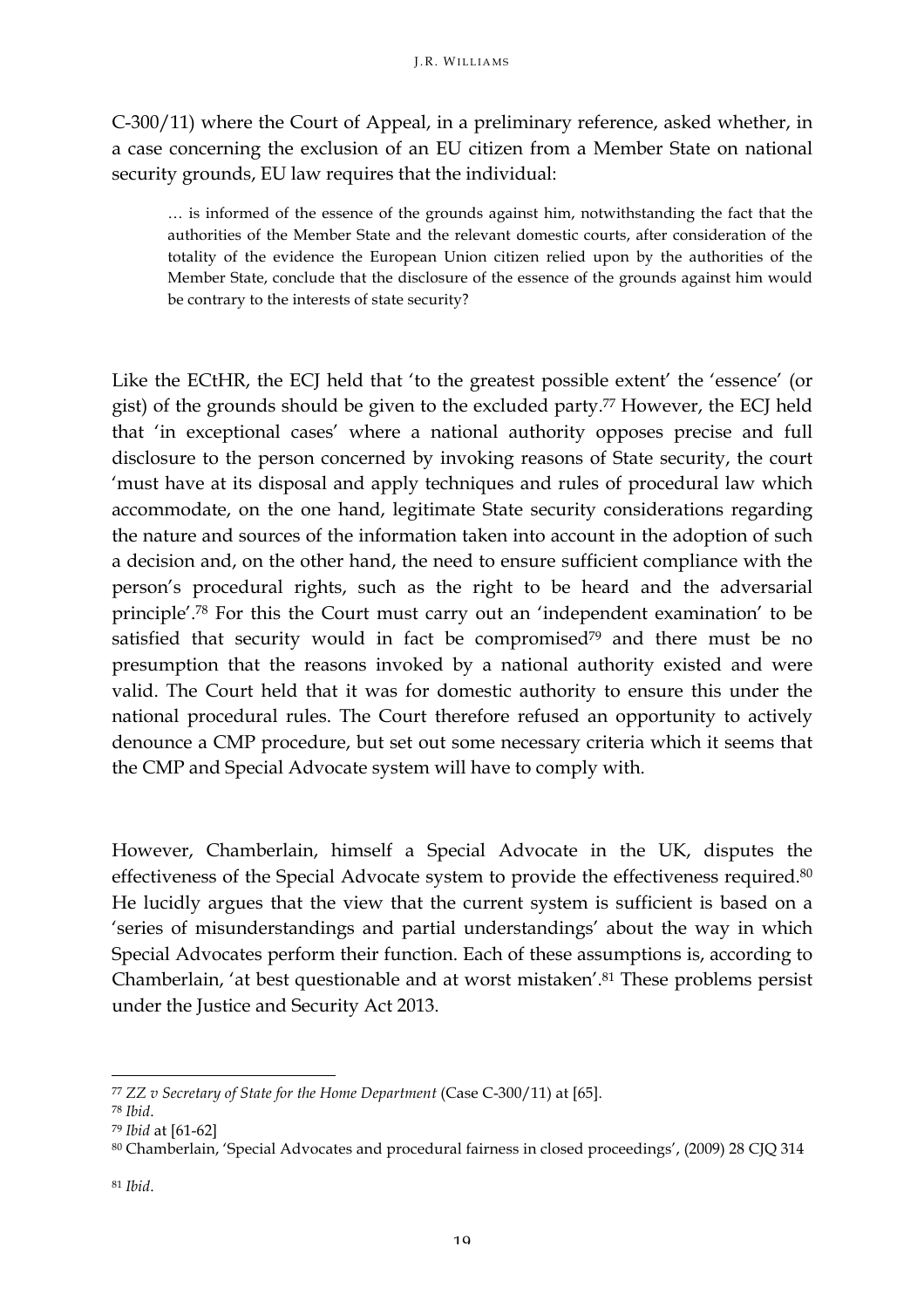The first mistaken assumption is that the special advocates' ability to adduce evidence to rebut the closed material contributes to their ability in practice to ensure procedural justice. In practice there is a 'serious inequality of arms'82 as special advocates have no access to their own experts nor access to independent interpreters. Instead they have to rely on those provided for by the Secretary of State who have security clearance. The second mistaken assumption is that special advocates are able to challenge effectively the Government's objections to disclosure of the closed case. However, in practice, unless the Special Advocate can point to an open source for the information in question, the Government's assessments about what can and cannot be disclosed are 'effectively unchallengeable'.<sup>83</sup>

The most serious mistaken assumption is a third one that, although they can obtain permission to communicate with the excluded person once they have seen the closed material, this ability to apply for such permissions assists them in a practically significant way. As explained, the special advocate is not responsible to the party to the proceedings whose interests the advocate is appointed to represent (s.9(4)) and may communicate with the party only before they have seen the sensitive material (CPR 82.11(1)), thereafter having to seek court directions to communicate with the person (CPR 82.11(4)-(5)). However, there are significant restrictions on this communication: the special advocate can, for instance, only communicate with the excluded party and his lawyers if the precise form of communication has been approved by his opponent, and permission is served on the secretary of state. In practice therefore special advocates make very sparing use of the possibility as it is deemed not tactically desirable because of the risk that it might give away to the opposing party the parts of the closed evidence in relation to which the controlled person does not have an explanation.84 Communication is precluded even on matters of legal strategy or advice. The lack of communication matters significantly. The true nature of the case often does not become fully apparently until the closed proceedings have begun so that the Special Advocate has no opportunity to find out potential explanations or alibis for the sensitive evidence offered by the executive in the closed hearing. In many cases only the appellant may be aware of information that may prove his innocence, but is unable to provide it as does not know the allegations. It might, as Chamberlain points out, prevent that person producing alibi evidence showing that he was not the person involved in a conversation, or, if he was, to explain that it was incorrectly transcribed or wrongly translated or wrongly interpreted or to provide an alternative context or meaning. Without instructions

<sup>&</sup>lt;u> 1989 - Jan Samuel Barbara, político establecido de la provincia de la provincia de la provincia de la provinci</u> <sup>82</sup> *Ibid*.

<sup>83</sup> *Ibid*. 84 Joint Committee on Human Rights, 19th Report, 2006-2007, July 30, 2007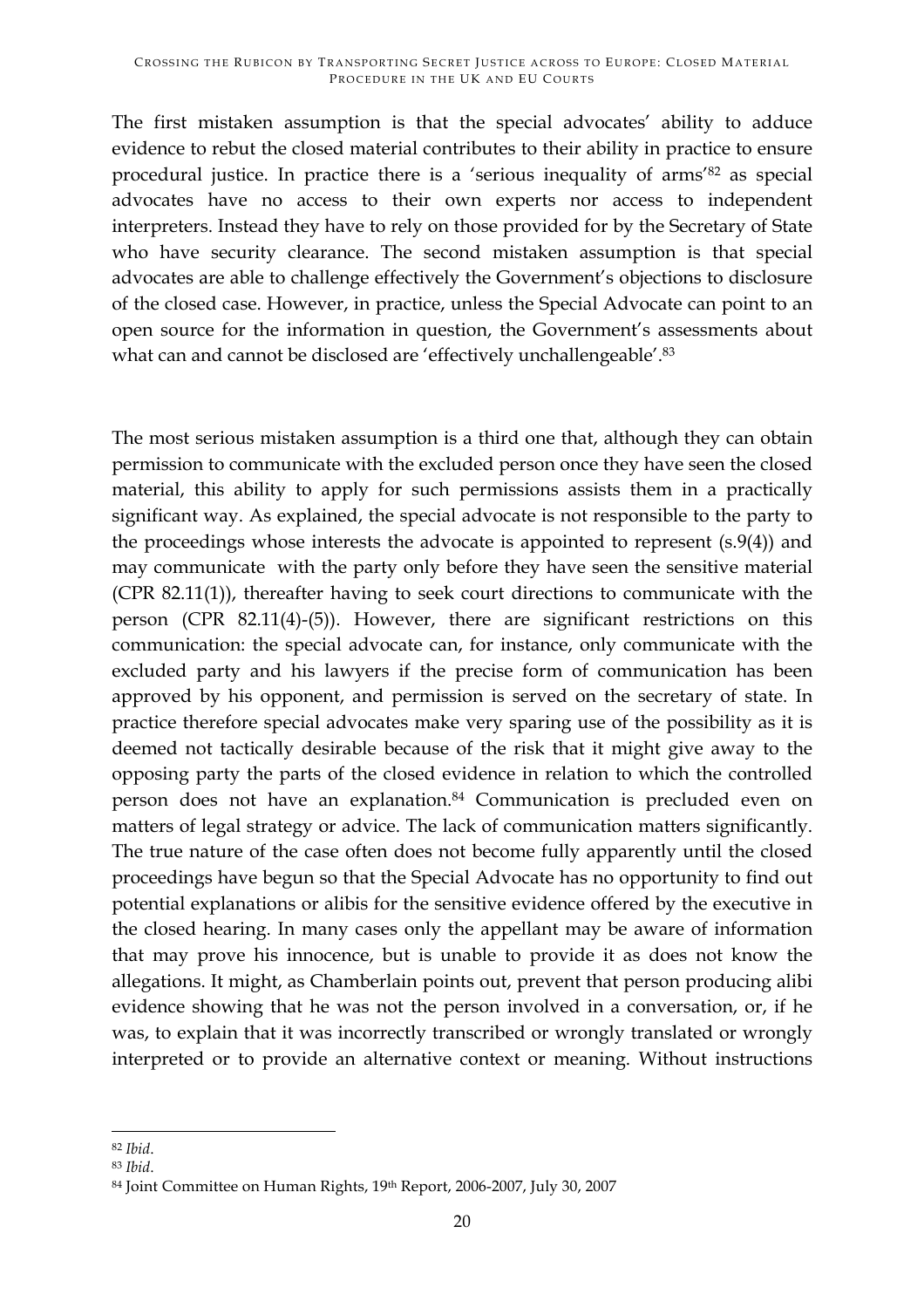from the affected person, the special advocate 'can tentatively suggest innocent explanations, but no more'. 85

In addition to these three mistaken assumptions offered by Chamberlain, there are two other problems of the Special Advocate scheme in practice. First, special advocates cannot act in subsequent proceedings if the closed materials which they have seen in one case might give rise to a leak of information to an individual in a subsequent CMP. These 'quite extensive'86 measures taken to avoid leaking (or 'tainting' in the official jargon) prevent the build up of relevant experience and know-how for a special advocate to enhance their ability to challenge Government evidence. Second, there seems to be an endemic problem of late disclosure of documents on behalf of the Government. This means that the role of arguing for the disclosure of closed material is reduced as the special advocate has less time to analyse the material.

In sum, these problems mean that special advocates, despite their undoubted value and stellar efforts, are significantly hindered in their role. They are effectively reduced to taking blind shots at a hidden target.<sup>87</sup> The conclusion that this process ensures that the 'essence' of a right to a fair trial remains intact is 'an implausible proposition'.88 The special advocate scheme as it currently exists thus results in nothing more than a fig leaf: an innocuous and seemingly benign scheme, but actually achieving no more than loosely covering a deeply embarrassing and distasteful truth. It is difficult to conclude other than 'no matter how skilled or conscientious the special advocate is, he has become part of a system to which the accused is subject rather than in which the accused participates'.89 Dissenting in *Roberts,* Lord Steyn thus seems justified in claiming that, 'It is important not to pussyfoot about such a fundamental matter: the special advocate procedure undermines the very essence of elementary justice. It involves a phantom hearing only'.90

<sup>85</sup> Chamberlain, 'Special Advocates and procedural fairness in closed proceedings', (2009) 28 CJQ 314 <sup>86</sup> C. Murphy, Secret Evidence in EU Security Law: Special Advocates before the Court of Justice? Kings College Working Papers in European Law 02/2012, 2012.

<sup>87</sup> Metaphor borrowed from Lord Bingham in *Roberts v Parole Board* [2005] UKHL 45.

<sup>88</sup> Chamberlain, Al-Rawi v Security Service and Home Office v Tariq, (2011) CJQ 30(4), 360, 365

<sup>89</sup> C. Murphy, Secret Evidence in EU Security Law: Special Advocates before the Court of Justice? Kings College Working Papers in European Law 02/2012, 2012.

<sup>90</sup> [2005] UKHL; [2005] 2 AC 738 at [88]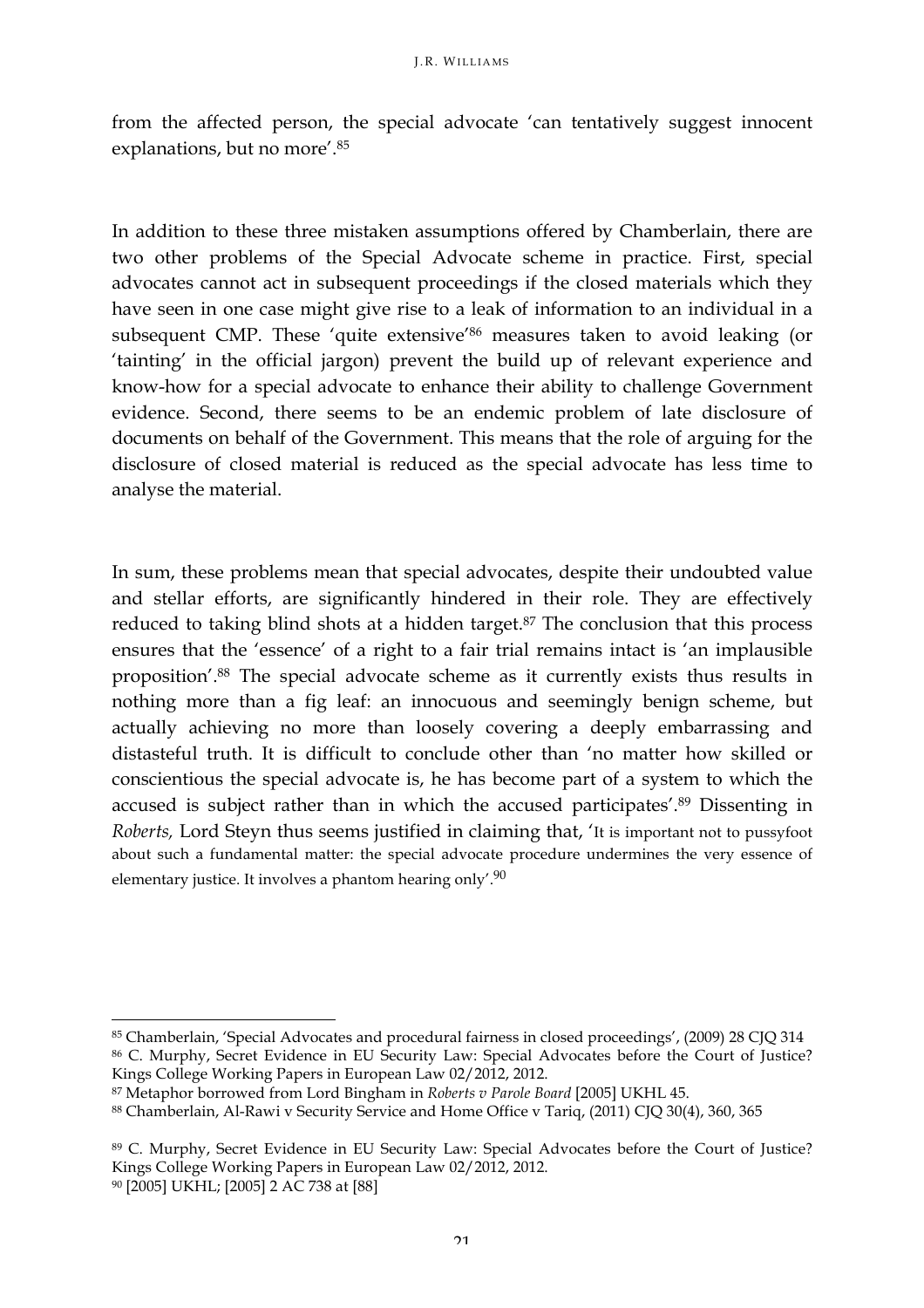#### **THE EUROPEAN UNION**

### **A. The current position**

<u> 1989 - Jan Samuel Barbara, político establecido de la provincia de la provincia de la provincia de la provinci</u>

The ECJ is considering a proposal from the GC to permit, for the first time, the use of classified and sensitive evidence in actions for annulment at the European Court. It is necessary, first, to understand what the current procedural rules and case law relating to disclosure of evidence, trials and giving reasons. This will provide context and explain why CMPs are being suggested at the European Courts in Luxembourg. Only then can one, secondly, properly evaluate, in light of the UK's experience, what the effect of introducing CMPs is likely to be.

Under Article 67 of the Rules of Procedure of the General Court the Court will take into consideration at the substantive hearing only those documents which have been made available to the lawyers and agents of both parties and on which they have been given an opportunity to express their views. Article 67(3) of the Rules of Procedure of the General Court allows that Court, where a document is submitted under a request that it be treated as confidential, two options. The General Court may accept the request, in which case the document will neither be disclosed to the other party or parties to the proceedings nor be taken into consideration for the purposes of the Court's judgment. Alternatively, it may reject the request, in which case the document will be disclosed to the other party or parties and may be taken into consideration for the purposes of the judgment.<sup>91</sup> There are very close parallels with this system and the PII process in UK law discussed above.

What is therefore absent from the Rules of Procedure of the General Court is any provision which allows the Court to take account of confidential or sensitive material submitted by one of the parties to an action before it without that evidence being disclosed to the other party (i.e. a CMP situation).<sup>92</sup> No special procedures or techniques have yet evolved to address the issue of sensitive evidence in cases involving, for example, security listing, asset freezing, or terrorism measures. It is for this reason that Advocate General Sharpston in 2011, discussing both the need for a scheme and the possible introduction of a UK-style Closed Material Procedure

<sup>91</sup> Opinion of Advocate General Sharpston in C-27/09 P *French Republic v People's Mojahedin Organisation of Iran*, of 14 July 2011, at [171] ff. <sup>92</sup> *Ibid.* at [177]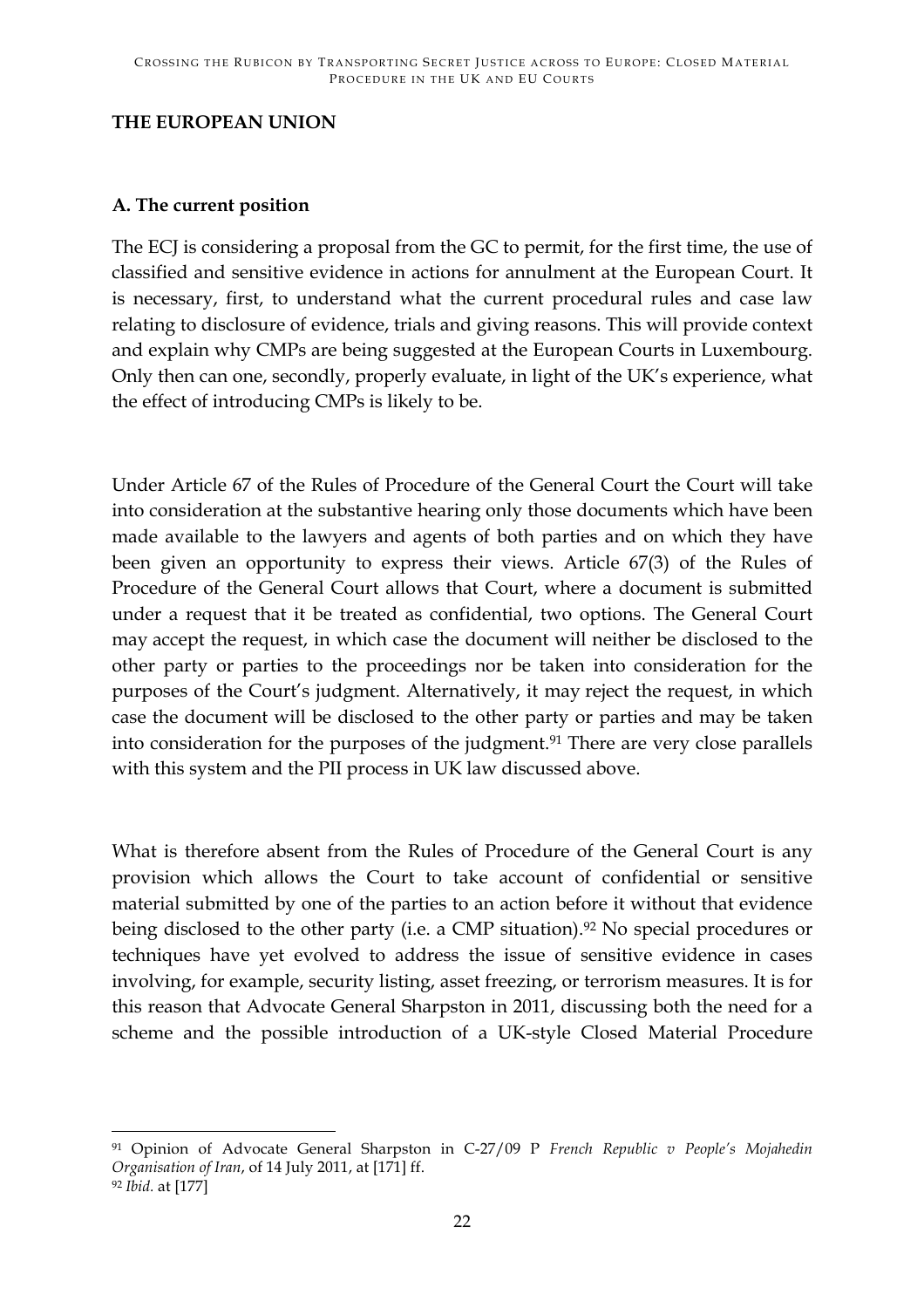('CMP') at the European Courts, suggested that amending the Rules of Procedure of the General Court merited 'serious consideration'.93

This consideration deserves all the more attention due to Article 346(1)(a) TFEU which provides that 'no Member State shall be obliged to supply information the disclosure of which it considers contrary to the essential interests of its security' and the incessant commitment of the Court to only considering material which has been disclosed to both parties. As is well known, the failure to respect due process rights in EU law renders the EU measure invalid.<sup>94</sup> The right of defence<sup>95</sup> requires that the European authorities disclose the evidence it relies on and also an opportunity for the party to effectively make observations on that evidence.<sup>96</sup> The Court must review not only that there had been a proper procedural, legal basis and reasons for listing, but also must conduct a 'verification of the allegations' to check whether the reasons are 'substantiated', 'well founded' and have a 'solid factual basis'. The court must 'assess the probative value of the information or evidence', 'whether the facts alleged are made out', and 'whether the accuracy of the facts relating to the reason concerned has been established'.97 If a particular reason is unfounded or unsubstantiated then the EU institution may not rely on it, and the Court will base its assessment only on the evidence disclosed to it. This is forcefully reiterated in the recent case of *Fulmen*. <sup>98</sup> There the ECJ stated that 'judicial review cannot be restricted to an assessment of the cogency in the abstract of the reasons relied on',99 and that 'it is for the Courts of the European Union... to request the competent European Union authority... to produce information or evidence, *confidential or not*, relevant to such an examination' of the sufficiency of those reasons.100 The 'secrecy or confidentiality of that information or evidence is no valid objection' to disclosing evidence.101 If the institution does not comply with the request to supply evidence, then the Courts will 'base their decisions solely on the material which has been disclosed to them'102. The Court acknowledged that it would need to apply 'techniques which accommodate' national security and procedural rights, but did not state what these were.103

<sup>93</sup> *Ibid*. at [186]

<sup>94</sup> *Kadi v Council of the European Union* (C-402/05 P) [2009] 1 A.C. 1225; [2009] 3 W.L.R. 872

<sup>95</sup> See Article 47 Charter of Fundamental Rights, 2000

<sup>96</sup> See, for example, Case C-450/06 *Varec* [2008] ECR I-581 at[ 45]; Case C-89/08 P *Commission* v *Ireland and Others*[2009] ECR I-11245 at [52]; and Case C-472/11 *Banif Plus Bank* [2013] ECR I-0000 at [30] <sup>97</sup> *European Commission v Kadi* (C-584/10 P) [2014] 1 C.M.L.R. 24; (2013) 163(7578) N.L.J. 20

<sup>98</sup> Case C-280/12 *Council of the European Union v Fulmen*

<sup>99</sup> *Ibid.* at [64]

<sup>100</sup> *Ibid.* at [65] (my emphasis)

<sup>101</sup> *Ibid*. at [70]

<sup>102</sup> *Ibid*. at [68]

<sup>103</sup> Ibid at [70]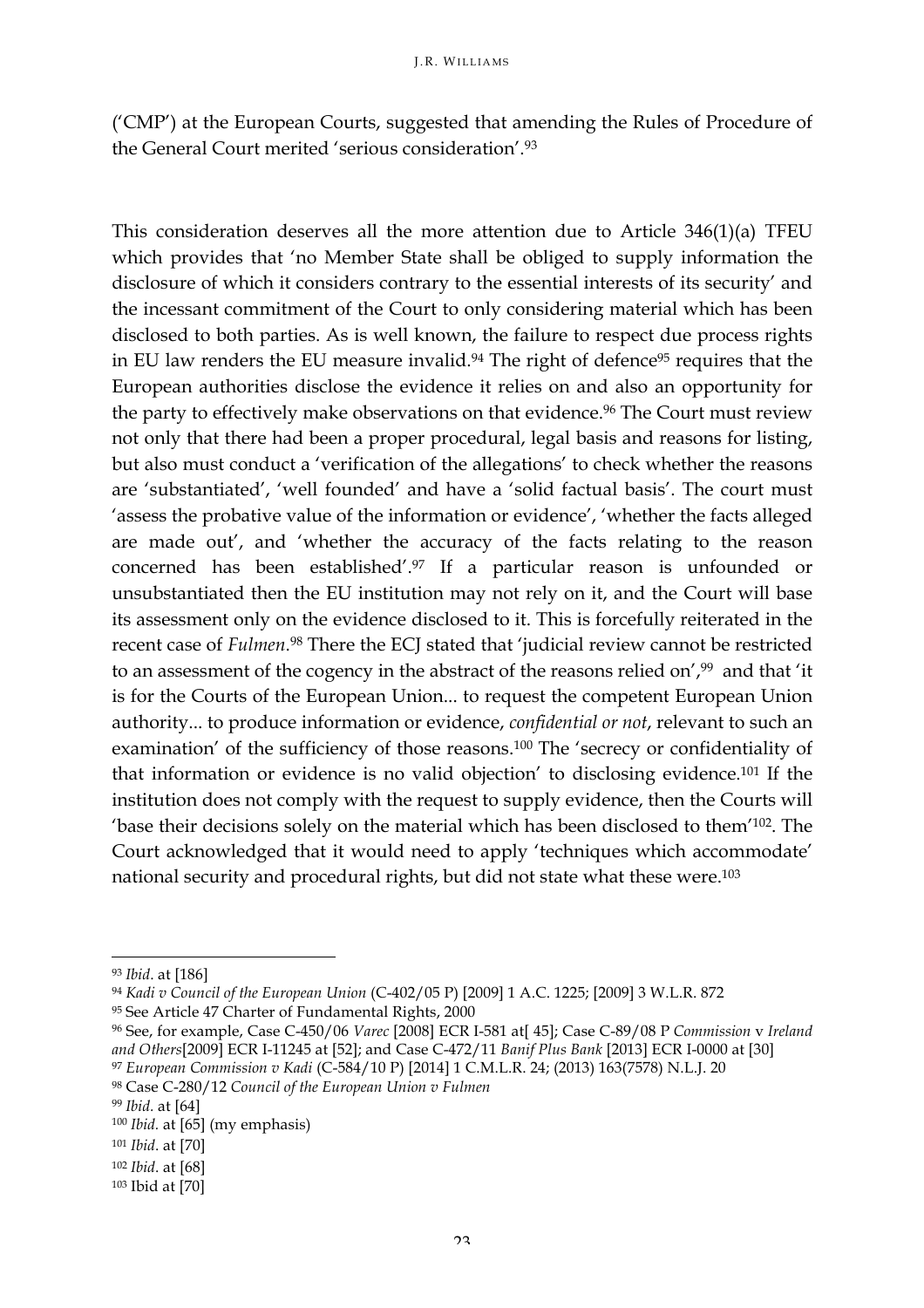The potential issues which the introduction of CMPs into EU law seeks to remedy are therefore remarkably similar to those faced by the UK leading to the Justice and Security Act, if not more potent due to the Court's firm commitment to only considering material which has been disclosed to both parties. The fear is that it can lead to the exclusion of most of the evidence of which the executive branch would otherwise rely on, leaving the executive branch to face the all-or-nothing choice of having to either disclose sensitive material which could threaten (inter)national security and the public interest, or having to settle what it deems to be a bad case in circumstances were it would otherwise wish to put forward a defence but feels it cannot without threatening public safety. This problem is likely to be amplified due to the international multi-national approach necessitated in the EU context: not only must it be asked whether the EU institutions would be prepared to disclose material to the ECJ, but also whether a sovereign designating state would be willing to release the evidence or intelligence to the ECJ. The question is therefore how the ECJ should address the issue of evidence that is security sensitive, but which nonetheless forms, for example, the basis for restrictive measures against individuals.

# **B. The implementation of closed material proceedings at the EU: lessons to be learnt**

There are four options open to the ECJ in its considerations. First, the ECJ could do nothing; it could keep the PII-similar procedure as set out in Article 67 of the Rules of Procedure of the General Court the Court and continue to decide whether to either disclose or not to disclose the sensitive material and only base its decision on the disclosed material. Second, this procedure itself could be modified in some way. Third, alongside the current Article 67(3) system, the ECJ could incorporate the UK's CMP and Special Advocate procedure wholesale into EU law. Fourth, and my preferred suggested solution, is to implement a substantially modified CMP and Special Advocate procedure (also keeping the Article 67(3) system), learning from the serious problems of the UK system as discussed above.

#### *The first two options: solely retaining the Article 67(3) procedure*

It is crucial to be reminded of the central dilemma the court faces in a hard choice case. The central dilemma involves a situation where to order disclosure would cause substantial harm to public interest, and yet without that disclosure the court cannot determine the issues in dispute. As seen when discussing the PII procedure in the UK, a situation, as is the case under Article 67 of the Rules of Procedure of the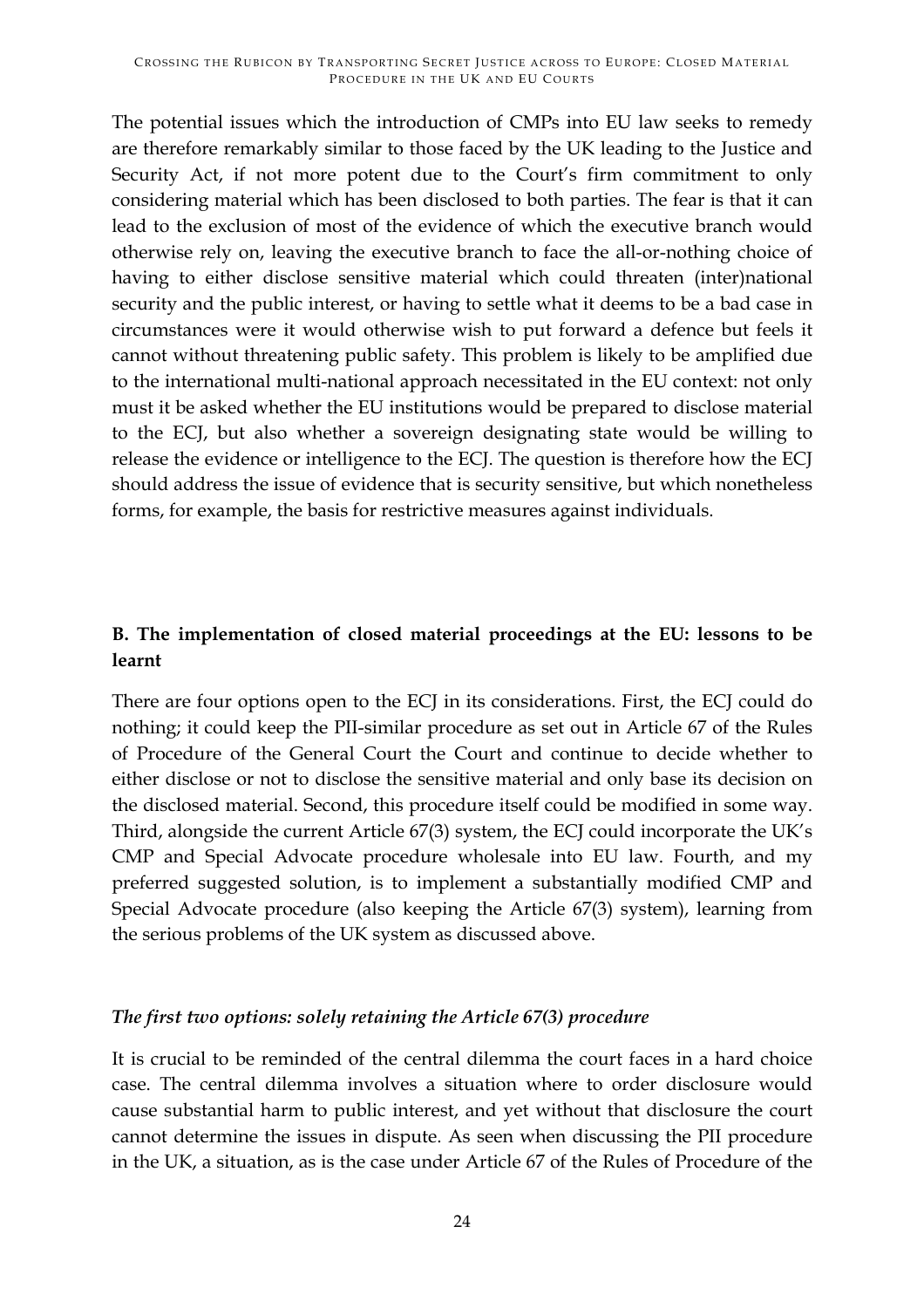General Court, can arise where, because most of the evidence is excluded, the executive branch is faced with an all-or-nothing choice of having to either disclose sensitive material which could threaten (inter)national security and the public interest, or having to settle what it deems to be a bad case in circumstances were it would otherwise wish to put forward a defence but feels it cannot without threatening public safety. Advocate General Sharpston expands further on the conundrum facing anyone seeking to implement reforms in this area by pithily demonstrating the two sorts of rights that have to be balanced between, on the one hand, the individual's right to a fair trial, and on the other, a host of general rights:

227. Possible dilution of the rights of the defence is liable to be a material factor in any case in which evidence is withheld on grounds of confidentiality. Any restriction of any kind on the evidence which is available to a party seeking to defend itself risks compromising the rights of that party and impairing its rights of defence.

228. The same is, however, also true of the effective protection of national security. Those involved in monitoring and pursuing terrorist activities, particularly those operating on the ground, may be exposed to personal danger in the form of torture or even death, should information be disclosed that may give a clue as to their activities or identities.104 As a rule, therefore, Member States will legitimately wish to insist that effective restrictions on divulging material that may lead (directly, indirectly or accidentally) to the identification of sources or the unmasking of particular surveillance techniques must be maintained.105

It is not at all clear that *only* the existence of a PII/Article 67 procedure is sufficient to deal with these competing dilemmas. It must be reiterated at this point that the dilemmas outlined may be extremely rare and extremely unlikely. This has been evidenced in the discussion above regarding the UK system. This does not mean, however, that the dilemmas are not real. I am simply not convinced that the *only* possible way out of the dilemma is to force the institutions to either disclose safetythreatening information by going to trial or to concede a bad case or compensate a litigant who does not, in truth, deserve to be victorious. This cannot be the *only* possible and sensible solution and it is not clear that it is either wholly pragmatic or morally justifiable. Why should the Government or EU institutions be forced to pay undeserving challengers, or, more worrying, be forced to remove potentially dangerous individuals from security lists? A *via media* which protects both the interests of the individual to a fair trial and the right of the general population to safety must be possible for the rare – and I really wish to stress this: very rare – situation where the hard choice dilemma exists. It is not at all clear how any sort of modification of the PII/Article 67 procedure could itself ever possibly resolve these conundrums: the necessary core is either that material is disclosed, or that it is not in which case the evidence cannot be used in the substantive hearing.

<sup>105</sup> C-27/09 P *French Republic v People's Mojahedin Organisation of Iran*, Opinion of Advocate General Sharpston of 14 July 2011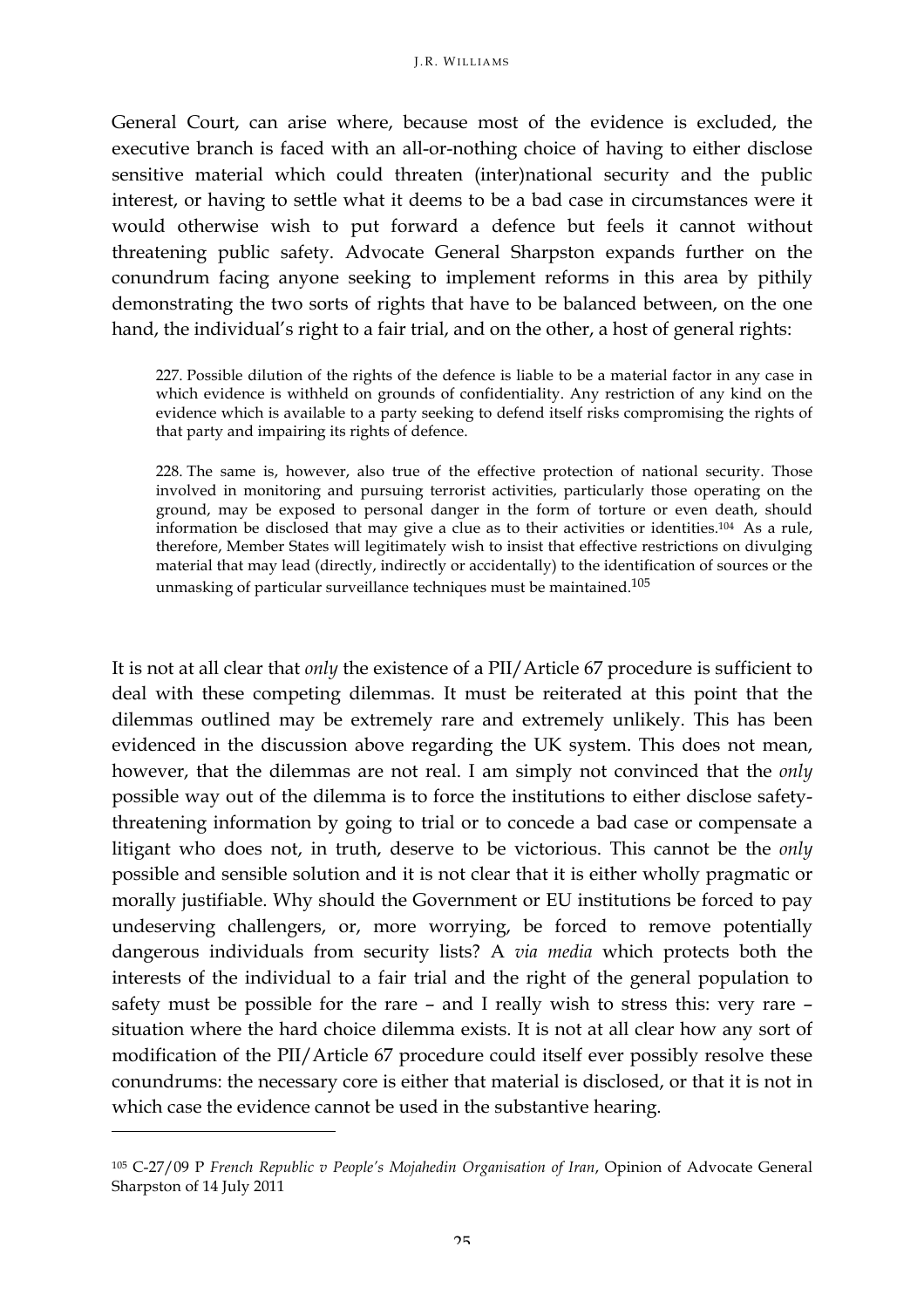### *Option three: implement the UK system wholesale*

One alternative to this would be to transport the UK's CMP and Special Advocate procedures to the European Courts wholesale. As Murphy correctly notes, it is not explicitly clear from Advocate General Sharpston's Opinion<sup>106</sup> whether she fully endorses the UK system or not.<sup>107</sup> She does, though, seem to implicitly accept the use of the CMP and Special Advocates as in the UK by setting out its operation and then stating that whilst the system is 'not without its critics' the criticisms 'relate essentially to the operation of the system rather than its core structure'.108 However, this distinction between operation and core structure might be difficult to delineate considering the range and intensity of issues outlined regarding the Justice and Security Act 2013 and the use of CMPs and Special Advocates in any civil proceeding in the UK. As seen in the above discussion, there are some serious weaknesses of the entire structure of how CMPs and Special Advocates operate. These concerns relate to the inherent unfairness of the process as it currently works and the lack of effective procedural safeguards for a fair trial in the guise of Special Advocates who are currently seriously hampered in their role. Thus by transporting the UK's CMP and Special Advocate procedure wholesale across to the GC and ECJ, one would simply be exporting the same problems and deficiencies as mentioned above.

In addition to the flaws of the UK's CMP and Special Advocate system *ipso facto*, there are specific features of the European Courts and context which would either extenuate or amplify these problems.109 First, the makeup of the GC may further hamper its ability to make appropriate assessments about closed material evidence. Unlike the Special Immigration Appeals Committee ('SIAC') which operates CMPs in the immigration context in the UK, the GC does not include an intelligence expert and immigration expert. Second, differences in the legal profession across the EU may also pose challenges: it is therefore 'difficult to conceive of EU special advocates that could perform an equivalent role to special advocates in the UK'110 because of many advocates in Member States do not have to deal with secret evidence. Third,

<sup>&</sup>lt;u> 1989 - Jan Samuel Barbara, político establecido de la provincia de la provincia de la provincia de la provinci</u> <sup>106</sup> C-27/09 P *French Republic v People's Mojahedin Organisation of Iran*, Opinion of Advocate General Sharpston of 14 July 2011 at [171] ff)

<sup>107</sup> C. Murphy, Secret Evidence in EU Security Law: Special Advocates before the Court of Justice? Kings College Working Papers in European Law 02/2012, 2012.

<sup>108</sup> C-27/09 P *French Republic v People's Mojahedin Organisation of Iran*, Opinion of Advocate General Sharpston of 14 July 2011

<sup>109</sup> C. Murphy, Secret Evidence in EU Security Law: Special Advocates before the Court of Justice? Kings College Working Papers in European Law 02/2012, 2012. <sup>110</sup> Ibid.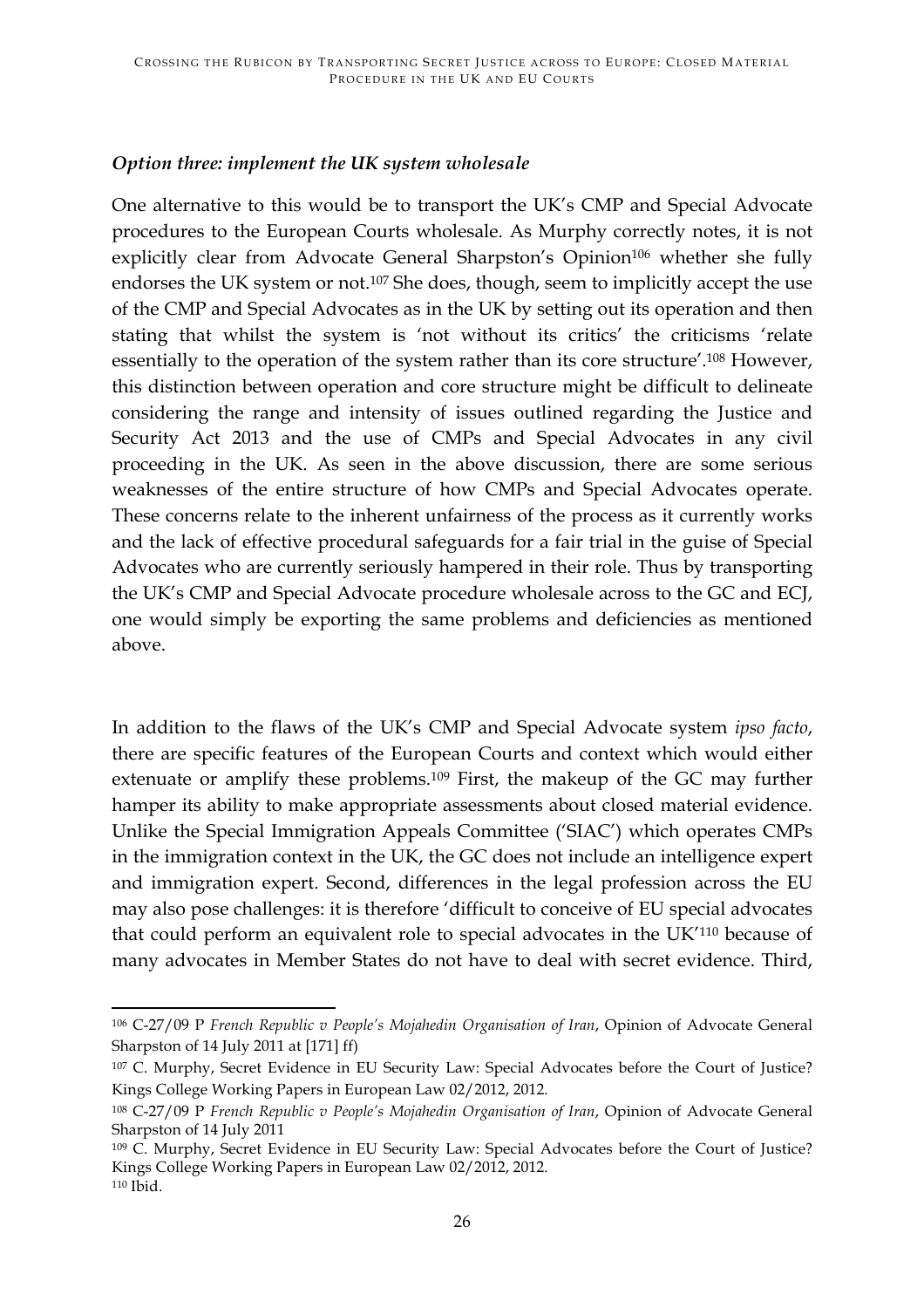European securities law and institutions are a 'complex constellation' involving different 'national cultures, institutional norms, political agendas, local perceptions and global needs'.111 It is difficult to simply transplant wholesale one system into another. Finally, the legitimacy of the ECJ changing its own procedures<sup>112</sup> to include CMPs is questionable. As seen in UK context, the Supreme Court refused to introduce such procedures generally into UK law of its own motion without Parliamentary legislative authorisation.<sup>113</sup> The introduction of the Justice and Security Bill was subject of extensive legislative scrutiny and debate before enactment. No such debate been had at EU level. The ECJ should therefore hold a wide consultation on its proposals before implementation.<sup>114</sup>

## *The fourth option: implementation of a significantly adapted CMP and Special Advocate scheme*

The problems of the CMP and Special Advocate procedures as they work in the UK can, however, be overcome. It must be reiterated and stressed at this point that the following suggestions as to how to improve the whole system are not meant to contradict any of the very strong criticisms of the CMP process, as a whole, outlined above. CMPs are inherently unfair to the applicant who is excluded. In an ideal world they would not exist. But pragmatic and political reality suggests that their use is inevitable: in the real, harsh world we live in hard cases and difficult dilemmas exist, as explained, and the balance between the individual right to a fair trial and the general rights of citizens to safe existence is therefore a hard one to strike in some situations. Again, it must be stressed that these situations are very rare. The normal expectation should be fully open justice. I believe that the following suggestions and improvements to the CMP and Special Advocate procedures make it possible to rectify the many shortcomings of the CMP system as it currently works in the UK. If the EU does decide to implement CMPs in Luxembourg, as seems inevitable, then the following general schema and modifications should be seriously considered rather than simply transporting the UK approach wholesale. There are seven general improvements needed.

<sup>111</sup> JP Burgess, 'There is No European Security, Only European Securities', (2009) 44 *Cooperation and Conflict* 309, 310)

<sup>112</sup> Though the European Council must approve any amendments of the Rules of Procedure: Article 281 TFEU and Protocol (No 3) TFEU

<sup>113</sup> *Al-Rawi [*2011] UKSC 34, [2012] 1 AC 531

<sup>114</sup> Letter from Maura McGowan QC, Chairman of the Bar Council of England and Wales dated 22 July 2013 and signed by various other organisations.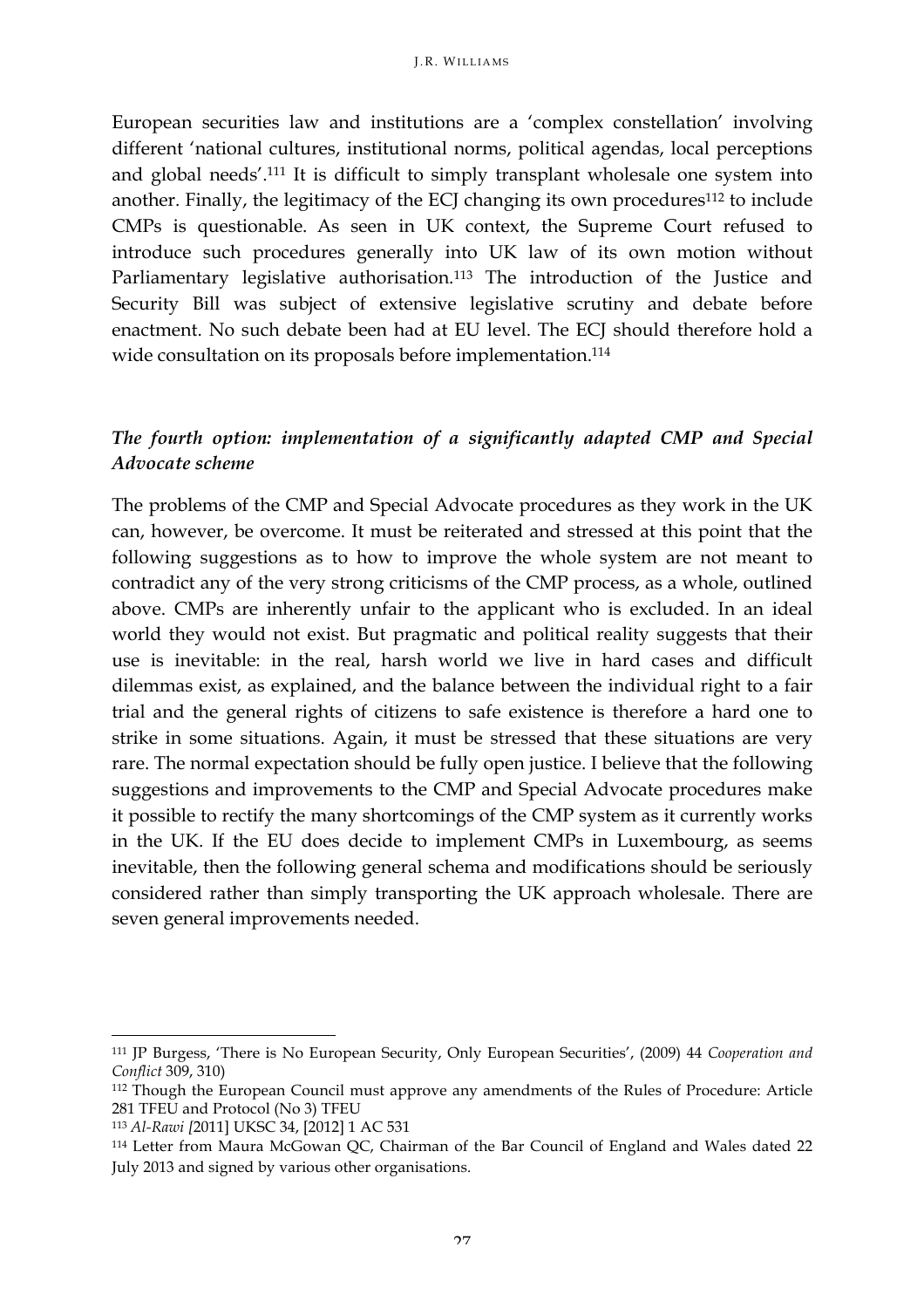*First*, CMPs should not be generally available in all areas and in all civil proceedings. Specific contexts, such as security listings, should be identified where there has historically been a need for the EU institutions or Member States to rely on sensitive material. CMPs should be rare and must not become the norm or allowed to modify standard ideas of fair trials in all areas where national security, for example, is not at threat as opposed to areas where the EU institutions may just want to suppress embarrassing or controversial practice.

*Second*, in areas where CMPs are possible, they should only be implemented very rarely and only as a last resort. A necessary first step should be for the GC to go through Article 67(3) of the General Court's Rules of Procedure. This should involve a UK-style PII process allowing the Court to decide whether non-disclosure is justified by balancing whether the harm that disclosure would do to the public interest outweighs the harm that non-disclosure would do to the administration of justice. It should be for the court itself to determine whether the institution's claim that disclosure would be injurious to public interest is weighty enough. In doing this the court must, on the one hand, weigh the injury that would be done to the public interest by the disclosure of the material (e.g. the threat to public safety) and, on the other hand, the harm that would be done to the administration of justice if disclosure were refused (the UK's '*Wiley* balance'). CMPs should never be allowed to proceed without having gone through this stage and the Court holding that non-disclosure is justified on public interest grounds.

*Third*, where national security is held to trump disclosure, the institutions should be under a strong presumptive obligation that at the very minimum gisting of the case against the individual (or organisation) should be given. This would take place at the end of the Article 67 process. It should be for the institutions to rebut this obligation by convincing a judge that national security makes it absolutely necessary and impossible to provide even the gist of the case against the individual. It should be the court's discretion whether national security is in issue in the case.

*Fourth*, where the court is satisfied national security concerns make it absolutely impossible to provide even a gist of the reasons against the person, then a CMP should take place subject to the following improvements. The Special Advocate system as it currently operates in the UK needs significant improvements in order that the problems outlined when discussing the UK system are rectified. Therefore, Special Advocates should have more chance to communicate with the excluded party even during the trial. Communication on matters not related to substance of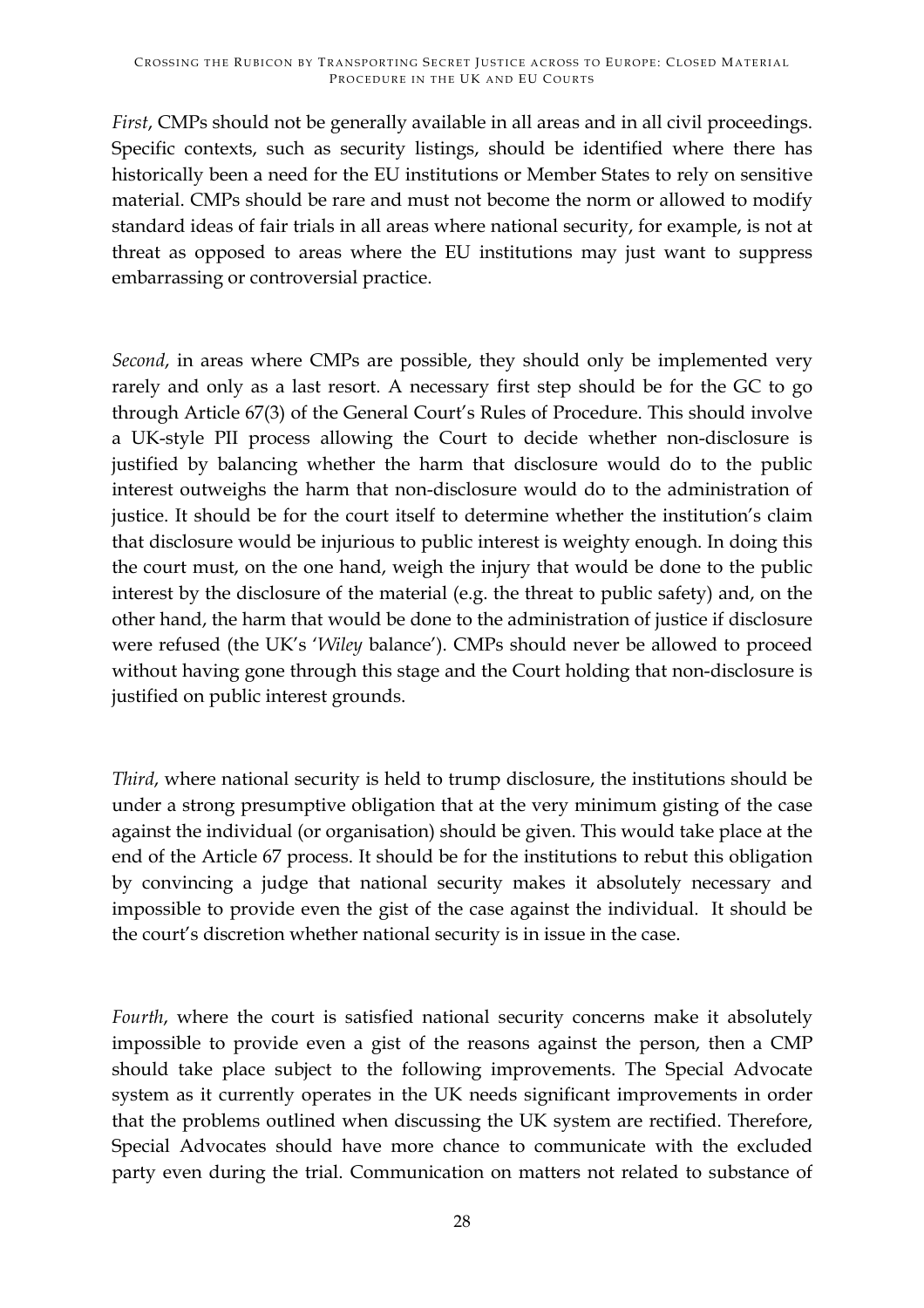closed procedure should be permitted (e.g. legal advice or strategy). They should be able to apply to the court *ex parte* for permission to communicate about the substance of the closed material without notice given to the institution unless the judge deems there to be a serious risk of disclosing sensitive evidence. Special advocates should also be allowed to act in subsequent proceedings even if they have seen related evidence. There is no reason why security-cleared special advocates should not be trusted any less in subsequent cases when they have managed to keep confidential material to themselves in a situation where there is more pressure on them to divulge. Allowing experience and knowledge to be accumulated would help increase Special Advocate's skills and ability to represent the interests of the excluded parties. Training and education should be able to overcome any issues regarding differences in practioner standards across the EU.

*Fifth*, it is essential that, during a CMP, where the evidence in question is doubtful or ambiguous, any doubt or ambiguity be construed in favour of a party who has been unable to comment on it or to question it to the fullest possible extent.115 This helps to rectify the issue that secret evidence may originate from flawed or a 'mosaic' of sources. Further, there may be a tendency on the part of Member States and their security services to over-classify information so that what ought truly to be in the public domain becomes classified as secret.

*Sixth*, Article 257 TFEU might be utilised. This provides that 'the European Parliament and the Council, acting in accordance with the ordinary legislative procedure, may establish specialised courts attached to the General Court to hear and determine at first instance certain classes of action or proceeding brought in specific areas.' Setting up a specialised court to hear CMPs might overcome some of the problems identified with European judges not holding sufficient knowledge or experience of the security services. It would allow specific judges to be fully trained and develop a growing understanding of security service practice enabling them to more effectively challenge evidence put before them.

*Seventh*, where a judgment is given after a CMP there should be a strong presumption that, at the very minimum, a gist of reasons should be supplied in the judgment. Again, it should be for the institutions to rebut this obligation by convincing a judge that national security makes it absolutely necessary and impossible to provide even the gist of the reasons for judgment against the

<sup>&</sup>lt;u> 1989 - Jan Samuel Barbara, político establecido de la provincia de la provincia de la provincia de la provinci</u> <sup>115</sup> C-27/09 P *French Republic v People's Mojahedin Organisation of Iran*, Opinion of Advocate General Sharpston of 14 July 2011 at [232]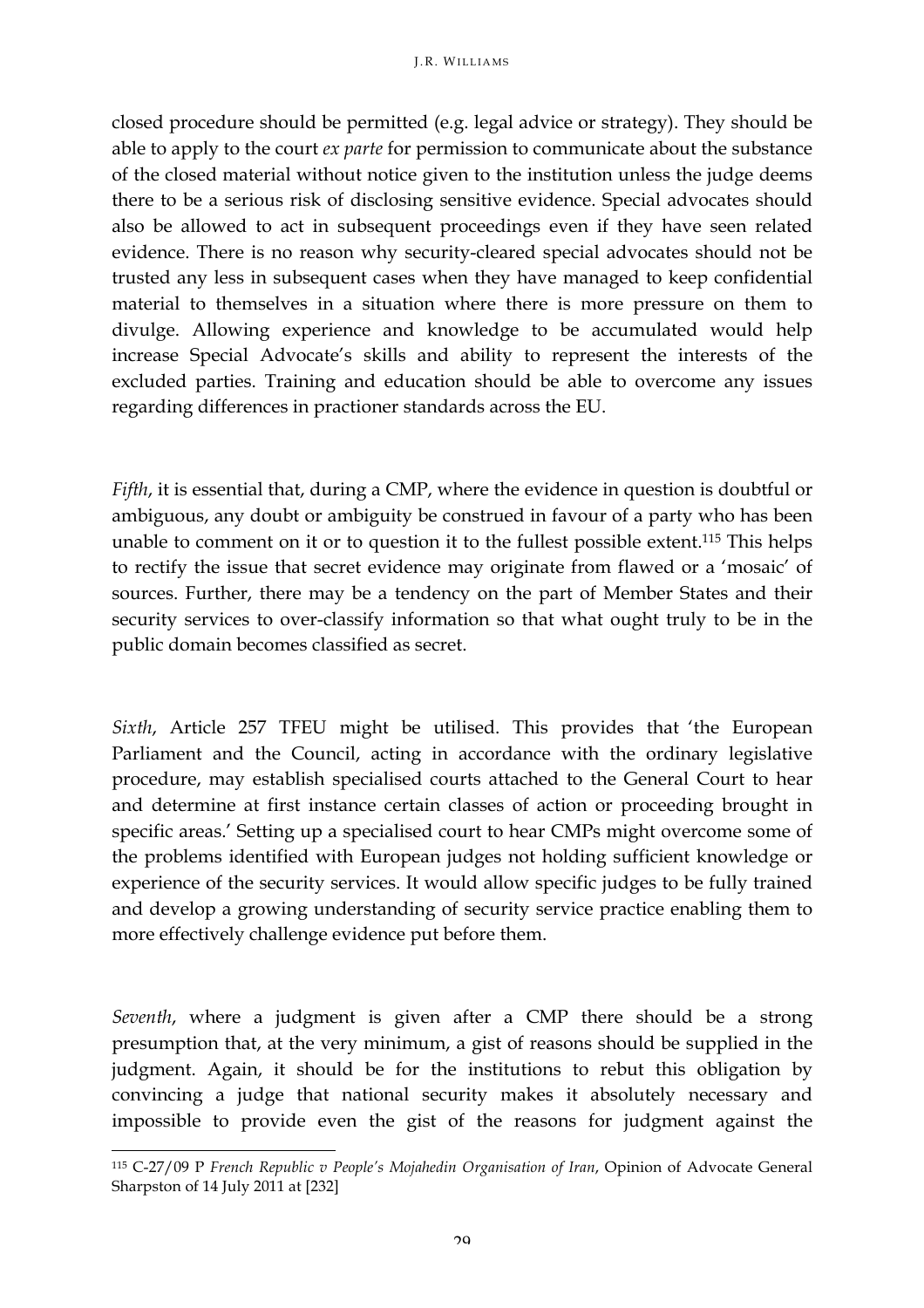individual. Where it is absolutely impossible for even a gist of reasons to be given due to national security reasons, then reasons should be given in closed session to the special advocate who would sign off the redacted judgment stating that he or she is satisfied that the reasons adequately and reasonably reflect the issues which were discussed in the closed proceedings. Where the Special Advocate then thinks that there is cause to appeal, he/she should be able to advise this, though not allowed to disclose any closed evidence or information, nor allowed to represent in the appeal. This would help negate the fears that an excluded party has no way of knowing when to appeal a closed judgment.

## **CONCLUSION**

This article has sought to do two things. First, the system of CMPs and Special Advocates as in the UK was critically evaluated. It was concluded that the system, as made generally available in all civil proceedings by the Justice and Security Act 2013, is flawed when analysed against (1) instrumental and non-instrumental rationales for procedural protection; (2) established common law fundamental rights, namely open and natural justice; (3) European Convention on Human Rights and Fundamental Freedoms ('ECHR') case law; (4) EU case law; and (5) the UK Government's own rationale for introducing CMPs as set out in the Green Paper. Indeed, like the Joint Committee on Human Rights, it is hard:

not to reach for well worn descriptions of it as Kafkaesque or like the Star Chamber... we are left with the very strong feeling that this is a process which is not just offensive to the basic principles of adversarial justice in which lawyers are steeped, but it is very much against the basic notions of fair play as the lay public would understand them.116

Second, with the experience of CMPs and Special Advocates in the UK fresh in mind, it was suggested that this system should not be transported across to the European Courts wholesale. Having learnt from the UK's mistakes, a number of improvements and adaptations of the CMP and Special Advocate system were suggested which would reduce the impact on due process rights. This article has urged caution and vigilance in the transposing of CMPs from one system to another and suggested measures to ensure that they are introduced in a more acceptable manner and 'remain exceptional rather than normal features of our legal system'.<sup>117</sup> The fear of terrorism makes it easy to lose sight of the imperative of good

<sup>&</sup>lt;u> 1989 - Jan Samuel Barbara, político establecido de la provincia de la provincia de la provincia de la provinci</u> <sup>116</sup> Joint Committee on Human Rights (19th Report of Session 2006-07, HL Paper No.157/HC Paper No. 394 (Session 2006-07) at [2.10].

<sup>117</sup> Kavanagh, Special Advocates, Control Orders and the Right to a Fair Trial, (2010) MLR 73(5) 824, 857.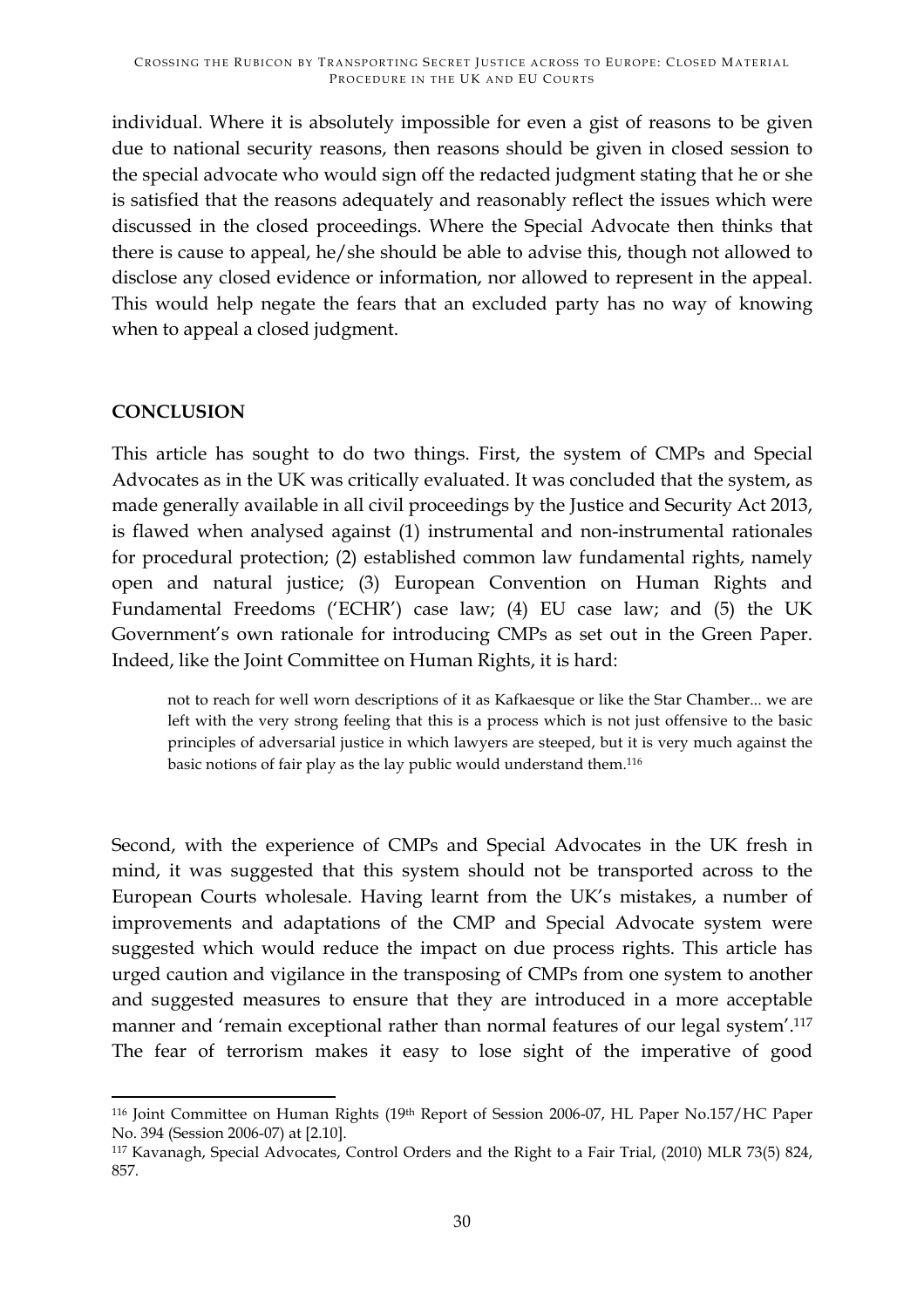governance of our security and intelligence agencies and basic fairness in procedures for all who come into contact with the justice system. It is the hallmark of a society abiding by the Rule of Law that the same, civilised, process rules are followed by both the governed and governing. The ECJ is urged not to cross the Rubicon by transporting the UK's inherently unfair CMPs with mere fig-leafs of protection in the form of ill-equipped Special Advocates across to Europe, thereby signalling its approval to systems across Europe.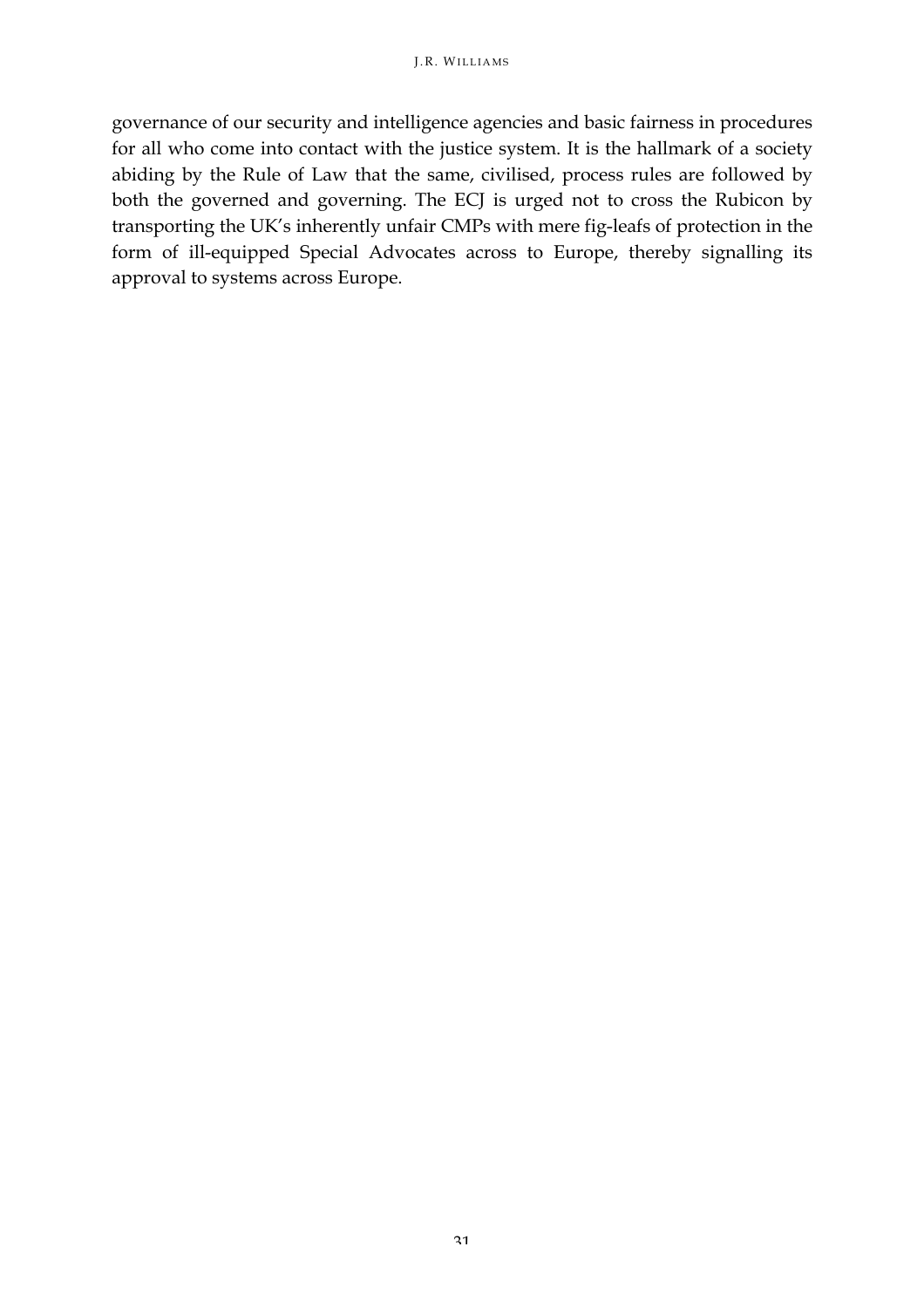## **Muslim Marriage in Britain: Case of KC & Anor v City of Westminster**

Menaal Munshey

#### **INTRODUCTION**

This paper will critically evaluate the decision in the case of *KC & Anor v City of Westminster1*, while examining the wider question of the requisites for marriage under Islamic law, and whether Islamic Law should be followed in relation to Muslim marriages within Britain.

#### **FACTS**

This case involved a Muslim ceremony of marriage conducted over the telephone between two parties, one of whom was severely handicapped. As per Bangladeshi law, it was stated that "within the Hanafi School of law, the basic starting point is that the parties to the marriage must have capacity to enter into it. However, the guardian of a person who lacks capacity can enter into a valid marriage contract on their behalf."2 The Court of Appeal, however, emphasised that simply because a marriage was recognised in a foreign state did not mean that it was necessarily recognised in the United Kingdom. It was confirmed that IC could not have lawfully married in the United Kingdom because he lacked the capacity to marry. However, under Islamic law, lack of capacity is only a ground that the marriage be voidable, not void. This meant that only the parties themselves could apply to have the marriage annulled. Neither of them was seeking such an application.<sup>3</sup>

#### **ISSUES RAISED**

This case raises many questions for British society as well as Islamic law. It is an exemplification of "the pluralism of modern British society"4 and highlights the issues raised by the pluralistic nature of Islamic law. Although marriages by telephone are accepted as valid marriages, under which law should they be regulated? In this case, was there valid consent from both parties? Does the disability of IC cause him to lack capacity? If so, under Islamic law can a guardian of such a person contract on their behalf? And ultimately, is this a valid marriage under Islamic law and UK law?

<sup>1</sup> KC & Anor v City of Westminster Social & Community Services Department & Anor [2008] EWCA Civ 198.

<sup>2</sup> Rebecca Probert, Hanging on the Telephone: City of Westminster v IC (2008) 20 Child & Fam. LQ 395, 400.

<sup>3</sup> KC & Anor v City of Westminster, supra.

<sup>4</sup> Probert, supra.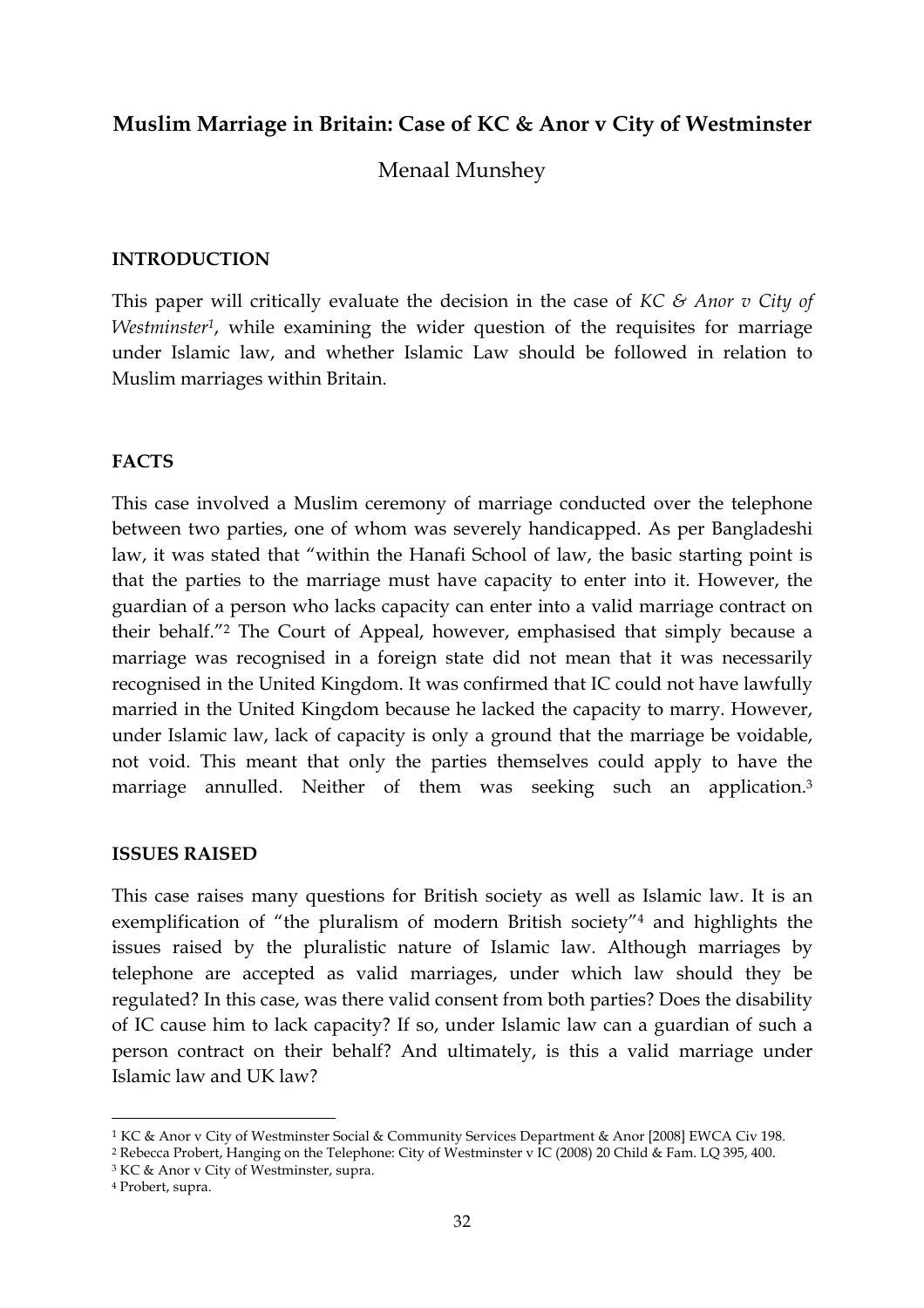### **Distinct Nature of Muslim Marriage**

In determining whether the marriage between IC and NK is a valid marriage or not, it is important to understand the distinct meaning of marriage in Islamic law. This distinction was highlighted as early as 1913 in the case of *Ex parte Mir Anwaruddin5*. One illustration of this is that "a Christian marriage is the voluntary union for life of one man and one woman to the exclusion of all others. Mahomedan law, on the other hand, allows four wives, which renders the status of the Mahomedan marriage entirely different to that of a Christian one."<sup>6</sup> This was also highlighted by Wall LJ<sup>7</sup> and reiterated in the similar case of *XCC v AA.*<sup>8</sup>

Under Islamic Law, marriage is "a contract which has for its object the procreation and legalising of children";<sup>9</sup> it is also "instituted for the solace of life and is one of the prime original necessities of man."10 This establishes the importance of marriage as a basic necessity of life under Islamic law. Although "every adult Muslim of sound mind may enter into a valid contract of marriage"11 this does not limit adult Muslims of unsound mind from marrying, because of the importance ascribed to marriage in every Muslim's life. This would validate the marriage between IC and NK. Furthermore, although an objective of marriage is procreation, "marriage remains lawful even in extreme old age, after hope of offspring has ceased or during *marz-ulmaut* (terminal illness)."<sup>12</sup> Therefore, although IC's ability to have children is disputed,13 this would not affect the validity of the marriage under Islamic law provided both parties had knowledge of this and had consented to the marriage.

## **Capacity of Contracting Parties**

A pre-requisite of a valid marriage under Islamic law is capacity. Legal capacity (*ahliyyah)* is "the ability to conduct one's affairs by oneself" and "the fitness of a person to enter into obligation."14 Although Muslims are considered to have full religious legal capacity at puberty (*ahiliyyat ada' diniyyah*), their full *ahliyyat al-ada'* is incomplete until the age of maturity (*rushd*). Maturity is "the ability to see and foresee risks and accordingly make reasonably good decisions regarding one's own

<sup>5</sup> Ex parte Mir Anwaruddin (1917) 1 KB 634.

<sup>6</sup> Wesley Lloyd, Interesting Marriage Questions (1917) 10 Law. & Banker & S. Bench & B. Rev. 82, 82

<sup>7</sup> KC & Anor (note 1) para 45.

<sup>8</sup> XCC v AA [2012] EWHC 2183 (COP).

<sup>9</sup> Shaheen Sardar Ali, Is an Adult Muslim Woman Sui Juris (1996) 3 Y.B. Islamic & Middle E. L. 156, 157.

<sup>10</sup> ibid.

<sup>11</sup> ibid.

<sup>12</sup> ibid.

<sup>13</sup> KC & Anor (note 1) para 46.

<sup>14</sup> Mahdi Zahraa, Legal Capacity of Women in Islamic Law (1996) 11 Arab LQ 245, 245.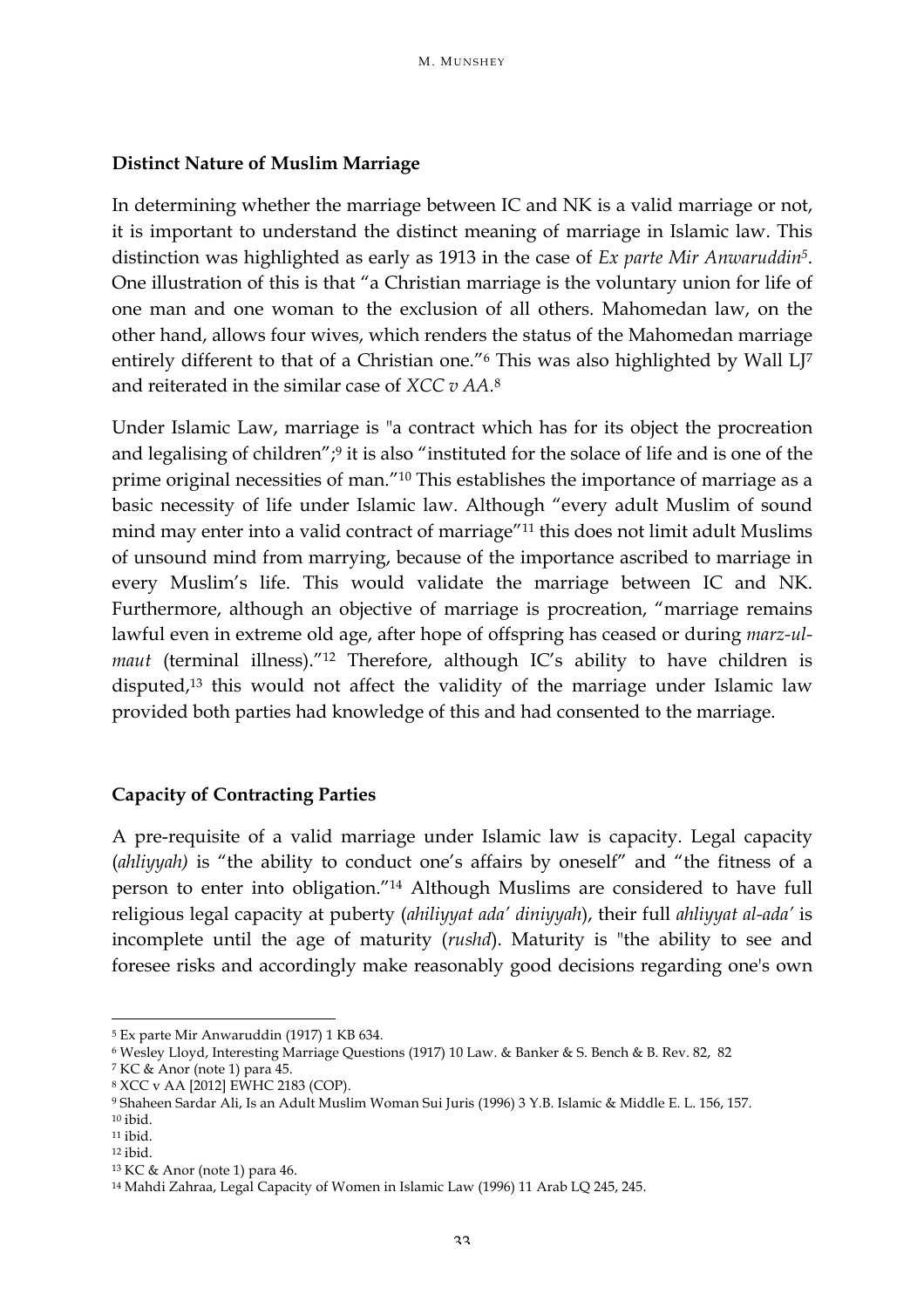actions and transactions."15 It is clear that although IC had achieved *ahiliyyat ada' diniyyah*, he had not attained *rushd*. Upon reaching maturity, human beings attain full legal capacity provided that the person does not have a mental or physical defect that constitutes an impediment to legal capacity, as in the case of IC. The determination of whether IC had attained *rushd*, and consequently full legal capacity depends on the definitions of the impediments.

Impediments can be natural or incidental; natural causes include insanity and mental derangement. It is possible that IC falls under this category. In accordance with these conditions, it would appear that IC did not have legal capacity to enter

into a marriage on his own. However, a guardian (in this case IC's father) with full legal capacity, given IC's consent, was able to contract into the marriage on his behalf therefore rendering IC's marriage valid despite not meeting the requirement of capacity.

#### **Power of the Guardian**

In considering the validity of IC and NK's marriage, it is vital to consider the role of the guardian, IC's father. Under Islamic law, the guardian must "insure that the public's interest in the marriage is being protected."16" To assess the power of the guardian under the Maliki school would mean an assessment of whether the male who lacks majority, is an adult/minor or is insane. The "importance of the guardian's role is exclusively a function of the majority, or lack thereof of the *ward*."17 If the *ward* (minor) has attained majority, the biological father has "no power to compel the marriage of his adult son or daughter."18 However, if we are to regard IC as a minor (given that his understanding is measured as that of a 3 year old) it is stated that "the only free males whose marriages can be compelled are those of the insane and minors."19 This gives great power to the guardian: "it empowers a father or other guardian to impose the status of marriage on his minor children/*wards"*<sup>20</sup> by acting as a *wali*. "The *wali,* under all four schools of Sunni jurisprudence, has the power to give his minor children/wards of both sex in marriage without their consent, until they reach the age of puberty or *bulugh."21* If the marriage is contracted by a guardian other than the father of the minor, "the minor has the right to exercise what is technically called *khiyar-ul-bulugh* (option of puberty)."22 IC, by age, is not a minor therefore will not attain *khiyar-ul-bulugh*. In short, this marriage

<sup>&</sup>lt;u> 1989 - Jan Samuel Barbara, político establecido de la provincia de la provincia de la provincia de la provinci</u> <sup>15</sup> ibid 250 .

<sup>16</sup> Mohammed Fadel, Reinterpreting the Guardian's Role (1998) 3 J. Islamic L. 1, 5.

<sup>17</sup> ibid.

<sup>18</sup> ibid 10.

<sup>19</sup> ibid. <sup>20</sup> Shaheen Sardar Ali (note 9) 170. 21 ibid.

<sup>22</sup> ibid 171.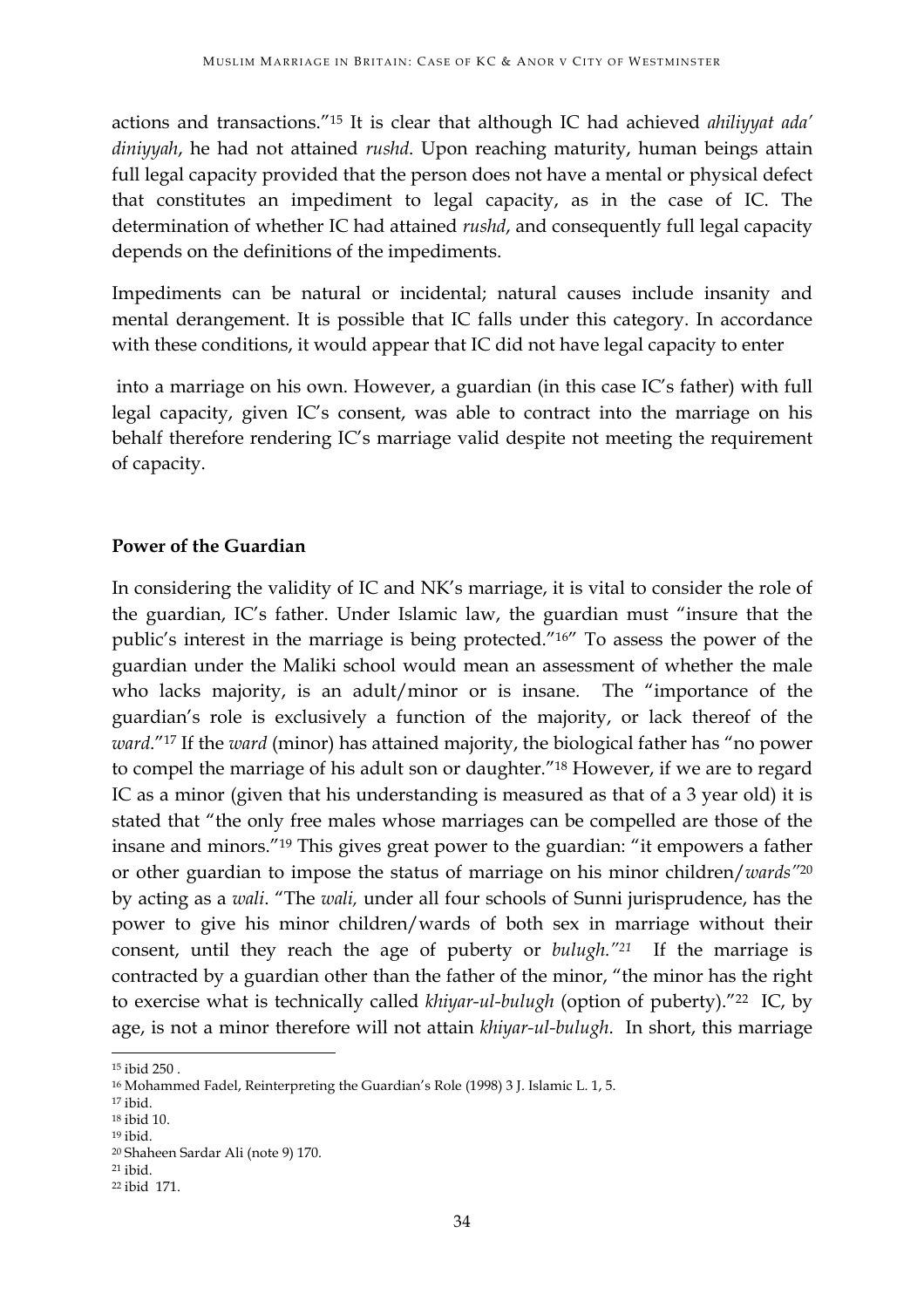was contracted by IC's father, which effectively erases IC's right to *khiyar-ul-bulugh*.

In the case of NK, she has attained majority and has given free and informed consent, diminishing the importance of the role of the guardian. However, the *wali*  acting on her behalf may rely on the doctrine of *Kafat* to annul the marriage."23 *Kafat* signifies the equality of a man with woman based on societal norms, "it provides the *wali* with a right to withhold consent to or seek annulment of the marriage of his ward on grounds of it being an unequal match."24 If the parties ascribe to the Hanafi school, the guardian is allowed to "obtain, on grounds of non-equality, the annulment of a marriage contracted by his adult ward without his consent or intervention"25 although it is doubtful that the "courts would interfere with the consent of the spouses, if they are adults."26 Maliki law differs and states that "a marriage can be validly contracted only by the bride's guardian and a petition for annulment on grounds of non-equality is accordingly restricted to cases where the husband has fraudulently misrepresented his status".27 This also does not appear to be the case: NK has given her consent to marry IC, her *wali* too has agreed, therefore limiting the use of the doctrine of *Kafat*.

#### **Islamic View on Marriage of Disabled Person(s)**

According to the majority of legal sources, "classically disabilities were not considered marriage inhibitors under Islamic law."28 Disability that compromised *aql* (mental health) was considered by later generations of Hanafi jurists for *Kafat* purposes. This view was supported by Al Shafi'i and Ibn Hanbal who also stressed the importance of impotence and *junun* (insanity).29 "Ibn Hanbal argues that a woman's guardian may prevent her from marrying the *majnun* (insane)."30 According to the Malikis, even if the man is inflicted with *junun*, and this developed after consummation, the wife is entitled to request *faskh* (dissolution).<sup>31</sup> However, if it is prior to the marriage contract, the wife is not entitled because she knowingly consented. Therefore, even if IC is classified as inflicted with *junun*, because NK knew of IC's disabilities prior to the marriage and consented to this, she has no right to request a dissolution of the marriage.

*Junun* is accepted by all schools of thoughts as "an impediment either to contracting

<sup>&</sup>lt;u> 1989 - Jan Samuel Barbara, político establecido de la provincia de la provincia de la provincia de la provinci</u> <sup>23</sup> ibid 167.

<sup>24</sup> Shaheen Sardar Ali (note 9) 167. 25 ibid 168.

 $26$  ibid.<br> $27$  ibid.

<sup>28</sup> Vardit Rispler-Chaim, Disability in Islamic law (Springer c2007) 51.

<sup>29</sup> ibid 49.

<sup>30</sup> Ibid.

<sup>31</sup> ibid 55.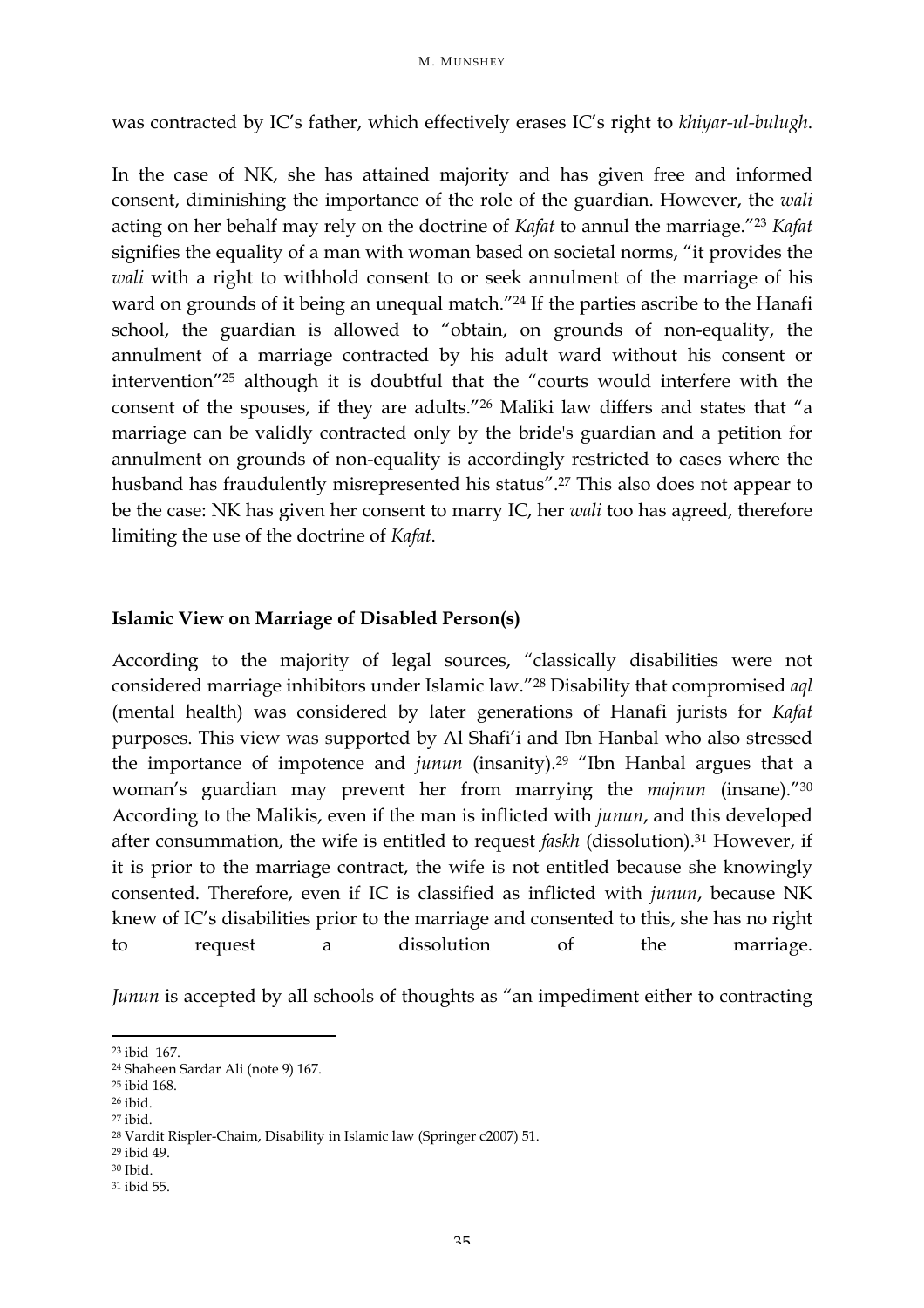a marriage or to maintaining an ongoing one."32 However, it is the definition of *majnun* that is important. In Islamic legal literature, there is hardly any classification of types of *junun*. There is much debate between the schools of thought<sup>33</sup> but commonly it is meant to be "deviation from human behaviour guided by reason."34 Based on a basic definition of *junun*, it would appear that IC was a *majnun*; however, his particular condition is not specified, which makes his position unclear. Nowadays, for instance, "a medically treatable disease cannot furnish legal grounds for request of dissolution."35 Thus, although epilepsy was classified as *junun*, this would not be true today - advances in medicine, particularly neurology, must be factored in.

Despite the defects, the sanctity of marriage is paramount. Although "the five specified defects in the husband entitle the wife to request dissolution, she may also choose to stay with him."36 According to the Hanafis, "In all other situations (apart from *Jabb*, *'Unna* or *Khisa*'), as difficult as it might be for the wife to stay with her husband, she may not request dissolution because the Hanafis believe that marriage is contracted for 'better and worse', and one should stick by a sick spouse take care of him or her."37 Therefore although the discovery of such defects is important, they do not render the marriage automatically void. Instead, the option of continuing a married life is encouraged in the interest of the sanctity of marriage and recognition of its vital nature in individuals' lives regardless of their disability.

This highlights the fact that there is "much leniency, consideration, and compassion in the law of marriage regarding people with disabilities."38 This is why there is the option of accompaniment by a guardian. This stresses the view of Islamic law that "it is not fair to determine that those who are not perfectly healthy should not marry, because many people who suffered a chronic disease or a birth defect have married, and their marriages have turned out to be as happy as can be imagined."39 It is important to note that the right to marry is a human right under international law $40$ as well as Islamic law; excluding disabled persons from this would be unfair and inequitable. Given the fact that disability is not seen as an impediment to marriage, and the timing of knowledge of the disability, it is clear that the marriage between NK and IC is valid under Islamic law.

 

<sup>32</sup> ibid 64.

<sup>33</sup> ibid 66.

<sup>34</sup> ibid 64.

<sup>35</sup> ibid 63.

<sup>36</sup> Vardit Rispler-Chaim, Islamic Law of Marriage and Divorce and the Disabled Person: The Case of the Epileptic Wife (1996) Die Welt des Islam 90, 102

<sup>37</sup> ibid 102.

<sup>38</sup> Rispler-Chaim (note 28) 67.

<sup>39</sup> Rispler-Chaim, (note 36) 100.

<sup>40</sup> Ann Loquer Estin, Family Law, Pluralism and Human Rights (2011) 25 Emory Int'l L. Rev. 811, 815.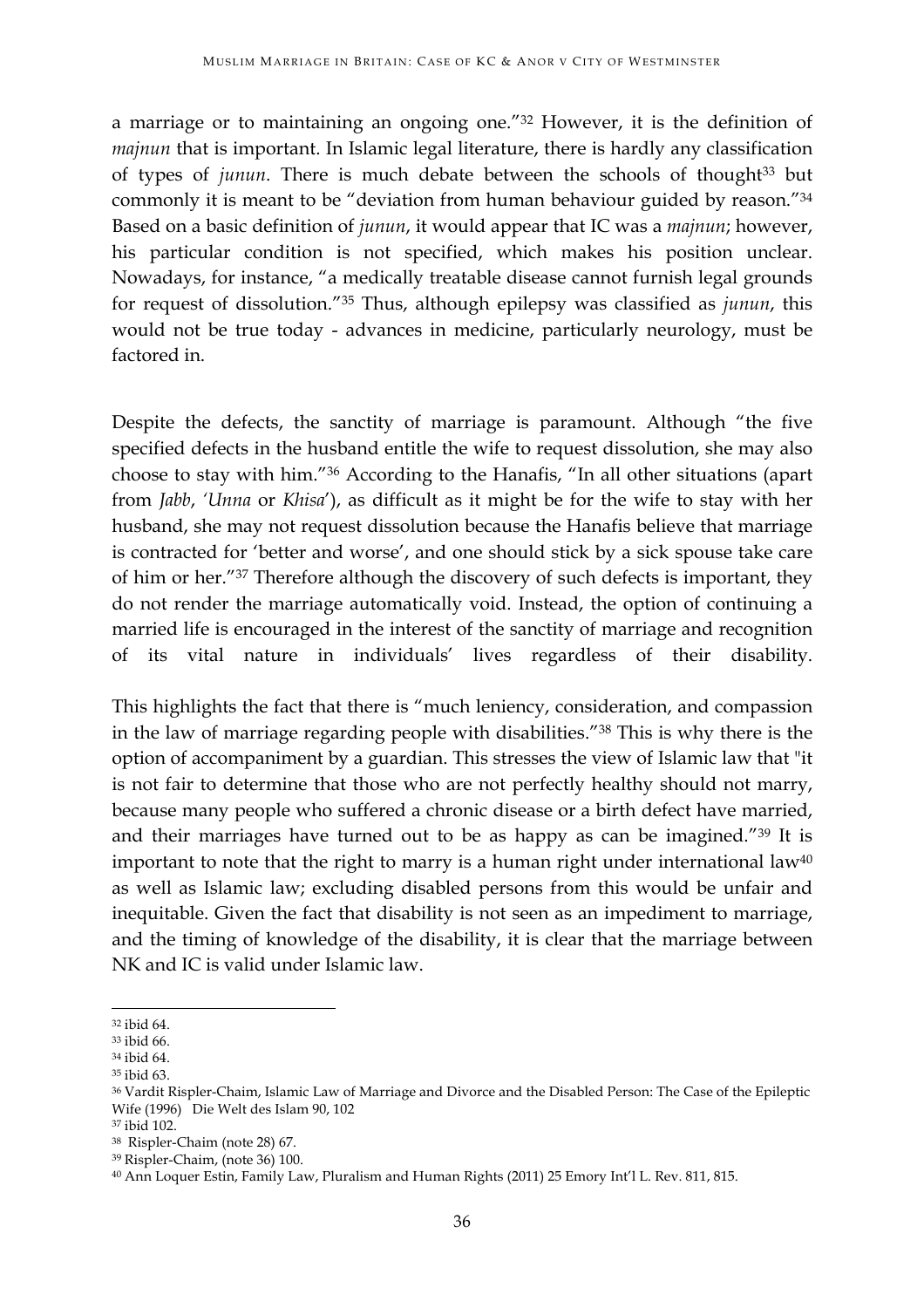#### **CONCLUSION**

Although it could be argued that IC lacked capacity, this analysis shows that his guardian could contract him into a binding marriage because Islam does not view disability as an impediment to marriage. In fact, it accords leniency in such a situation, allowing disabled persons the possibility of attaining love, solace and happiness through marriage. A disabled person is not incapable of love and devotion. It would be unfair to exclude this category of people as unable to marry, and therefore take away from them a huge source of joy and comfort. In conclusion, therefore, IC and NK's marriage was a valid one under Islamic law, given with full and informed consent, contracted into for IC by a guardian, all formalities satisfied, and meeting the requirements of a valid marriage under Islamic law. UK law should respect and appreciate this, and recognise the marriage between IC and NK as valid.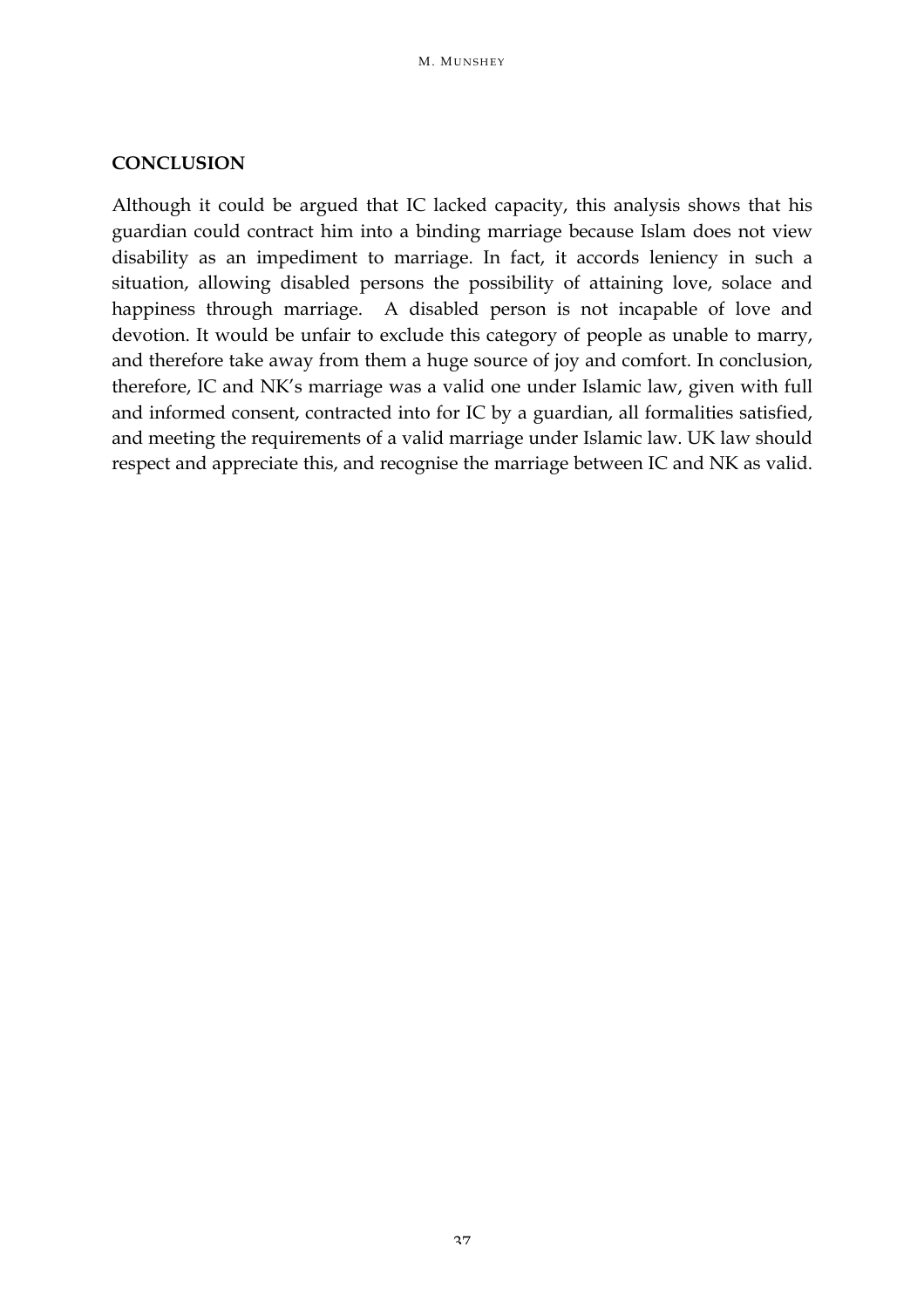# **Extending non-delegable duties of care: Liability without fault1**

# John Goss

On 5th July 2000, Annie Woodland was ten years old and attending a school swimming lesson at Gloucester Park swimming pool in Essex. She was a pupil at a primary school run by Essex County Council, who had hired a small independent contractor to run swimming lessons as part of the National Curriculum. Tragically, she got into difficulties – the cause is as yet undetermined – and suffered serious hypoxic brain injuries. As a result, she has severe mental impairment and will require care for the rest of her life.

The Supreme Court heard a preliminary point in her claim for damages almost exactly 13 years after the accident. The Court was asked to rule on whether Essex County Council, the education authority, owed Woodland a non-delegable duty of care. Such duties will be familiar to law students from the field of employers' liability, but the Supreme Court's ruling both extends them to other situations and clarifies when they apply. Non-delegable duties are an exception to the general rule in negligence that liability depends on fault. Lord Brandon of Oakbrook described them tersely in *McDermid v Nash:*

The essential characteristic of the duty is that, if it is not performed, it is no defence for the [defendant] to show that he delegated its performance to a person, whether his servant or not his servant, whom he reasonably believed to be competent to perform it. Despite such delegation the [defendant] is liable for the non-performance of the duty.2

Lord Sumption, giving the leading judgment, described two broad areas in which such duties arise.

# **Extra-hazardous activities**

The first is a varied class of cases where someone employs an independent contractor to do an inherently dangerous task, particularly where this might pose a danger to the public. The cases cited are not recent and he highlighted that 'many of these decisions are founded on arbitrary distinctions between ordinary and extraordinary hazards which may be ripe for re-examination.'3 Examples include a

<sup>&</sup>lt;u> 1989 - Jan Samuel Barbara, margaret e</u> *1 Woodland v Swimming Teachers Association & others* [2013] UKSC 66, [2013] 3 WLR 1227.

*<sup>2</sup> McDermid v Nash Dredging & Reclamation Co* [1987] AC 906 HL.

*<sup>3</sup> Woodland* (n.1) 1232B.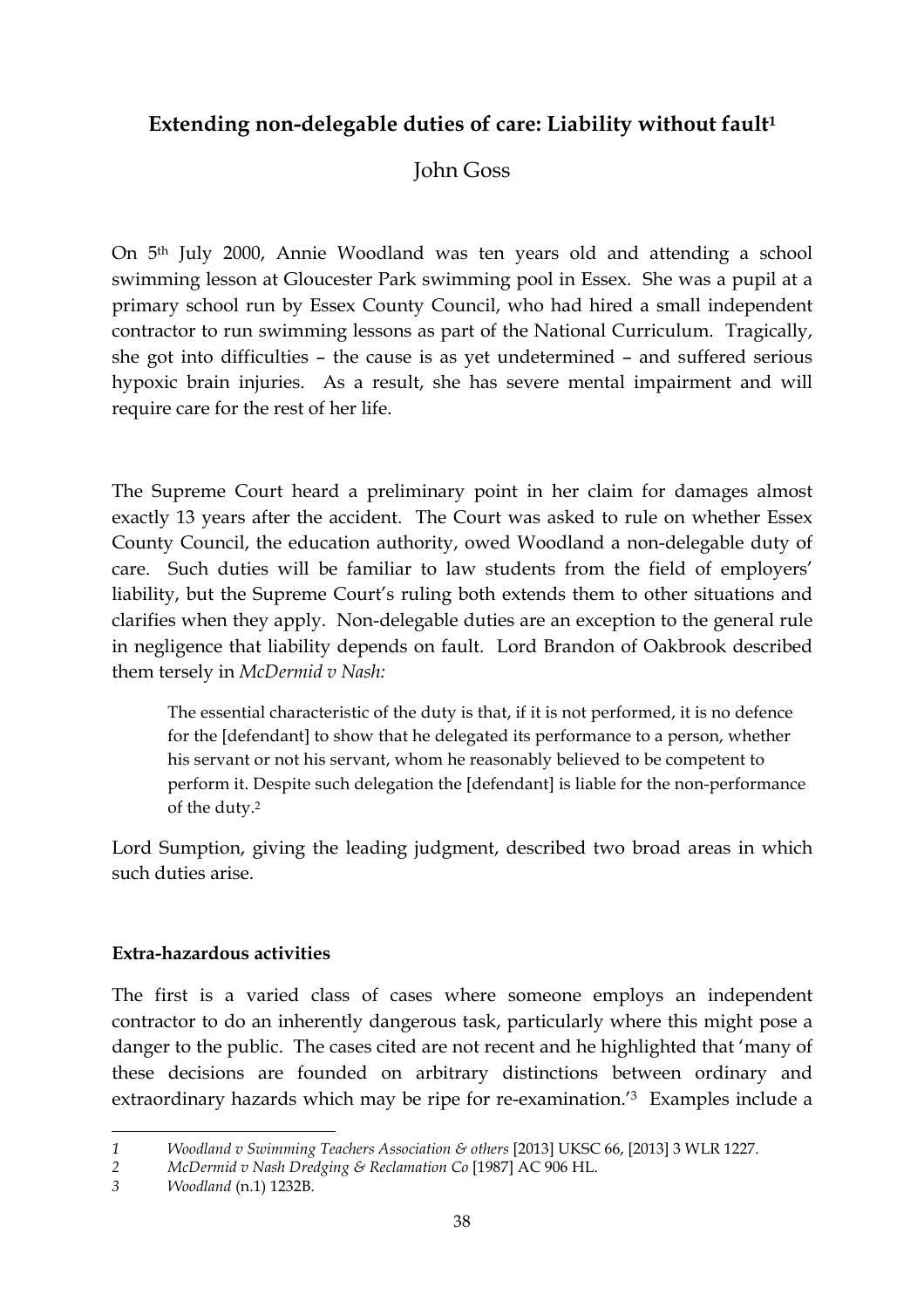pedestrian tripping on a soil heap left on the road overnight by a highway repair firm,4 a passer-by injured when a benzoline lamp exploded during the laying of telephone cables<sup>5</sup> and a railway passenger falling into a coal cellar left open on a station platform.<sup>6</sup> In each case, the defendant was found liable for the injuries caused despite having hired an independent contractor for the task. It is difficult to see how the more onerous non-delegable duty arises, although Lord Sumption suggested, without expansion, that it might be on account of a 'special public policy for operations involving exceptional danger to the public.'7

### **Antecedent relationships of control**

The second class of non-delegable duties is more relevant to Woodland's case. Certain non-delegable duties arise because of a prior relationship between claimant and defendant characterised by protection and control. When the relationship imposes 'a positive or affirmative duty to protect a particular class of person against a particular class of risks,' such a duty will be personal and non-delegable.8 This does not mean that the duty-holder must actually carry out the task in question – but it does mean that he has a duty to ensure that whoever he gets to perform the task carries it out carefully. The duty-holder is analogous to a contractor who promises to do work carefully. This will usually be taken as a promise that whoever he gets to do the work – be he employee, sub-contractor or independent agent – will do the work carefully.9

Such duties arise from the special character of the defendant's relationship with the claimant, which leads to the imputation of an assumption of responsibility. They have primarily been found in employment cases,<sup>10</sup> but perhaps also in hospitals.<sup>11</sup> Lord Sumption used these examples, along with a survey of the Australian case law, to provide a detailed exposition of when a non-delegable duty will arise. He was concerned to limit the scope of such duties, since they run directly counter to the usual rules of negligence. They are not therefore different purely in degree or in level of risk from ordinary duties of care.

*<sup>4</sup> Penny v Wimbledon Urban District Council* [1899] 2 QB 72.

*<sup>5</sup> Holliday v National Telephone Co* [1899] 2 QB 392.

*<sup>6</sup> Pickard v Smith* (1861) 10 CBNS 470.

*<sup>7</sup> Woodland* (n.1) 1232B.

*<sup>8</sup> Woodland* (n.1) 1232D.

*<sup>9</sup> Photo Production Ltd v Securicor Transport Ltd* [1980] AC 827 per Lord Diplock at 848.

*<sup>10</sup> Wilsons & Clyde Coal Co Ltd v English* [1938] AC 57.

*<sup>11</sup> Gold v Essex County Council* [1942] 2 KB 293 *per* Lord Greene MR; *Cassidy v Ministry of Health*  [1951] 2 KB 343 *per* Denning LJ (diss.) and *Roe v Minister of Health* [1954] 2 QB 66 *per* Denning LJ (diss.).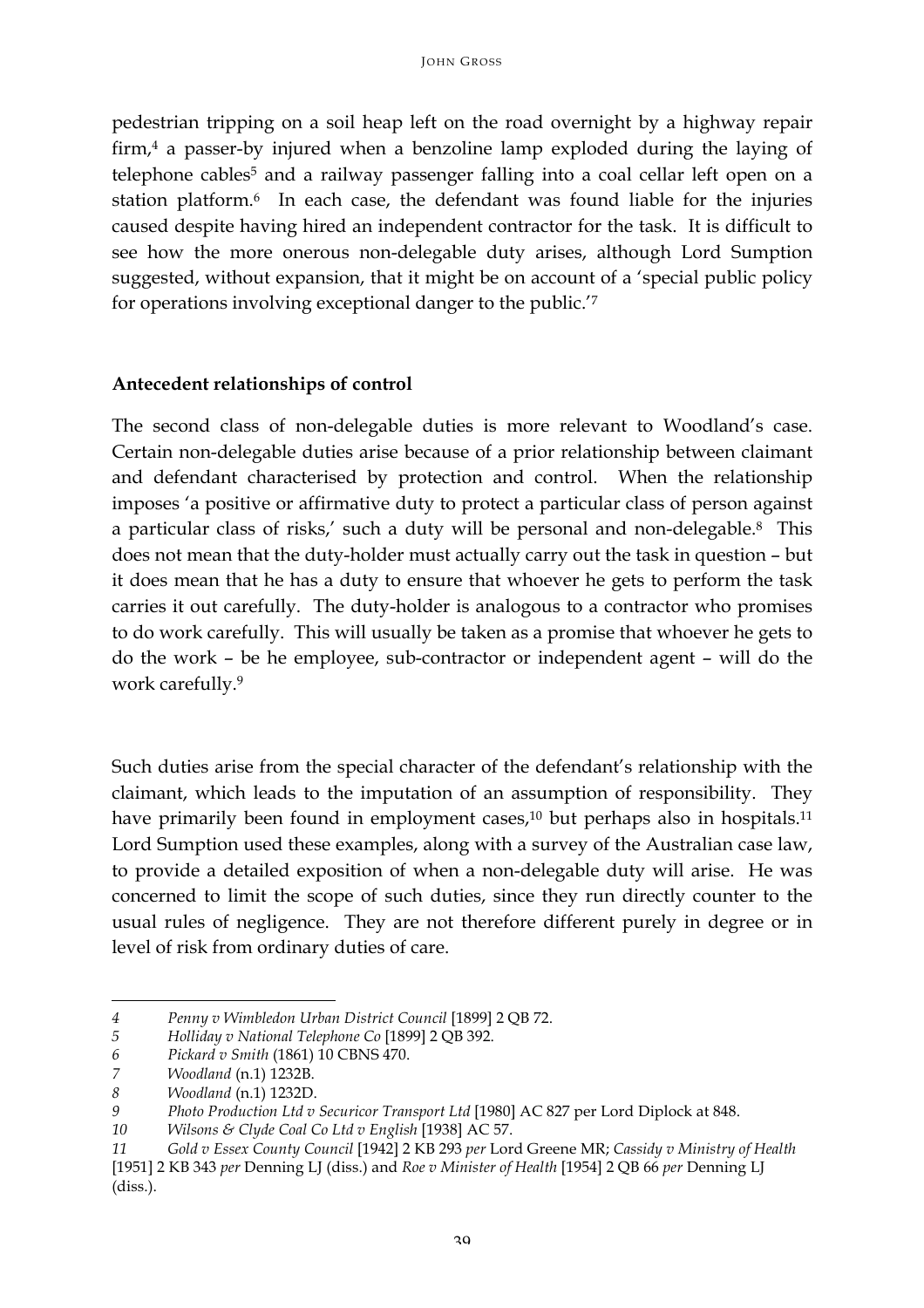Lord Sumption identified five criteria for a non-delegable duty. The first is that the claimant is 'especially vulnerable or dependent on the protection of the defendant against the risk of injury.'12 As well as patients and pupils, he suggested that prisoners and care home residents would be likely to qualify. The second is that there is an antecedent relationship between claimant and defendant which places the claimant in the actual custody, care or charge of the defendant and from which it is possible to impute a positive duty to protect the claimant from harm. Such a relationship will usually involve an element of control over the claimant. The third is that the claimant has no control over how the defendant chooses to perform his obligations. The fourth is that the defendant has delegated a function to a third party which is an integral part of his positive duty and that third party is exercising, for that purpose, the defendant's element of control. The fifth is that the third party has been negligent in the performance of the very function assumed and then delegated by the defendant. He limits Lord Phillips MR's suggestion in *A (A Child) v Ministry of Defence*<sup>13</sup> that a non-delegable duty depends on the defendant having control of the environment to the hazardous activity cases described above.

# **Limitations on non-delegable duties**

The rest of Lord Sumption's speech, and much of Baroness Hale's concurring judgment, focuses on the limitations on non-delegable duties. Without such limitations and controls, there would be a grave risk of imposing crushing liability on defendants for acts for which they bore no responsibility – a particular concern when many of the defendants are likely to be public service providers. A nondelegable duty will therefore not arise where the defendant has assumed a responsibility to arrange a certain function, rather than provide it (so the decision in (*A (A Child)* was correct, as the MoD's responsibility was to arrange rather than provide healthcare for military dependants; similarly, an education authority has a responsibility to arrange transport to and from school, not provide it<sup>14</sup>). If the defendant does not have control over the claimant at the relevant time – for example, on extra-curricular activities outside school hours – they will not arise. Nor will they arise when no control has been delegated, as on a school trip, supervised by teachers, to a zoo or a museum. Nor when the third party's negligence relates to something other than the function specifically delegated to them.

<sup>&</sup>lt;u> 1989 - Jan Samuel Barbara, margaret e</u> *12 Woodland (n.1)* 1241H.

<sup>13</sup> [2005] QB 183 para 47.

*<sup>14</sup> Myton v Woods* (1980) 79 LGR 28 CA.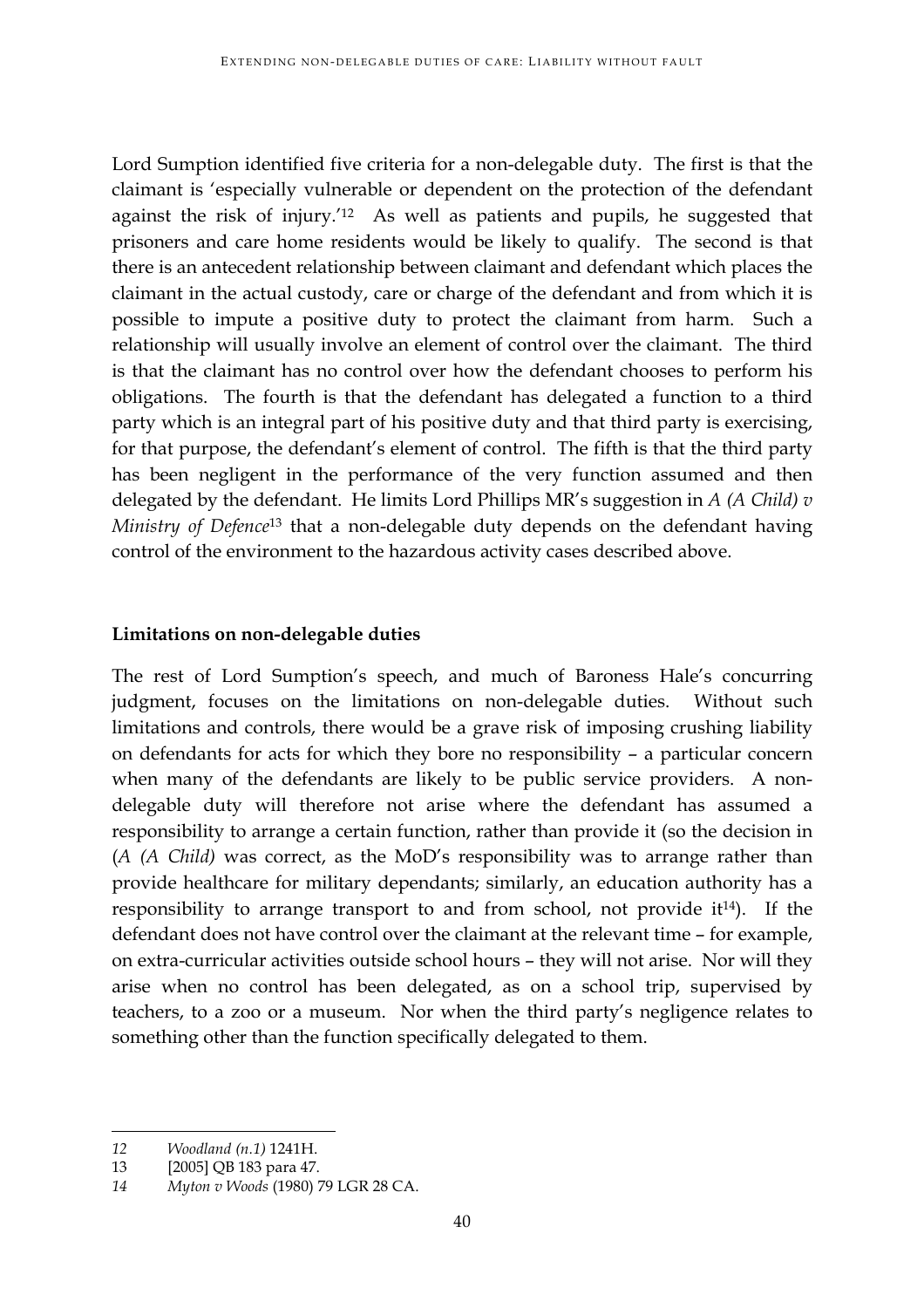Baroness Hale's speech focused on the importance of the law of tort providing equitable outcomes that are comprehensible to 'the man on the Underground.'15 She pointed out that a private school pupil in Woodland's position would have a remedy in contract; a state school pupil whose swimming lessons were run by the education authority would have a remedy in vicarious liability; it was only a pupil in Woodland's position who would have no remedy if a non-delegable duty did not exist. Like Lord Sumption, she stressed the limitations of this doctrine and the fact that many of the situations in which it would arise would historically have been run by the defendant's employees, but are now outsourced.

### **Consequences and Implications**

The conditions for a non-delegable duty outlined by the Supreme Court certainly mean that non-delegable duties will remain the exception rather than the rule. They do not open the door for any and all claimants to pursue defendants whose only act was to hire – carefully and responsibly – a negligent contractor. In the vast majority of cases, a successful claim for negligence must still be based on fault. That does not mean that this ruling is without significance.

Firstly, the judgment is to be welcomed as both the correct result in the instant case and an overdue clarification of a vexed area of law. It is surely right that Woodland ought to be able to obtain a remedy in circumstances where an equivalent pupil at a private school or a non-outsourcing state school could do. The imposition of strict conditions on such duties will prevent the much-feared floodgates of litigation from bursting open. Moreover, the idea of liability for contractors has been a troublesome one at least since Professor Glanville Williams somewhat acerbically attacked it as a 'logical fraud' in 1956.16 Lacunae on the topic remain – for example, precisely when and why does someone retain liability for a contractor hired to perform an extrahazardous task? – but this judgment helpfully sets out when and why non-delegable duties can arise in situations where the claimant is under the defendant's control.

The imposition of such strict conditions on non-delegable duties does, however, raise the question of the basis on which employers owe employees a non-delegable duty. While employees may well be under the control of an employer, it is difficult to conclude that they are especially vulnerable, which Lord Sumption made his first condition. The idea of an employer's non-delegable duty of care originally arose to

<sup>&</sup>lt;u> 1989 - Jan Samuel Barbara, margaret e</u> *15 Woodland* (n.1) 1245E.

<sup>16</sup> Glanville Williams, "Liability for Independent Contractors" [1956] CLJ 180 at 193.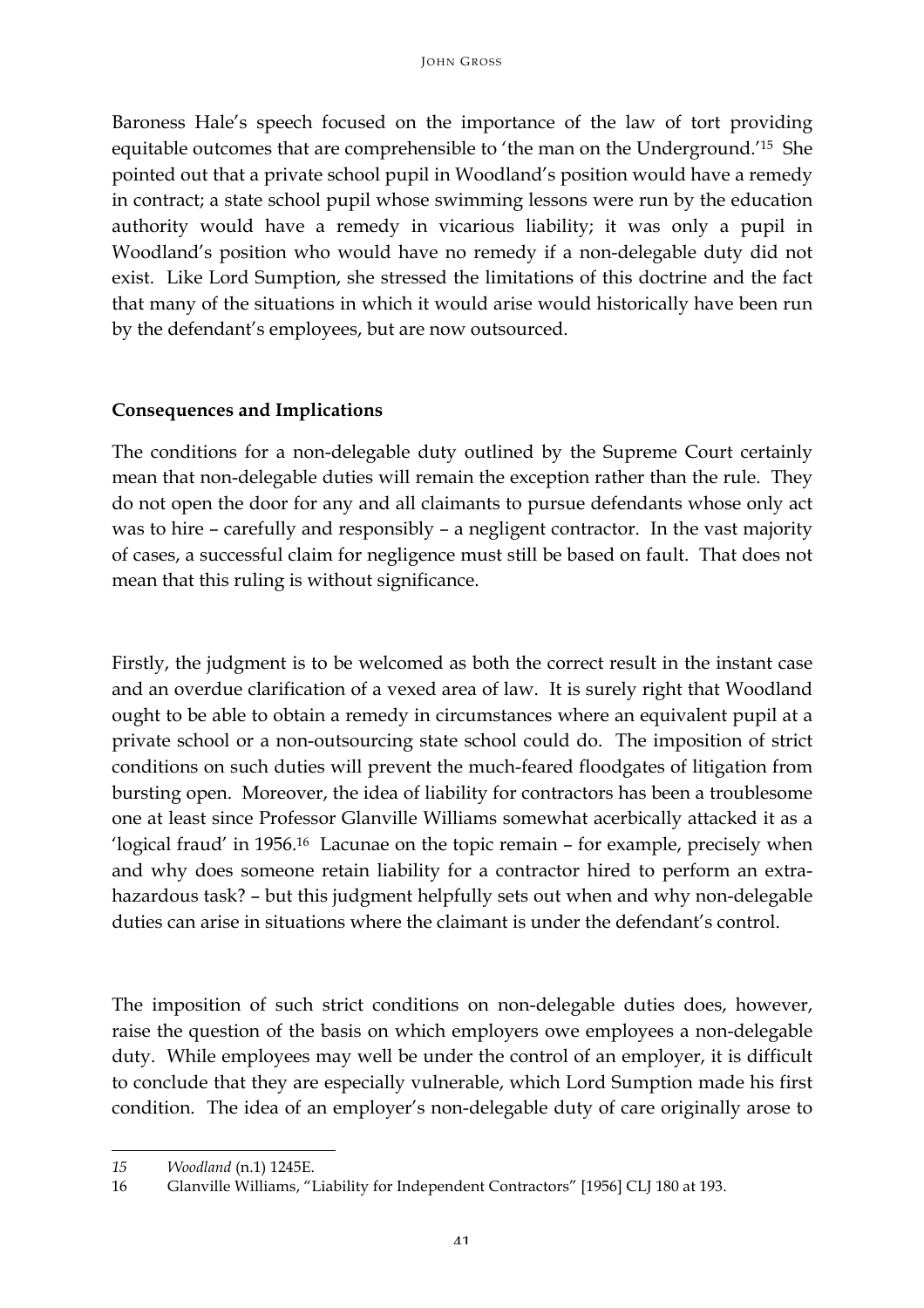circumvent the doctrine of common employment, under which an employer could not be vicariously liable for the act of an employee when only a second employee suffered a loss. The common employment doctrine was abolished in 194817 but nondelegable duties for employers remain. It is not suggested that employers should not be under a duty to provide safe systems of work, safe materials and tools and safe workforce, only that there is no good reason for that duty to be non-delegable. In the overwhelming majority of situations, an employer would still be liable if that duty is breached through the operation of vicarious liability. Where the party responsible for the breach is not a fellow employee, it is an unusual operation of the law to make the employer responsible nonetheless. There are arguments in its favour, particularly when considering contractors who may be out of the jurisdiction or otherwise unavailable to sue,18 and the concept is too well established for this case to undermine it directly. Nonetheless, the ready imposition of non-delegable duties on employers is somewhat inconsistent with the strict conditions before it will be imposed on schools, hospitals and the like. It is perhaps explainable by the courts' general policy of treating the employment relationship as one in which employees requires special protection.

More directly, there is ample scope for argument over several of Lord Sumption's conditions. He gave a short list of classes of people who could be owed a nondelegable duty of care by virtue of particular vulnerability and an antecedent relationship – pupils, patients, prisoners and those in care homes. Arguments will no doubt follow over how this might be extended. Similarly, there will inevitably be arguments over whether a defendant has delegated a function that it was under a duty to perform or simply a duty to arrange. For example, is the provision of foster care for children a function that local authorities must arrange or perform? Doubtless such questions will be settled in time. As Baroness Hale observed, 'The boundaries of what the hospital or school has undertaken to provide may not always be as clear cut as in this case […] but will have to be worked out on a case by case basis as they arise.'19

There are significant implications for the conduct of duty-holders. This judgment could have a 'chilling effect' on their willingness to contract out their functions. This was one of the reasons given by the Court of Appeal in this case for rejecting the idea of the education authority owing a non-delegable duty.20 Particularly where those

<sup>17</sup> S.1 Law Reform (Personal Injuries) Act 1948.

*<sup>18</sup> McDermid v Nash* (n.2).

<sup>19</sup> Woodland (n.1) 1248A.

<sup>20</sup> [2012] EWCA Civ 239; [2013] 3 WLR 853 *per* Tomlinson LJ at 878.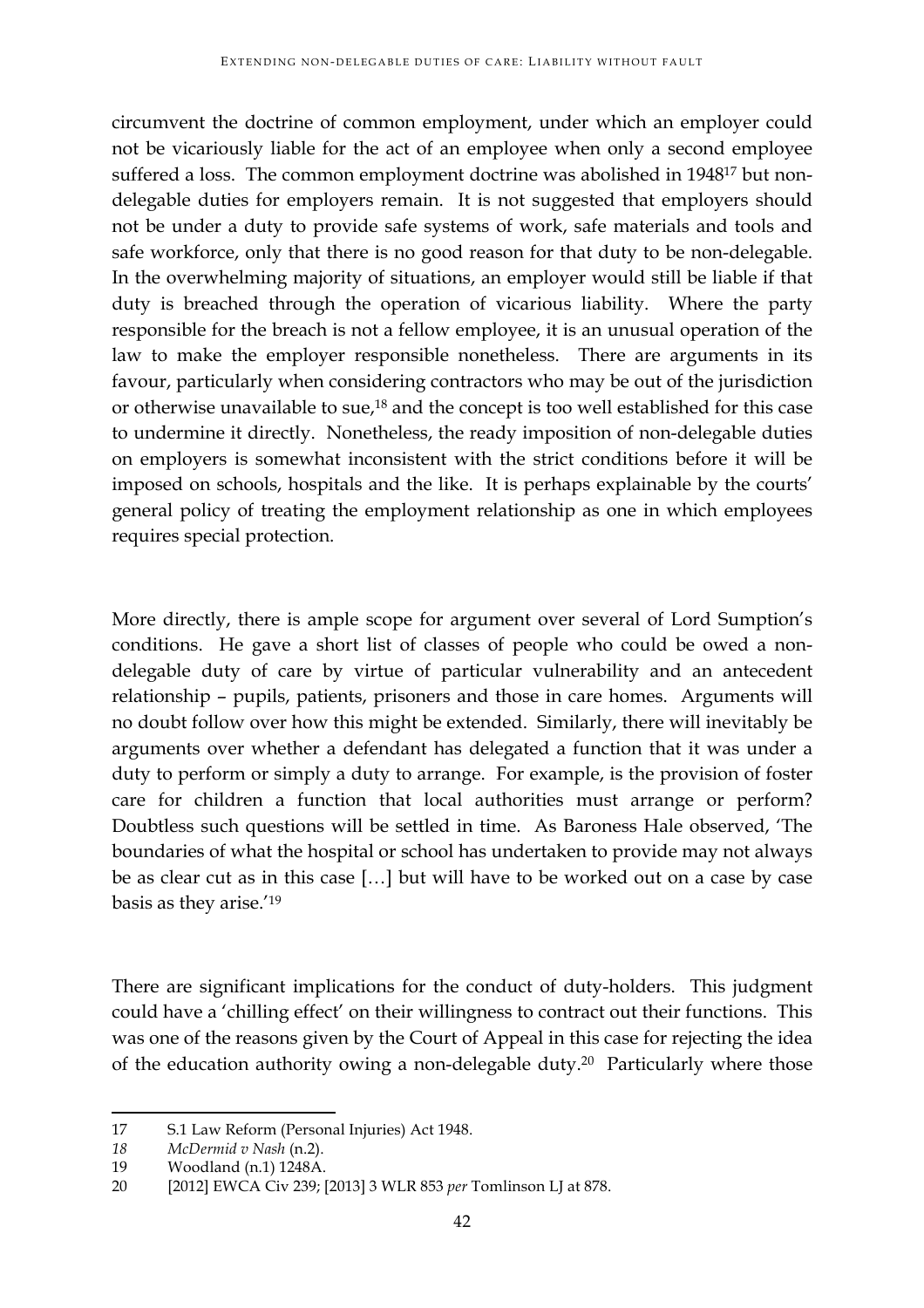functions are optional, the result could be an unintended consequence of leaving duty-holders unwilling to outsource and unable – probably for financial reasons – to perform them directly. An NHS hospital that has an arrangement to contract out minor operations to a private clinic, for example, might be markedly more reluctant to do so. The result could be either increased delay in accessing certain public services, or a narrowing of the services available. Such an effect is limited by the conditions set out by the Supreme Court, but is unlikely to be eradicated.

The alternative to a chilling effect is likely to be a detailed re-examination of the contractual relationships of local authorities, schools, hospitals and prisons. They are unlikely to be able to obtain cost-effective insurance for breaches of a nondelegable duty, so will need to obtain indemnities from contractors in case of breach – or ensure that their contractors have sufficient liability insurance to make pursuing the duty-holder a pointless exercise. This is likely to push duty-holders away from contracting with small businesses towards larger undertakings that are more able to bear the risk and to afford either an indemnity or insurance. Free schools, which operate outside the umbrella of local authority control, are an example of a class of duty-holder who might be severely affected and this extension of non-delegable duties should be added to the list of legal issues that are particularly relevant to them.21

Finally, this judgment marks another step away from the highly restrictive approach to duties owed by public bodies typified by the House of Lords decision in *X (Minors) v Bedfordshire County Council.*<sup>22</sup> That decision has already been confined by the subsequent decisions in *Phelps v Hillingdon London Borough Council*<sup>23</sup> and *Barrett v Enfield London Borough Council*<sup>24</sup> but this decision shows the willingness of the current Supreme Court to strengthen the content of duties owed by public authorities – even when they are not at fault. To a great degree, this is a response to the outsourcing of a variety of public services that would previously have been covered by vicarious liability for the acts of the duty-holder's employees. It is thus an excellent example of how the common law adapts to changes in economic and social structures and how the judiciary may act to limit the presumably unforeseen consequences of executive and legislative decisions.

<sup>21</sup> Ogg, T 'A free reign?' [2013] 7582 NLJ.

<sup>22 [1995] 2</sup>AC 633.

<sup>23</sup> [2001] 2AC 619.

<sup>24</sup> [2001] 2AC 550.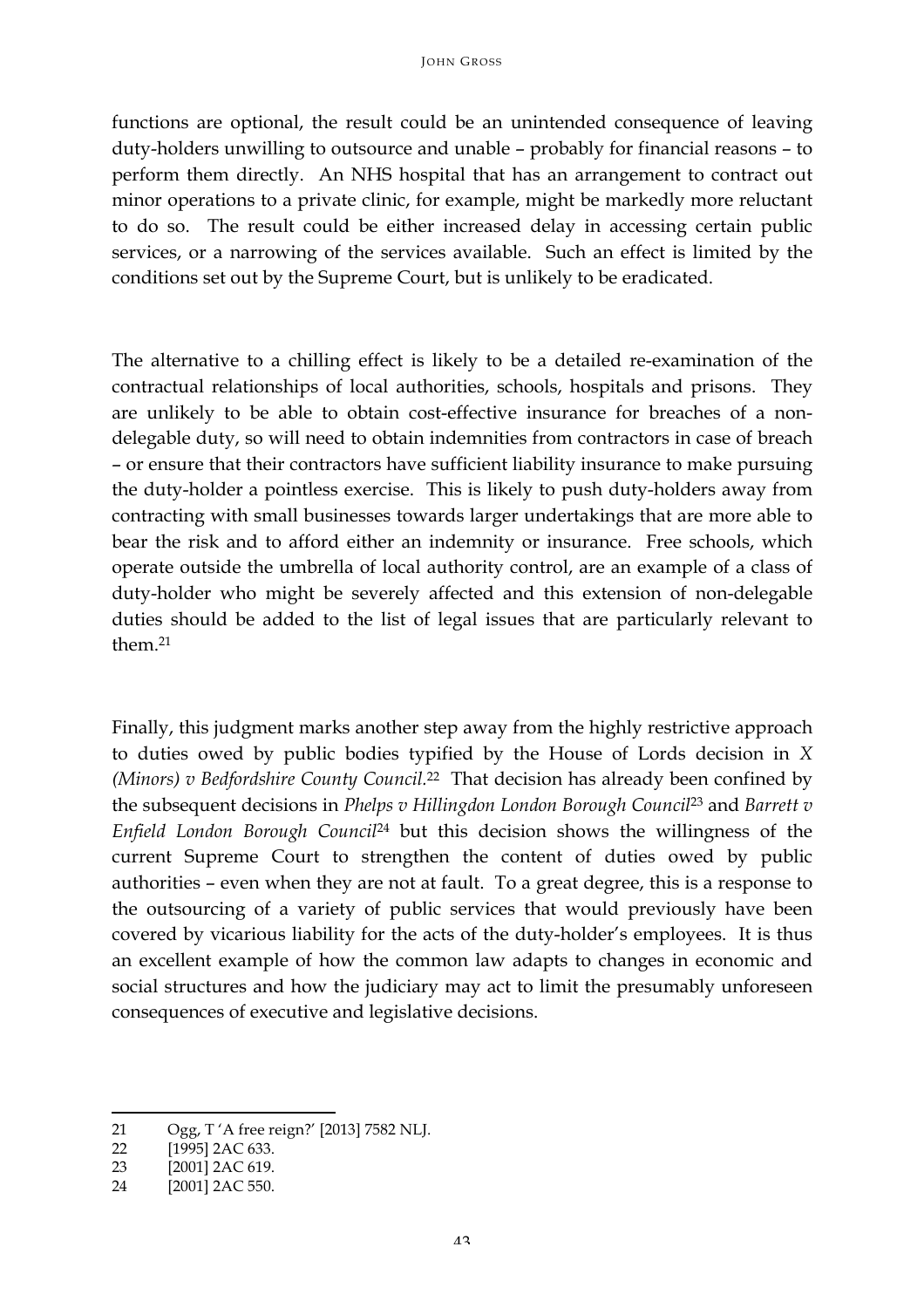# **Conclusion**

In Woodland's case, the Supreme Court's unanimous decision was that the criteria for a non-delegable duty of care on the part of the education authority were met. The case now returns to the High Court to determine whether the contractors who provided the swimming lesson were in fact negligent. If they were, it is the County Council who will bear much of the estimated £3 million damages, despite not being at fault. Nonetheless, this is surely a fair and equitable result for Woodland, who would otherwise go uncompensated. The Supreme Court has done its best to avoid imposing non-delegable duties in an overly wide set of circumstances – 'to prevent the exception from eating up the rule,' in Lord Sumption's terms.25 Even so, this is a broad and significant judgment that both answers and raises important questions and runs counter to normal tortious principles.

*<sup>25</sup> Woodland* (n.1) 1241F.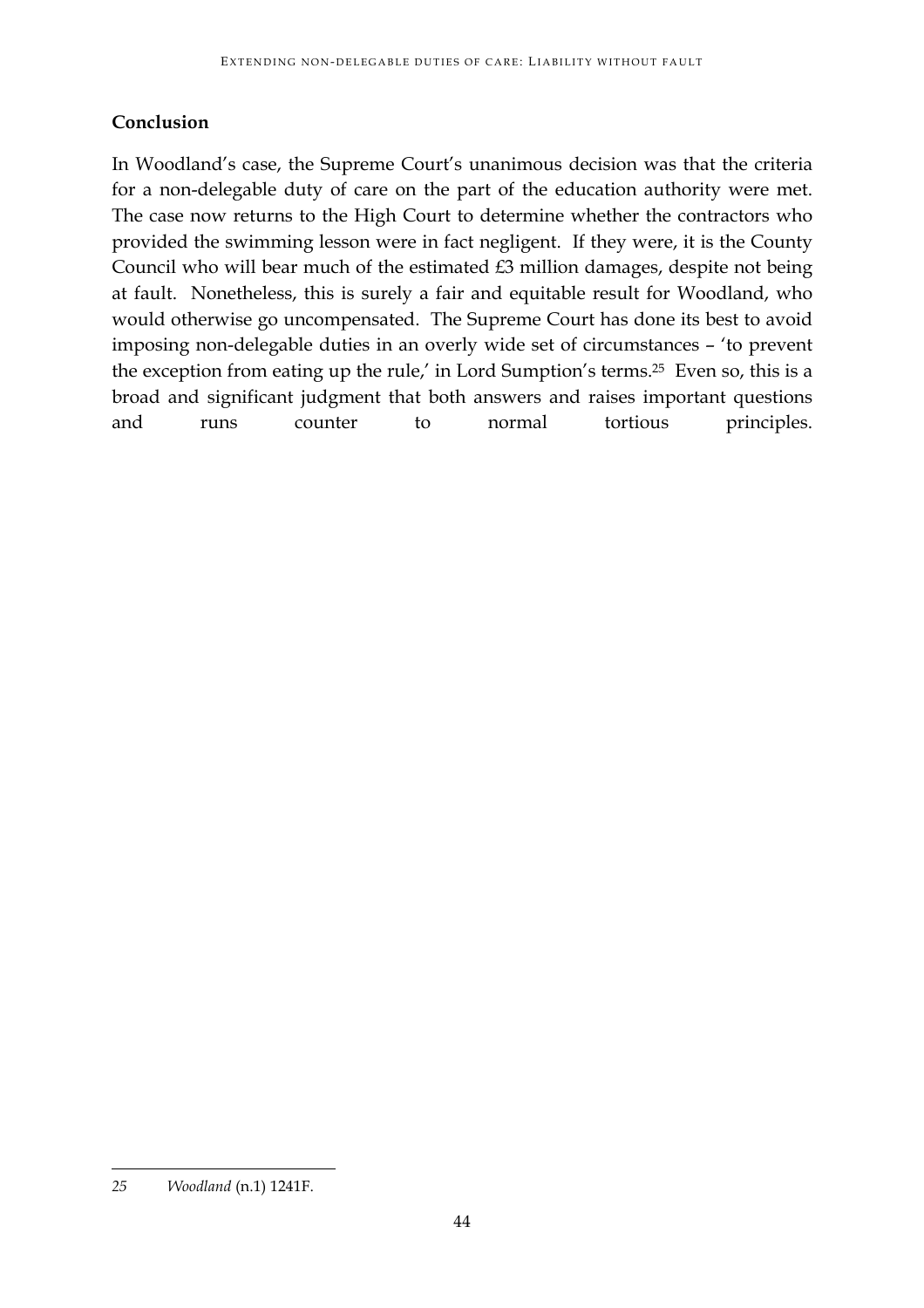# **The Cayman Islands' Offshore Model: Historical Happenstance, Shifting Norms, and the Ongoing Realignment of Interests**

# Adrian Davey

#### **Introduction**

<u> 1989 - Jan Samuel Barbara, margaret e</u>

"*In creating a global financial market-place the banks altered the geography of the world system. The basic geographical dimensions of space and time were warped to suit the banks operating needs. ... Nations attempted to control the system through regulation or taxes: tax havens, dots in geographic space but substantial territories in the bankers' world, enabled such restrictions to be by-passed. ... Time and space in the bankers' world were pliable, moveable, profitable constructions which might or might not correspond with the mundane geography of national territories"1*

Susan Roberts has described the emergence of offshore financial centres<sup>2</sup> (OFCs) as '*the secretions of distinct new spatial forms*. <sup>3</sup> However, the use of domestic regulatory constructs to shape international economic flows is probably almost as old as the search for public sector revenue from international trade. Indeed, the establishment of Delos as a 'free-trade zone' indicates that the Romans were quite familiar with the concept 2,000 years ago.4

The origin of what may be viewed as the modern OFC model, in which a State elects to apply differentiated regulation to certain financial transactions between nonresidents that notionally occur in or are "booked" as occurring within its borders, may be traced to the development the Eurodollar market in London from 1957. Variants and offshoots of the OFC model, as implemented in the then remote jurisdictions such as the Cayman Islands, were initially developed as support structures for "The City" in London, in itself an OFC given that it primarily serves the interests of non-residents.<sup>5</sup> In response to a wide range of changes affecting the international regulatory architecture and the requirements of the underlying clients,

<sup>1</sup> Daly M and Logan M (1989) *The brittle rim: finance, business and the Pacific region.* Harmondsworth: Penguin, p. 103.

<sup>&</sup>lt;sup>2</sup> "Amongst the many definitions of Offshore Financial Centers (OFCs), perhaps the most practical characterizes OFCs as centers where the bulk of financial sector transactions on both sides of the balance sheet are with individuals or companies that are not residents of OFCs, where the transactions are initiated elsewhere, and where the majority of the institutions involved are controlled by non-residents." IMF "Offshore Financial Centres: The Role of the IMG" (June 23, 2000)

See:< http://www.imf.org/external/np/mae/oshore/2000/eng/role.htm> (accessed 15 Nov 2012). 3Roberts SM, 'Small Place, Big Money: The Cayman Islands and The International Financial System' (1995) 71 Economic Geography 3, p.239

<sup>4</sup> Toutain, Jules 'The Economic Life of the Ancient World' (New York: Alfred Knopf, 1930) p. 232; Farole, Thomas 'Special Economic Zones in Africa: Comparing Performances and Learning from Global Experiences' (2011) The World Bank, p.31, Reger, G 'Regionalism and Change in the Economy of Independent Delos' (1994) University of California Press, Berkeley; Champion, C (ed) 'Roman Imperialism: Readings and Sources' (2003) Wiley-Blackwell Publisher, Malden, Mass.

<sup>5</sup> Zoromé, A*, 'Conce*pt of Offshore financial Centres: In Search of an Operational Definition' IMF Working Paper  $WP/07/87$  <http://www.imf.org/external/pubs/ft/wp/2007/wp0787.pdf?>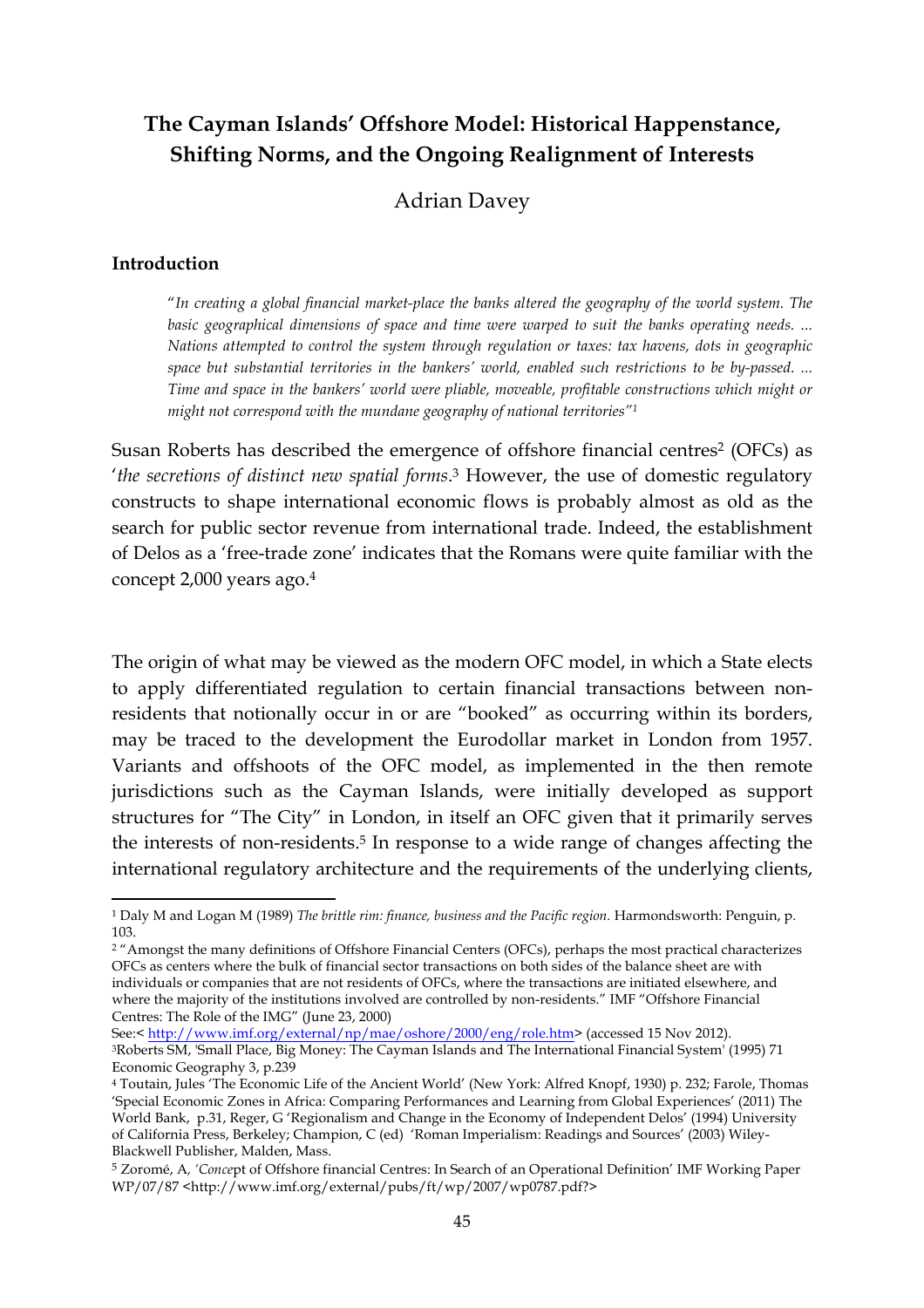OFCs have morphed in form over the years. However, notwithstanding their various changes OFCs remain fundamentally dependent on a number of presumptions and axioms derived from, inter alia English colonial reception of law theory, the modern international relations system, and the company jurisprudence of onshore legal systems.

The modern incarnation of these spatial forms arose in response to the arbitrage opportunity created between the 17thC Westphalian sovereignty paradigm as applied in the post-second World War era, and the new realities of a globalised world in which capital is increasingly unconstrained by national borders.<sup>6</sup> The historical sovereignty paradigm, which still dominates today, confines the jurisdiction of a nation-state's regulatory authority to its geographic borders, with the corollary being the reciprocal recognition of that geographically defined monopoly authority of each individual nation state by other nation states. As monopoly authority within their geographic borders in relation to the imposition of regulation, nation-states may chose to assume and behave as if there were no market-related constraints in relation to the cost imposed by regulation. In contrast, economic actors controlling mobile capital tend not to adopt such assumptions and behaviours. Rather, they may utilise the construct of mutual recognition to "outsource" preferred regulatory regimes related to their capital. In essence, a disregard for the costs of regulation in relation to mobile capital may give rise to an arbitrage opportunity in the context of mutual recognition of foreign corporate entities.

# **The Role of Recognition of Corporate Legal Personality and the Exercise of Sovereignty**

Virtually all modern OFCs, including the Cayman Islands, are derivatives or vestiges of what once was the British Empire.7 Notwithstanding its non-sovereign status, the Cayman Islands are recognised by the international system as having exclusive lawmaking authority over economic activities that take place within its geographic borders and within its delegated areas of competence. A cursory glance at the lawmaking abilities of the colonies of other European Colonial powers will show that this need not have been the case.

<sup>&</sup>lt;u> 1989 - Johann Stein, fransk politiker (d. 1989)</u> <sup>6</sup> The 'Peace of Westphalia' agreement, signed in 1648, in which the major European countries consisting of the Holy Roman Empire, Spain, France, Sweden and the Dutch Republic, agreed to respect the principle of territorial integrity. Westphalian Sovereignty is the concept of the sovereignty of nation-states on their geographic

<sup>&</sup>lt;sup>7</sup> Palan R, International Financial Centers: The British-Empire, City-States and Commercially Oriented Politics, (2010) 11 Theoretical Inq. L. 149.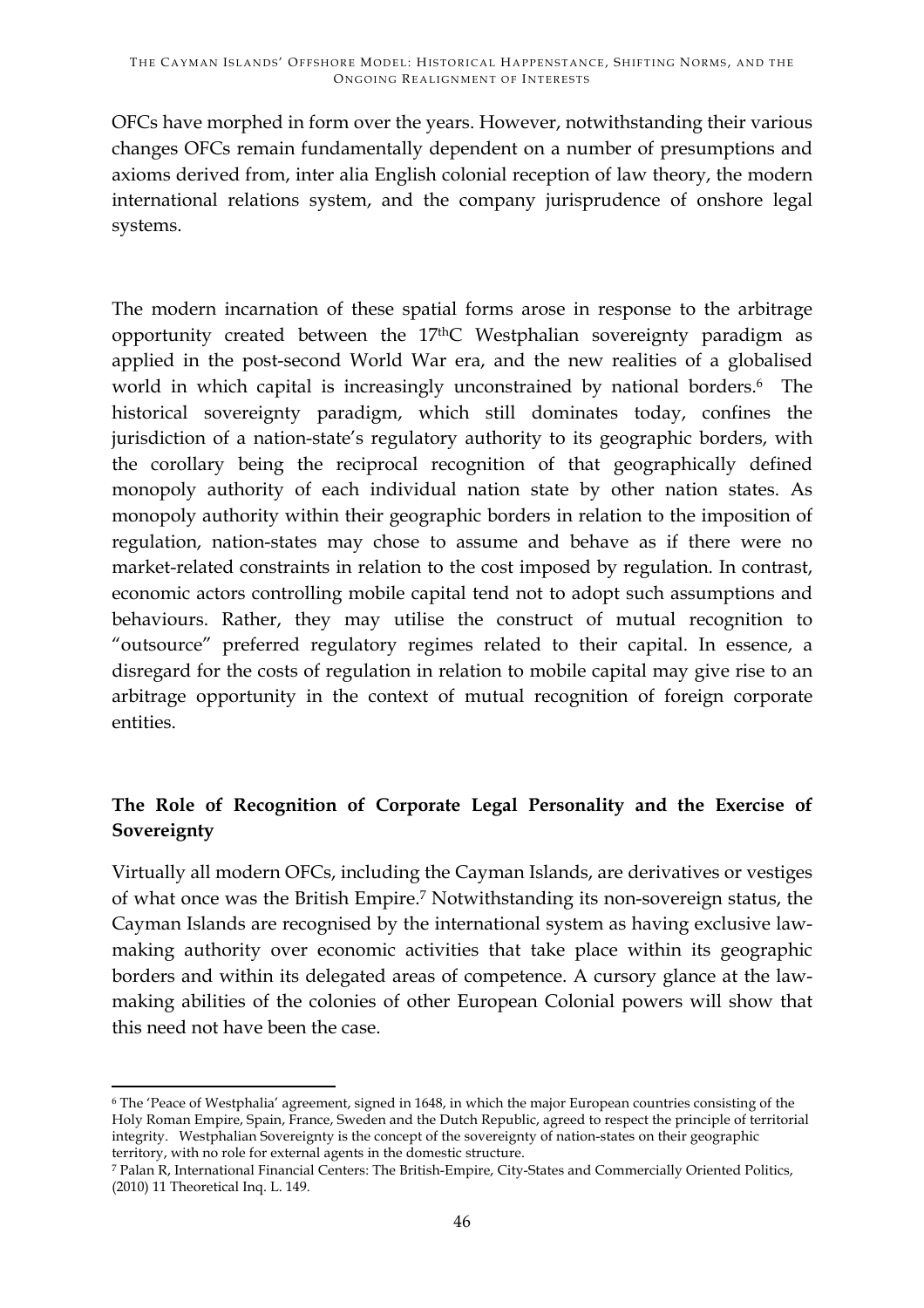### **The Introduction of European legal constructs into European colonies**

Each of the European colonial powers sought to extend to their colonies, in one form or another, the law of the relevant colonial power, thereby transmitting not only elements of control and commercial certainty, but also elements of borrowed legitimacy in relation to the laws in force in the relevant colonies. By extension, entities created under those laws in effect in the relevant colonies, were recognised as parallels with analogues of the legal entities created within the geographic space of the European colonial powers themselves. Spain, France and Portugal tended to extend the entire bodies of their European laws to their colonies, whereas England tended to grant a degree of local legislative autonomy to its colonies with the proviso (in effect until 1865) that the colony was prohibited from passing any law contrary to the laws of England.8

As colonies and former colonies gained greater legislative autonomy, the presumptions of the earlier period persisted although the direct linkage with the European colonial powers loosened. As a result, the colonies gained a sufficient degree of recognised legislative capacity, that is, recognised autonomy in the creation of legislation and rule-making authority within the geographical limits of their territory.

Over time, the economic interests of colonies and former colonies have not necessarily remained in alignment with those of the colonising powers. In a modern context, jurisdictions with recognised law-making authority, including OFCs, are able to set the relative cost of regulation within their borders, and in that context may exercise their legislative authority to develop and implement lower cost regulatory regimes relating to the regulation of capital.<sup>9</sup> Such lower cost regulatory regimes - in a world where demand for low-cost capital is high and where modern financial innovations facilitate the increasing mobility of global capital - may attract capital away from jurisdictions with higher cost regulatory regimes.

<u> 1989 - Johann Stein, fransk politiker (d. 1989)</u> <sup>8</sup> McPherson, BH, *The Reception of English Law Abroad*, Supreme Court of Queensland Library 2007, p.2 - 3.<br><sup>9</sup> Stiglitz, J 'Credit Markets and the Control of Capital' (1985) 17 Journal of Money, Credit and Banking, 2, p. 152; Kletzer, K and Bardhan P, 'Credit Markets and Patterns of International Trade' (1987) 27 Journal of Development Economics 1-2, p. 57-70;

Simmons B, 'The International Politics of Harmonization: The Case of Capital Markets Regulation' (2001) 55 International Organization 3, p. 589-620.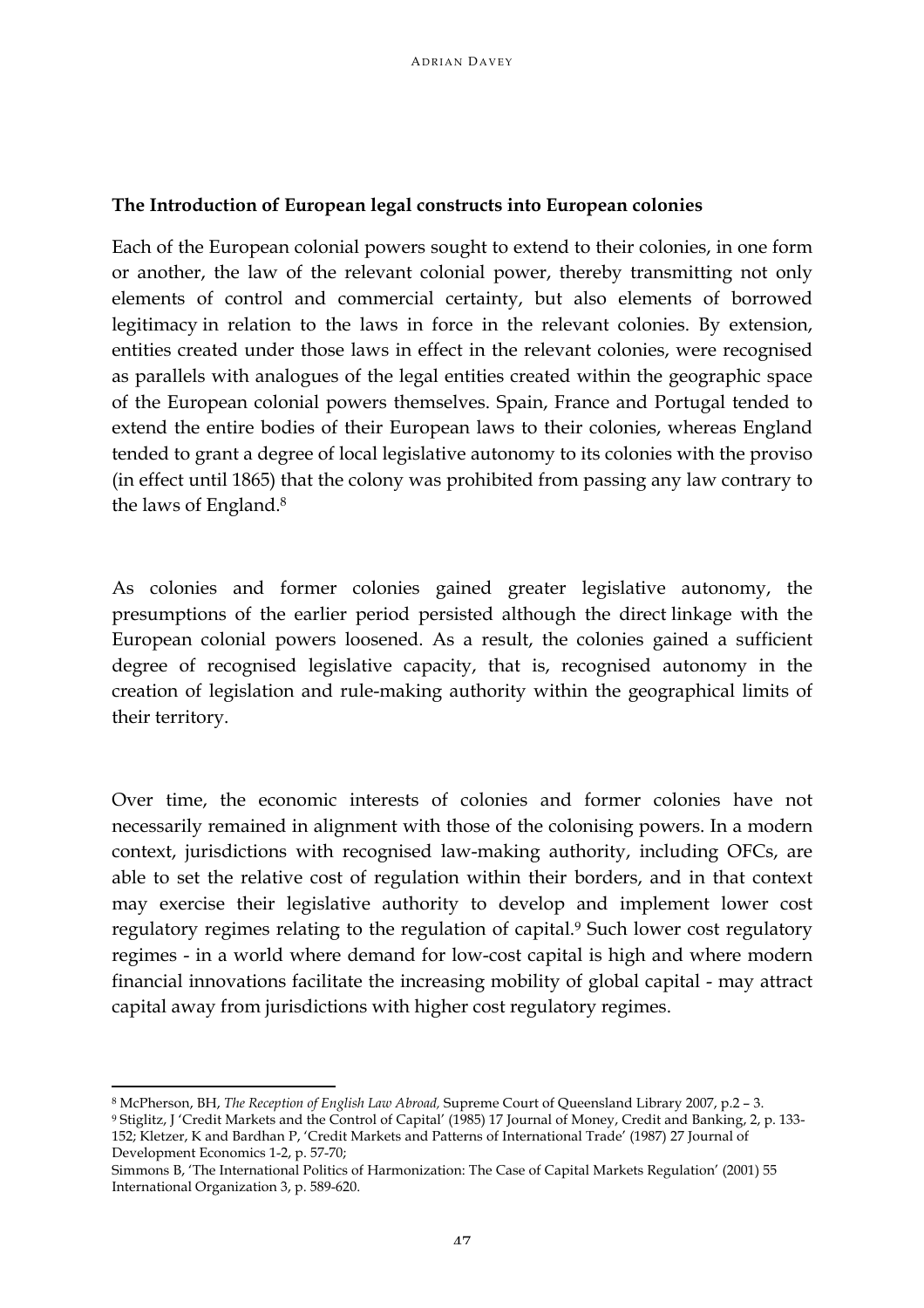Corporate bodies are not modern constructs. By way of example, even before the adoption of the Treaty of Westphalia,10 English law permitted the creation of the antecedents of modern corporate entities by Royal Patent or Charter granted by a Monarch or a Sovereign (*in personam).11* The popularity of the use of the corporate form for business ventures, rather than the previously preferred partnership form, increased in the late 16<sup>th</sup> Century, particularly in relation to the encouragement of investment in the risky business of overseas trade and colonisation.

In the first two decades of the seventeenth century, trading monopolies held by a mere forty European-based companies, had been granted letters patents or charters by their respective sovereigns in respect of a large part of international trade to and from Europe.12 Individual sovereigns recognised, at least to a degree, these patents and charters as a courtesy among sovereigns in a manner analogous to the mutual recognition of diplomats who also carried letters patent. These early charter and letters patent companies in which the substance and the form were narrowly defined and closely linked to the substance of the relevant letters patent or charters,13 were also recognised by the jurisdictions with which they traded as a matter of practicality, so that each state could achieve a benefit in the form of taxes and duties and otherwise. 14

Indeed,  $17<sup>th</sup>$  and  $18<sup>th</sup>$  C corporations with connections to English, (and after  $1707$ 'British'), colonies as well as Dutch colonies, were among the principle engines and organisers of colonial expansion and settlement with such expansion and settlement made effective on the basis of the extensive powers, inclusive of legislative powers, provided by the terms of their charters.15 In the context of 17th and 18th C English and British colonies, the English construct of law relating to English colonies provided that as a corollary of the loyalty owed by a subject to its sovereign, the sovereign governed his subjects outside his territory, and thus could confer on such subjects

<sup>11</sup> The oldest commercial cooperation in the world is the *Stora Kopparberg* in Sweden which obtained it Charter from King Magnus Eriksson in 1347. <see: http://www.economicexpert.com/a/Falun.htm>.

<sup>12</sup> McLean J, 'The Transnational Corporation in History: Lessons for Today?' (2004) 79 Indian Law Journal 263. Some examples of these early charter companies include; the Dutch East Indies Company (1602), The Hudson Bay Company (1670), the British East India Company (1600), the Royal Africa Company (1660) etc.

<sup>&</sup>lt;u> 1989 - Johann Stein, fransk politiker (d. 1989)</u> <sup>10</sup> 'Treaty of Westphalia: Peace Treaty between the Holy Roman Emperor and the King of France and their Respective Allies', (24th Oct,1648) Munster in Westphalia, The Avalon Project, Yale Law School, See: <http://avalon.law.yale.edu/17th\_century/westphal.asp> (accessed 15 Nov 2012)

<sup>13</sup> Some examples of these early charter companies include; the Dutch East Indies Company (1602), The Hudson Bay Company (1670), the British East India Company (1600), the Royal Africa Company (1660) etc.

<sup>&</sup>lt;sup>14</sup> The so-called Assiento of 1713 may be considered such an arrangement. Nelson, G. Contraband Trade under the Asiento, 1730-1739, The American Historical Review Vol. 51, No. 1 (Oct., 1945), pp. 55-67

<sup>15</sup> Koskenniemi M, (2001) The Gentler Civilizer of Nations: The Rise and Fall of International Law 1870-1960 ,Cambridge University Press, Cambridge.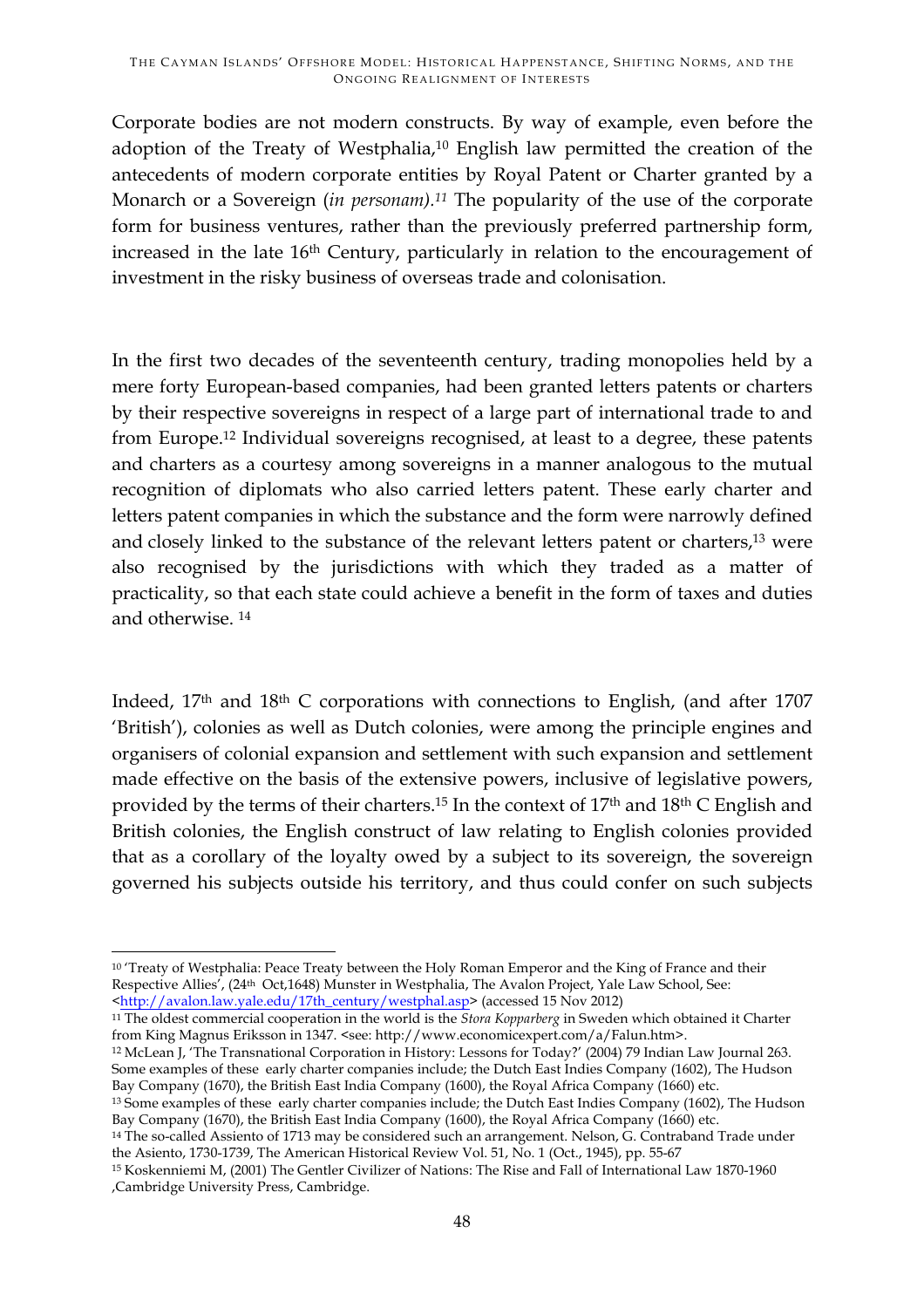wherever they were, the right to trade and to settle outside the sovereign's territory, with those rights being enforceable under English law.16

Further, the use of the corporate form in such British colonies affected how property was conceived in relation to sovereignty and was effective in preventing the extension of European concept of property as 'property of the State' to these colonies.17 Specifically, in any arising issues of commercial rivalry in relation to colonial activities it was mutually recognized, at least in general, by the European colonial powers that such disputes could be between the corporations, and not the States that gave legal effect to the corporations. Accordingly, wars could be waged between rival corporations without necessarily engaging their corresponding European powers in hostilities at home.18 Notwithstanding, these early colonial corporations emerged as a significant source of public finance available to the sovereigns.19 Indeed, in addition to furthering foreign policy on a self-funded basis, colonial corporations also allowed the Monarch to raise revenue without Parliament and were perceived as particularly attractive to both James I and Charles I.20

The concept of legal personality in relation to corporations has not been static over time. From its rather constrained origins, the corporate form has survived and proliferated as a result of mixed public and private motives for over 250 years.21 Until the 18<sup>th</sup> Century, there was no explicit conception of the corporation as either a public or a private person and shares held in a corporation were not then considered a protectable property right.22 Indeed, in order to receive the privilege of incorporation every corporation was required to make its case to the Crown, and later to Parliament, that it fulfilled a 'public purpose'.<sup>23</sup> Further, as noted by Harris

<u> 1989 - Johann Stein, fransk politiker (d. 1989)</u>

<sup>16</sup> Mclean J, 'Divergent Legal Conceptions of the State: Implications for Global Administrative Law' (2004-5) 68 Law and Contemporary Problems 167; The Great Case of Monopolies 36 Car. II 1684.

<sup>17</sup> Grewe W, (2000) The Epochs of International Law, translated and revised by Byers M, de Gruyter, Berlin, New York.

<sup>18</sup> Lindley, M, (1969) The Acquisition and Government of Backward Territory in International Law – being a treatise on the Law and practice relating to colonial expansion, Negro University Press, New York. By way of example the British East Indian Company was certainly viewed as a Sovereign Power to the Indian States and was known to make war with the French, Dutch or Portuguese notwithstanding that their respective governments were at peace in Europe.

<sup>19</sup> Harris R, (2000) Industralizing English Law: Entrepreneurship and Business Organization 1720-1844, Cambridge, Cambridge University Press.

<sup>20</sup> *ibid*.

<sup>21</sup> Bernstein J, (2000) Dawning of the Raj: The Life and Trials of Warren Hastings, Ivan R Dee, Chicago. By way of example, the Regulating Act of 1773 declared that all acquisitions made by the British East India Company to have been vested in or exercised by the Company in trust for the Queen and therefore belonged to the Crown. 22 Harris (note 23) p. 113.

<sup>23</sup> Mclean (note 16) p. 375.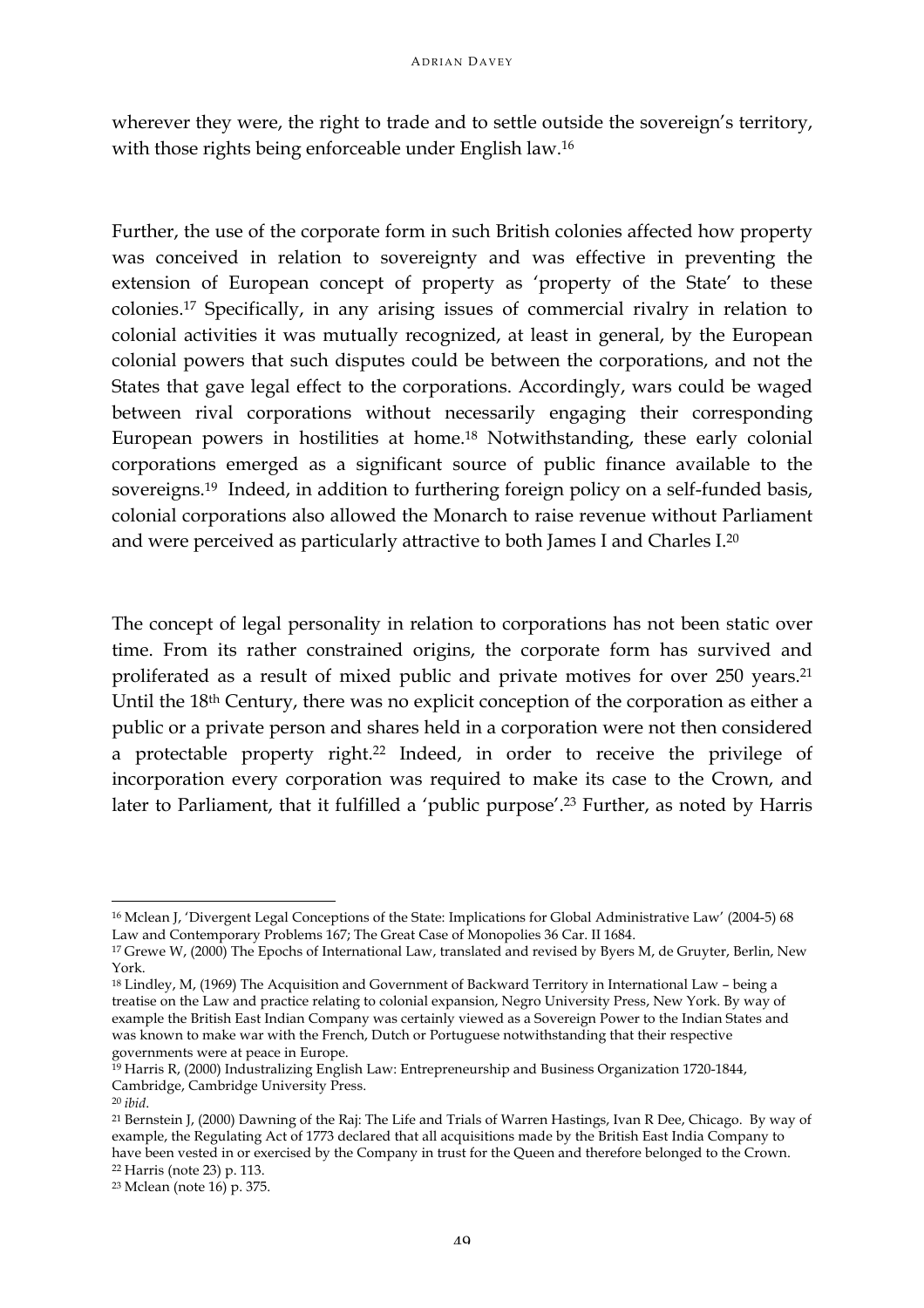the larger the corporation the greater the likelihood of the State interfering in its activities.24

Early charters and letters patent relating to corporate entities tended to be narrow in scope. This gave rise to an assumption that the express legal form of a corporate entity as set out in its letters patent or charter was a proxy for the substance of the activities of the corporate entity. This assumption persisted, as trade grew, into the  $19<sup>th</sup>$  and  $20<sup>th</sup>$  Century.<sup>25</sup> During the second wave of 'colonisation' by trading companies in the 19th Century, the experience of companies such as the British East India Company helped to establish the corporate form as the dominant form for colonial business association which in turn provided an impetus for the crystallisation of the public/private distinction.26

The distinction between public and private in relation to the purpose and roles of corporate entities was critical, as it allowed colonising corporations to own property in perpetuity. Further, as entities that were private rather than public, they could assume equality as individuals, rather than sovereigns, and thereby avoid entanglement with international territorial principles.<sup>27</sup> Harris has persuasively argued that as part of the re-defining of the role of corporate entities, from the 1720's, a power struggle emerged between Parliament and the Crown over which institution should grant the privilege of incorporation. In this evolving dialectic, the linkages between business corporations, the trading monopoly system and public finances began to slacken.28

Chartered companies, including Cecil Rhodes' British South Africa Company of 1889, were utilised to acquire in excess of 75% of British acquisitions in Southern Africa.29 As noted by Westlake, these 'charter corporations' served the interest of the chartering state with the added benefit of promoting the recognition of the colonial encounter as an encounter between equals.30 The ambiguous private sector status of such charter companies allowed them to serve limited public-interest role as 'mediate sovereigns' while pursuing private-interest trade activities.<sup>31</sup> Indeed,

<u> 1989 - Johann Stein, fransk politiker (d. 1989)</u>

<sup>24</sup> Harris (note 23) p. 113.

<sup>25</sup> *Mclean* (note 16).

<sup>26</sup> *Lindley* (note 22).

<sup>27</sup> *McLean* (note 16) p. 370.

<sup>28</sup> *Harris (*note 23) p. 58.

<sup>29</sup> *McLean* (note 16) p. 370.

<sup>30</sup> Westlake, J, (1914) '*The Collected Papers of John Westlake on Public International Law'*. Edited by L. Oppenheim Cambridge, Cambridge University Press , p.196-7.

<sup>31</sup> *Ibid.*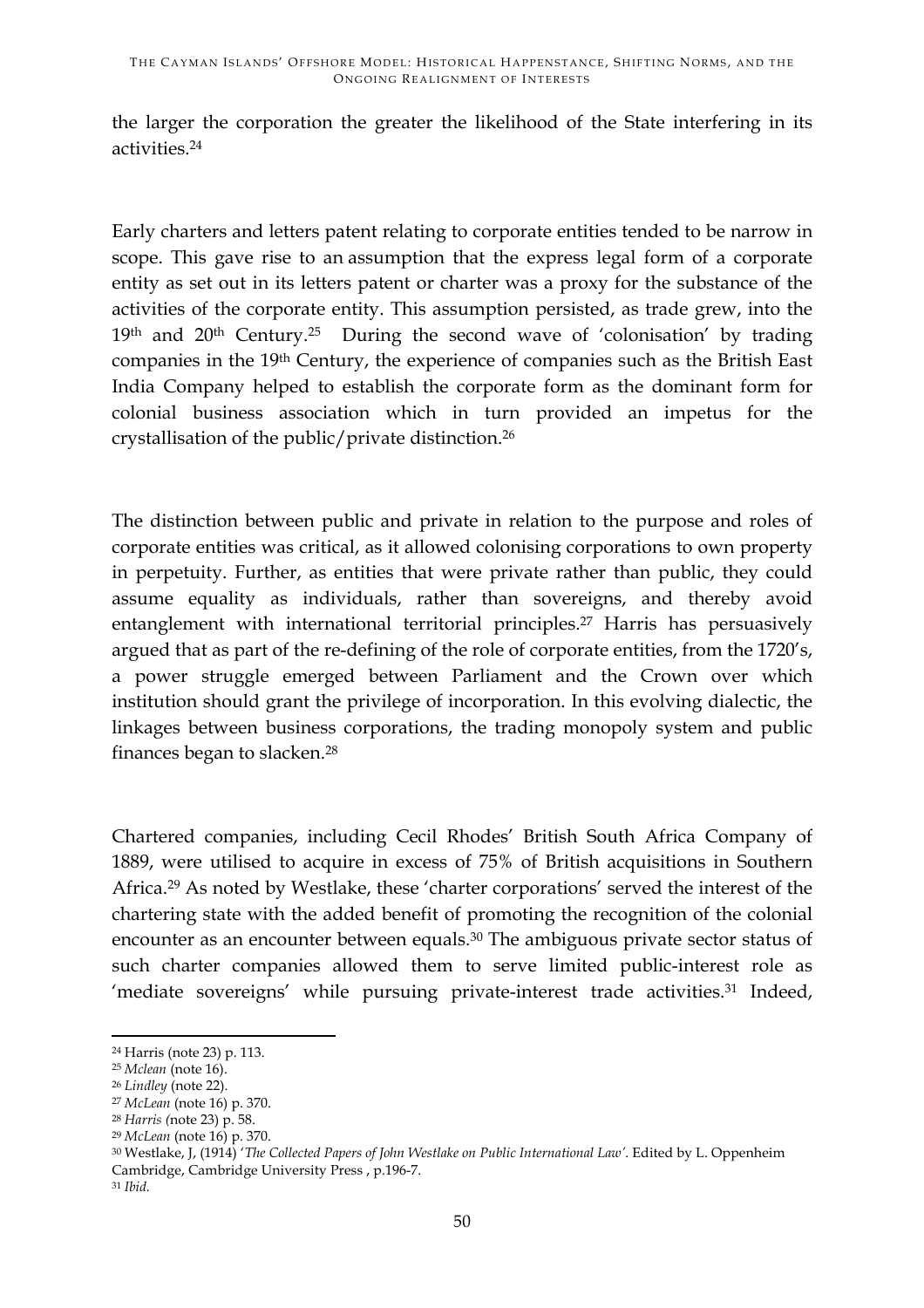relative to early formal colonisation activities of sovereigns, trade-based colonisation was viewed as a pure and liberal endeavour. This assumption permitted further variance in the corporate form itself. Specifically, as trade opportunities increased and trade patterns began to change in arguably more unpredictable manners, it became and continued to be common practice for economic actors to create corporate bodies with extremely broad corporate objects and arguably nebulous articles that facilitated forward-looking commercial uncertainties. Regulatory regimes, particularly in common law jurisdictions were adapted in the 19th and 20th C to permit such flexibility in order to support and allow for the advancement of commerce. Accordingly, corporations may be the product of legal positivism, but such positivism is responsive to, and reflective of, political, economic and social factors.

# **Modern Events in the Context of Ongoing Changes in Corporate Form and Cross-Border Regulation**

The currently effective norms relating to the mutual recognition of corporate entities were established and adapted over time to suit the needs of geo-politically dominant states. As the composition of the group of geopolitically dominant states changes, as cohesion among such states changes, and as the needs of such states change, we can expect the norms to change. In the present context, the Organisation for Economic Co-operation and Development's (OECD) project to revise Chapter VI of the Transfer Pricing Guidelines on intangibles provides one example.32

It would appear that a significant concern of delegates is the cross-border tax base erosion and profit shifting facilitated by the use of intellectual property (IP) holding companies which are commonly located in low-tax or tax-free jurisdictions such as the Cayman Islands. In particular, the OECD proposes that if the IP holding company does not have personnel who could '*physically perform … the important functions relating to the development, enhancement, maintenance and protection of the intangibles'*,<sup>33</sup> then that IP holding company should be unable to claim intangible related returns (IRR). It follows that, should the OECD's proposal become widely accepted and therefore normative, the current generally accepted 'form' of corporate structure of the IP holding company will no longer be recognized unless the 'substance' of personnel to physically perform the defined task are also in place in the jurisdiction seeking to claim IRR. Whether the proposed changes will achieve the

 

<sup>32</sup> OECD, Discussion Draft - Revision of the Special Considerations for Intangibles in Chapter VI of the OECD Transfer Pricing Guidelines and Related Provisions <see:

http://www.oecd.org/document/41/0,3746,en\_2649\_33753\_50509929\_1\_1\_1\_1,00.html>. <sup>33</sup> ibid, para 40.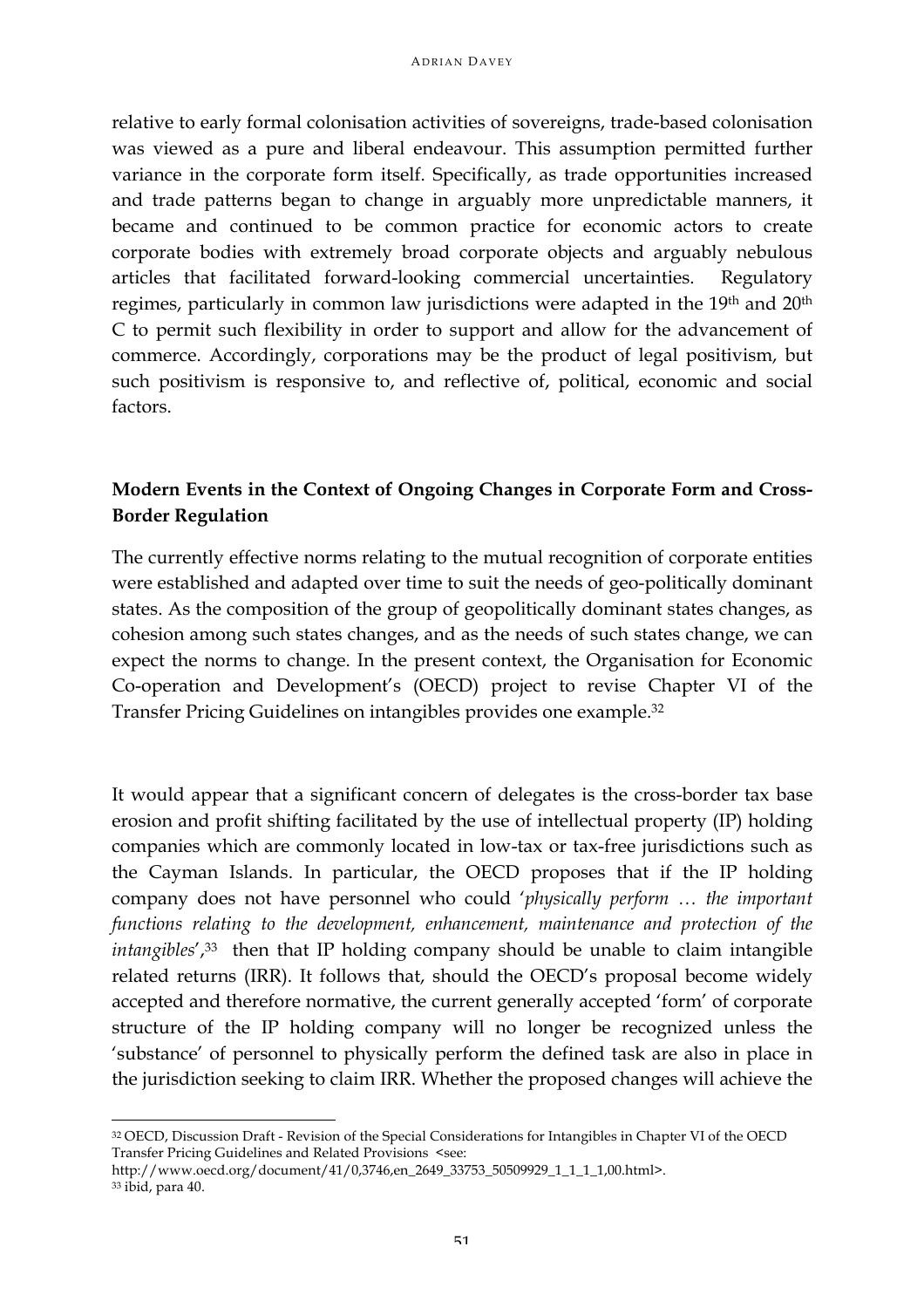results the OECD seeks remains to be seen.<sup>34</sup> What is clear is that the geo-politically dominant powers will continue to evolve the norms of legal positivism to suit their own interests.

A second current example of the nature of change relating to mutual recognition of corporate entities may be seen in the evolution of the work of the Financial Stability Board (FSB). The FSB, at the behest of the G-20, a geo-politically and economically dominant group of countries, has launched the Global Legal Entity Identifier Initiative (LEI) which seeks to create a registry of all economic entities of participating States.35 The stated aim of the LEI is to provide participating States with ownership, and beneficial interest, information on all economic entities around the globe in order ostensibly to militate against any decline in the tax bases of participating States. In order to galvanise global participation in the LEI, the FBS is likely to recommend limiting legal reciprocity to only participating States and in this context has indicated that failure to implement this new meta-regulatory framework may result in exclusion, of the entities of non-participating States, from the markets of participating States. Accordingly, it would appear that the LEI initiative is in effect a modification of the rules of legal comity and legal reciprocity by which the geopolitically dominant states are again able to modify the established norms and by so doing serve their own interests.

# **The Role of Rule-Making (Legislative) Authority in the Cayman Islands**

The Cayman Islands as a 21st Century OFC falls to be understood within the contexts of its colonial origins and its Constitutional status including its legislative capacity. Sovereignty is at the core of legal personality. As noted by Hudson, <sup>36</sup> modern sovereignty is the '*ordering principle of international relations',*<sup>37</sup> which confers on States the sole authority to regulate those actions which take place within the State's geographically defined space, and in turn grants those regulations recognition by other States. The concept of the sufficiency of legislative autonomy in relation to the recognition of legal personality relating to corporate bodies is not fixed but rather, is dynamic. Hudson adopts as a construct in relation to legislative autonomy, a more

<u> 1989 - Johann Stein, fransk politiker (d. 1989)</u>

<sup>&</sup>lt;sup>34</sup> There is some expectation in the market that jurisdictions with suitably skilled personnel, such as India and China, will adjust their regulatory structure by providing tax carve-out to attract IRR to those jurisdictions. Sprague G, 'OECD Intangibles Project – Speculations on its Effects on IP Holding Company Structure of U.S. MNCs.' Bloomberg BNA (November 15, 2012) <see: http://www.bna.com/oecd-intangibles-projectn17179870922/>.

<sup>35</sup>Financial Stability Board, 'A Global Legal Entity Identifier for Financial Markets' (8 June 2012) http://www.financialstabilityboard.org/publications/r\_120608.pdf.

<sup>&</sup>lt;sup>36</sup> Alan Hudson's defined sovereignty as the '*bundling of rule-making authority within bounded territories, is the hall mark of the modern international political economy*.' In 'Beyond the Borders: Globalisation, Sovereignty and Extra-Territoriality' (1998) 3 Geopolitics 1, <See: http://www.tandfonline.com/doi/abs/10.1080/14650049808407609>. <sup>37</sup> Hudson A, 'Offshoreness, globalization and sovereignty: A postmodern geo-political economy?' (2000) 25 Transactions of the Institute of British Geographers 3, p. 269-83.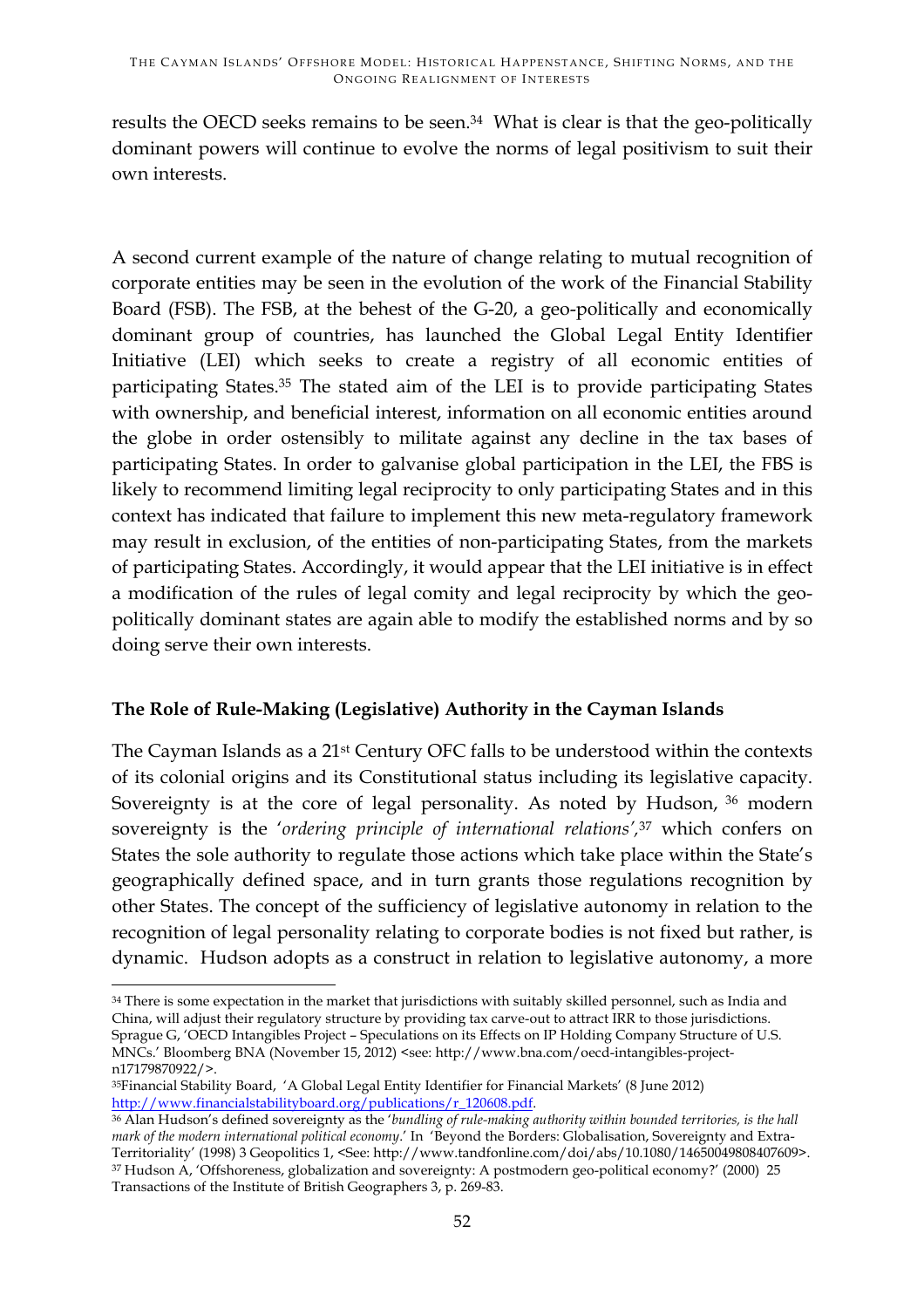modern definition of sovereignty; '….*bundling of rule-making authority within bounded territories, is the hall mark of the modern international political economy*. 38

In this context, the history of rule-making authority of the Cayman Islands was recently outlined by Lord Walker of Gestingthorpe in the 2005 Privy Council judgment of *Al Sabah* where His Lordship delivered the following Constitutional history of the Cayman Islands*:* 39

Jamaica was a British colony acquired by conquest; and the Cayman Islands were a British colony acquired by settlement but governed (under the Cayman Islands Act 1863 of the Westminster Parliament) as a dependency of Jamaica. The Bahamas became fully independent in 1973; Jamaica became fully independent in 1962; and the Cayman Islands are still a British colony, now officially termed a British overseas territory. Before the 1863 Act the Cayman Islanders had magistrates and a parish meeting which exercised limited law-making powers. The effect of the 1863 Act was to confirm the existing arrangements so far as they went, but the islanders' institutions became subject to the jurisdiction of the Governor, legislature and Supreme Court of Jamaica. The law of Jamaica was in general to apply to the Cayman Islands. That state of dependency continued until 1959.40

.... The Cayman Islands were still a dependency of Jamaica at the inception of the short-lived British Caribbean Federation. But the Cayman Islands and Turks and Caicos Islands Act 1958 repealed the Cayman Islands Act 1863 and provided for the Cayman Islands to have a new constitution, granted by The Cayman Islands (Constitution) Order in Council 1959 (SI 1959 No. 863). This provided for the Governor of Jamaica to be ex-officio the Governor of the Cayman Islands, with limited legislative powers conferred concurrently on the Governor with the advice and consent of the Cayman Legislative Assembly (on the one hand) and the legislature of Jamaica (on the other hand), with power being reserved to Her Majesty in Council to amend or vary the Order in Council.<sup>41</sup>

....The 1959 Order in Council was revoked by The Cayman Islands (Constitution) Order in Council 1962 (SI 1962 No. 1646), which was intended to take effect on 6 August 1962, simultaneously with Jamaica's attainment of full independence under the Jamaica Independence Act 1962. The 1962 Order in Council was inadvertently not laid before Parliament and was brought into force retrospectively by The Cayman Islands (Constitution) Order 1965 (SI 1965 No. 1860). The present constitution was brought into force by The Cayman Islands (Constitution) Order 1972 (SI 1972 No. 1101). Both the 1962 and the 1972 Constitutions conferred law-making power "for the peace, order and good government of the Islands" on the Administrator (later the Governor) with the advice and consent of the Legislative Assembly, with power reserved to Her Majesty in Council.<sup>42</sup>

It is also noteworthy that the Imperial Act of 1863 provided that, in addition to granting a degree of legislative autonomy to the Cayman Islands legislature, the laws of Jamaica would apply in the Cayman Islands, but only "so far as the same

<u> 1989 - Johann Stein, fransk politiker (d. 1989)</u>

<sup>38</sup> Hudson A, 'Beyond the Borders: Globalisation, Sovereignty and Extra-Territoriality' (1998) 3 Geopolitics 1, <See: http://www.tandfonline.com/doi/abs/10.1080/14650049808407609>.

<sup>39</sup> Al Sabah v Grupo Torras S.A. [2005A] Part 2 Case 8 [PC].

<sup>40</sup> ibid, para 14.

<sup>41</sup> ibid, para 18.

<sup>42</sup> ibid, para 19.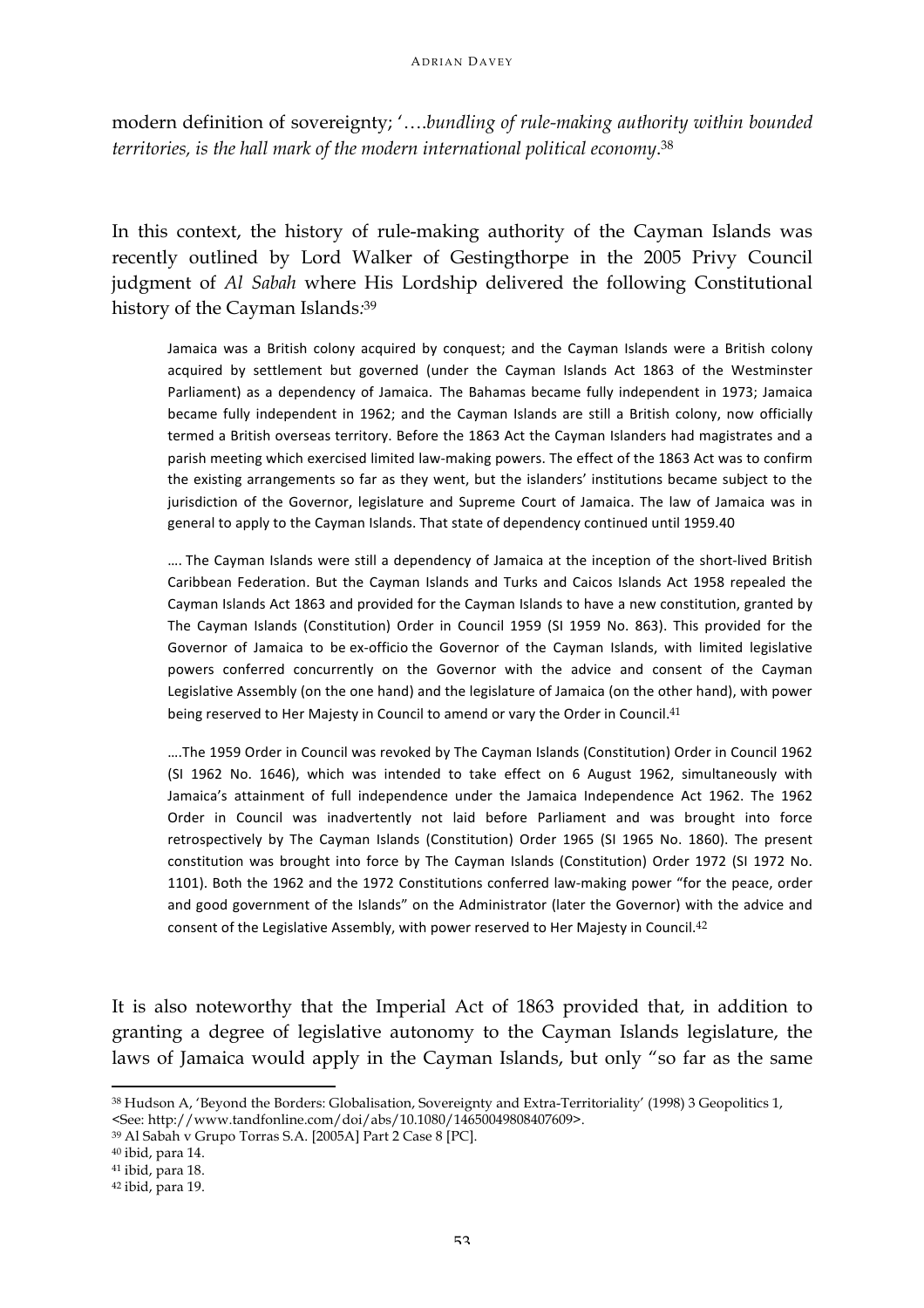shall be applicable to the circumstances thereof."43 In turn, a 1728 Act of the Jamaican legislature had provided that the laws of England as then in effect should become the laws of Jamaica to the extent applicable to Jamaican circumstances. Conventional reception of law theory in relation to the Cayman Islands would provide that English laws were received in the Cayman Islands starting no earlier than the first official land grants and persisting until no later than the 1863 Imperial Act.<sup>44</sup> In contrast and somewhat paradoxically, the Cayman Islands Interpretation Law (1995 Revision) borrowed *en bloc* from an earlier Jamaican law, specifies a reception date corresponding to the 1728 Jamaican Act referred to above, even though there were no recognized settlements which could apply in relation to the 1728 date in the Interpretation Law.

In addition, the 1865 Colonial Law Validities Act provides that laws passed by local legislatures were valid even if they conflicted with English Law.45 Further, the English Interpretation Act of 1892 provided that the amendment of a law in England did not have effect in the colonies unless such intent is express. Thus subsequent amendments to the English Interpretation Acts did not automatically apply in the Cayman Islands in the absence of express provisions.

Accordingly the common law of the Cayman Islands has been shaped, in part, by the general rule that common law in effect in England at the time of settlement was brought to the jurisdiction by the original English settlers and continued thereafter unless and until superseded by later common law or statute.46

# **The Cayman Islands utilization of the changing geo-regulatory realities**

As observed by Lord Gestingthorpe, *The Cayman Islands (Constitution) Order in Council 1959* conferred limited legislative powers conferred on the Governor with the advice and consent of the Cayman Legislative Assembly. In an effort to diversify its economy, in 1960, the Cayman Island utilised its newly expanded rule-making authority, and with the consent of the United Kingdom enacted its first Companies

<sup>&</sup>lt;u> 1989 - Johann Stein, fransk politiker (d. 1989)</u> <sup>43</sup> Commercial Laws of the World (1911) Vol 17, P. 1047.

<sup>44</sup> McPherson (note 12).

<sup>45</sup> Campbell E, 'Colonial Legislation and The Laws of England' (1964-1967) 2 U. Tas. L. Rev 148. This law would appear to still be in effect, [2008] UKHL 61.

<sup>&</sup>lt;sup>46</sup> Dupont J, (2000) *The Common Law Abroad: Constitutional and Legal Legacy of the British Empire, Fred B Rothman &* Company, Littleton, Colorado.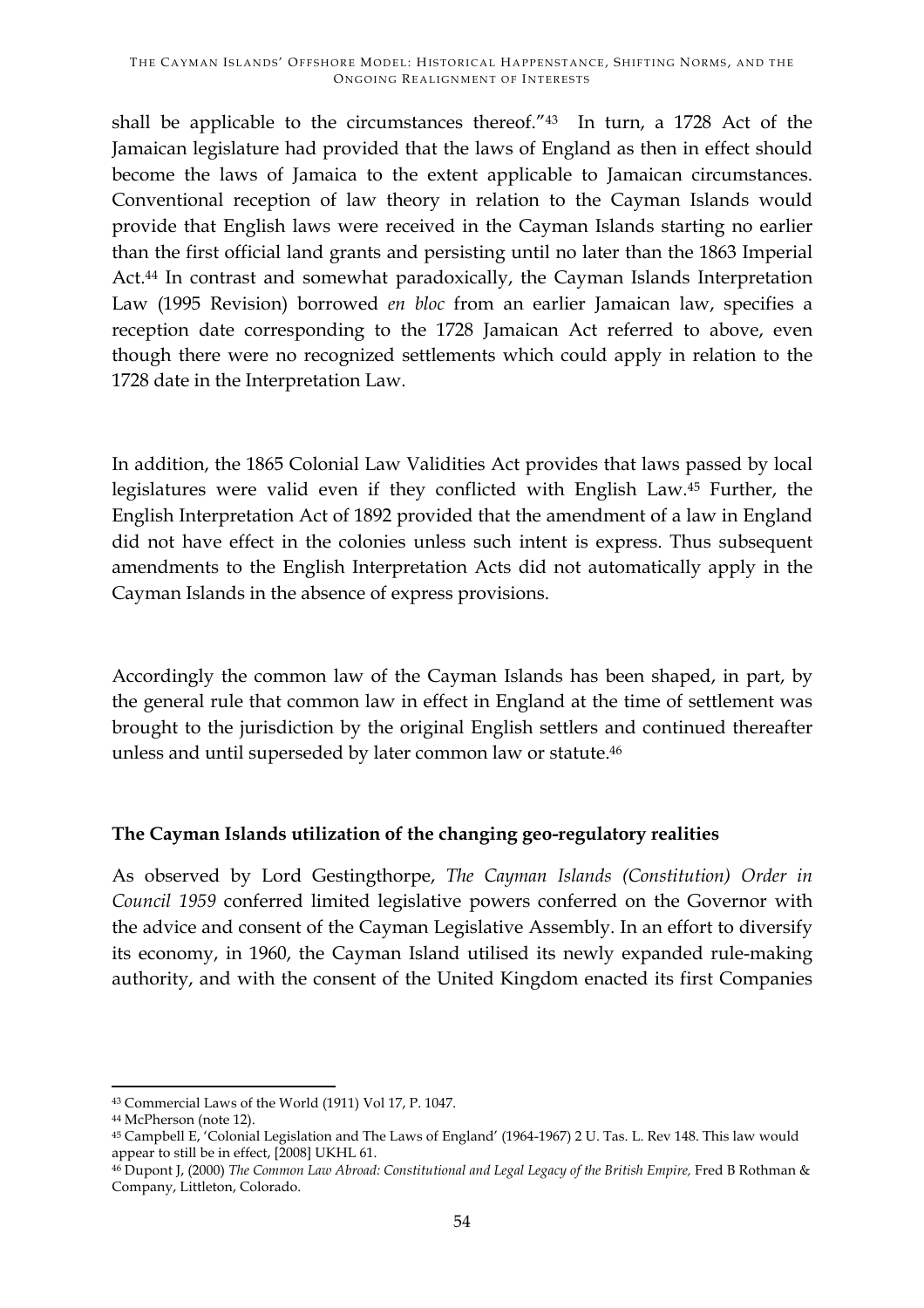Law which facilitated the Companies Registry function and laid down the legislative framework that was the foundation of its OFC.47

As has been noted in the literature,<sup>48</sup> the evolution of the Cayman Islands as an OFC is interconnected with the regulatory, tax and reporting constraints of the geopolitically dominant and so-called 'onshore jurisdictions' of the United Kingdom (UK) and the United States of America (USA). The Cayman Islands legislation was responsive to the demands of global commerce relating to "onshore" regulatory strictures, new realities created by globalisation, and the old global ordering paradigms. The conceptual tool that the Cayman Islands exploited was what Alan Hudson has referred to as, the *'unbundling of sovereignty.'*<sup>49</sup> By this term Hudson means the *""splitting up" of sovereignty over various activities"* and *"the practice of varying the use of sovereign powers by issue area."*<sup>50</sup> Understanding this development in which the State is empowered to regulate all that is within its territorial scope, but in fact elects to implement differentiated regulation within its geographic space in the regulation of particular economic activities is crucial to an understanding of how OFCs became critical components of the modern financial system.

The seminal legislation on which the Cayman Island OFCs is based is generally recognised as the Cayman Islands Companies Law. The impetus for this instrument of legal positivism came from the input of a Canadian lawyer, Mr. James McDonald, who understood, in the context of global recognition of corporate entities that jurisdictions which afforded corporate entities with wider scope for economic activities could, all other factors including political stability remaining the same, be favoured. In this context law was effectively a product that could be exploited in the then changing regulatory landscape. <sup>51</sup> Indeed, the Hansard Reports indicate that Mr. McDonald advised the lawmakers in the Cayman Islands on both the benefits of diversifying into the registration of companies, as well as the merits of emulating facets of Delaware's company's legislation.52

<sup>&</sup>lt;u> 1989 - Johann Stein, fransk politiker (d. 1989)</u> <sup>47</sup> M Craton and Cayman Islands New History Committee, (2003) Founded Upon the Seas: A History of the Cayman Islands and their People, I. Randle Publishers, Kingston, Jamaica. P. 310.

<sup>48</sup> Stoll-Davey 'Global Comparison of Hedge Fund Regulation' 2008 D.Phil Thesis, University of Oxford.

<sup>49</sup> Hudson A, Offshoreness, globalization and sovereignty: A postmodern geo-political economy?, (2000) 25 Transactions of the Institute of British Geographers 3, p.15.

<sup>50</sup> ibid.

<sup>51</sup> Stoll-Davey, C ' Global Comparison of Hedge Fund Regulation' 2008 D.Phil Thesis, University of Oxford.

<sup>52</sup>Romano's 'Law as a Product: Some Pieces of the Incorporation Puzzle' (1985) 1 Journal of Law, Economics & Organization 2.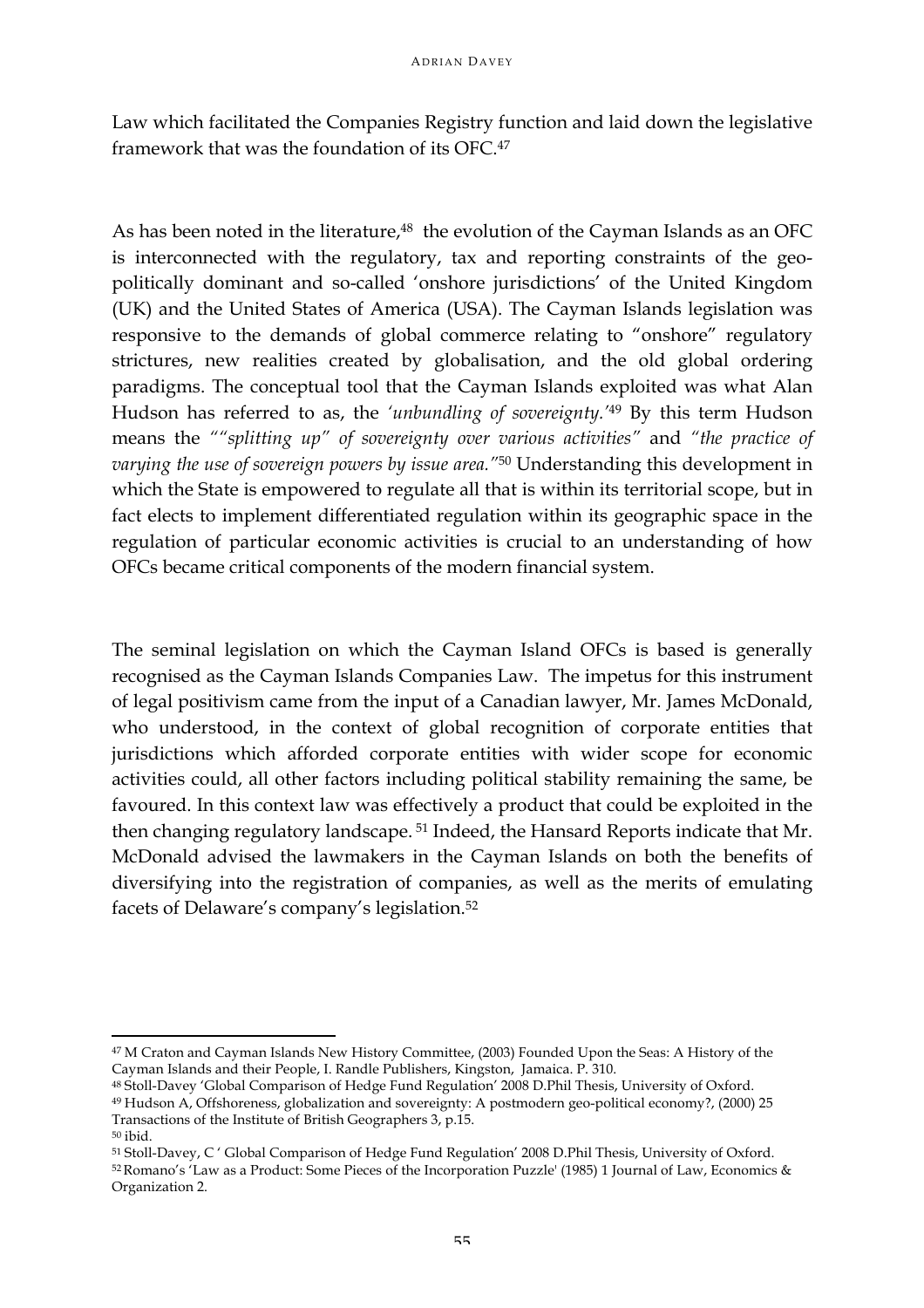In the context of alignment of interest it is noteworthy that the development of the Cayman Islands as an OFC supported the activities of the 'City' in London, and in particular propelled London to become the global leader in the Eurobond market.53 In addition the economic diversification into financial services by the Cayman Islands and other traditional economies in the Caribbean was supported by the United Kingdom (UK), as such diversification held out the promise of reducing, or at least moderating, aid-dependence in the region.

It is also noteworthy in the context of legislative autonomy that the UK, by way of the UK appointed Governor, must accent to each legislative instrument enacted in all of the British Overseas Territories, including the Cayman Islands. Further, the Cayman Islands Constitution has provided, and continues to provide, that the UK maintains the authority to legislate for the Cayman Islands by way of either primary legislation or by Orders in Council.

# **Conclusion**

The Cayman Islands OFC operates in a niche which is, in part, dependent on the presumption that global recognition of Cayman Islands corporate entities will continue on terms that will permit the existence of the Cayman Islands OFC. The Cayman Islands, has done well in evolving from a jurisdiction providing company registration back office services to become the domicile of choice for hedge funds.54 The OFC model is dependent on an alignment of interests involving OFCs and the geo-politically dominant jurisdictions that supply the economic substrates OFCs utilise, and consume the financial products OFCs generate. Given the seemingly continuous changes in the international regulatory landscape and the norms reflected in the 'soft law' generated by international constructs such as the G20 and its appendages in the forms of the OECD, the IMF and the Financial Standards Board, OFCs must ensure that they are particularly alert and responsive, at least within their legislative authority, to the demands of the geo-politically dominant jurisdictions. In order to secure any degree of continued success OFCs ought to be particularly aware of the historical context regarding the presumptions that underpin their niche in global commerce and, in particular, anticipate the likely changes in the theoretical framework underpinning the global recognition of their corporate entities. On the basis that OFCs can continue to persuade the geopolitically dominant that an alignment of interest can continue to exist then it is likely that OFC may enjoy some measure assurance of their future success.

<sup>&</sup>lt;u> 1989 - Johann Stein, fransk politiker (d. 1989)</u> <sup>53</sup> Stoll-Davey (note 52).

<sup>54</sup> Stoll-Davey (note 52).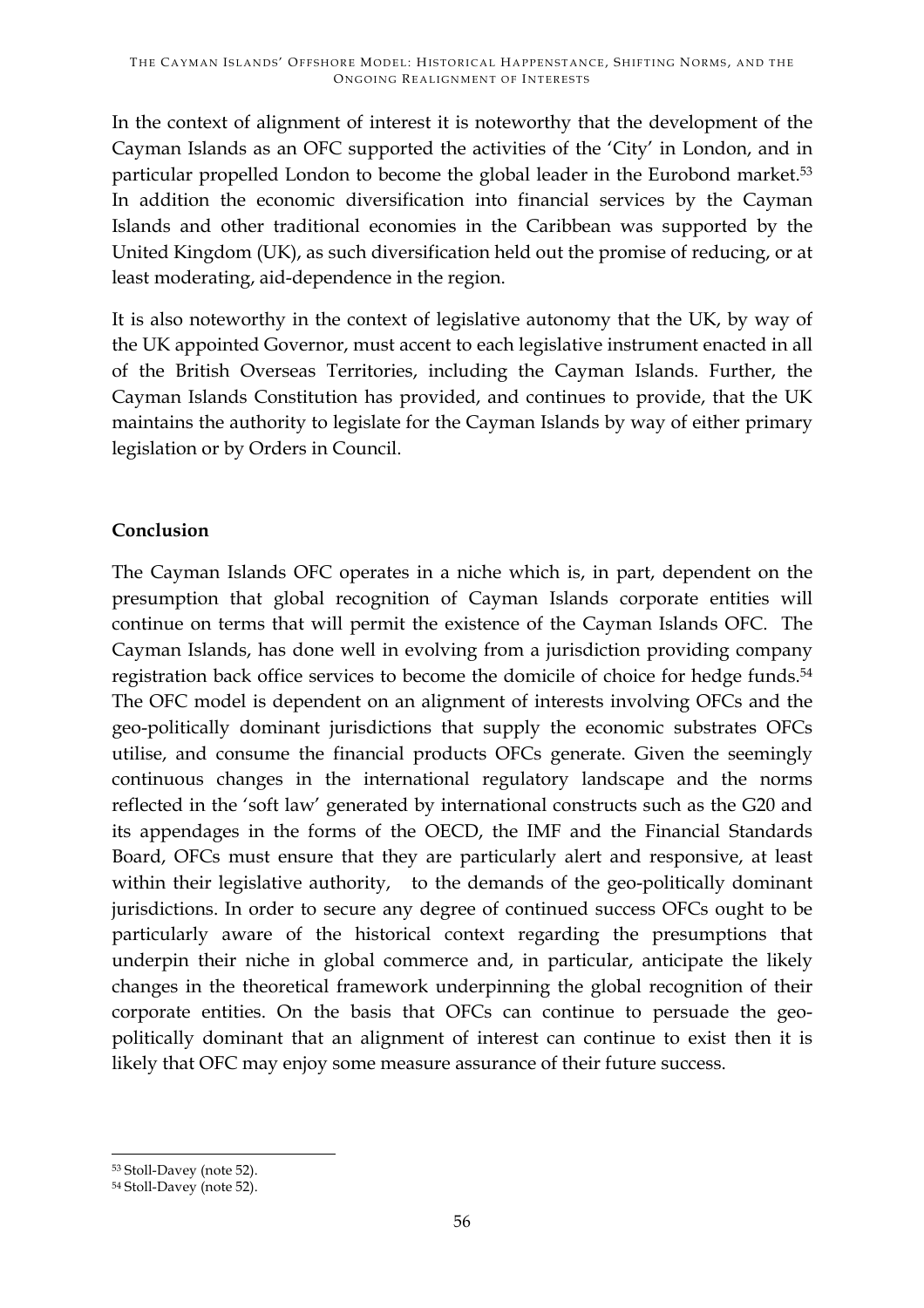# **Whose Castle Is It Now?**

# *A Review On The Law Of Squatters' Rights In Light Of Article 8*

Marie Thomas

# **Introduction**

*"For a man's house is his castle, et domus sua cuique est tutissimum refugium [and each man's home is his safest refuge]"*<sup>1</sup>

The English common law dictum that an Englishman's house is his castle has long been considered a privilege; no one is allowed to enter his personal space without his permission. This representation is old- fashioned and its place in modern legal times is questionable given the changes in the legal world and, in particular, in light of the Human Rights Act 1998. The appropriate legal question which has arisen is how, if at all, if squatters have established homes on the land without the consent of the landowner, does the court, faced with a claim for possession by a private landowner against the trespassers, give effect to the squatters' right to respect for their homes guaranteed by Article 8 of the European Convention on Human Rights? This article will seek to answer this question by focusing on two significant cases: first, *McPhail v Doulton* [1970] UKHL 1 and second, *Malik v Fassenfelt and Others* [2013] EWCA Civ 798. The question this article seeks to answer is: who's castle is it now?

# **1. Defining 'Squatters'**

*"He is one who, without any colour of right enters an unoccupied house or land, intending to stay there as long as he can."*<sup>2</sup>

Although property law may have encountered various changes in the area of squatters, the definition attached to this category of occupiers has remained the same. In essence, squatting is an unlawful intrusion, in the absence of consent or permission of the owner, that subsequently interferes with one's property.

Although the intrusion is classified as 'unlawful', an issue arises when the occupier calls another's property 'his home'.

<u> 1989 - Johann Stein, fransk politiker (d. 1989)</u>

<sup>1</sup> Sir Edward Coke, *The Institutes of the Laws of England* (1628).

<sup>2</sup> *McPhail v Doulton* [1970] UKHL 1, 456.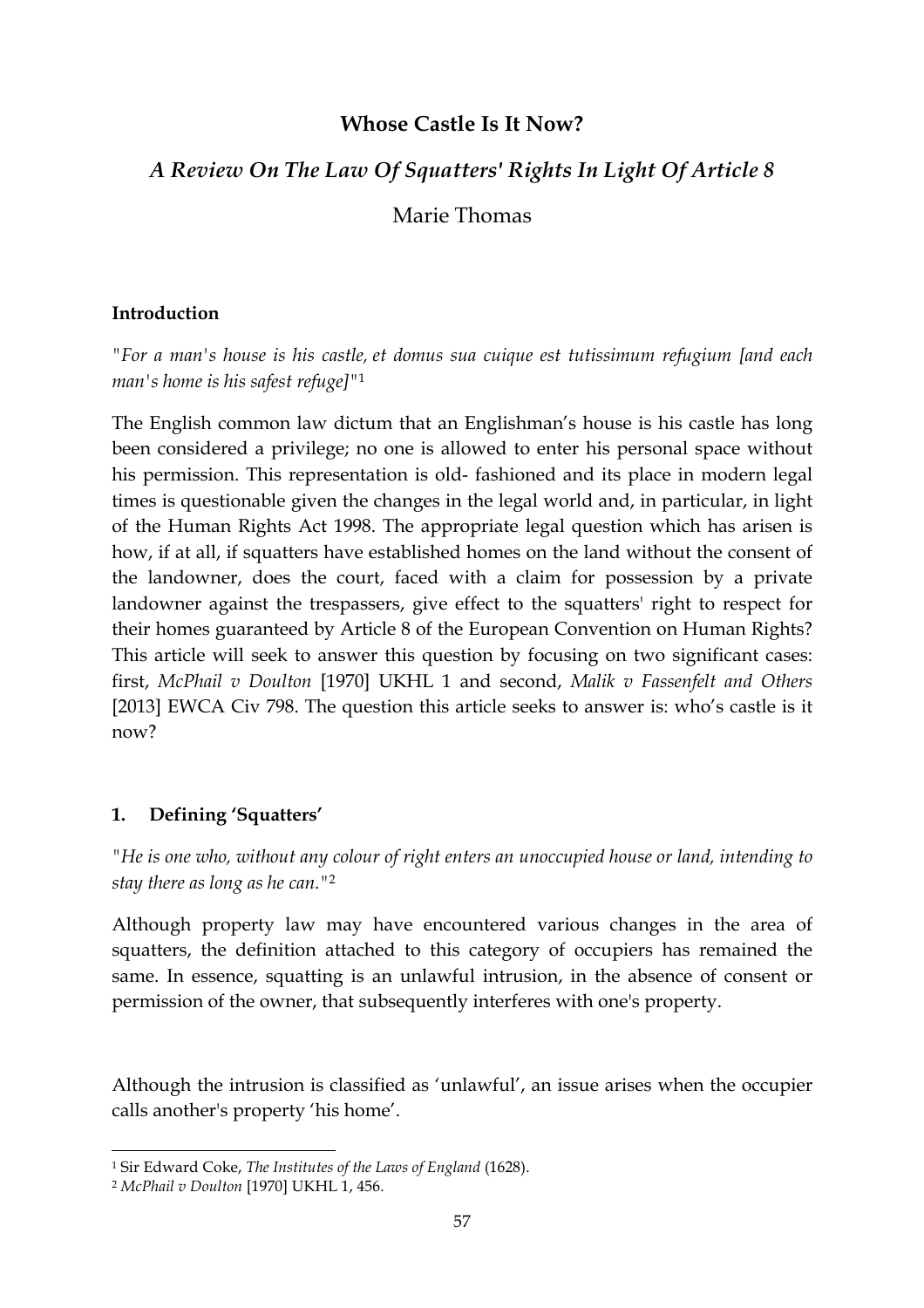A REVIEW ON THE LAW OF SQUATTERS' RIGHTS IN LIGHT OF ARTICLE 8

# **2. The Law Pre- 2000**

*"And I am satisfied that a court of equity would never intervene in aid of a wrongdoer"3*

*McPhail* governed the law prior to the year 2000 whereby it was held that squatters have no defence in law regardless of their personal circumstances; *"He may say that he was homeless and that this house or land was standing empty, doing nothing. But this plea is of no avail in law."4* The courts maintained a strict stance in regards to squatters and in particular, to homeless squatters. It had been advocated in *Southwark London Borough Council v Williams* [1971] Ch. 734, 744, and upheld in *McPhail*, "If homelessness were once admitted as a defence to trespass, no one's house would be safe… So the courts must, for the sake of law and order, take a firm stand.*"*

As a result, it is possible for the owner to use reasonably and necessary force to remove the squatters or, seek an order from the court to issue a writ of possession.

The issue raised in this case was whether the court could extend the time for squatters to evict the premises. It was held that the court did not have jurisdiction to do so and rather, it was for the owner of the property to decide how much time occupiers had to leave the premises. It was concluded that the Court did not have the discretion to suspend the order and nevertheless, expressed the hope that owners "will act with consideration and kindness in the enforcing of [the law]"*.* 5

### **3. The Law Post- 2000**

Major change came about with the launching of the Human Rights Act 1998. Effectively, domestic law had to break away from its traditional chains so as to accommodate the rights and freedoms enshrined in The Articles.<sup>6</sup> Article 8 preserves the right to respect for private and family life and consequently, it is highly arguable that there is an inevitable clash between the rights of squatters and the rights of the owners. In addition to the rights of an owner, a squatter is also entitled to the right to respect for private and family life. This consciousness bares fruit to a number of questions; What if the squatters occupy for long enough to establish their home within keep? The crucial question is who must the law protect? *Malik* gave rise to

<u> 1989 - Johann Stein, fransk politiker (d. 1989)</u>

<sup>3</sup> *Ibid.,* 457.

<sup>4</sup> *Ibid.,* 456.

<sup>5</sup> *Ibid., 460.*

<sup>6</sup> Schedule 1, Human Rights Act 1998.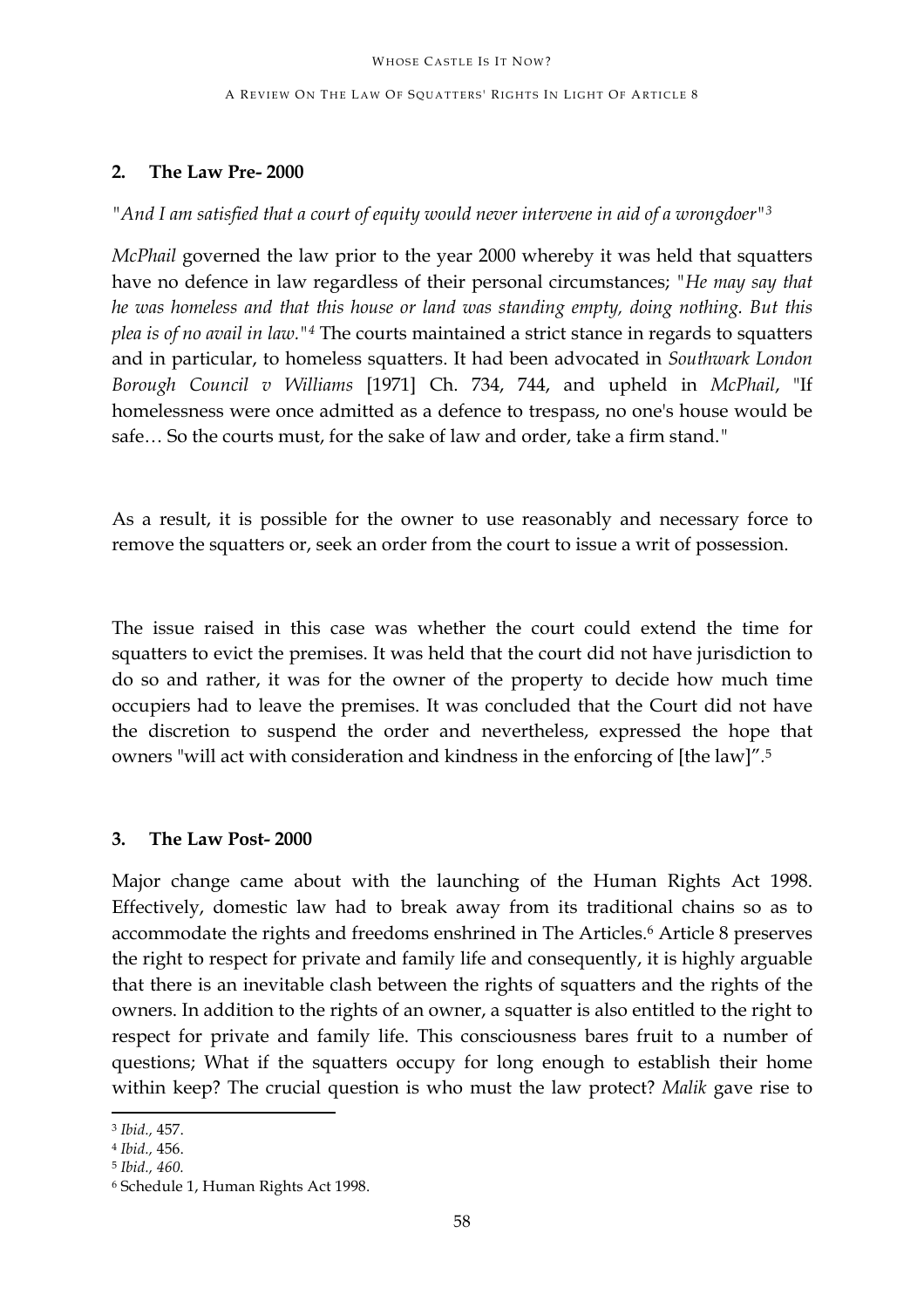two main issues which sought to address these issues. In particular, whether or not article 8 applied in a claim for possession by a private landowner against squatters and whether or not *McPhail* was still good law. The appellants in *Malik* (the squatters) appealed on the basis that eviction would interfere with their rights under Article 8 and that such interference would not be proportionate.

# **3.1 Application of Article 8**

At the Court of First Instance, Judge Karen Walden Smith concluded that given the court is a public authority, coupled with the fact that the land was being occupied as a home, Article 8 is applicable despite the fact that the landlord is a private individual and the occupier a squatter. On appeal, the squatters did not challenge the judge's finding in this regard therefore, there is an *assumption* that Article 8 applies. All three judges dismissed the squatters' appeal but did not achieve consensus to their reasoning. As a result, the court did *not* address the matter. While Sir Alan Ward accepted that a private landowner is not a public authority and not obliged to respect the trespasser's human rights (section 6(3) Human Rights Act 1998), rather a court is obliged to act in a way which is compatible with Convention rights, Lord Toulson and Lloyd LJ did not share this view. Both expressed reservations on this matter. Therefore, it is right to say that Sir Alan Ward's dicta cannot form the ratio of the case.

It is highly arguable that the uncertainty which clouds this area of law is due to the lack of clarity of the Human Rights Act 1998; whilst depicting any infringement of Convention rights by public authorities in the UK unlawful, the courts were cast as "public authorities" without any further explanation (section  $6(3)$ ). As a consequence, the view of the law creates a dichotomy in opinion. On the one end is the traditional view which supports that Convention rights should directly apply where the landowner is a public authority. The revisionist view, on the other end, supports that a court is a public authority and therefore a court must act in a way compatible with convention rights. The effect of the latter permits convention rights to be directly applicable between private parties through the back door and the case of *Malik* is an indicative example of this. Arguably, this was not the intention of Parliament as reflected in the 2004 Report of the House of Lords/ Commons Joint Committee on Human Rights, whereby the Committee established that: "The extent of the "horizontal" application of the Human Rights Act as between private parties has been the subject of extended academic debate, but it is generally accepted that these provisions fall far short of full horizontal effect, which would apply the obligation to comply with Convention rights to both private and public persons on an equal basis."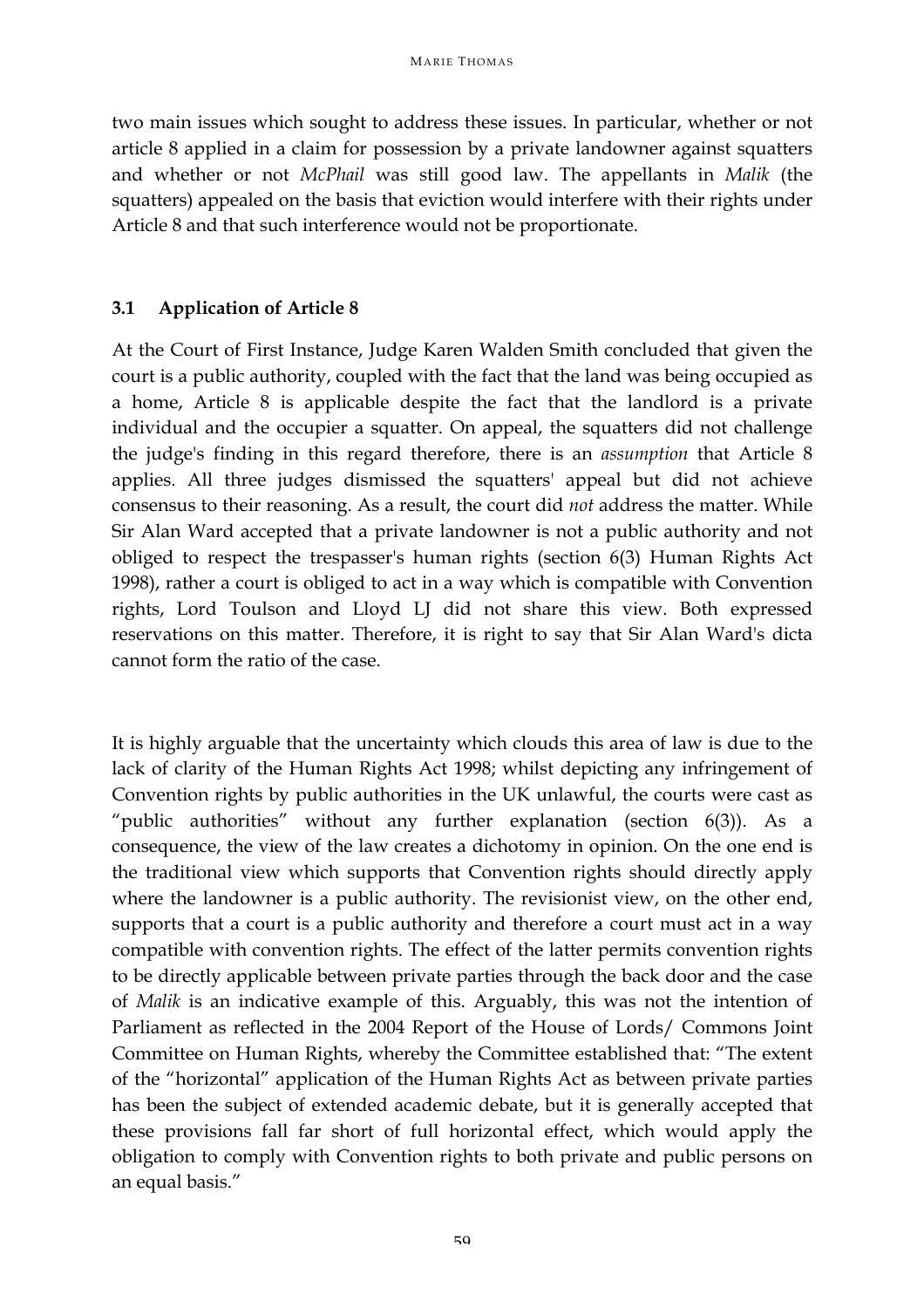#### A REVIEW ON THE LAW OF SQUATTERS' RIGHTS IN LIGHT OF ARTICLE 8

It is also important to note, there are no reported decisions in the UK supporting the extension of Article 8 to the private landowner at present apart from occasional obiter comments. For instance, Lord Neuberger and the Supreme Court in *Manchester City Council v Pinnock7* indicated that their ruling did not apply to private landlord cases but went on to add, "no doubt, in such cases Article 1 of the First Protocol to the Convention will have a part to play, but it is preferable for this Court to express no view on the issue until it arises and has to be determined."8

# **3.2 Is** *McPhail* **Good Law?**

There is evidence of considerable support for *McPhail* on the one hand. On the other, Sir Alan Ward (the minority) suggested the contrary; *"So the court will have to consider whether the making of a possession order is proportionate if the issue has been raised by the occupier and it has crossed the high threshold of being seriously arguable. The question will then be whether making an order for the occupiers' eviction is a proportionate means of achieving a legitimate aim."9* Sir Alan Ward then went on to clarify that if proportionality is in issue, the rule in *McPhail* inevitably hinders the extension of time to vacate. On the other hand, Lord Toulson recognised that when establishing whether *McPhail* remained good law in such a claim by a private owner, there is an unavoidable connection with the question of whether Article 8 extends to such a case or not. However, since that issue was not raised on appeal, he reserved his opinion.

# **4. The Future**

Firstly, one may rightly say that the legislation of human rights is not a permit to squat. Nevertheless, the practical effect of *Malik* is likely to prompt more trespassers to raise Article 8 as a defence. Consequently, this is a daunting development for owners of real estate as there will be increased delays and costs.

Secondly, even if Article 8 has a place in such cases, possession would nevertheless be ordered. For even Sir Alan Ward accepted that: *"...if the [individuals] have established a home on the land but...otherwise [have] no legal right to remain there, it is difficult to imagine circumstances which would give the defendant an unlimited and unconditional right to remain. The circumstances would have to be exceptional."10* No guidance or further explanation has been provided to clarify what is meant by

<sup>7</sup> [2009] EWCA Civ 852.

<sup>8</sup> *Ibid.,* [50].

<sup>9</sup> *Malik v Fassenfelt and Others* [2013] EWCA Civ 798, [26].

<sup>10</sup> *Ibid.,* [28]*.*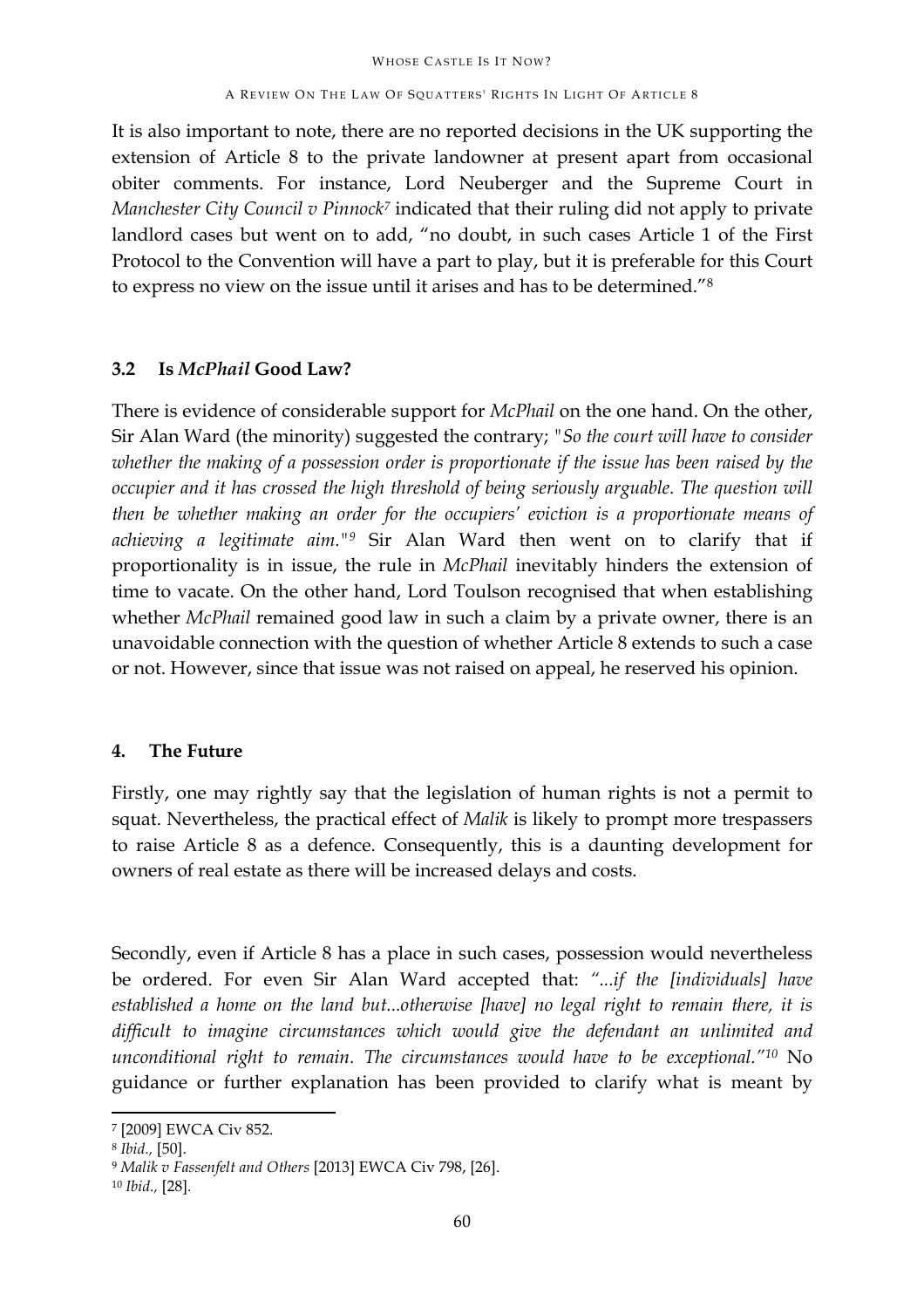"exceptional circumstances" and it is difficult to picture relevant examples therefore, such a defence is unlikely to affect everyday possession actions.

### **Conclusion**

The question remains as to whether a squatter, or occupier, has a defence in respect of possession orders against private landlords on the basis that the court is a public body. There has not been a definitive answer to this issue thus, the law remains unanswered in this area and to a degree, uncertain. *Malik* exposes the vagueness of the Human Rights Act 1998 and reveals deeper issues which further divide the traditional and revisionist view of the ECHR in the UK. At first glance, it appears that an Englishman's home is no longer his castle in such circumstances. However, on closer review this is not the case. Although Article 8 affords squatters rights, thus creating a concurrence of human rights from both sides, in actuality the rights of a landowner endure. As a result of *Malik*, many would agree that victory can not be assigned to either side and it is safe to admit that the status quo is: *McPhail* remains good law.

An Englishman's house is still his castle but it remains to be seen how long this notion will continue to exist.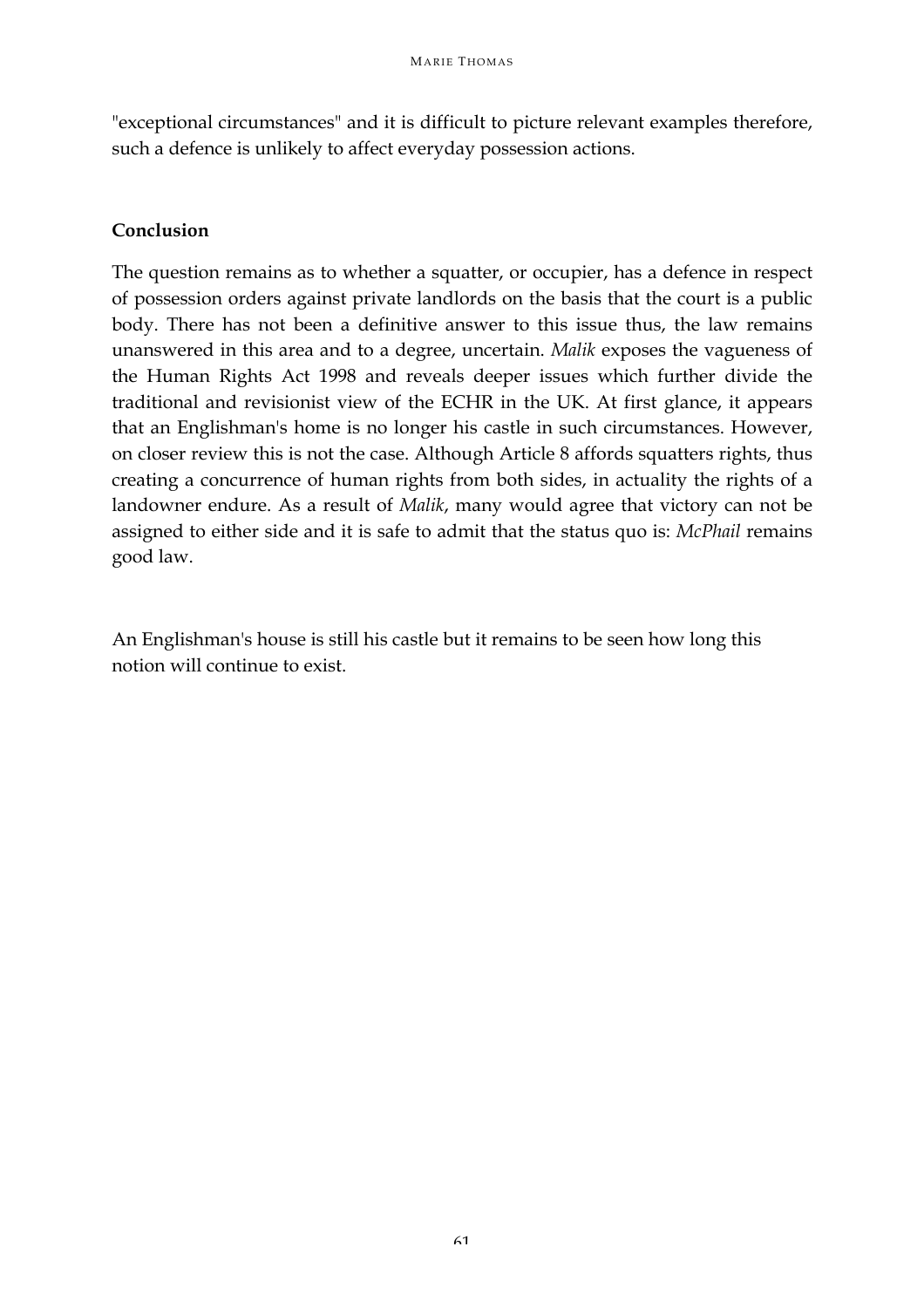# **At the limits of available law**

Chris Petch

#### **Introduction**

I was once informed that it would take one person 400 years, without so much as a restroom break, to read all the law in England. Personally, I find reassurance in this fact, whatever its provenance, as it means that no one can know it all; we are human after all. However, to know some of it, even just as much as anyone else, is a seemingly difficult feat.

I think it apt to describe the mass of English law as a cloud. Apt, because we are now firmly in the age of the internet, which has changed the meaning of communication, and for that matter, the meaning of 'cloud'. This particular cloud is ever expanding, and more accessible than it probably ever has been before. In this sense, accessible means that, with only a couple of clicks, and maybe a short flurry of typing too, one can find the law, and its interpretation and debate.

Although it is clear that it is comparatively easier to access law and its commentary, perhaps because you no longer require an obscure textbook, how do we measure, or describe, what access we actually have? Is what is available actually correct? How do we know? What happens if it is not?

In this essay I discuss the conundrum of accessibility to law and why it needs to be improved. The problem became apparent to me during a personal experience, which I shall outline. I will then discuss the plans for the future, which were revealed to me when I contacted the National Archives. Lastly, I consider why this issue is important, and encourage the National Archives to strive to improve the services available in order to protect the fundamental legal principles to which our society abides.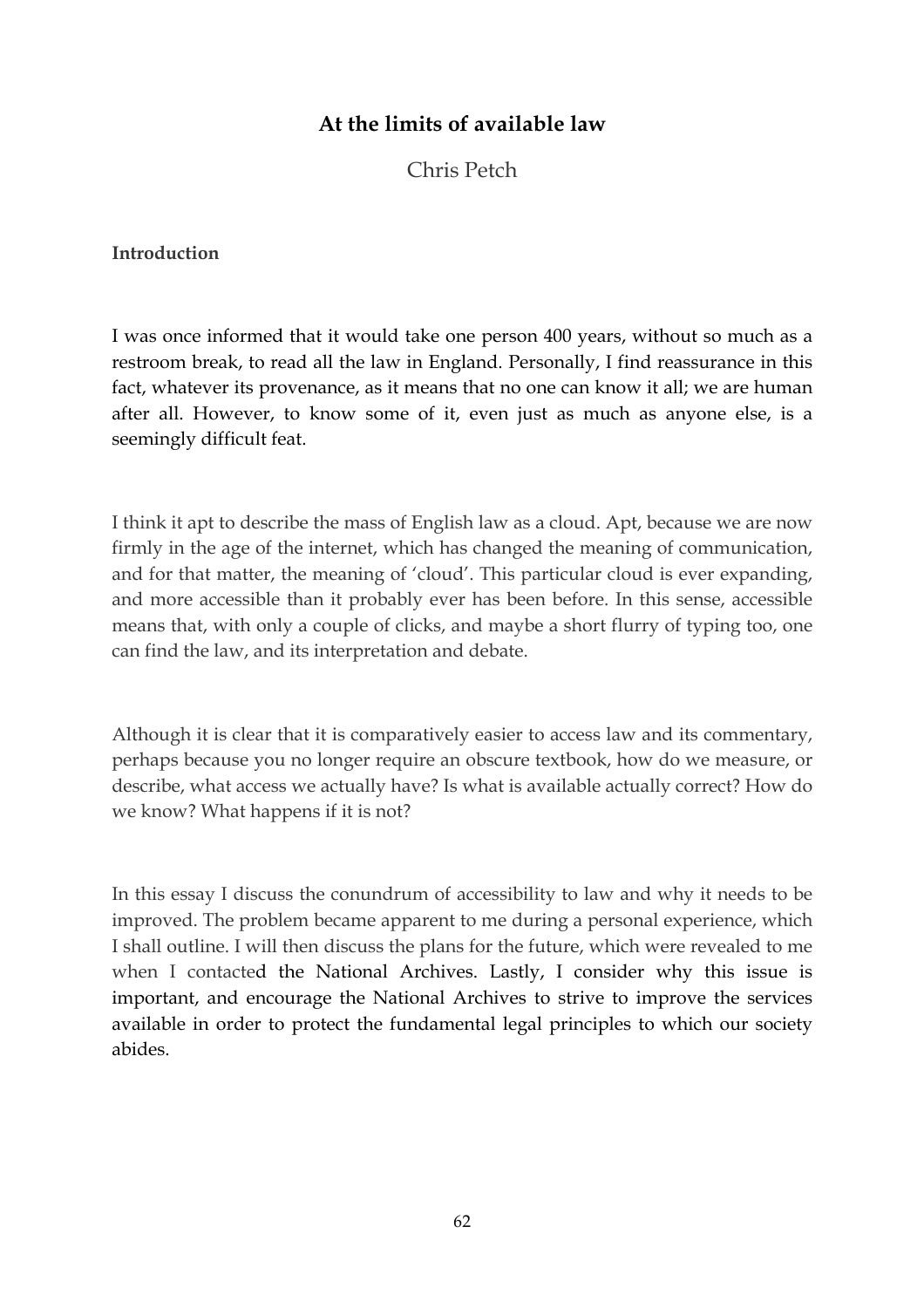#### **The issue**

The issue is an obvious one to some extent. Vast amounts of law, or law-related material, exist. Much of this is now on the internet. The British and Irish Legal Information Institute (BAILII) provide a free source of case law for the UK (http://www.bailii.org). The website www.gov.uk provides a range of information for UK citizens to seek advice, basic information and details about many matters. There are many other government funded websites, charity or voluntary group websites, and corporate and personal websites, providing assistance and information on legal processes and the law in general. There are also the professional databases, providing comprehensive services to those who know of their existence, and can pay for those comprehensive services. This article concerns one particular website, www.legislation.gov.uk, which replaced the Statute Law Database in 2010. It is also concerned with what is, or should be, freely available to the public.

Legislation.gov.uk is an easy to use database comprising much of the primary and secondary legislation passed in the UK since 1988.<sup>1</sup> It is, without a doubt, a positive influence on the accessibility and availability of law to citizens in the UK. The one issue that is evident is that, strangely, it is not up to date. Given that there is a great deal of guidance and advice available,<sup>2</sup> this may not be much of an issue: how many people really want to look at what legislation actually says? However, if someone does want to know, or check that what the guidance refers to is correct, can they, when it is not clear whether it is up to date? Although new law is uploaded onto the website, any amendments that the legislation makes are not displayed in texts of other instruments. This leaves us with, at best, a pretty misleading situation. As one of the only free sources of legislation, my argument is that it is imperative that, in providing such a database, efforts need to be made to improve the content to ensure it is contemporary, functional and clear.

#### **Personal experience**

<u> 1989 - Jan Samuel Barbara, margaret e</u>

The problem has surfaced in my own experience over the last year or so. This came during my work with the Department of Health.

<sup>&</sup>lt;sup>1</sup> The National Archives, 'Help' (undated) <http://www.legislation.gov.uk/help#aboutLeg> accessed 31 May 2014.

<sup>2</sup> One particularly useful example that I recently considered was from the Intellectual Property Office on copyright. See, *'Copyright essential reading'* available from: http://www.ipo.gov.uk/c-essential.pdf (accessed 31 May 2014).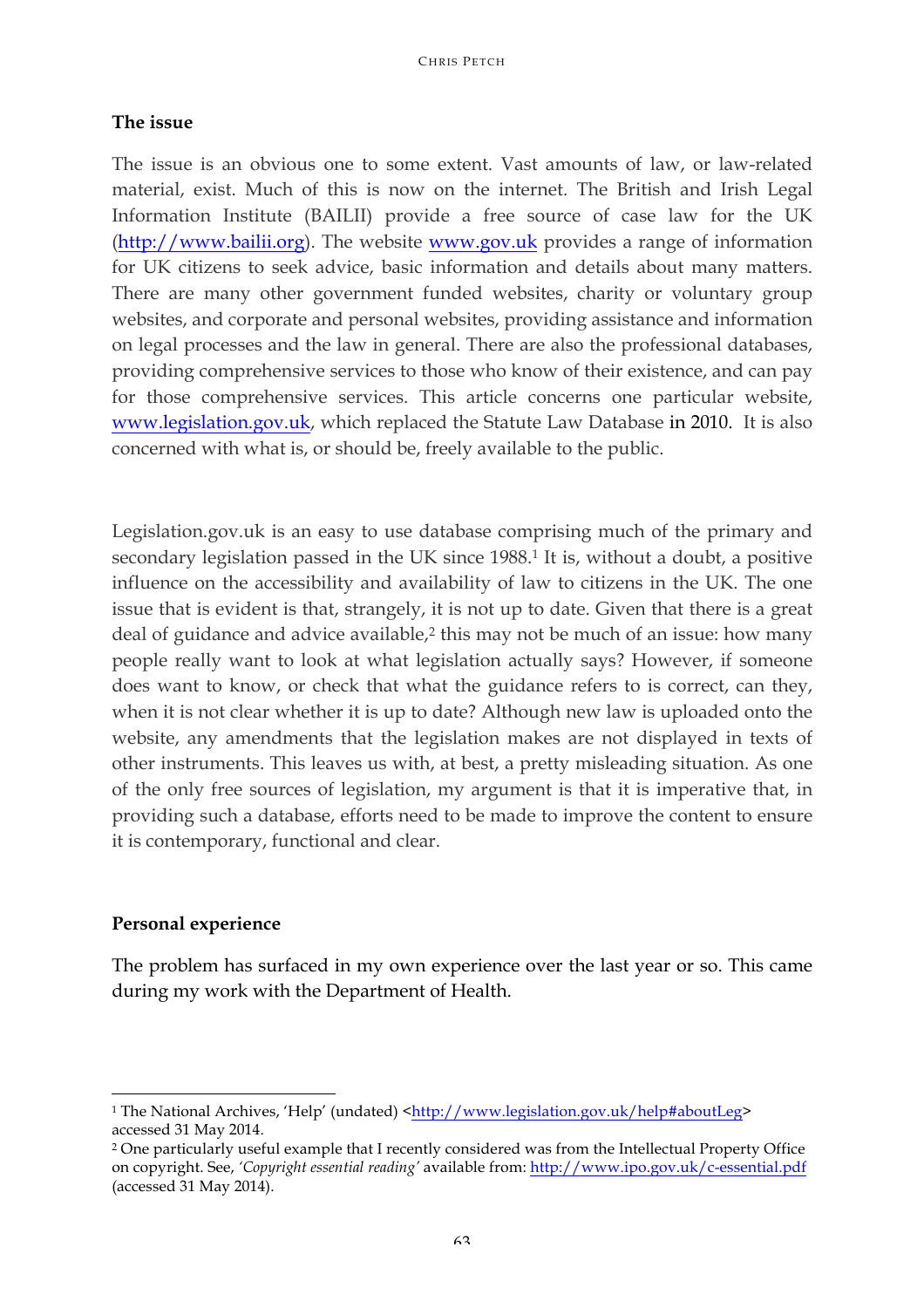#### *The Department of Health*

Until March of 2013, I was employed by the Department of Health in a policy team responsible for two sets of draft regulations. One set of these regulations was intended to replace the National Health Service (Performers Lists) Regulations 2004 ("the 2004 Regulations"), $3$  a little known (as most are) piece of secondary legislation that has implications for doctors, dentists and ophthalmic practitioners<sup>4</sup> who provide NHS primary care services in England (there are similar set ups in Wales and Scotland). These 'lists' of performers provide, in reality, a framework of rules and procedures to NHS bodies, allowing them to manage those providing services on their behalf, but who are not enjoined by any employment relationship.

I encourage you to search for the old 2004 Regulations: but there is a catch, depending on who you are. I make a reasonably safe presumption: you are reading this via the printed publication or possibly some sort of database, either provided by your university, your employer, or otherwise. Now, I would like you to 'web search' the 2004 Regulations, without using any professional database. This will (within a degree of certainty) result in your finding them on www.legislation.gov.uk. (In fact, to save time, here they are: http://www.legislation.gov.uk/uksi/2004/585/contents/made).

So, this is all fine. You have accessed the 2004 Regulations in the same manner that anyone could, or is ever likely to do. This demonstrates the issue: what you looked at does not even hint at the possibility that the 2004 Regulations were repealed in 2013 by the National Health Service (Performers Lists) (England) Regulations 2013 ("the 2013 Regulations").5 This latter set of Regulations may well have come up in the results of your web search (if you ran one). For the most part, the 2004 Regulations no longer exist (apart from the effect of some transitional or saving provisions). For the remaining parts, there is no indication that they were ever amended (they were, in fact, amended by 16 different instruments prior to their repeal). For any person who currently (at the time of writing) accesses the 2004 Regulations, they would not appreciate from the information available on legislation.gov.uk that, by the time they came to be repealed, they had burgeoned to four Parts from two, and 43 regulations, as opposed to the 27 listed.

I fully concede that this example is a little obscure and would only affect a subset of individuals in the UK, and not society in its entirety. In truth, those who have cause to find these Regulations are likely to already know of the changes to the legislation. Nevertheless, the 2013 Regulations affect the work of all GPs, dentists and

<sup>3</sup> SI 2004 No.585.

<sup>4</sup> 'Ophthalmic practitioners' is defined as, *'…a registered optometrist, who is not a corporate body; or, an ophthalmic medical practitioner.'* See, regulation 36 of the 2013 Regulations.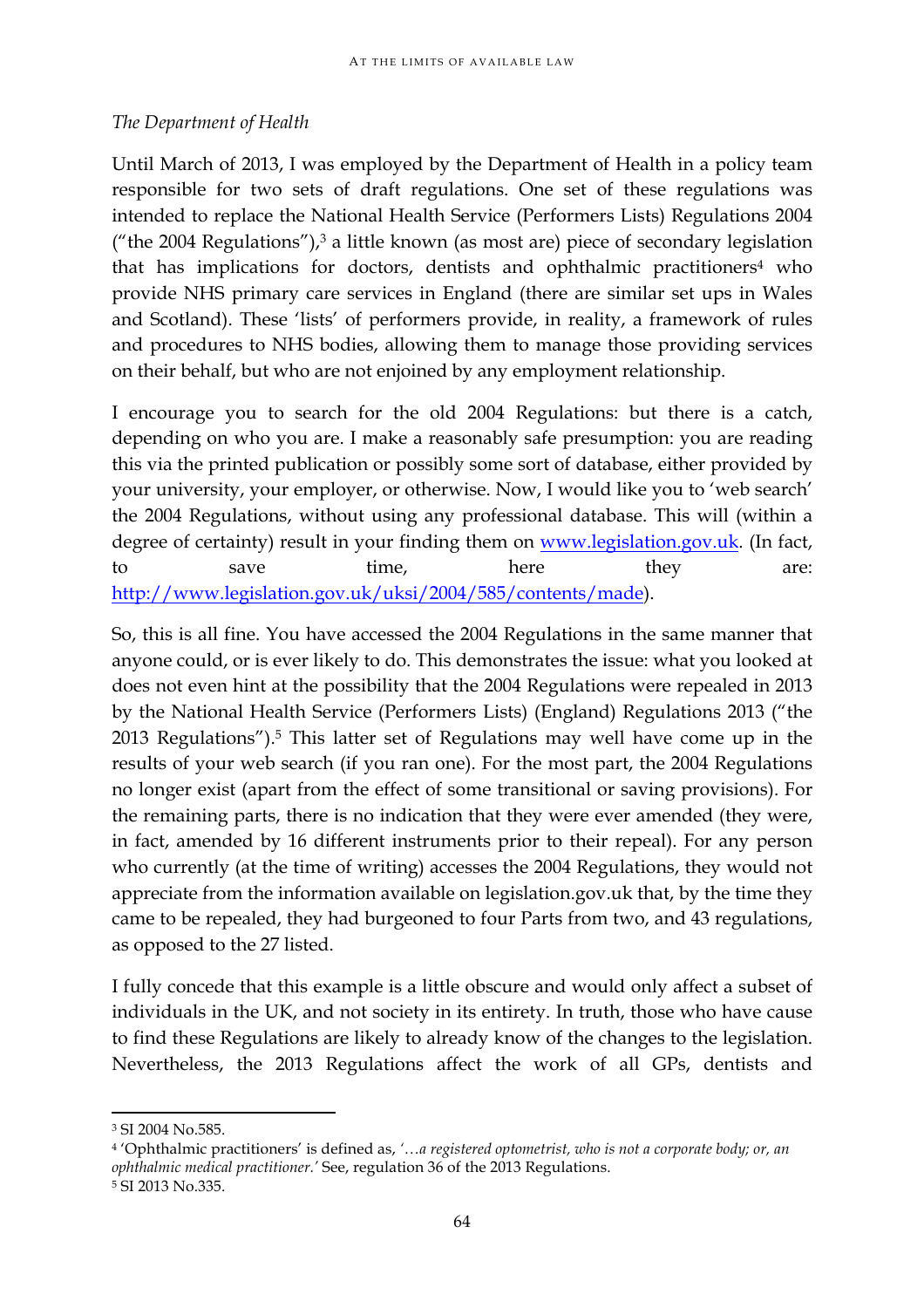ophthalmic practitioners practising within the NHS, which is up to 100,000 people.6 So these Regulations are not completely obscure. Also, the key underlying intentions of both the 2004 and 2013 Regulations are patient safety and the quality of services.7 So, indirectly, they are relevant to all of us who use the NHS. Additionally, should it be expected that people, whomever they may be, should know whether the legislation they are considering is correct?

My example demonstrates the problem. For all intents and purposes, an uninformed, possibly disinterested, observer, who had cause to find and look at the performers lists regulations may stumble upon the 2004 Regulations, and consider that they represented the law even though they had been heavily amended, even though they have now been repealed. The alternative here is that the observer heeded to the warnings on the website. The one above the 2004 Regulations reads: *'Status: This is the original version (as it was originally made). This item of legislation is currently only available in its original format.'* <sup>8</sup> The observer recalls that during their initial search there were listed a similarly named set of Regulations, so they look them up, and they may discover that they revoked the earlier ones. The observer may not realise that the more recent 2013 Regulations have themselves already been amended, this change to the law not being obvious. It is in fact hidden in an instrument called the Coroners and Justice Act 2009 (Commencement No.15, Consequential and Transitory Provisions) Order 2013,<sup>9</sup> which amended the 2013 Regulations in July 2013. For sure, it is too much to ask that legislation.gov.uk be immediately updated after an amendment; but, if further amendments are made to the 2013 Regulations, the web version will slide further towards being less reliable.

### **www.legislation.gov.uk**

<u> 1989 - Jan Samuel Barbara, margaret e</u>

During the course of writing this article I contacted the National Archives, the organisation currently responsible for the legislation.gov.uk database. They

dentists, there were 40,389 dentists registered with the General Dental Council (again this figure may be an overestimation as many will not provide NHS services) see: https://www.gdcuk.org/Newsandpublications/factsandfigures/Documents/Facts%20and%20figures%20from%20the

%20GDC%20register%20December%202013.pdf (accessed 28 December 2013)

<sup>7</sup> Department of Health, *Tackling Concerns Locally: the Performers List System – a review of current arrangements and recommendations for the future* (2010)

<http://webarchive.nationalarchives.gov.uk/20130107105354/http://www.dh.gov.uk/prod\_consu m\_dh/groups/dh\_digitalassets/documents/digitalasset/dh\_096487.pdf> (accessed 31 May 2014) para.2.6 at page 10.

<sup>8</sup> See the Status bar above the 2004 Regulations at:

http://www.legislation.gov.uk/uksi/2004/585/contents/made (accessed 31 May 2014). <sup>9</sup> (SI 2013 No.1869).

<sup>6</sup> I have used the figures for doctors and dentists at the end of December 2013. For doctors, there were 60,381 doctors with a licence to practise on the GP register (although this may be a slight overestimation as some of these may not provide NHS services, or even currently practise in the UK) see: http://www.gmc-uk.org/doctors/register/search\_stats.asp (accessed 28 December 2013); for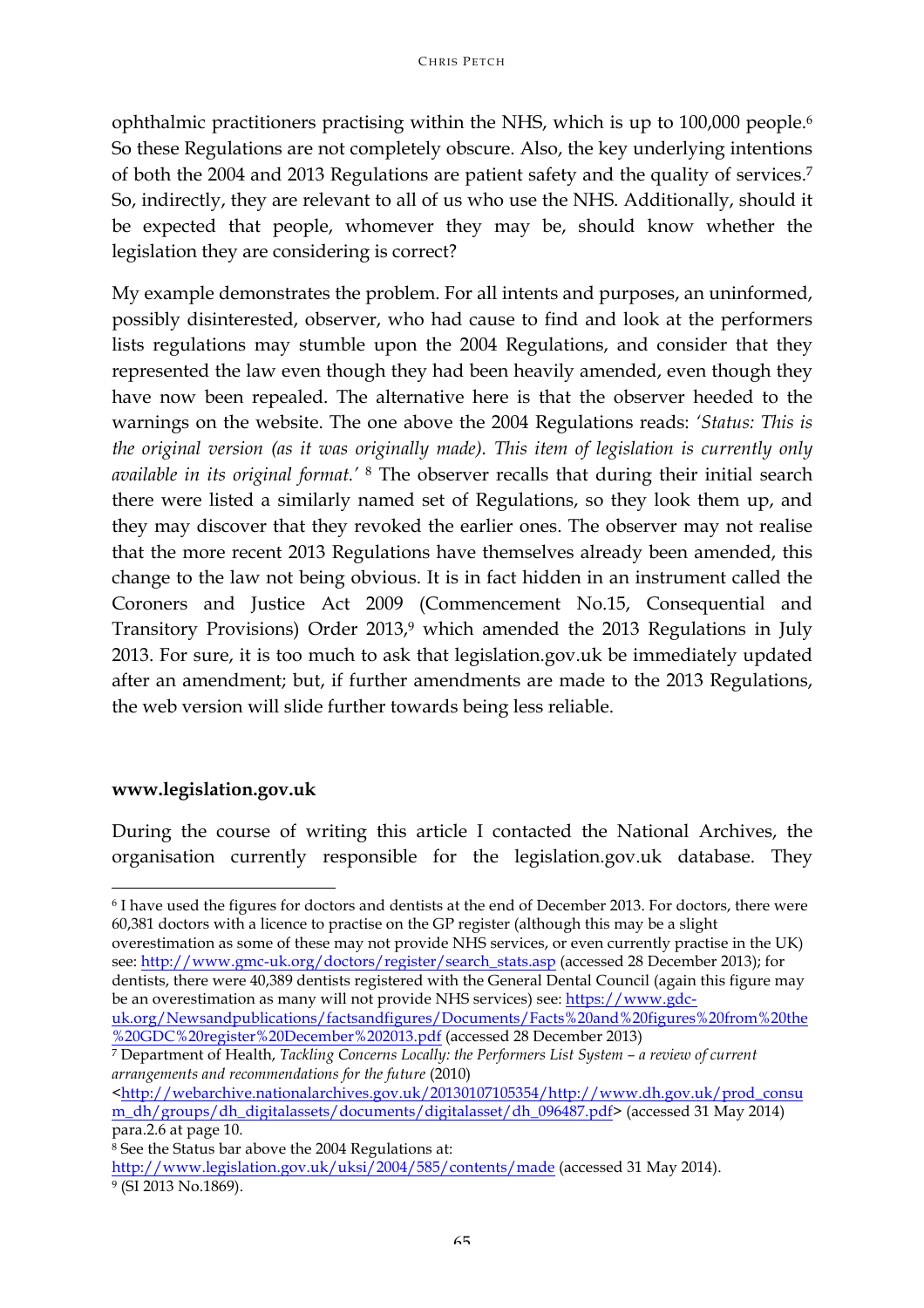confirmed that they have an ongoing work programme to update legislation on the website. The existing intention is to have all primary legislation up to date by the end of the current Parliament (currently, April 2015). Further, they are beginning to update secondary legislation. A few hundred statutory instruments will be updated this year. Over the course of the next few years a great deal more secondary legislation will become available in updated form. I was also informed that a new facility is being added onto the website. This facility will display a 'green' rating when the Act, or instrument, is up to date, which will replace the 'red' rating currently displayed over many Acts at the moment.

This is encouraging news, and even more so alongside the information about the extent of the programme, which includes use of software to automatically read legislation and the involvement of relevant expertise through their Expert Participation Programme, which will give greater depth to the number of people revising legislation. One particularly impressive statistic provided is that the National Archive team managed to review 100,000 amendments to legislation in 2012/13. According to the adviser that responded to me, this was *"…work that previously would have taken six or seven years".* 

Although this is very encouraging, the only problem at this stage is that the National Archives team has not set a date for the complete revision of statutory instruments. Some work is ongoing and we are likely to see updated SIs on legislation.gov.uk soon. It **is** too much to ask that all secondary legislation is revised and published to the same timetable as primary legislation. However, it remains an important issue. Given the range and number of instruments, it is undeniably going to take longer than revision to primary legislation. It is easily arguable, of course, that primary legislation is of greater importance. Regardless, much of the working substance of legislation is held within statutory instruments, and given that there are far more statutory instruments than Acts of Parliament, their importance cannot be denied. It would, however, be ideal if a date were set at which point we would know that there is a timetable. We cannot expect overnight changes, but a timetable would provide assurance that, at the very least, changes are on the horizon.

# **The 'why' question – why is it important?**

*'…the law should be such that people will be able to be guided by it…the law must be capable of being obeyed. A person conforms with the law to the extent that he does not break the law. But he obeys the law only if part of his reason for conforming is his knowledge of the law.*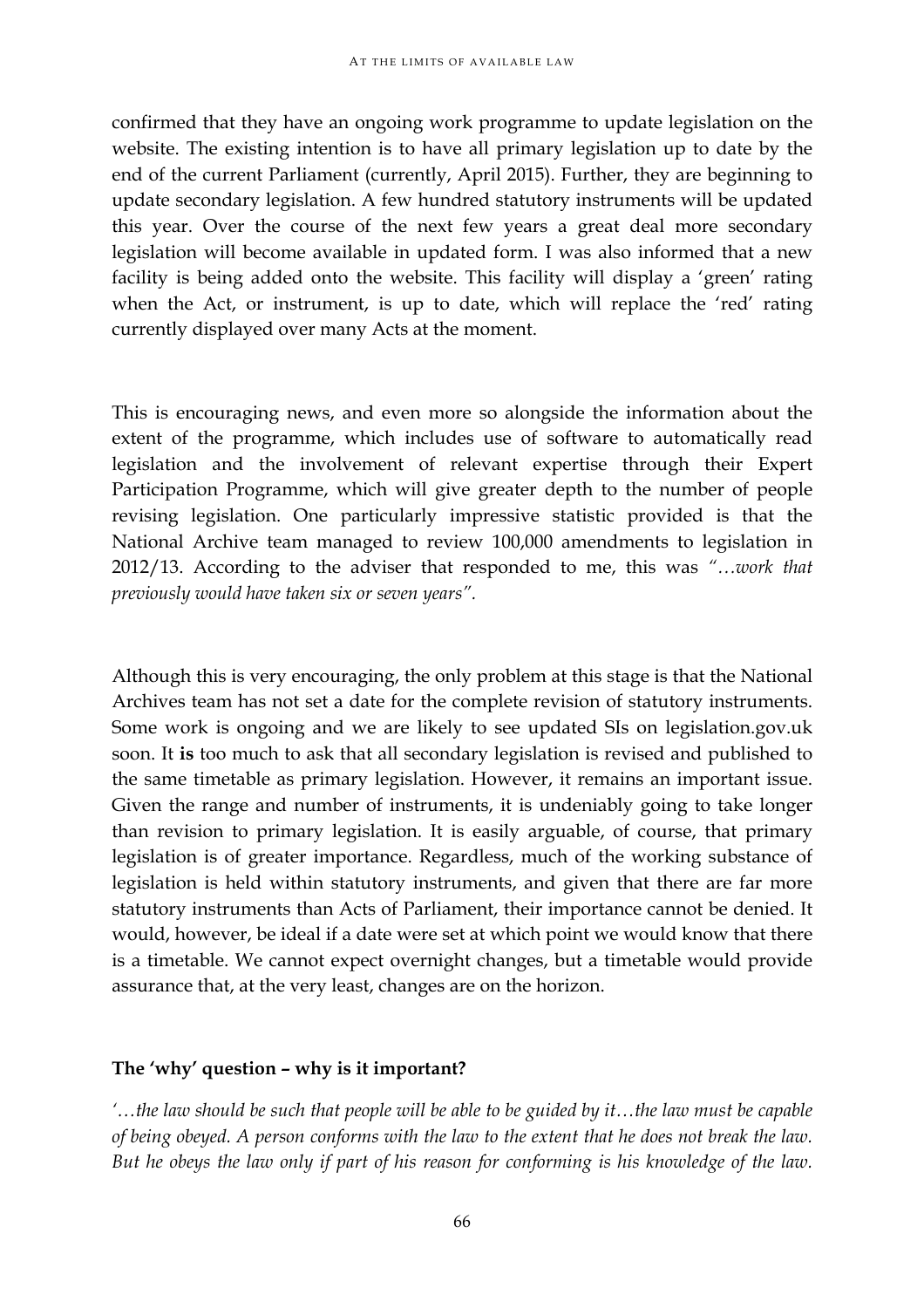*Therefore, if the law is to be obeyed it must be capable of guiding the behaviour of its subject. It must be such that they can find out what it is and act on it...' -* Joseph Raz.10

In this part, I look briefly at some of the basic reasons why accessibility to law is important and some of the recent commentary on the subject from a number of different perspectives.

### *The rule of law*

Accessibility to the law is a fundamental supporting principle of the rule of law. Lord Bingham explains that there are three reasons why accessibility to law is important:

(1) we should be able to determine before we perform some act, whether or not it will cause us to be prosecuted for some criminal offence;

(2) anyone claiming civil rights or performing obligations needs to know what those rights and obligations are, '…*otherwise we cannot claim the rights or perform the obligations…'*;11 and lastly,

(3) in order for the running of trade, investment and business to be successful, there needs to be accessible and clear rights and obligations.

As Lord Bingham states, *'[n]o one would choose to do business, perhaps involving large sums of money, in a country where the parties' rights and obligations were vague or undecided.'12* He goes on to cite Lord Diplock whilst delving into the meaning of accessibility:

[t]he acceptance of the rule of law as a constitutional principle requires that a citizen, before committing himself to any course of action, should be able to know in advance what are the legal principles which flow from it.13

In my opinion, Lord Bingham's observations on the rule of law form the foundation for the remaining discussion. Nevertheless, there is also support from the European Court of Human Rights, although the principle has lacked significant development.

<sup>10</sup> Uta Kohl, 'The Rule of Law, Jurisdiction and the Internet' (2004) Int J Law Info Tech 12 (3) 365, 368 citing Joseph Raz, 'The Rule of Law and its Virtue' (1977) Law Quarterly Review 93 195, 198

<sup>11</sup> Tom Bingham, *The Rule of Law* (2010, Penguin Books) 38.

<sup>12</sup> Ibid 38 – Rule of Law.

<sup>13</sup> Ibid 39 citing Lord Diplock's comments in *Black-Clawson International Ltd. v Papierwerke Waldhof-Aschaffenburg AG* [1975] AC 591, 638 D.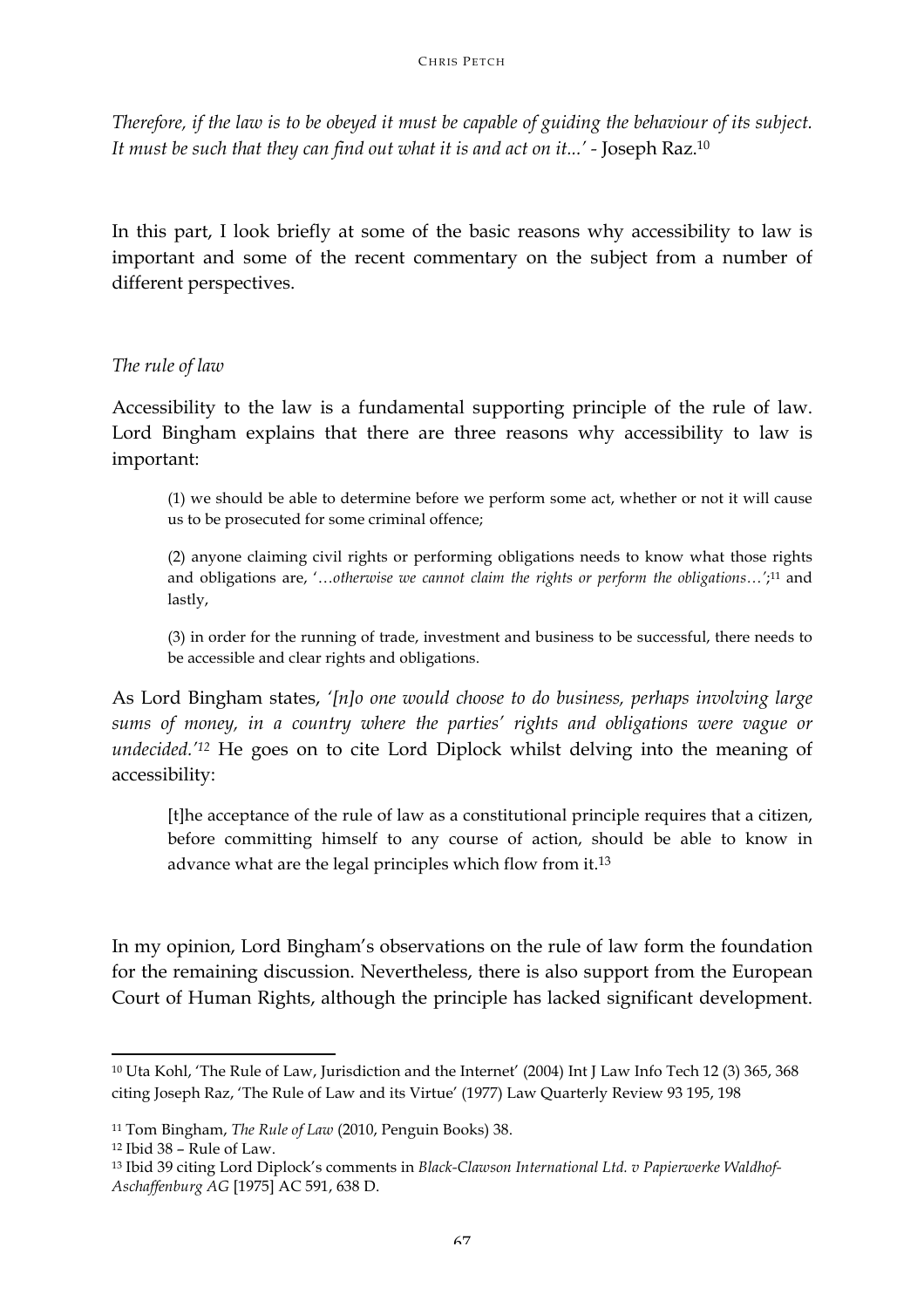The Court has considered the meaning of accessibility to law. The favoured quotation is that in *Sunday Times v United Kingdom*, <sup>14</sup> namely:

First, the law must be adequately accessible: the citizen must be able to have an indication that is adequate in the circumstances of the legal rules applicable to a given case. Secondly, a norm cannot be regarded as a 'law' unless it is formulated with sufficient precision to enable the citizen to regulate his conduct: he must be able—if need be with appropriate advice—to foresee, to a degree that is reasonable in the circumstances, the consequences which a given action may entail.15

As Uta Kohl highlights, *'…the court did not set out what adequate accessibility entails';*<sup>16</sup> however, Kohl asserts that, *'…the party seeking to avoid the effect of a law* [by basing their argument on inaccessibility to law] *needs to make out a strong case indeed.'*<sup>17</sup> This was on the basis that the Sunday Times case concerned common law rules that are 'unwritten'. The Court considered the common law to be law 'enough' for the purposes of 'prescribed by law' in the European Convention on Human Rights (ECHR). So, for the purposes of this discussion, the ECHR recognises that citizens require an indication of the applicable legal rules that may apply in a particular circumstance; but, it is just that: an indication. In other words, if the common law is law (and is unwritten and arguably vaguer than out of date legislation on a website), legislation published on-line is definitely 'accessible'. Whether, because the legislation is not updated, it fails to remain accessible (in terms of its practicality and relevance for understanding) over a period of time, is another issue. Arguably, the longer a text is left without updates, the less accessible it becomes (for example, the 2004 Regulations mentioned above are now completely irrelevant, but are still available).

As Kohl argues though, for law to be accessible, it requires more than formal publication.18 He states that for law to be accessible, a broad-brush approach is not appropriate and what is needed is a different approach to different laws in order to *'…bring […] them home to their intended subjects.'19* I agree with this statement, that, through the use of advice websites, such as www.gov.uk, specific obligations can be

<sup>14</sup> (1979) 2 EHRR 245.

<sup>15</sup> Ibid 39; see also, *Sunday Times v United Kingdom* (1979) 2 EHRR 245 [49].

<sup>16</sup> Uta Kohl, 'Ignorance is no defence, but is Inaccessibility?' (2005) Information & Communications Technology Law 14 (1) 25-41; also available at http://www.frlii.org/IMG/pdf/utakohl.pdf page 7 (accessed 31 May 2014).

<sup>17</sup> Ibid 7.

<sup>18</sup> Ibid 9.

<sup>19</sup> Ibid 9.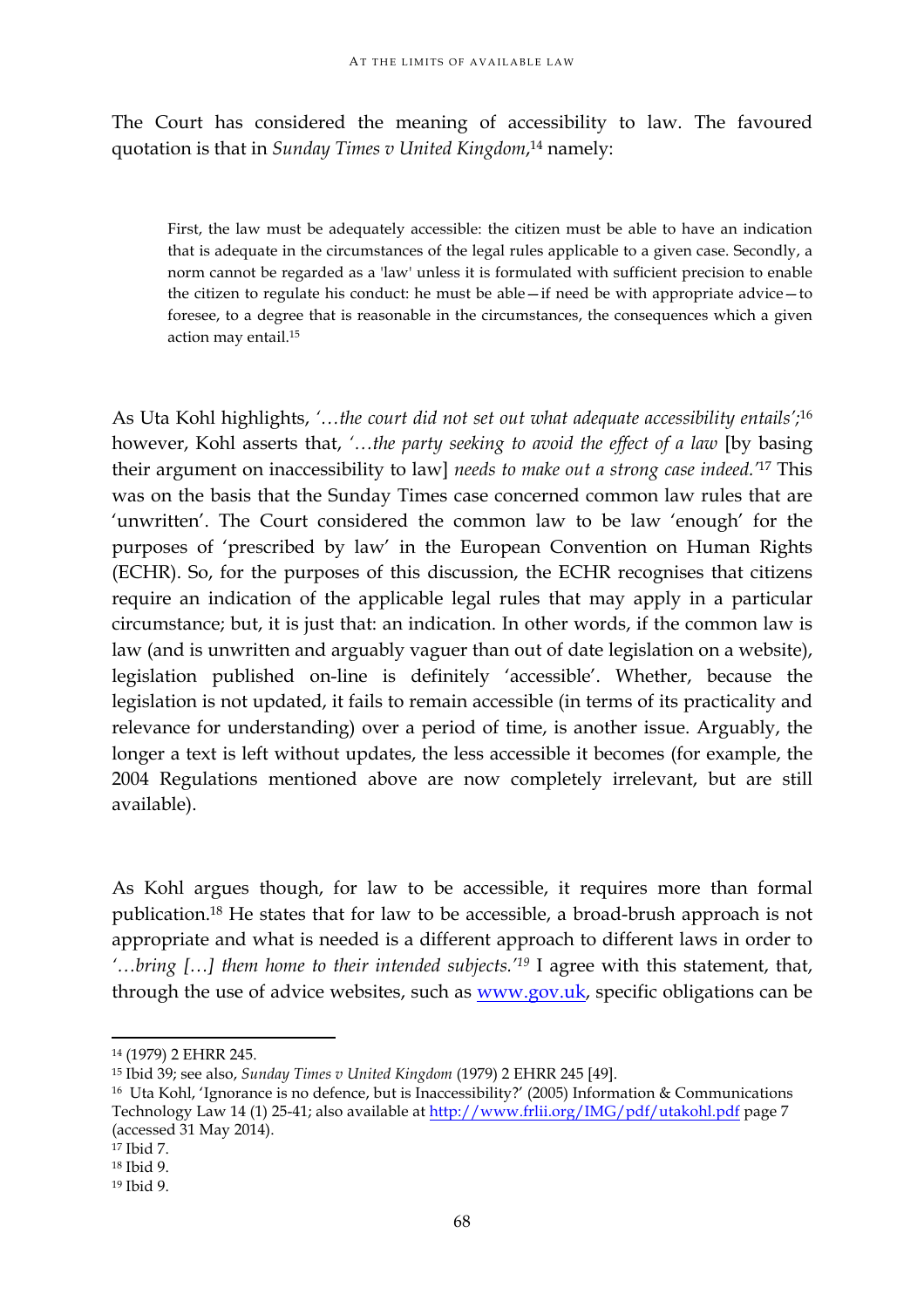explained in an appropriate manner for the intended audience. I still maintain that we should all have access to the basic texts at the same time.

#### *The 2006 Law Commission Report*

In 2006, the Law Commission reported on *Post-Legislative Scrutiny* ("the 2006 Report"). Included within its report<sup>20</sup> was a discussion of delegated legislation and accessibility to it. In its consideration, it reflected on responses that access to delegated legislation was problematic: in particular, one response stated that legislation, '*…is difficult to identify, obtain and understand and is frequently out of date.'*<sup>21</sup> The Commission summarized a further consideration of the respondent in the following terms:

… experience of practice in childcare suggests that many injustices are the result not of failure to comply with the statute, but of failure to know about, understand or access secondary legislation.22

The Law Commission considered solutions such as the consolidated re-enactment of delegated legislation once it has been amended a certain number of times, use of consolidation (in general) and greater use of sunset clauses. It also recommended that the Government take steps to ensure that primary and secondary legislation "*…*should be capable of being accessed in a coherent fashion by a straightforward and freely available electronic search*.*"23

The Government's response in 200824 set out the work that was ongoing at the time, including the opportunities that an online database of legislation provided, such as links to 'relevant information' (further suggestions in the response concerned live links on the website to relevant EU Directives, Commencement Orders and amending legislation). It is clear that some of these aspirations bore fruit, such as the links to Explanatory Memoranda for Statutory Instruments and Explanatory Notes for Acts of Parliament.

<sup>&</sup>lt;u> 1989 - Jan Samuel Barbara, margaret e</u> <sup>20</sup> The report is available on the Law Commission's website accompanied by the Government's response: Law Commission, *Post Legislative Scrutiny* (Law Com No 302, 2006)

<sup>&</sup>lt;http://lawcommission.justice.gov.uk/areas/Post-legislative\_Scrutiny.htm> (accessed 31 May 2014). <sup>21</sup> Ibid, para 4.11.

<sup>22</sup> Ibid, para 4.12.

<sup>23</sup> Ibid, para 4.15.

<sup>24</sup> Office of the Leader of the House of Commons, *Post-Legislative Scrutiny – The Government's Approach*  (Cm 7320, 2008), paras 33-37 at pages 22 and 23.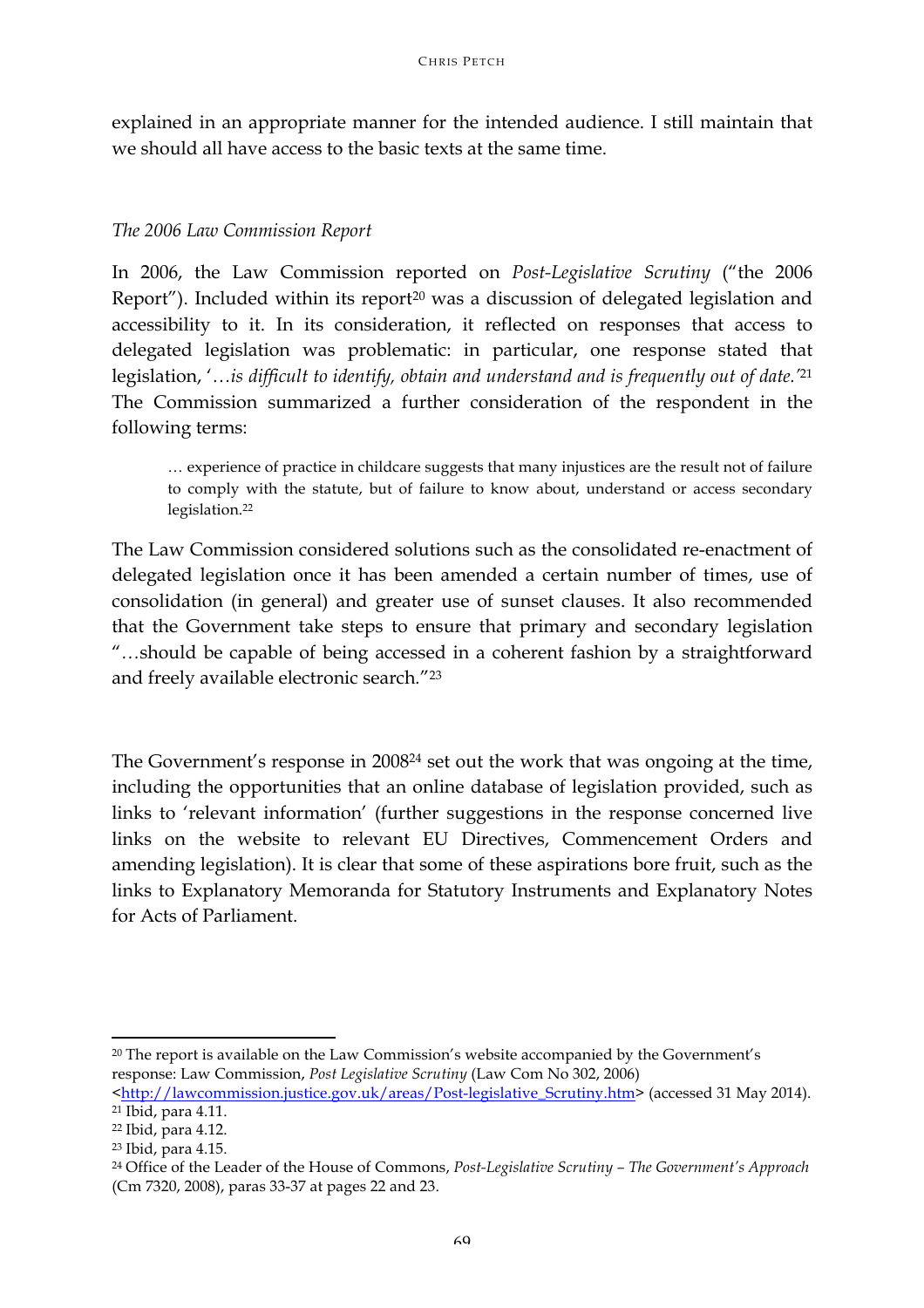On the one hand, the Government has achieved what the Law Commission's recommendation set out to change: a great deal of legislation is available on the legislation.gov.uk website (and searchable via web search engines, helpfully). However, in my view, the problem subsists. Although the improvements in the access to primary and secondary legislation via legislation.gov.uk are noteworthy, the reliability of the information is questionable (or unknown on the face of the website), and further work is required in order for the service to become reliable, and meet the not un-reasonable expectations of users.

### *A perspective from Ireland*

In 2011, Patricia Rickard-Clarke considered accessibility to Irish legislation and her general observations are helpful for the English context.25 She considers that there is a great deal of additional work required, on an on-going basis, to ensure that the law keeps up with society, is not overly complex, and is accessible to the people who rely on it: the public. She states:

Since legislation incorporates the norms by which society operates, its availability in an up to date, accessible and coherent form is crucial for the effective functioning of society, in particular the rule of law.26

Rickard-Clarke highlights one of the primary issues: that it is not enough to look in one place for the law. She states in relation to Irish law,

[i]n many cases the relevant provisions are contained in a number of Acts. They may be scattered among a Principal Act, amending Acts and various statutory instruments. The user may often have to piece together the various texts to ascertain the current state of the law.27

This is certainly the current position in England.

It is this problem, of having to piece together the true position from many different sources that leads her to dub the problem the *'buried amendment phenomenon'*. 28 The problem is adequately demonstrated, in my opinion, by the 2013 Order that amended the 2013 Regulations (as discussed above): an Order relating to the Coroners and Justice Act 2009 amended a set of Regulations relating to the National Health Service. It is counter intuitive. Having said that, from the Government

<sup>25</sup> Patricia Rickard-Clarke, 'Access to Justice: Accessibility (2011) Legal Information Management 11 159-164.

<sup>26</sup> Ibid 159.

<sup>27</sup> Ibid 159.

<sup>28</sup> Ibid 159.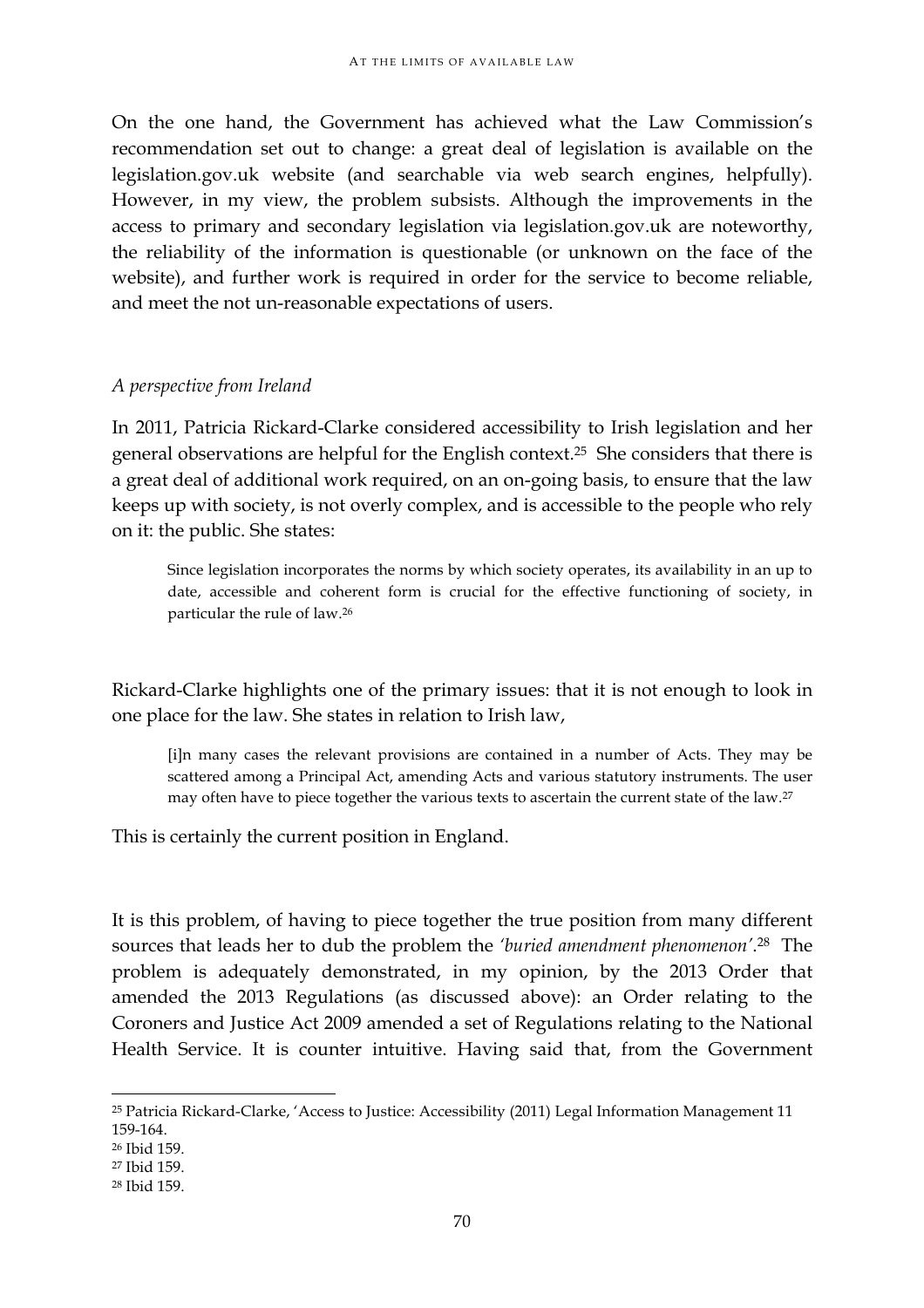perspective, it makes sense, as it was an amendment relating to findings made by coroners at inquests in relation to a (i.e. medical) practitioner. However, it only serves to confuse those working with the law and those referring to it, as it (arguably) would not come to mind to start checking legislation intended for coroners and justice for amendments to provisions in relation to the health service.

#### *The English criminal law*

It seems that there has been greater consideration of the accessibility to law in respect of the criminal law. Professor Ashworth convincingly makes an argument for greater accessibility to law within the context of a proposition against the doctrine of 'ignorance of the law is no defence', in his 2011 article "Ignorance of the Criminal Law, and Duties to Avoid it"*.* <sup>29</sup> He weighs the mutual duties of state and individual in the following terms,

Thus part of my argument is that it is fair and right to expect people to make a reasonable effort to find out what the law is: the other part of my argument…is that the State should also have an obligation to provide more information about the criminal law and about changes made to it, thus making the citizen's task easier.30

He then balances this with the rule of law, by stating: "To impose this moderate duty on people is not inconsistent with the rule of law, so long as the State discharges its duty to make the criminal law sufficiently accessible."31

With regards to accessibility, Ashworth notes that the creation of the UK Statute Law Database was reinforced by the outcome of the 2006 Report*.* He goes one step further than my current argument though, and highlights that, in respect of the criminal law, how are people to know what the law is when the database does not cover much written law from outside the specified dates; but also, does not include the common law.32 I do not disagree with Professor Ashworth, and would only suggest that the following: in respect of the UK Statute Law Database (now legislation.gov.uk), it is not enough to publish the original versions of legislation, it requires constant updates; the next stage would be to increase the depth of legislation available on the internet; and lastly, to make the common law available would be a difficult task, although perhaps one that could be tackled by appropriately framed guidance through www.gov.uk, and linked to certain relevant

<sup>29</sup> Andrew Ashworth, 'Ignorance of the Criminal Law, and Duties to Avoid it' (2011) Modern Law Review 74 (1) 1-26.

<sup>30</sup> Ibid 5.

<sup>31</sup> Ibid 5.

<sup>32</sup> Ibid 22.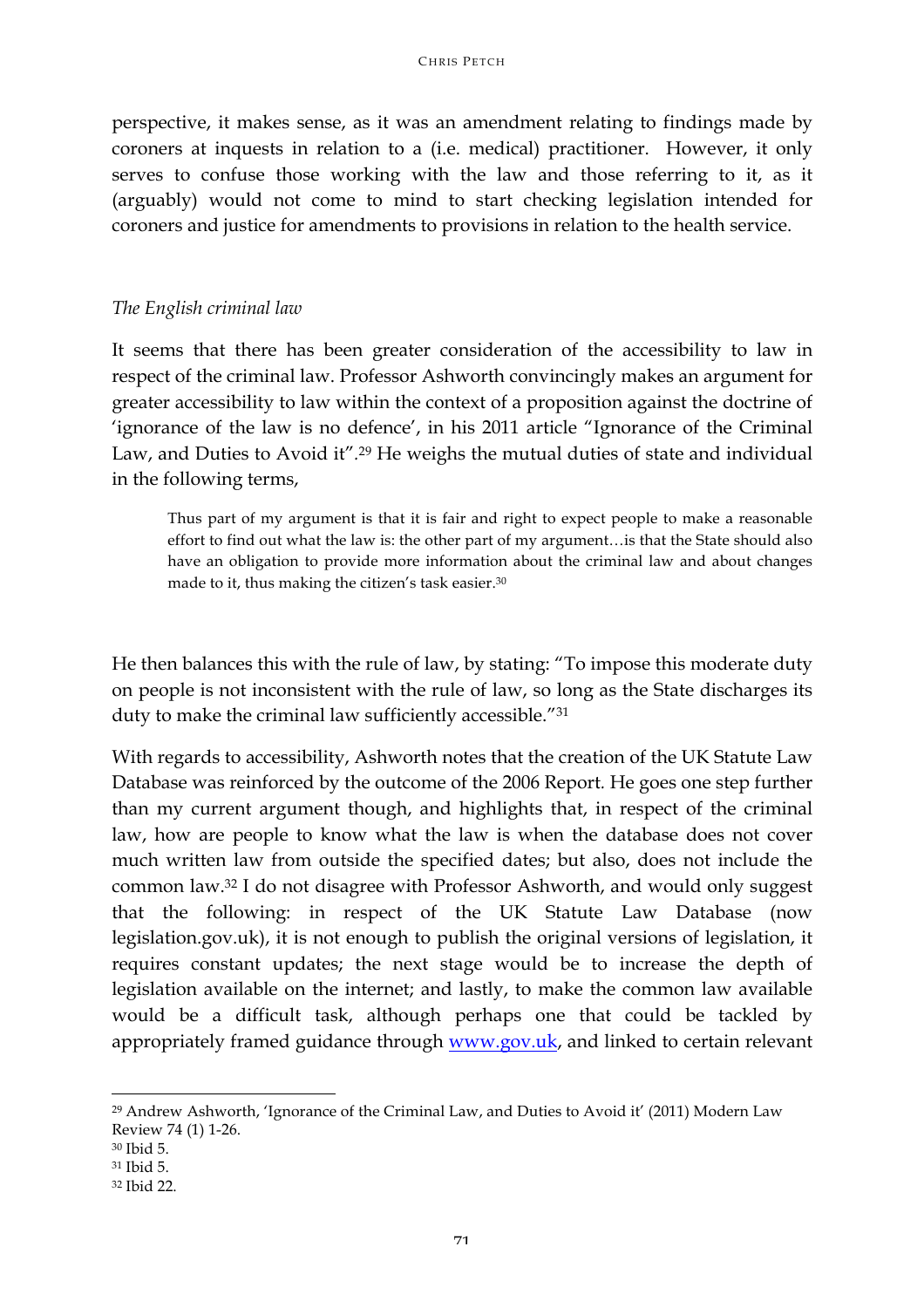provisions on legislation.gov.uk. The latter; however, falls outside the scope of this essay.

#### *A practical example of the consequences*

I found the following example cited in the article by Ashworth<sup>33</sup> and Lord Bingham used the same example in *The Rule of Law*. <sup>34</sup> In this case, Her Majesty's Revenue and Customs relied on regulations available from the internet<sup> $35$ </sup> in a tobacco import duty case. It turned out, the day before the Court of Appeal was to hand down its judgment, that the regulations the Court had relied upon were incorrect, as they had been amended in 2001 and no longer applied to tobacco products.36 A lawyer at the Revenue and Customs Prosecutions Office spotted the error and telephoned the lawyers involved in the case to inform them of the problem. Lord Justice Toulson, who had also sat as Chairman of the Law Commission for its 2006 Report,<sup>37</sup> said this: "To a worryingly large extent, statutory law is not practically accessible today, even to the courts whose constitutional duty it is to interpret and enforce it."38

#### Toulson LJ then went on to set out four reasons for this:

(1) the majority of legislation is secondary legislation;

(2) the volume of legislation has increased significantly over the last 40 years…;

(3) on many subjects the legislation cannot be found in a single place, but in a patchwork of primary and secondary legislation…; [and]

(4) there is no comprehensive statute law database with hyperlinks which would enable an intelligent person, by using a search engine, to find out all the legislation on a particular topic.39

### As Ashworth notes in relation to the 2006 Report,

Finding out what is the criminal law presents a particular problem when so much legislation is secondary…it is no less a problem when legislation amending previous legislation is

<sup>33</sup> Ibid 21, at footnote 91.

<sup>34</sup> Bingham (n 12) 41 and 42.

<sup>&</sup>lt;sup>35</sup> The website was the old Office of Public Sector Information website and the Statute Law Database.

<sup>36</sup> Bingham (n 12) 42.

<sup>37</sup> See n 21, above.

<sup>38</sup> *R v Chambers* [2008] EWCA Crim 2467 [64].

<sup>39</sup> Ibid [65] – [68].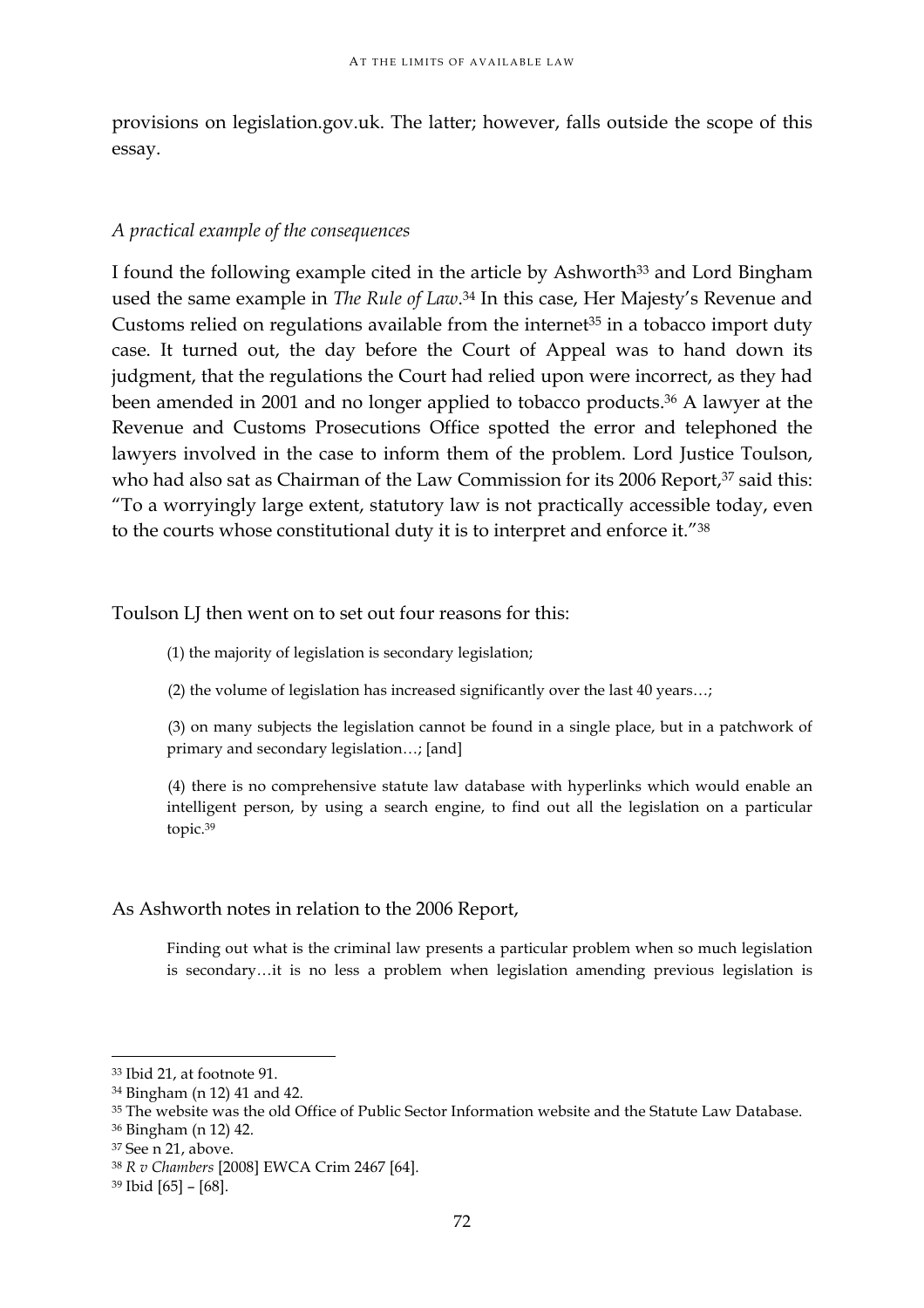passed (and particularly if its commencement dates are staggered), and the official web-site fails to incorporate the latest amendments into the text of the law.40

Toulson LJ concluded his judgment having commented on the Government's response to the 2006 Report:

The aim is laudable, indeed imperative, but there is a long way to go and meanwhile the volume of legislation advances apace. It is a serious state of affairs when the relevant legislation is not accessible, the Government's own public information website (OPSI) is incomplete […]. Although the problem has in the case arisen in an excise context, it is part of a wider problem of substantial constitutional importance.<sup>41</sup>

In Ashworth's article, the case fell within a discussion as to whether there should be a defence of 'mistake of law' in certain criminal circumstances where individuals genuinely did not know that they were committing an offence (because the law was not communicated by the state or accessible), and the offence does not fall within the categories of crimes that would be obvious to anyone (i.e. murder, rape, assault would be classed a obvious wrongs). In his discussion on accessibility, Lord Bingham does not go so far as to set out a desire for such a defence, but does mention two Italian Supreme Court Decisions where they held that ignorance of the law was an excuse, "…when the formulation of the law is such as to lead to obscure and contradictory results". 42

Lord Bingham concludes his section on statute law and accessibility to law in the following terms:

it must be questioned whether the current volume and style of legislation are well suited to serve the rule of law even if it is accepted, as it must be, that the subject matter of much legislation is inevitably very complex*.*<sup>43</sup>

It would be foolish me to attempt to add to this statement. However, in agreement, I do question how appropriate our current situation is. I would argue that there is an opportunity for our legal system to enhance its adherence to the rule of law by making legislation on the internet comprehensive, and maintain its availability for free. This will only be a benefit to everyone. There are many further arguments relating to modernisation and consolidation<sup>44</sup> and the provision of clear, concise and

<u> 1989 - Jan Samuel Barbara, margaret e</u>

<sup>40</sup> Ashworth (n 30) 21.

<sup>41</sup> *R v Chambers* [2008] EWCA Crim 2467 [72].

<sup>42</sup> Bingham (n 12) 42.

<sup>43</sup> Bingham (n 12) 42.

<sup>44</sup> See, for example, Rickard-Clarke (n 26) 2-4.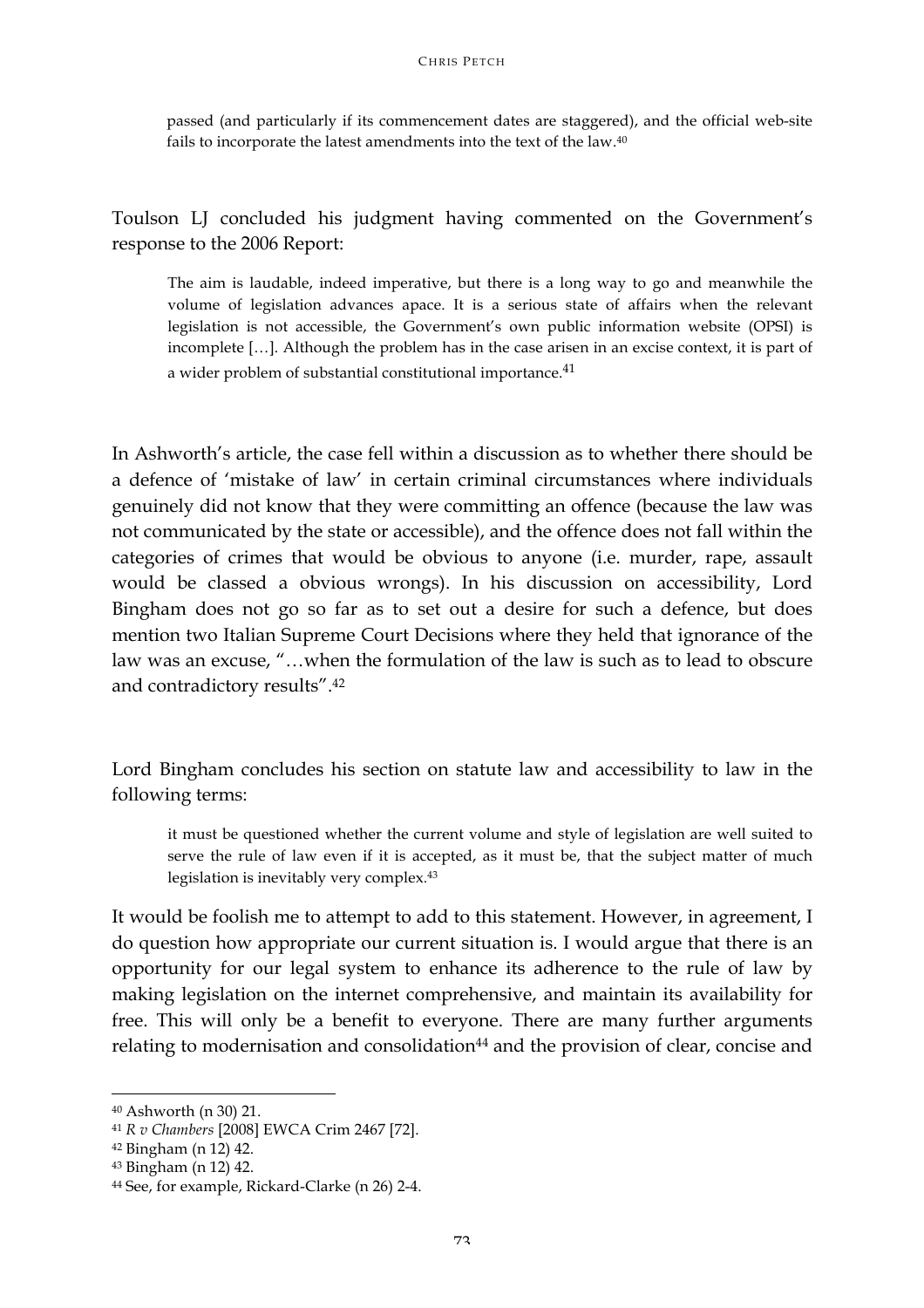easily understood advice, which I also fully support. I, however, maintain that the law needs to be available to everyone.

## *Law is the domain of lawyers and the level playing field*

One point of view that I have come across that falls against the free access to all legislation in its up to date form is that law is the domain of lawyers. I am not suggesting that on making up to date law available that citizens will be able to tackle potentially complicated, stressful and problematic legal proceedings themselves without assistance. But there are a greater number of examples of individuals being forced to represent themselves, and with further cuts to legal aid there is a general increased likelihood of people *having* to represent themselves.45

As already mentioned, Lord Bingham states as the second reason behind the need for accessible law:

[i]f we are to claim the rights which the civil…law gives us, or to perform the obligations which it imposed on us, it is important to know what our rights or obligations are. Otherwise we cannot claim the rights or perform the obligations.46

My overall argument against the 'domain of lawyers' view is approached from the angle of the 'level playing field', as was hinted to above in relation to Kohl's views that the State has an obligation to make categories of subjects aware of specific laws applicable to them. We, as a society, have the means, the manpower and the technology to make law available, and reliable. Individuals, on the other hand, do not, and have a very great challenge when they have not been exposed to law, perhaps through a university course.47 I believe we all have a right to know what the law is, without cost, or reliance on any privileged status. Regardless of whether a person may need expert advice on an issue, they should start from a position that they have the law there, available for them to read and understand. If individuals require advice there are some avenues open to them, such as the Government's advice websites, charities and voluntary organizations, pro-bono units and, of course, expert advice from lawyers. But, they start from an even greater disadvantage if they do not have access, easily, to the basic texts.

<sup>&</sup>lt;u> 1989 - Jan Samuel Barbara, margaret e</u> <sup>45</sup> There have already been casualties in the profession from the cuts to legal aid. See, for example, Tooks Chambers, that closed in December 2013: 90 percent of their funding was from legal aid, see: Decca Aitkenhead, 'Michael Mansfield QC interview: 'What's wrong with rights?' *The Guardian*  (London, 1 November 2013). <http://www.theguardian.com/law/2013/nov/01/michael-mansfieldqc-interview> (accessed 31 May 2014).

<sup>46</sup> Bingham (n 12) 38.

<sup>&</sup>lt;sup>47</sup> Arguably the challenge exists whether they have studied law or not.